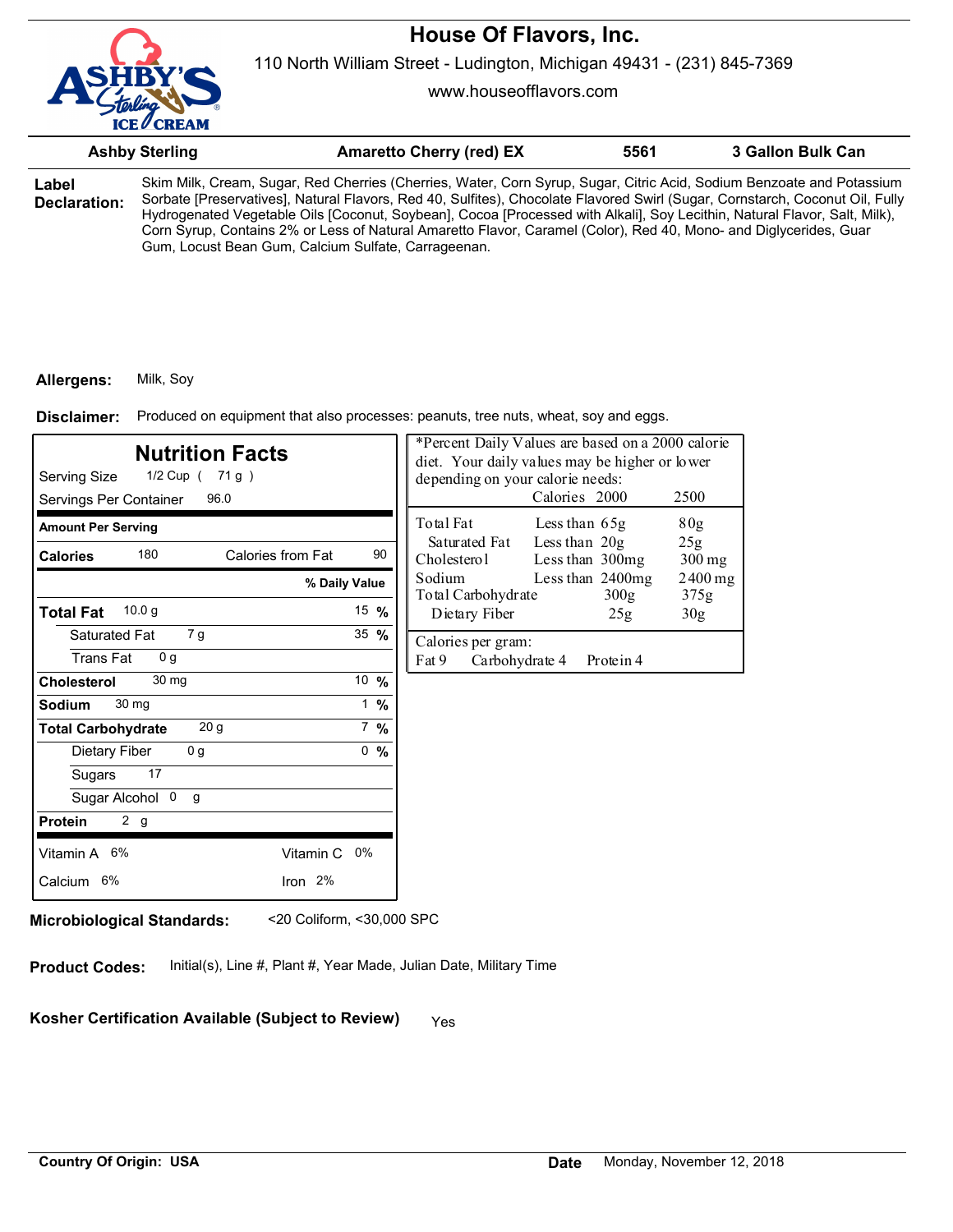

www.houseofflavors.com

|                       | <b>Ashby Sterling</b> | <b>Anniversary Cake EX</b>                                                                                                                                                                                                                                                                                                                                                                                                                                                                                                                                                                                                                                                                                                                                                                                                                                                                                                                  | 2972 | 3 Gallon Bulk Can |
|-----------------------|-----------------------|---------------------------------------------------------------------------------------------------------------------------------------------------------------------------------------------------------------------------------------------------------------------------------------------------------------------------------------------------------------------------------------------------------------------------------------------------------------------------------------------------------------------------------------------------------------------------------------------------------------------------------------------------------------------------------------------------------------------------------------------------------------------------------------------------------------------------------------------------------------------------------------------------------------------------------------------|------|-------------------|
| Label<br>Declaration: |                       | Skim Milk, Cream, Sugar, White Cake Batter Flavor (Water Dextrose, Fructose, Sugar, Margarine [Palm Oil, Water,<br>Soybean Oil, Contains less than 2% of Salt, Natural Flavor, Soy Lecithin], Unenriched Wheat Flour, Pasteurized Eggs,<br>Nonfat Dry Milk, Natural & Artificial Flavor, Salt, Xanthan Gum, Guar Gum, Potassium Sorbate & Sodium Benzoate<br>[Preservatives]), Shortcake Pieces (Enriched Wheat Flour [Wheat Flour, Niacin, Reduced Iron, Thiamine Mononitrate,<br>Riboflavin, Folic Acid], Sugar, Palm Oil, Butter [Cream, Salt], Pasteurized Eggs, Water, Unenriched Wheat Flour,<br>Powdered Sugar [Sugar, Cornstarch], Natural Flavor, Yellow 5), Pink & Blue Icing Chips (Sugar, Coconut Oil, Soybean Oil,<br>Cornstarch, Soy Lecithin, Natural & Artificial Flavor, Blue 1, Red 40), Corn Syrup, Contains 2% or Less of Mono- and<br>Diglycerides, Guar Gum, Locust Bean Gum, Calcium Sulfate, Carrageenan, Yellow 5. |      |                   |

**Allergens:** Milk, Eggs, Wheat, Soy

Produced on equipment that also processes: peanuts, tree nuts, wheat, soy and eggs. **Disclaimer:**

| <b>Nutrition Facts</b><br>Serving Size<br>1/2 Cup ( 71 g )<br>Servings Per Container<br>96.0 |                 | *Percent Daily Values are based on a 2000 calorie<br>diet. Your daily values may be higher or lower<br>depending on your calorie needs:<br>Calories 2000<br>2500 |
|----------------------------------------------------------------------------------------------|-----------------|------------------------------------------------------------------------------------------------------------------------------------------------------------------|
| <b>Amount Per Serving</b>                                                                    |                 | Total Fat<br>80g<br>Less than 65g                                                                                                                                |
| 180<br>Calories from Fat<br><b>Calories</b>                                                  | 90              | Less than 20g<br>Saturated Fat<br>25 <sub>g</sub><br>Cholesterol<br>Less than 300mg<br>$300$ mg                                                                  |
|                                                                                              | % Daily Value   | Sodium<br>Less than 2400mg<br>$2400$ mg<br>Total Carbohydrate<br>300g<br>375g                                                                                    |
| 10.0 <sub>q</sub><br><b>Total Fat</b>                                                        | 15 $\%$         | Dietary Fiber<br>25g<br>30 <sub>g</sub>                                                                                                                          |
| Saturated Fat<br>7 g<br><b>Trans Fat</b><br>0 <sub>q</sub>                                   | 35 $%$          | Calories per gram:<br>Carbohydrate 4<br>Fat 9<br>Protein 4                                                                                                       |
| 35 <sub>mg</sub><br><b>Cholesterol</b>                                                       | 12 %            |                                                                                                                                                                  |
| 40 mg<br>Sodium                                                                              | $2 \frac{9}{6}$ |                                                                                                                                                                  |
| 20 <sub>g</sub><br><b>Total Carbohydrate</b>                                                 | $7\%$           |                                                                                                                                                                  |
| 0 <sub>g</sub><br>Dietary Fiber                                                              | 0, 9/6          |                                                                                                                                                                  |
| 17<br>Sugars                                                                                 |                 |                                                                                                                                                                  |
| Sugar Alcohol 0<br>g                                                                         |                 |                                                                                                                                                                  |
| 2 <sub>g</sub><br><b>Protein</b>                                                             |                 |                                                                                                                                                                  |
| Vitamin A 6%<br>Vitamin C 0%                                                                 |                 |                                                                                                                                                                  |
| Iron 0%<br>Calcium 6%                                                                        |                 |                                                                                                                                                                  |
|                                                                                              |                 |                                                                                                                                                                  |

**Microbiological Standards:** <20 Coliform, <30,000 SPC

**Product Codes:** Initial(s), Line #, Plant #, Year Made, Julian Date, Military Time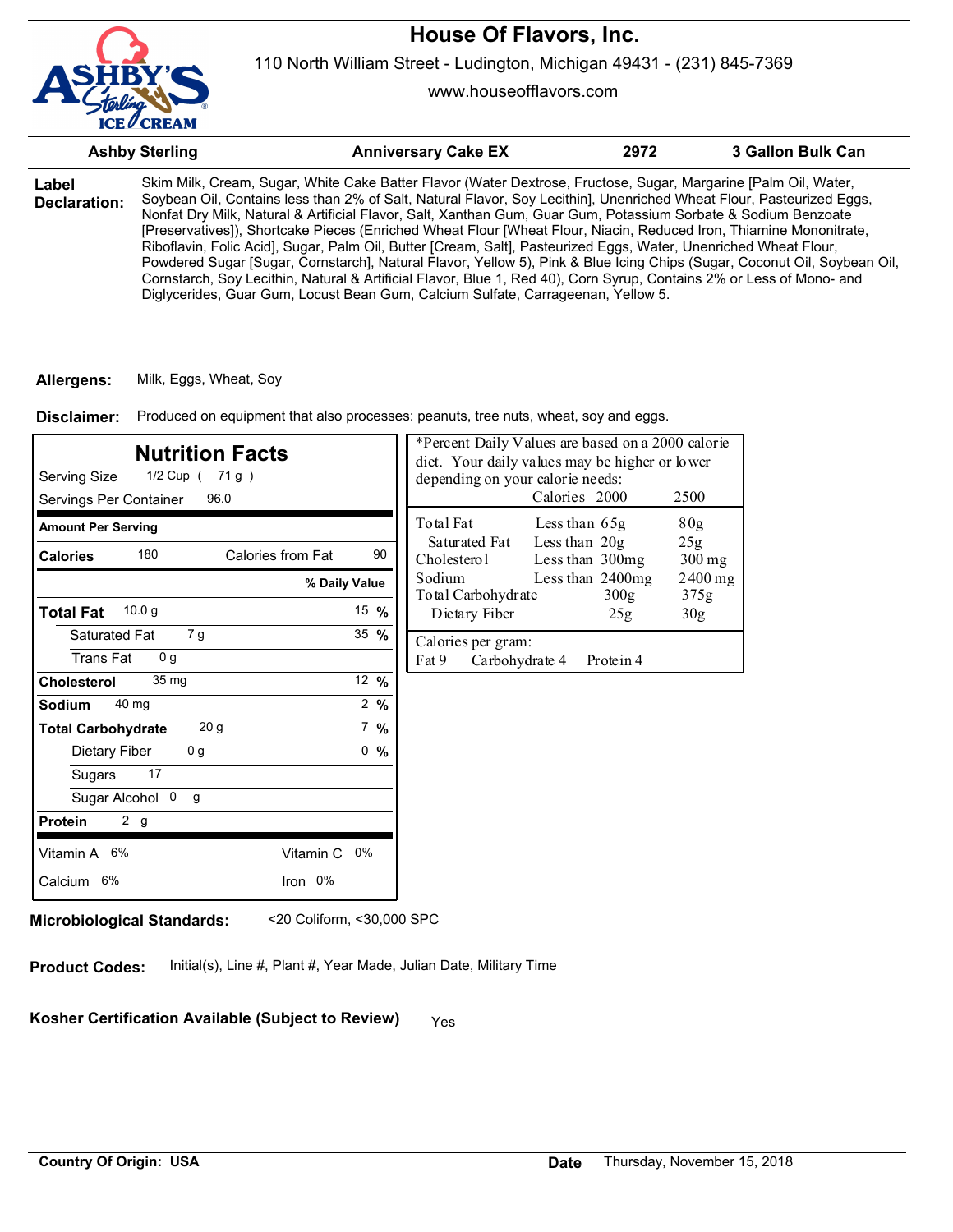

www.houseofflavors.com

|                       | <b>Ashby Sterling</b> | <b>Apple Crisp EX</b>                                                                                                                                                                                                                                                                                                                                                                                                                                                                                                                                                                                                                                                                                                            | 1257 | 3 Gallon Bulk Can |
|-----------------------|-----------------------|----------------------------------------------------------------------------------------------------------------------------------------------------------------------------------------------------------------------------------------------------------------------------------------------------------------------------------------------------------------------------------------------------------------------------------------------------------------------------------------------------------------------------------------------------------------------------------------------------------------------------------------------------------------------------------------------------------------------------------|------|-------------------|
| Label<br>Declaration: |                       | Skim Milk, Cream, Brown Betty Swirl (Water, Corn Syrup, Brown Sugar, Butter [Cream, Salt], Modified Corn Starch, Sugar,<br>Cinnamon, Natural Flavor, Salt), Sugar, Apple Pieces (Apples [Apples, Salt, Ascorbic Acid, Citric Acid], Sugar, Corn Syrup,<br>Water, Modified Corn Starch, Pectin, Food Acids [Phosphoric, Citric, Malic, Tartaric], Cinnamon), Oat Crisp (Rolled Outs,<br>Unenriched Wheat Flour, Vegetable Spread [Palm Oil, Water, Soybean Oil, Salt, Natural Flavor, Soy Lecithin, Coconut Oil,<br>Brown Sugar, Sugar, Water, Natural Flavors, Sodium Propionate & TBHQ [Preservatives]), Corn Syrup, Contains 2% or<br>Less of Mono- and Diglycerides, Guar Gum, Locust Bean Gum, Calcium Sulfate, Carrageenan. |      |                   |

#### **Allergens:** Milk, Wheat, Soy

Produced on equipment that also processes: peanuts, tree nuts, wheat, soy and eggs. **Disclaimer:**

| Serving Size<br>1/2 Cup ( 71g)<br>Servings Per Container  | <b>Nutrition Facts</b><br>96.0 |                  | *Percent Daily Values are based on a 2000 calorie<br>diet. Your daily values may be higher or lower<br>depending on your calorie needs: | Calories 2000                      |                                        | 2500                       |
|-----------------------------------------------------------|--------------------------------|------------------|-----------------------------------------------------------------------------------------------------------------------------------------|------------------------------------|----------------------------------------|----------------------------|
| <b>Amount Per Serving</b>                                 |                                |                  | Total Fat                                                                                                                               | Less than $65g$                    |                                        | 80 <sub>g</sub>            |
| 180<br><b>Calories</b>                                    | Calories from Fat              | 60               | Saturated Fat<br>Cholesterol                                                                                                            | Less than $20g$<br>Less than 300mg |                                        | 25g<br>$300 \,\mathrm{mg}$ |
|                                                           | % Daily Value                  |                  | Sodium<br>Total Carbohydrate                                                                                                            |                                    | Less than $2400mg$<br>300 <sub>g</sub> | $2400$ mg<br>375g          |
| 9.0 <sub>g</sub><br><b>Total Fat</b>                      |                                | 14 %             | Dietary Fiber                                                                                                                           |                                    | 25g                                    | 30 <sub>g</sub>            |
| 6g<br>Saturated Fat<br><b>Trans Fat</b><br>0 <sub>q</sub> |                                | $30 \frac{9}{6}$ | Calories per gram:<br>Fat 9                                                                                                             | Carbohydrate 4                     | Protein 4                              |                            |
| 30 <sub>mg</sub><br><b>Cholesterol</b>                    |                                | 10 $%$           |                                                                                                                                         |                                    |                                        |                            |
| Sodium<br>65 mg                                           |                                | $3 \frac{9}{6}$  |                                                                                                                                         |                                    |                                        |                            |
| <b>Total Carbohydrate</b>                                 | 22g                            | $7\%$            |                                                                                                                                         |                                    |                                        |                            |
| Dietary Fiber<br>0 <sub>g</sub>                           |                                | 0, 96            |                                                                                                                                         |                                    |                                        |                            |
| 16 <sub>g</sub><br>Sugars                                 |                                |                  |                                                                                                                                         |                                    |                                        |                            |
| Sugar Alcohol 0<br>g                                      |                                |                  |                                                                                                                                         |                                    |                                        |                            |
| 2 g<br><b>Protein</b>                                     |                                |                  |                                                                                                                                         |                                    |                                        |                            |
| Vitamin A 6%                                              | Vitamin C 0%                   |                  |                                                                                                                                         |                                    |                                        |                            |
| Calcium 6%                                                | Iron 0%                        |                  |                                                                                                                                         |                                    |                                        |                            |

**Microbiological Standards:** <20 Coliform, <30,000 SPC

**Product Codes:** Initial(s), Line #, Plant #, Year Made, Julian Date, Military Time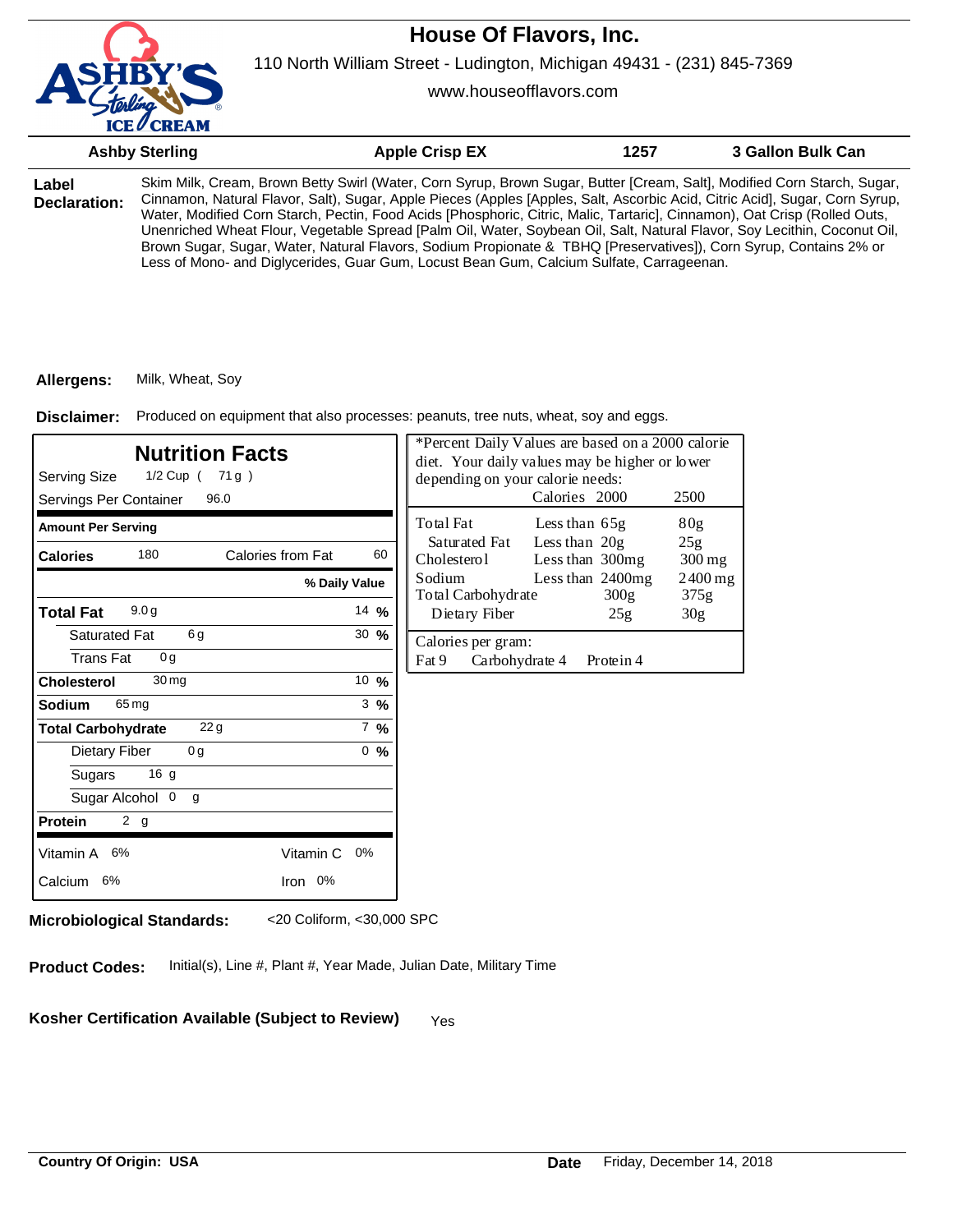

www.houseofflavors.com

| <b>Ashby Sterling</b> | <b>Banana Pudding EX</b>                                                                                                                                                                                                                                                                                                                                                                                                                                                                                                                                                                                                                                                                                                                                                                                    | 2248 | 3 Gallon Bulk Can |
|-----------------------|-------------------------------------------------------------------------------------------------------------------------------------------------------------------------------------------------------------------------------------------------------------------------------------------------------------------------------------------------------------------------------------------------------------------------------------------------------------------------------------------------------------------------------------------------------------------------------------------------------------------------------------------------------------------------------------------------------------------------------------------------------------------------------------------------------------|------|-------------------|
| Label<br>Declaration: | Skim Milk, Cream, Marshmallow Swirl (Corn Syrup, Water, Sugar, Modified Corn Starch, Titanium Dioxide Color, Natural<br>Flavor, Potassium Sorbate [Preservative], Citric Acid), Sugar, Banana Fruit Flavor (High Fructose Corn Syrup, Water, Corn<br>Syrup, Sugar, Dehydrated Banana, Natural Flavor, Citric Acid, Caramel [Color], Sodium Benzoate [Preservative]), Vanilla<br>Wafers (Enriched Flour [Wheat Flour, Niacin, Reduced Iron, Thiamine Mononitrate, Riboflavin, Folic Acid], Sugar, Palm Oil,<br>Whey Protein Concentrate, Butter [Cream, Salt], Natural Flavor, High Fructose Corn Syrup, Salt, Whey Powder, Baking<br>Soda), Corn Syrup, Contains 2% or Less of Mono- and Diglycerides, Guar Gum, Locust Bean Gum, Calcium Sulfate,<br>Carrageenan, Natural Vanilla Flavor, Annatto (Color). |      |                   |

### **Allergens:** Milk, Wheat

Produced on equipment that also processes: peanuts, tree nuts, wheat, soy and eggs. **Disclaimer:**

| <b>Nutrition Facts</b><br>Serving Size<br>1/2 Cup ( 71 g )<br>Servings Per Container<br>96.0 |                  | depending on your calorie needs:                                     | *Percent Daily Values are based on a 2000 calorie<br>diet. Your daily values may be higher or lower<br>Calories 2000 | 2500              |
|----------------------------------------------------------------------------------------------|------------------|----------------------------------------------------------------------|----------------------------------------------------------------------------------------------------------------------|-------------------|
| <b>Amount Per Serving</b>                                                                    |                  | Total Fat                                                            | Less than 65g                                                                                                        | 80 <sub>g</sub>   |
| 180<br>Calories from Fat<br><b>Calories</b>                                                  | 70               | Saturated Fat<br>Cholesterol                                         | Less than $20g$<br>Less than 300mg                                                                                   | 25g<br>$300$ mg   |
|                                                                                              | % Daily Value    | Sodium<br>Less than 2400mg<br>Total Carbohydrate<br>300 <sub>g</sub> |                                                                                                                      | $2400$ mg<br>375g |
| 8.0 <sub>g</sub><br><b>Total Fat</b>                                                         | 12 $%$           | Dietary Fiber                                                        | 25g                                                                                                                  | 30 <sub>g</sub>   |
| 5 <sub>g</sub><br>Saturated Fat<br><b>Trans Fat</b><br>0 <sub>q</sub>                        | $25 \frac{9}{6}$ | Calories per gram:<br>Fat 9<br>Carbohydrate 4                        | Protein 4                                                                                                            |                   |
| 30 mg<br><b>Cholesterol</b>                                                                  | 10 %             |                                                                      |                                                                                                                      |                   |
| 40 mg<br>Sodium                                                                              | $2 \frac{9}{6}$  |                                                                      |                                                                                                                      |                   |
| 26 g<br><b>Total Carbohydrate</b>                                                            | $9\frac{9}{6}$   |                                                                      |                                                                                                                      |                   |
| 0 <sub>g</sub><br>Dietary Fiber                                                              | 0, 9/6           |                                                                      |                                                                                                                      |                   |
| 19<br>Sugars                                                                                 |                  |                                                                      |                                                                                                                      |                   |
| Sugar Alcohol 0<br>g                                                                         |                  |                                                                      |                                                                                                                      |                   |
| 2 g<br><b>Protein</b>                                                                        |                  |                                                                      |                                                                                                                      |                   |
| Vitamin A 6%                                                                                 | Vitamin C 0%     |                                                                      |                                                                                                                      |                   |
| Iron 0%<br>Calcium 6%                                                                        |                  |                                                                      |                                                                                                                      |                   |

**Microbiological Standards:** <20 Coliform, <30,000 SPC

**Product Codes:** Initial(s), Line #, Plant #, Year Made, Julian Date, Military Time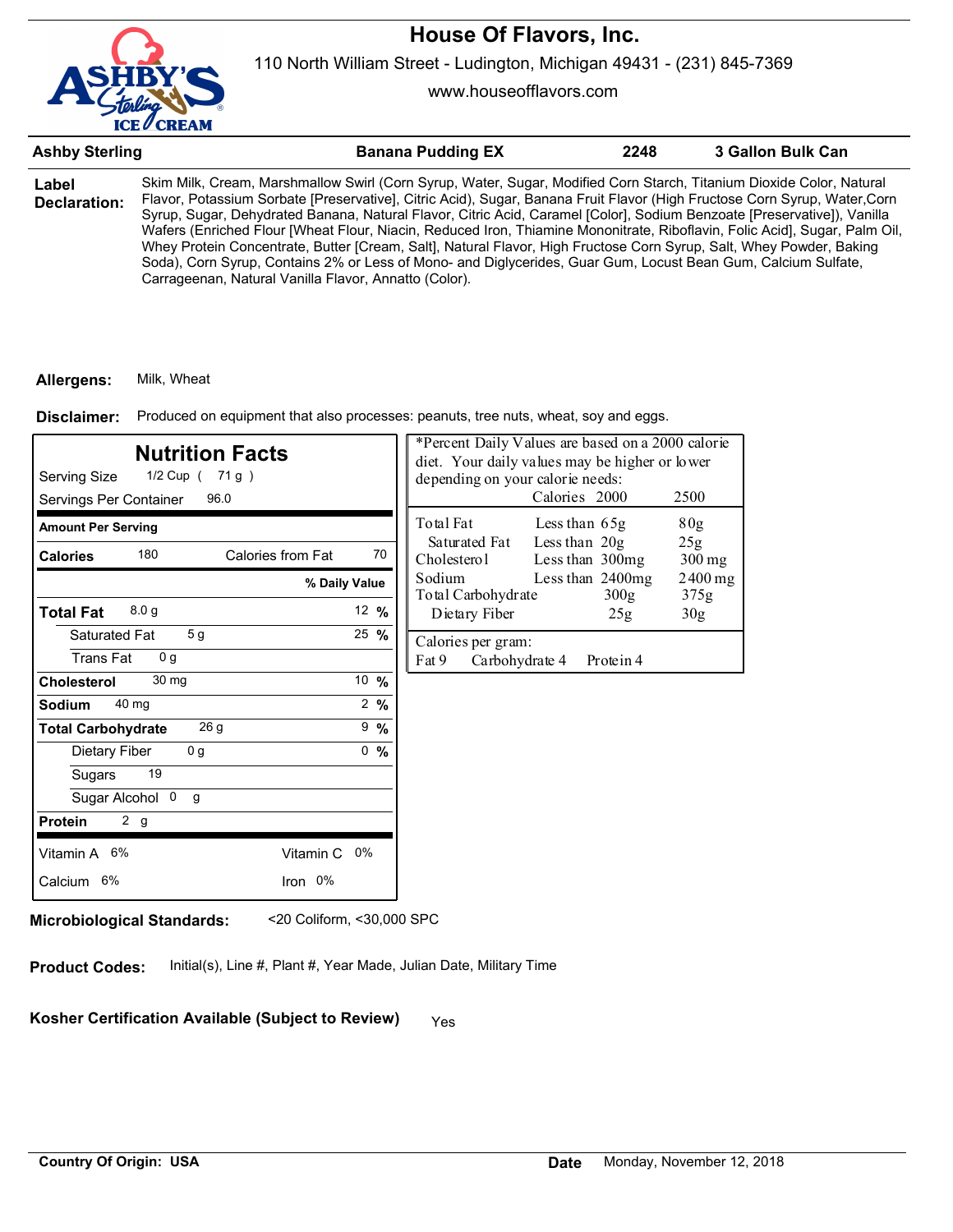

110 North William Street - Ludington, Michigan 49431 - (231) 845-7369

www.houseofflavors.com

|                       | <b>Ashby Sterling</b>                                                                                                                                                                                                                                                                                                                                                                                                                                                                                                                                                                          | <b>Bear Claw EX</b> | 5562 | 3 Gallon Bulk Can |
|-----------------------|------------------------------------------------------------------------------------------------------------------------------------------------------------------------------------------------------------------------------------------------------------------------------------------------------------------------------------------------------------------------------------------------------------------------------------------------------------------------------------------------------------------------------------------------------------------------------------------------|---------------------|------|-------------------|
| Label<br>Declaration: | Skim Milk, Cream, Caramel Ripple (High Fructose Corn Syrup, Water, Sweetened Condensed Skim Milk [Condensed Skim<br>Milk, Sugar], Butter, Modified Cornstarch, Salt, Artificial Flavor, Potassium Sorbate [Preservative], Disodium Phosphate,<br>Carrageenan), Sugar, Corn Syrup, Chocolate Flavored Coated Cashews (Cashews, Sugar, Coconut Oil, Cocoa [Processed<br>with Alkali], Salt, Natural Cocoa, Soy Lecithin), Cocoa (Processed with Alkali), Contains 2% or Less of Yellow 6, Red 40<br>and Blue 1, Mono- and Diglycerides, Guar Gum, Locust Bean Gum, Calcium Sulfate, Carrageenan. |                     |      |                   |

#### **Allergens:** Milk, Cashews, Soy

Produced on equipment that also processes: peanuts, tree nuts, wheat, soy and eggs. **Disclaimer:**

| <b>Nutrition Facts</b><br>Serving Size<br>1/2 Cup ( 71 g )<br>Servings Per Container<br>96.0 |                 | *Percent Daily Values are based on a 2000 calorie<br>diet. Your daily values may be higher or lower<br>depending on your calorie needs:<br>Calories 2000<br>2500 |
|----------------------------------------------------------------------------------------------|-----------------|------------------------------------------------------------------------------------------------------------------------------------------------------------------|
| <b>Amount Per Serving</b>                                                                    |                 | Total Fat<br>Less than 65g<br>80 <sub>g</sub>                                                                                                                    |
| 170<br>Calories from Fat<br><b>Calories</b>                                                  | 80              | Less than $20g$<br>Saturated Fat<br>25g<br>Less than 300mg<br>Cholesterol<br>$300$ mg                                                                            |
|                                                                                              | % Daily Value   | Sodium<br>Less than 2400mg<br>$2400$ mg<br>Total Carbohydrate<br>300 <sub>g</sub><br>375g                                                                        |
| 9.0 <sub>g</sub><br><b>Total Fat</b>                                                         | 14 $%$          | Dietary Fiber<br>30 <sub>g</sub><br>25g                                                                                                                          |
| 5 <sub>g</sub><br>Saturated Fat<br><b>Trans Fat</b><br>0 <sub>q</sub>                        | 25 %            | Calories per gram:<br>Fat 9<br>Carbohydrate 4<br>Protein 4                                                                                                       |
| 25 <sub>mg</sub><br><b>Cholesterol</b>                                                       | $8\frac{9}{6}$  |                                                                                                                                                                  |
| 55 mg<br><b>Sodium</b>                                                                       | $2 \frac{9}{6}$ |                                                                                                                                                                  |
| 22g<br><b>Total Carbohydrate</b>                                                             | $7 \frac{9}{6}$ |                                                                                                                                                                  |
| 1 <sub>g</sub><br>Dietary Fiber                                                              | $4\frac{9}{6}$  |                                                                                                                                                                  |
| 18<br>Sugars                                                                                 |                 |                                                                                                                                                                  |
| Sugar Alcohol 0<br>g                                                                         |                 |                                                                                                                                                                  |
| 2 g<br><b>Protein</b>                                                                        |                 |                                                                                                                                                                  |
| Vitamin A 6%<br>Vitamin C 0%                                                                 |                 |                                                                                                                                                                  |
| Calcium 6%<br>Iron 6%                                                                        |                 |                                                                                                                                                                  |

**Microbiological Standards:** <20 Coliform, <30,000 SPC

**Product Codes:** Initial(s), Line #, Plant #, Year Made, Julian Date, Military Time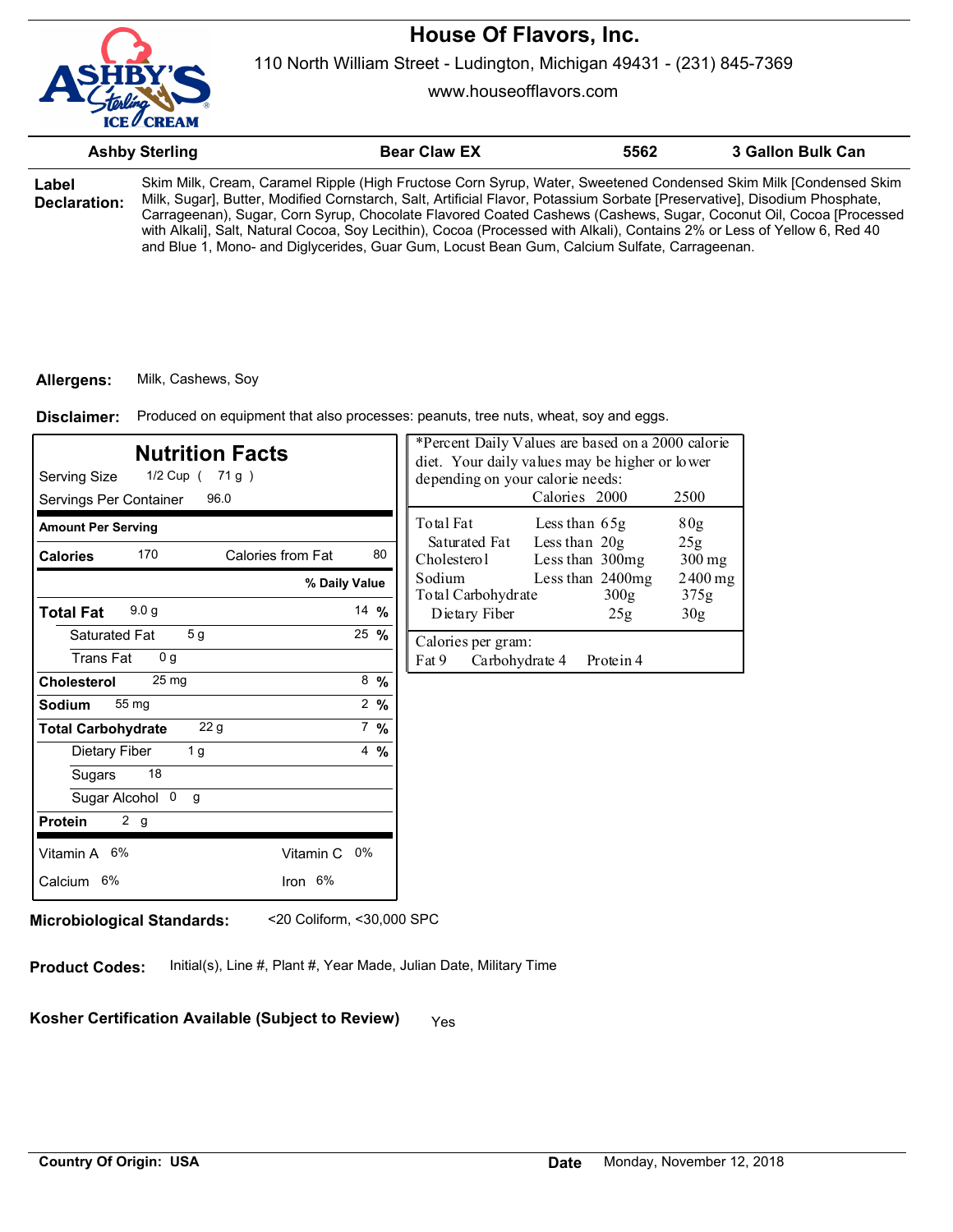

110 North William Street - Ludington, Michigan 49431 - (231) 845-7369

www.houseofflavors.com

|                       | <b>Ashby Sterling</b> | <b>Black Cherry EX</b>                                                                                                                                                                                                                                                                                                                                 | 5563 | 3 Gallon Bulk Can |
|-----------------------|-----------------------|--------------------------------------------------------------------------------------------------------------------------------------------------------------------------------------------------------------------------------------------------------------------------------------------------------------------------------------------------------|------|-------------------|
| ∟abel<br>Declaration: |                       | Skim Milk, Cream, Sugar, Black Cherries (Cherries, Water, Corn Syrup, Sugar, Citric Acid, Sodium Benzoate and<br>Potassium Sorbate [Preservatives], Natural Flavors, Red 40, Blue 1, Sulfites), Corn Syrup, Contains 2% or Less of Mono-<br>and Diglycerides, Guar Gum, Locust Bean Gum, Calcium Sulfate, Carrageenan, Natural Flavor, Red 40, Blue 1. |      |                   |

### **Allergens:** Milk

Produced on equipment that also processes: peanuts, tree nuts, wheat, soy and eggs. **Disclaimer:**

| <b>Nutrition Facts</b><br>Serving Size<br>1/2 Cup ( 71 g )<br>Servings Per Container<br>96.0 |                  | *Percent Daily Values are based on a 2000 calorie<br>diet. Your daily values may be higher or lower<br>depending on your calorie needs:<br>Calories 2000<br>2500 |
|----------------------------------------------------------------------------------------------|------------------|------------------------------------------------------------------------------------------------------------------------------------------------------------------|
| <b>Amount Per Serving</b>                                                                    |                  | Total Fat<br>Less than 65g<br>80 <sub>g</sub>                                                                                                                    |
| 160<br>Calories from Fat<br><b>Calories</b>                                                  | 70               | Less than $20g$<br>Saturated Fat<br>25g<br>Less than 300mg<br>Cholesterol<br>$300$ mg                                                                            |
|                                                                                              | % Daily Value    | Sodium<br>Less than 2400mg<br>2400 mg<br>Total Carbohydrate<br>375g<br>300g                                                                                      |
| 8.0 <sub>g</sub><br><b>Total Fat</b>                                                         | 12 $%$           | Dietary Fiber<br>30 <sub>g</sub><br>25g                                                                                                                          |
| 6 g<br>Saturated Fat<br><b>Trans Fat</b><br>0 <sub>q</sub>                                   | $30 \frac{9}{6}$ | Calories per gram:<br>Fat 9<br>Carbohydrate 4<br>Protein 4                                                                                                       |
| 35 <sub>mg</sub><br><b>Cholesterol</b>                                                       | 12 $%$           |                                                                                                                                                                  |
| 25 mg<br><b>Sodium</b>                                                                       | $1 \frac{9}{6}$  |                                                                                                                                                                  |
| 19 g<br><b>Total Carbohydrate</b>                                                            | 6, 9/6           |                                                                                                                                                                  |
| 0 <sub>g</sub><br>Dietary Fiber                                                              | 0, 9/6           |                                                                                                                                                                  |
| 16<br>Sugars                                                                                 |                  |                                                                                                                                                                  |
| Sugar Alcohol 0<br>g                                                                         |                  |                                                                                                                                                                  |
| 2 g<br><b>Protein</b>                                                                        |                  |                                                                                                                                                                  |
| Vitamin A 6%<br>Vitamin C 0%                                                                 |                  |                                                                                                                                                                  |
| Iron 0%<br>Calcium 6%                                                                        |                  |                                                                                                                                                                  |

**Microbiological Standards:** <20 Coliform, <30,000 SPC

**Product Codes:** Initial(s), Line #, Plant #, Year Made, Julian Date, Military Time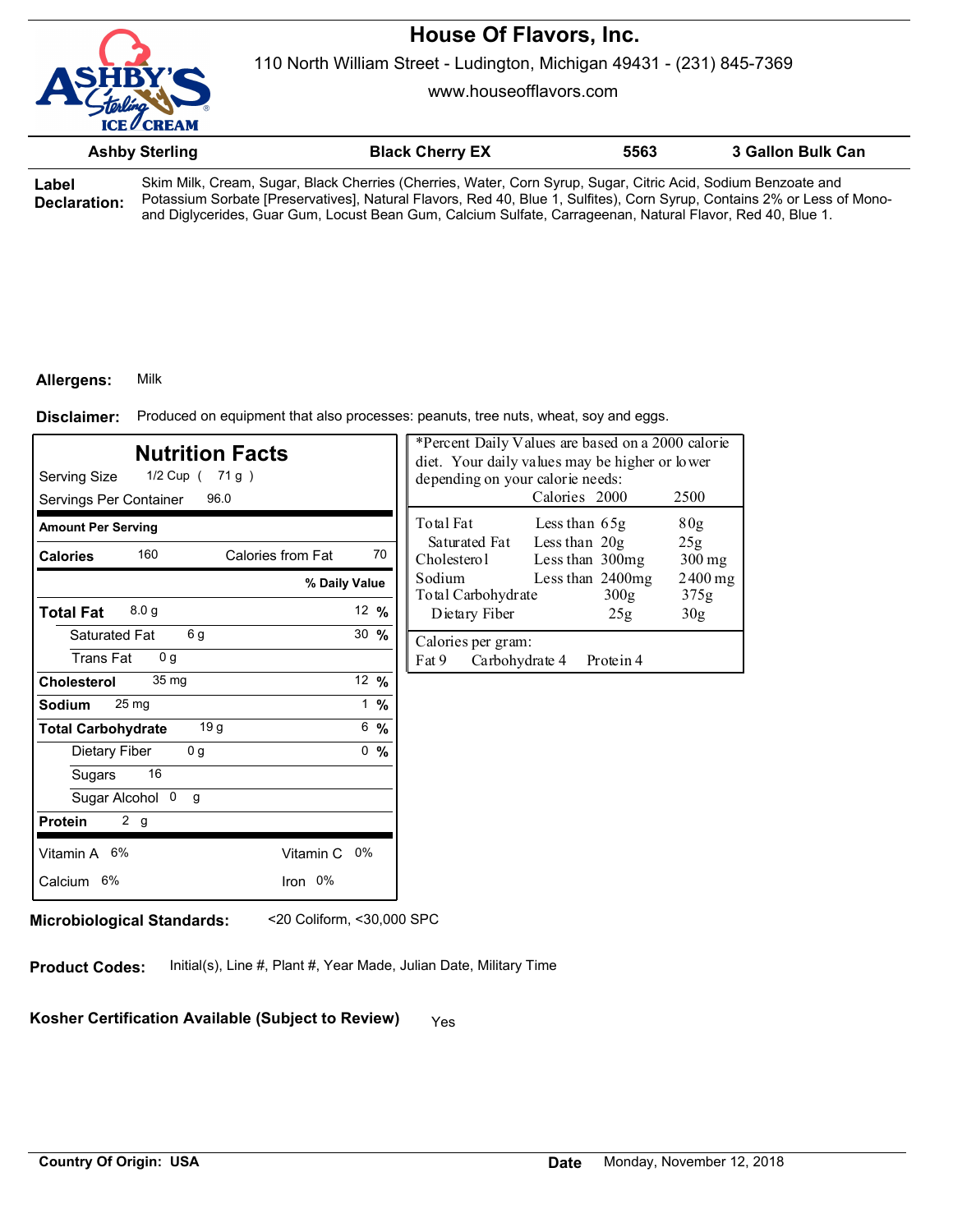

110 North William Street - Ludington, Michigan 49431 - (231) 845-7369

www.houseofflavors.com

| <b>Ashby Sterling</b> | <b>Black Walnut EX</b>    | 5319 | 3 Gallon Bulk Can |  |
|-----------------------|---------------------------|------|-------------------|--|
| _ _ _ _ _ _ _ _ _     | _ _ _ _ _ _ _ _ _ _ _ _ _ | ___  |                   |  |

**Label Declaration:** Skim Milk, Cream, Sugar, Black Walnuts, Corn Syrup, Contains 2% or Less of Mono- and Diglycerides, Guar Gum, Locust Bean Gum, Calcium Sulfate, Carrageenan, Black Walnut Extract, Caramel (Color).

### **Allergens:** Milk, Black Walnuts

Produced on equipment that also processes: peanuts, tree nuts, wheat, soy and eggs. **Disclaimer:**

| <b>Nutrition Facts</b><br>Serving Size<br>1/2 Cup ( 71 g )<br>Servings Per Container<br>96.0 |                   |                  |  | *Percent Daily Values are based on a 2000 calorie<br>diet. Your daily values may be higher or lower<br>depending on your calorie needs:<br>Calories 2000 |                                    |                          | 2500              |
|----------------------------------------------------------------------------------------------|-------------------|------------------|--|----------------------------------------------------------------------------------------------------------------------------------------------------------|------------------------------------|--------------------------|-------------------|
| <b>Amount Per Serving</b>                                                                    |                   |                  |  | Total Fat                                                                                                                                                | Less than $65g$                    |                          | 80g               |
| 180<br><b>Calories</b>                                                                       | Calories from Fat | 100              |  | Saturated Fat<br>Cholesterol                                                                                                                             | Less than $20g$<br>Less than 300mg |                          | 25g<br>$300$ mg   |
|                                                                                              | % Daily Value     |                  |  | Sodium<br>Total Carbohydrate                                                                                                                             |                                    | Less than 2400mg<br>300g | $2400$ mg<br>375g |
| 12.0 <sub>g</sub><br><b>Total Fat</b>                                                        |                   | 18 %             |  | Dietary Fiber                                                                                                                                            |                                    | 25g                      | 30 <sub>g</sub>   |
| 6 g<br>Saturated Fat<br><b>Trans Fat</b><br>0 <sub>q</sub>                                   |                   | $30 \frac{9}{6}$ |  | Calories per gram:<br>Fat 9<br>Carbohydrate 4                                                                                                            |                                    | Protein 4                |                   |
| 40 mg<br>Cholesterol                                                                         |                   | 13 %             |  |                                                                                                                                                          |                                    |                          |                   |
| 30 mg<br>Sodium                                                                              |                   | 1 $%$            |  |                                                                                                                                                          |                                    |                          |                   |
| 15 <sub>g</sub><br><b>Total Carbohydrate</b>                                                 |                   | $5 \frac{9}{6}$  |  |                                                                                                                                                          |                                    |                          |                   |
| 0 <sub>g</sub><br>Dietary Fiber                                                              |                   | 0, 9/6           |  |                                                                                                                                                          |                                    |                          |                   |
| 13<br>Sugars                                                                                 |                   |                  |  |                                                                                                                                                          |                                    |                          |                   |
| Sugar Alcohol 0<br>g                                                                         |                   |                  |  |                                                                                                                                                          |                                    |                          |                   |
| 3 <sub>g</sub><br><b>Protein</b>                                                             |                   |                  |  |                                                                                                                                                          |                                    |                          |                   |
| Vitamin A 6%                                                                                 | Vitamin C 0%      |                  |  |                                                                                                                                                          |                                    |                          |                   |
| Calcium 8%                                                                                   | Iron 0%           |                  |  |                                                                                                                                                          |                                    |                          |                   |
|                                                                                              |                   |                  |  |                                                                                                                                                          |                                    |                          |                   |

**Microbiological Standards:** <20 Coliform, <30,000 SPC

**Product Codes:** Initial(s), Line #, Plant #, Year Made, Julian Date, Military Time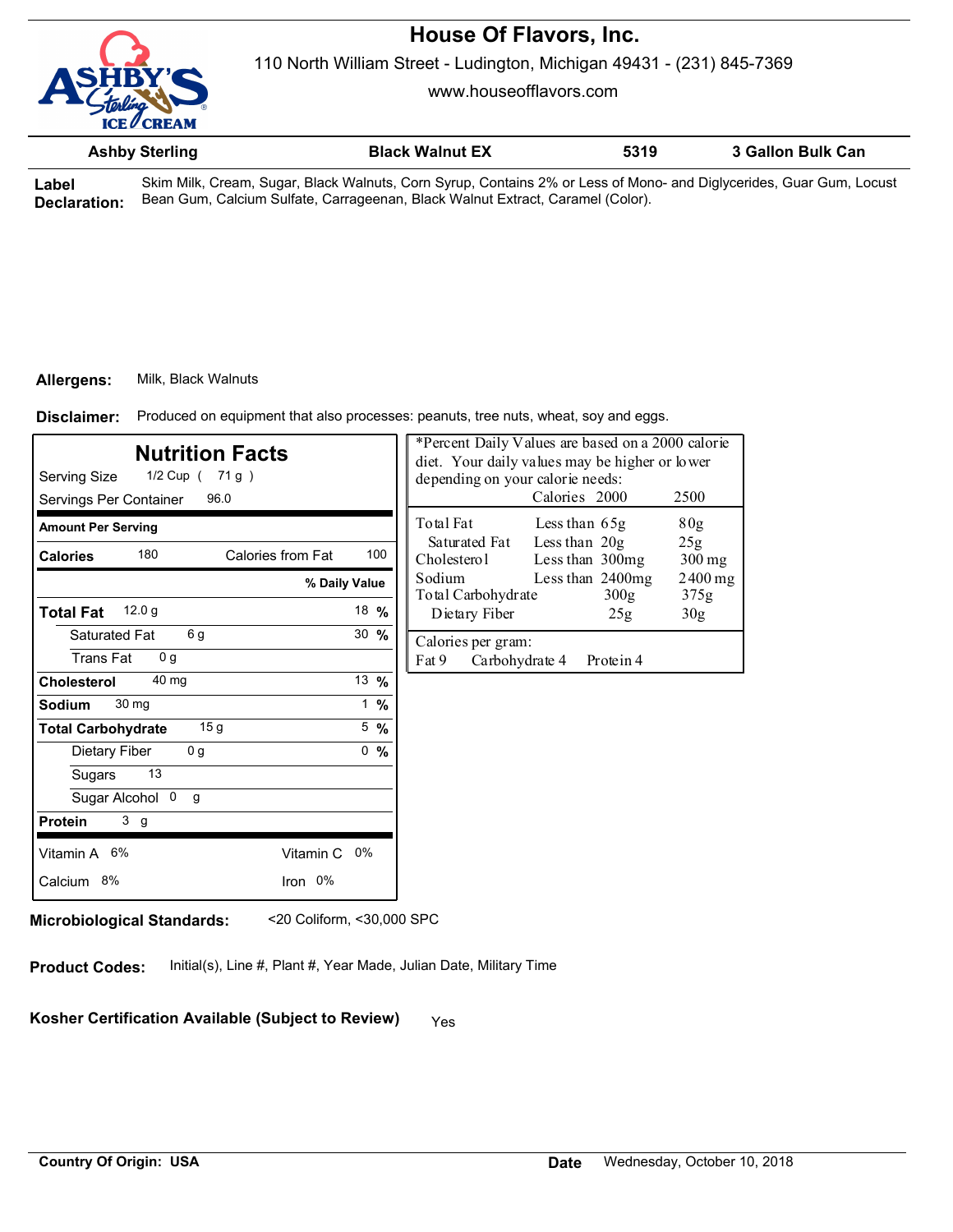

110 North William Street - Ludington, Michigan 49431 - (231) 845-7369

www.houseofflavors.com

|      | <b>Ashby Sterling</b> | <b>Blue Moon EX</b>                                                                                          | 2506 | 3 Gallon Bulk Can |
|------|-----------------------|--------------------------------------------------------------------------------------------------------------|------|-------------------|
| ahol |                       | Skim Milk Cream Sugar Corn Syrup Whey Contains 2% or Less of Mono- and Diglycerides Guar Gum Calcium Sulfate |      |                   |

**Label Declaration:** Locust Bean Gum, Carrageenan, Natural and Artificial Flavor, Blue 1. ugar, Corn Syrup, Whey, Contains 2% or Less of Mono- and Diglycerides, Guar Gum, Calcium Sulfate,

### **Allergens:** Milk

Produced on equipment that also processes: peanuts, tree nuts, wheat, soy and eggs. **Disclaimer:**

| <b>Nutrition Facts</b><br>Serving Size<br>1/2 Cup ( 71 g )<br>96.0<br>Servings Per Container |                         | *Percent Daily Values are based on a 2000 calorie<br>diet. Your daily values may be higher or lower<br>depending on your calorie needs:<br>Calories 2000<br>2500 |           |
|----------------------------------------------------------------------------------------------|-------------------------|------------------------------------------------------------------------------------------------------------------------------------------------------------------|-----------|
| <b>Amount Per Serving</b>                                                                    |                         | Total Fat<br>80 <sub>g</sub><br>Less than 65g                                                                                                                    |           |
| 140<br><b>Calories</b>                                                                       | Calories from Fat<br>60 | Less than 20g<br>Saturated Fat<br>25 <sub>g</sub><br>Cholesterol<br>Less than 300mg<br>$300$ mg                                                                  |           |
|                                                                                              | % Daily Value           | Sodium<br>Less than 2400mg<br>Total Carbohydrate<br>300g<br>375g                                                                                                 | $2400$ mg |
| 7.0 <sub>q</sub><br><b>Total Fat</b>                                                         | 11 $%$                  | Dietary Fiber<br>25g<br>30 <sub>g</sub>                                                                                                                          |           |
| 5 <sub>g</sub><br>Saturated Fat<br><b>Trans Fat</b><br>0 <sub>q</sub>                        | $25 \frac{9}{6}$        | Calories per gram:<br>Fat 9<br>Carbohydrate 4<br>Protein 4                                                                                                       |           |
| 30 <sub>mg</sub><br><b>Cholesterol</b>                                                       | 10 %                    |                                                                                                                                                                  |           |
| 90 mg<br>Sodium                                                                              | $4\frac{9}{6}$          |                                                                                                                                                                  |           |
| 17 <sub>g</sub><br><b>Total Carbohydrate</b>                                                 | 6, 9/6                  |                                                                                                                                                                  |           |
| 0 <sub>g</sub><br>Dietary Fiber                                                              | 0, 9/6                  |                                                                                                                                                                  |           |
| 14<br>Sugars                                                                                 |                         |                                                                                                                                                                  |           |
| Sugar Alcohol 0<br>g                                                                         |                         |                                                                                                                                                                  |           |
| 2 g<br><b>Protein</b>                                                                        |                         |                                                                                                                                                                  |           |
| Vitamin A 6%                                                                                 | Vitamin C 0%            |                                                                                                                                                                  |           |
| Calcium 10%                                                                                  | Iron 0%                 |                                                                                                                                                                  |           |
|                                                                                              |                         |                                                                                                                                                                  |           |

**Microbiological Standards:** <20 Coliform, <30,000 SPC

**Product Codes:** Initial(s), Line #, Plant #, Year Made, Julian Date, Military Time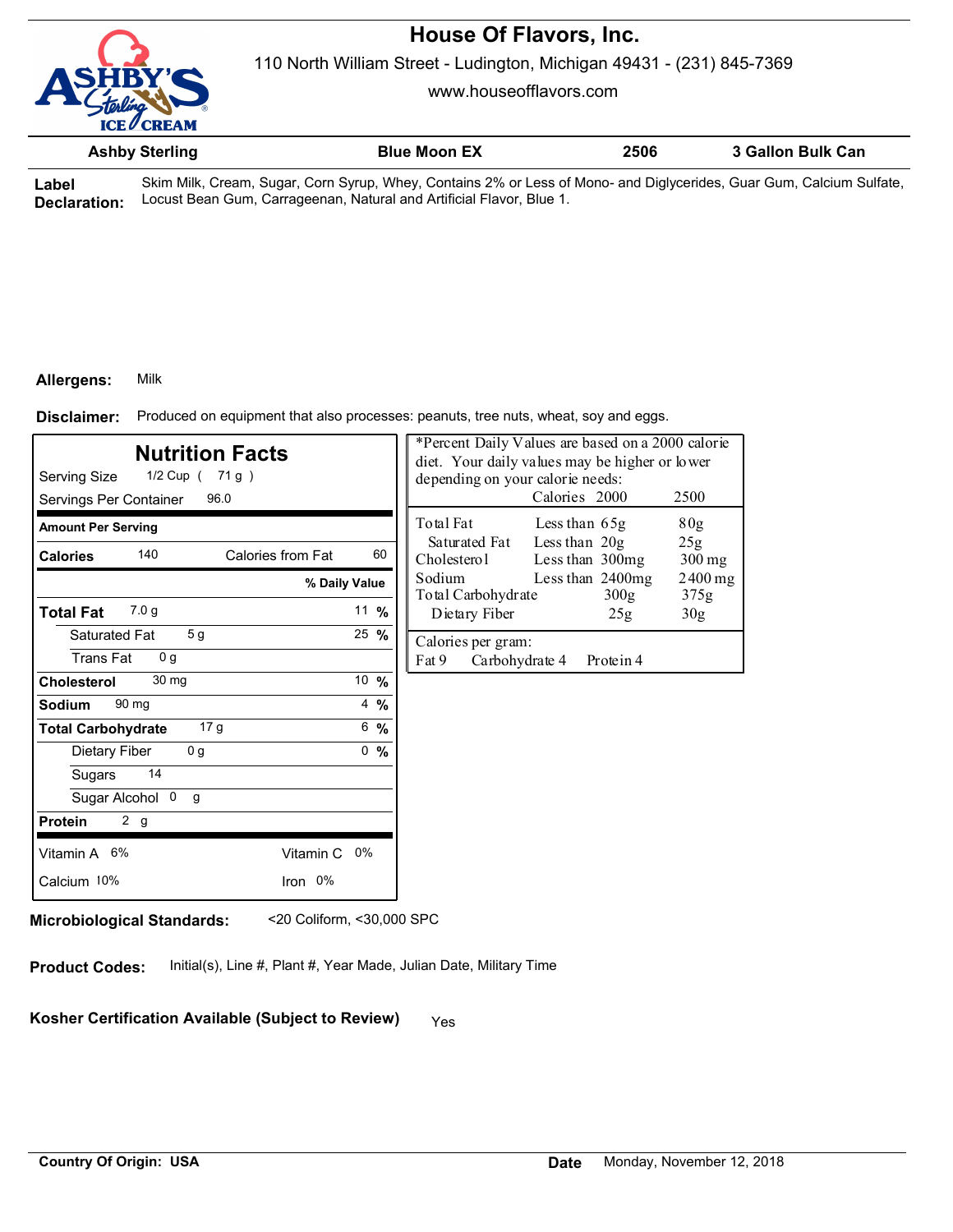

110 North William Street - Ludington, Michigan 49431 - (231) 845-7369

www.houseofflavors.com

|                       | <b>Ashby Sterling</b> | <b>Butter Pecan EX</b>                                                                                                                                                                                                                      | 5567 | 3 Gallon Bulk Can |
|-----------------------|-----------------------|---------------------------------------------------------------------------------------------------------------------------------------------------------------------------------------------------------------------------------------------|------|-------------------|
| Label<br>Declaration: | 'Color).              | Skim Milk, Cream, Sugar, Pecans (Roasted in Cottonseed Oil, Salt, Butter), Corn Syrup, Contains 2% or Less of Mono-<br>and Diglycerides, Guar Gum, Locust Bean Gum, Calcium Sulfate, Carrageenan, Natural Flavors, Caramel (Color), Annatto |      |                   |

### **Allergens:** Milk, Pecans

Produced on equipment that also processes: peanuts, tree nuts, wheat, soy and eggs. **Disclaimer:**

| <b>Nutrition Facts</b><br>Serving Size<br>1/2 Cup ( 71 g )<br>Servings Per Container<br>96.0 | *Percent Daily Values are based on a 2000 calorie<br>diet. Your daily values may be higher or lower<br>depending on your calorie needs:<br>Calories 2000 |     |                                               | 2500                               |                                      |                   |
|----------------------------------------------------------------------------------------------|----------------------------------------------------------------------------------------------------------------------------------------------------------|-----|-----------------------------------------------|------------------------------------|--------------------------------------|-------------------|
| <b>Amount Per Serving</b>                                                                    |                                                                                                                                                          |     | Total Fat                                     | Less than 65g                      |                                      | 80 <sub>g</sub>   |
| 190<br>Calories from Fat<br><b>Calories</b>                                                  |                                                                                                                                                          | 120 | Saturated Fat<br>Cholesterol                  | Less than $20g$<br>Less than 300mg |                                      | 25g<br>$300$ mg   |
| % Daily Value                                                                                |                                                                                                                                                          |     | Sodium<br>Total Carbohydrate                  |                                    | Less than 2400mg<br>300 <sub>g</sub> | $2400$ mg<br>375g |
| 13.0 <sub>g</sub><br><b>Total Fat</b>                                                        | $20 \frac{9}{6}$                                                                                                                                         |     | Dietary Fiber                                 |                                    | 25g                                  | 30 <sub>g</sub>   |
| 6g<br>Saturated Fat<br>Trans Fat<br>0 <sub>q</sub>                                           | $30 \frac{9}{6}$                                                                                                                                         |     | Calories per gram:<br>Fat 9<br>Carbohydrate 4 |                                    | Protein 4                            |                   |
| 35 <sub>mg</sub><br>Cholesterol                                                              | 12 $%$                                                                                                                                                   |     |                                               |                                    |                                      |                   |
| 75 <sub>mg</sub><br>Sodium                                                                   | $3 \frac{9}{6}$                                                                                                                                          |     |                                               |                                    |                                      |                   |
| 16 g<br><b>Total Carbohydrate</b>                                                            | $5 \frac{9}{6}$                                                                                                                                          |     |                                               |                                    |                                      |                   |
| 1 <sub>g</sub><br>Dietary Fiber                                                              | $4\frac{9}{6}$                                                                                                                                           |     |                                               |                                    |                                      |                   |
| 13<br>Sugars                                                                                 |                                                                                                                                                          |     |                                               |                                    |                                      |                   |
| Sugar Alcohol 0<br>g                                                                         |                                                                                                                                                          |     |                                               |                                    |                                      |                   |
| 3 <sub>g</sub><br><b>Protein</b>                                                             |                                                                                                                                                          |     |                                               |                                    |                                      |                   |
| Vitamin A 6%<br>Vitamin C 0%                                                                 |                                                                                                                                                          |     |                                               |                                    |                                      |                   |
| Iron 0%<br>Calcium 8%                                                                        |                                                                                                                                                          |     |                                               |                                    |                                      |                   |

**Microbiological Standards:** <20 Coliform, <30,000 SPC

**Product Codes:** Initial(s), Line #, Plant #, Year Made, Julian Date, Military Time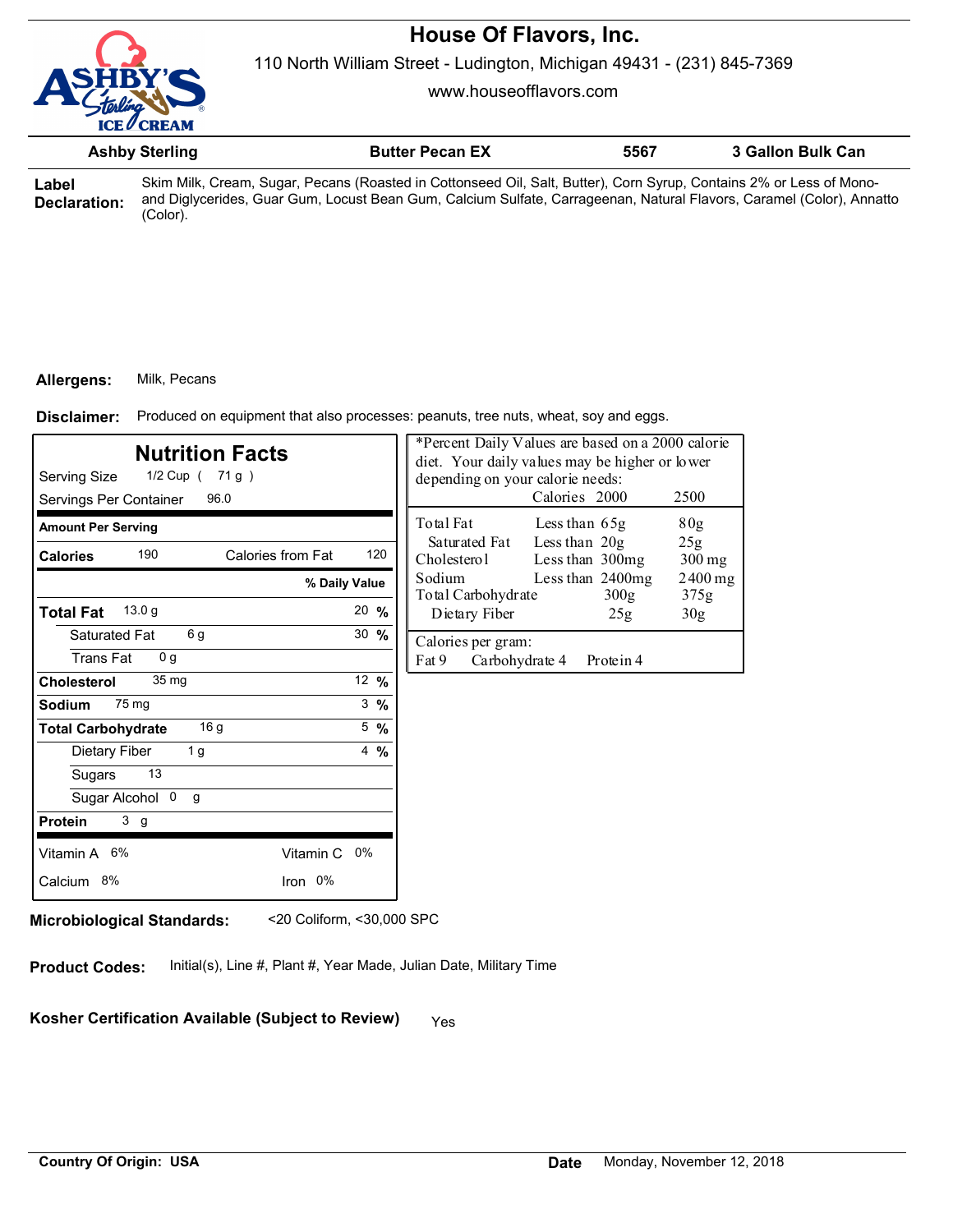

www.houseofflavors.com

|                       | <b>Ashby Sterling</b> | <b>Caramel Moose Tracks EX</b>                                                                                                                                                                                                                                                                                                                                                                                                                                                                                                                                                                                                                                                                                                                                                                                                                   | 1258 | 3 Gallon Bulk Can |
|-----------------------|-----------------------|--------------------------------------------------------------------------------------------------------------------------------------------------------------------------------------------------------------------------------------------------------------------------------------------------------------------------------------------------------------------------------------------------------------------------------------------------------------------------------------------------------------------------------------------------------------------------------------------------------------------------------------------------------------------------------------------------------------------------------------------------------------------------------------------------------------------------------------------------|------|-------------------|
| Label<br>Declaration: |                       | Skim Milk, Cream, Sugar, Moose Tracks ® Fudge Swirl (Powdered Sugar [Sugar, Corn Starch], Vegetable Oil [Peanut<br>and/or Cottonseed and/or Palm Oil], Cocoa [Processed with Alkali], Whey, Soy Lecithin, Salt, Natural Flavor), Caramel<br>Flavored Cups (Sugar, Coconut Oil, Corn Syrup, Sweetened Condensed Milk [Milk, Sugar], Nonfat Milk, Whole Milk, Cocoa<br>[Processed with Alkali], Heavy Cream, Butter [Cream, Salt], Palm Kernel Oil, Cocoa, Soy Lecithin, Natural & Artificial<br>Flavors, Salt, Vanillin, Potassium Sorbate [Preservative]), Corn Syrup, Moose Tracks ® Caramel Flavor (Sweetened<br>Condensed Milk [Milk, Sugar], Corn Syrup, Caramel Color, Salt, Water, Cream, Natural Flavors, Disodium Phosphate),<br>Contains 2% or Less of Mono- and Diglycerides, Guar Gum, Locust Bean Gum, Calcium Sulfate, Carrageenan. |      |                   |

#### **Allergens:** Milk, Peanut,Soy

Produced on equipment that also processes: peanuts, tree nuts, wheat, soy and eggs. **Disclaimer:**

| <b>Nutrition Facts</b><br>Serving Size<br>1/2 Cup ( 71 g )<br>Servings Per Container<br>96.0 | *Percent Daily Values are based on a 2000 calorie<br>diet. Your daily values may be higher or lower<br>depending on your calorie needs:<br>Calories 2000<br>2500 |                                               |                                     |             |                                  |
|----------------------------------------------------------------------------------------------|------------------------------------------------------------------------------------------------------------------------------------------------------------------|-----------------------------------------------|-------------------------------------|-------------|----------------------------------|
| <b>Amount Per Serving</b>                                                                    |                                                                                                                                                                  | Total Fat<br>Saturated Fat                    | Less than 65g<br>Less than 20g      |             | 80 <sub>g</sub><br>25g           |
| 200<br>Calories from Fat<br><b>Calories</b>                                                  | 110<br>% Daily Value                                                                                                                                             | Cholesterol<br>Sodium                         | Less than 300mg<br>Less than 2400mg |             | $300 \,\mathrm{mg}$<br>$2400$ mg |
| 12.0 <sub>g</sub><br><b>Total Fat</b>                                                        | 18, 96                                                                                                                                                           | Total Carbohydrate<br>Dietary Fiber           |                                     | 300g<br>25g | 375g<br>30 <sub>g</sub>          |
| 7g<br><b>Saturated Fat</b><br><b>Trans Fat</b><br>0 <sub>q</sub>                             | $35 \frac{9}{6}$                                                                                                                                                 | Calories per gram:<br>Fat 9<br>Carbohydrate 4 |                                     | Protein 4   |                                  |
| 35 <sub>mg</sub><br><b>Cholesterol</b>                                                       | 12 $%$                                                                                                                                                           |                                               |                                     |             |                                  |
| $105 \,\mathrm{mg}$<br><b>Sodium</b>                                                         | $4\frac{9}{6}$                                                                                                                                                   |                                               |                                     |             |                                  |
| 21 <sub>g</sub><br><b>Total Carbohydrate</b>                                                 | $7 \frac{9}{6}$                                                                                                                                                  |                                               |                                     |             |                                  |
| Dietary Fiber<br>0 <sub>g</sub>                                                              | 0, 96                                                                                                                                                            |                                               |                                     |             |                                  |
| 18 g<br>Sugars                                                                               |                                                                                                                                                                  |                                               |                                     |             |                                  |
| Sugar Alcohol 0<br>g                                                                         |                                                                                                                                                                  |                                               |                                     |             |                                  |
| 2 g<br><b>Protein</b>                                                                        |                                                                                                                                                                  |                                               |                                     |             |                                  |
| Vitamin C<br>Vitamin A 6%                                                                    | 0%                                                                                                                                                               |                                               |                                     |             |                                  |
| Calcium 8%<br>Iron 4%                                                                        |                                                                                                                                                                  |                                               |                                     |             |                                  |

**Microbiological Standards:** <20 Coliform, <30,000 SPC

**Product Codes:** Initial(s), Line #, Plant #, Year Made, Julian Date, Military Time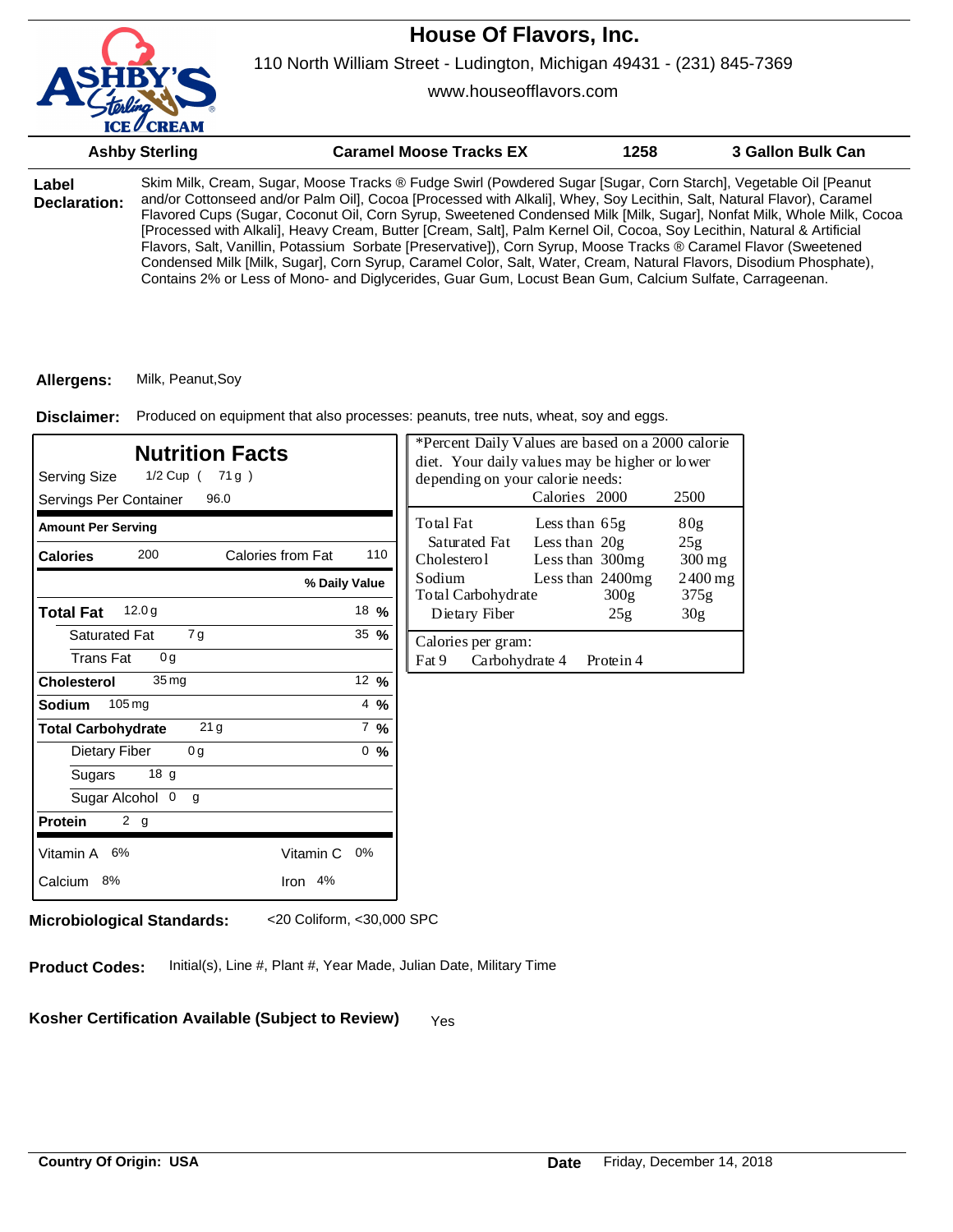110 North William Street - Ludington, Michigan 49431 - (231) 845-7369

www.houseofflavors.com

|                       | <b>Ashby Sterling</b> | <b>Carolina Peach EX</b>                                                                                                                                                                                                                                                              | 7126 | 3 Gallon Bulk Can |
|-----------------------|-----------------------|---------------------------------------------------------------------------------------------------------------------------------------------------------------------------------------------------------------------------------------------------------------------------------------|------|-------------------|
| ∟abel<br>Declaration: |                       | Skim Milk, Cream, Peaches (Peaches, Sugar, Water, Modified Cornstarch, Natural Flavor, Sodium Benzoate<br>[Preservative], Citric Acid), Sugar, Corn Syrup, Contains 2% or Less of Mono- and Diglycerides, Guar Gum, Locust Bean<br>Gum, Calcium Sulfate, Carrageenan, Natural Flavor. |      |                   |

### **Allergens:** Milk

Produced on equipment that also processes: peanuts, tree nuts, wheat, soy and eggs. **Disclaimer:**

| <b>Nutrition Facts</b><br>Serving Size<br>1/2 Cup ( 71 g )<br>Servings Per Container<br>96.0 |                |                 | *Percent Daily Values are based on a 2000 calorie<br>diet. Your daily values may be higher or lower<br>depending on your calorie needs:<br>Calories 2000 |                                    |                          | 2500            |
|----------------------------------------------------------------------------------------------|----------------|-----------------|----------------------------------------------------------------------------------------------------------------------------------------------------------|------------------------------------|--------------------------|-----------------|
| <b>Amount Per Serving</b>                                                                    |                |                 | Total Fat                                                                                                                                                | Less than 65g                      |                          | 80 <sub>g</sub> |
| 140<br>Calories from Fat<br><b>Calories</b>                                                  |                | 60              | Saturated Fat<br>Cholesterol                                                                                                                             | Less than $20g$<br>Less than 300mg |                          | 25g<br>$300$ mg |
| % Daily Value                                                                                |                |                 | Sodium<br>Total Carbohydrate                                                                                                                             |                                    | Less than 2400mg<br>300g | 2400 mg<br>375g |
| 7.0 <sub>q</sub><br><b>Total Fat</b>                                                         | 11 $%$         |                 | Dietary Fiber                                                                                                                                            |                                    | 25g                      | 30 <sub>g</sub> |
| 4.5 <sub>g</sub><br>Saturated Fat<br><b>Trans Fat</b><br>0 <sub>q</sub>                      | 23 %           |                 | Calories per gram:<br>Fat 9<br>Carbohydrate 4                                                                                                            |                                    | Protein 4                |                 |
| 30 mg<br><b>Cholesterol</b>                                                                  | 10 %           |                 |                                                                                                                                                          |                                    |                          |                 |
| 25 mg<br><b>Sodium</b>                                                                       |                | $1 \frac{9}{6}$ |                                                                                                                                                          |                                    |                          |                 |
| 18 g<br><b>Total Carbohydrate</b>                                                            | $6\frac{9}{6}$ |                 |                                                                                                                                                          |                                    |                          |                 |
| 0 <sub>g</sub><br>Dietary Fiber                                                              | 0, 9/6         |                 |                                                                                                                                                          |                                    |                          |                 |
| 15<br>Sugars                                                                                 |                |                 |                                                                                                                                                          |                                    |                          |                 |
| Sugar Alcohol 0<br>g                                                                         |                |                 |                                                                                                                                                          |                                    |                          |                 |
| 2 g<br><b>Protein</b>                                                                        |                |                 |                                                                                                                                                          |                                    |                          |                 |
| Vitamin A 6%<br>Vitamin C 0%                                                                 |                |                 |                                                                                                                                                          |                                    |                          |                 |
| Iron 0%<br>Calcium 6%                                                                        |                |                 |                                                                                                                                                          |                                    |                          |                 |

**Microbiological Standards:** <20 Coliform, <30,000 SPC

**Product Codes:** Initial(s), Line #, Plant #, Year Made, Julian Date, Military Time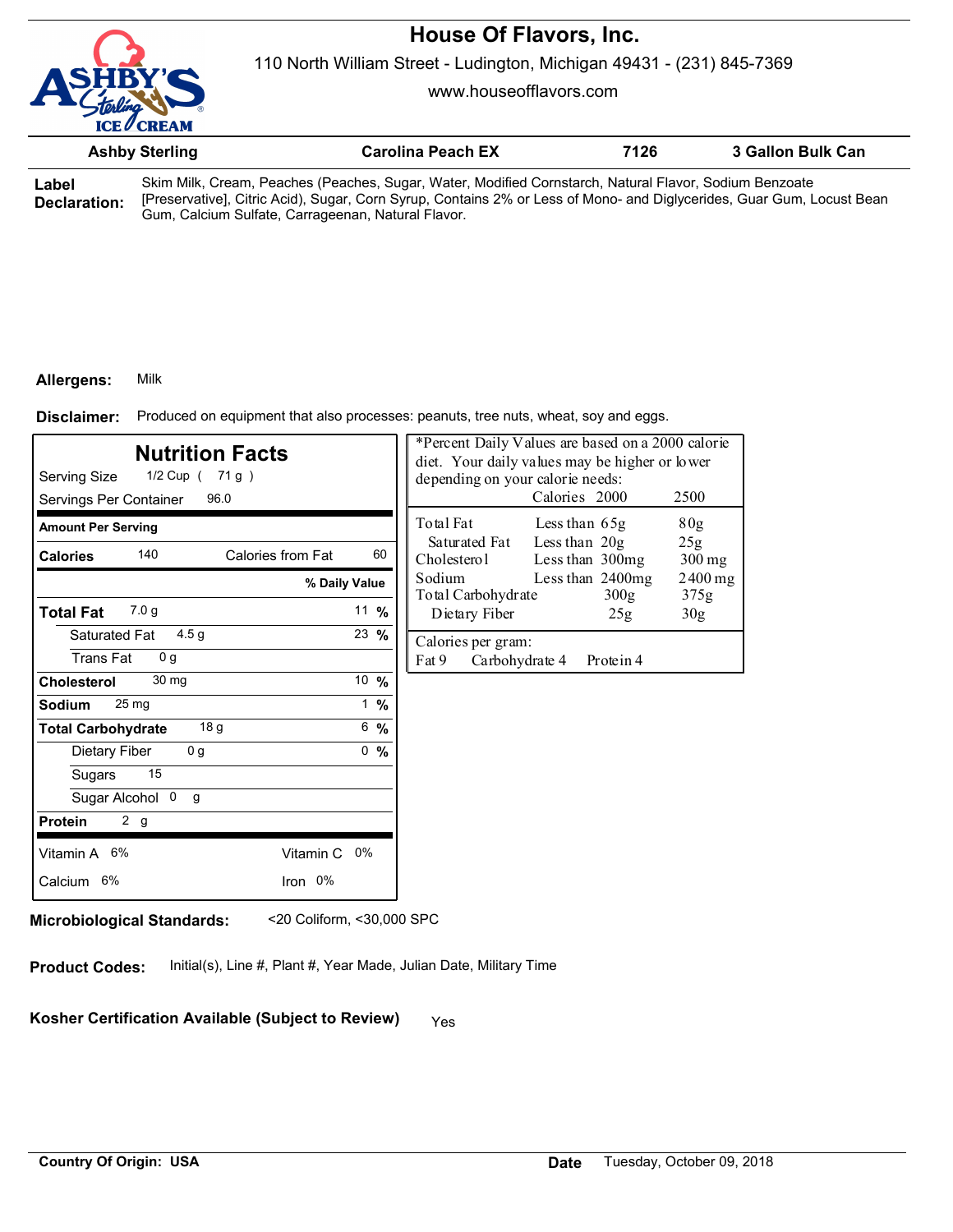

110 North William Street - Ludington, Michigan 49431 - (231) 845-7369

www.houseofflavors.com

|                       | <b>Ashby Sterling</b>         | <b>Carrot Cake EX</b>                                                                                                                                                                                                                                                                                                                                                                                                                                                                                                                                                                                                                                                                                                                                                                                                                                | 4856 | 3 Gallon Bulk Can |
|-----------------------|-------------------------------|------------------------------------------------------------------------------------------------------------------------------------------------------------------------------------------------------------------------------------------------------------------------------------------------------------------------------------------------------------------------------------------------------------------------------------------------------------------------------------------------------------------------------------------------------------------------------------------------------------------------------------------------------------------------------------------------------------------------------------------------------------------------------------------------------------------------------------------------------|------|-------------------|
| Label<br>Declaration: | Calcium Sulfate, Carrageenan. | Skim Milk, Cream, Cream Cheese Ripple (Sugar, Cream Cheese [Milk, Cream, Cheese Culture, Salt, [Carob Bean,<br>Xanthan, Guar Gum], Invert Sugar, Water, Corn Starch, Titanium Dioxide, Natural Flavors), Sugar, Carrot Cake Bits<br>(Wheat Flour, Powdered Sugar [Sugar, Cornstarch], Fructose, Margarine [Palm Oil, Water, Soybean Oil, Salt, Vegetable<br>Mono and Diglycerides, Soy Lecithin, Sodium Benzoate, Citric Acid, Natural & Artificial Flavor, Beta Carotene, Vitaimin A<br>Palmitate, Wheyl, Palm Oil, Water, Sugar, Maltodextrin, Natural and Artificial Flaors, Cinnamon, Salt, Turmeric and<br>Annatto [Colors]), Corn Syrup, Cinnamon Flavoring (Corn Syrup, Water, Sugar, Cinnamon, Caramel Color, Sodium<br>Benzoate [Preservative], Natural Flavors), Contains 2% or Less of Mono- and Diglycerides, Guar Gum, Locust Bean Gum, |      |                   |

**Allergens:** Milk, Wheat, Soy

Produced on equipment that also processes: peanuts, tree nuts, wheat, soy and eggs. **Disclaimer:**

| <b>Nutrition Facts</b><br>Serving Size<br>1/2 Cup ( 71 g )<br>Servings Per Container<br>96.0 | *Percent Daily Values are based on a 2000 calorie<br>diet. Your daily values may be higher or lower<br>depending on your calorie needs:<br>Calories 2000<br>2500 |                                                                                                |  |
|----------------------------------------------------------------------------------------------|------------------------------------------------------------------------------------------------------------------------------------------------------------------|------------------------------------------------------------------------------------------------|--|
| <b>Amount Per Serving</b>                                                                    |                                                                                                                                                                  | Total Fat<br>80g<br>Less than $65g$                                                            |  |
| 190<br>Calories from Fat<br><b>Calories</b>                                                  | 70                                                                                                                                                               | Less than 20g<br>Saturated Fat<br>25g<br>Cholesterol<br>Less than 300mg<br>$300 \,\mathrm{mg}$ |  |
|                                                                                              | % Daily Value                                                                                                                                                    | Sodium<br>Less than 2400mg<br>$2400$ mg<br>Total Carbohydrate<br>300 <sub>g</sub><br>375g      |  |
| 9.0 <sub>q</sub><br>Total Fat                                                                | 14 $%$                                                                                                                                                           | Dietary Fiber<br>30 <sub>g</sub><br>25g                                                        |  |
| 6 g<br>Saturated Fat<br><b>Trans Fat</b><br>0 <sub>q</sub>                                   | $30 \frac{9}{6}$                                                                                                                                                 | Calories per gram:<br>Fat 9<br>Carbohydrate 4<br>Protein 4                                     |  |
| 30 mg<br><b>Cholesterol</b>                                                                  | 10 %                                                                                                                                                             |                                                                                                |  |
| Sodium<br>45 mg                                                                              | $2 \frac{9}{6}$                                                                                                                                                  |                                                                                                |  |
| 24 <sub>g</sub><br><b>Total Carbohydrate</b>                                                 | $8\frac{9}{6}$                                                                                                                                                   |                                                                                                |  |
| 0 <sub>g</sub><br>Dietary Fiber                                                              | 0<br>$\frac{0}{0}$                                                                                                                                               |                                                                                                |  |
| 19<br>Sugars                                                                                 |                                                                                                                                                                  |                                                                                                |  |
| Sugar Alcohol 0<br>g                                                                         |                                                                                                                                                                  |                                                                                                |  |
| 2 g<br><b>Protein</b>                                                                        |                                                                                                                                                                  |                                                                                                |  |
| Vitamin A 6%                                                                                 | Vitamin C<br>0%                                                                                                                                                  |                                                                                                |  |
| Calcium 6%                                                                                   | Iron 0%                                                                                                                                                          |                                                                                                |  |

**Microbiological Standards:** < 20 Coliform, < 30,000 SPC

**Product Codes:** Initial(s), Line #, Plant #, Year Made, Julian Date, Military Time

# Kosher Certification Available (Subject to Review) Yes

TAW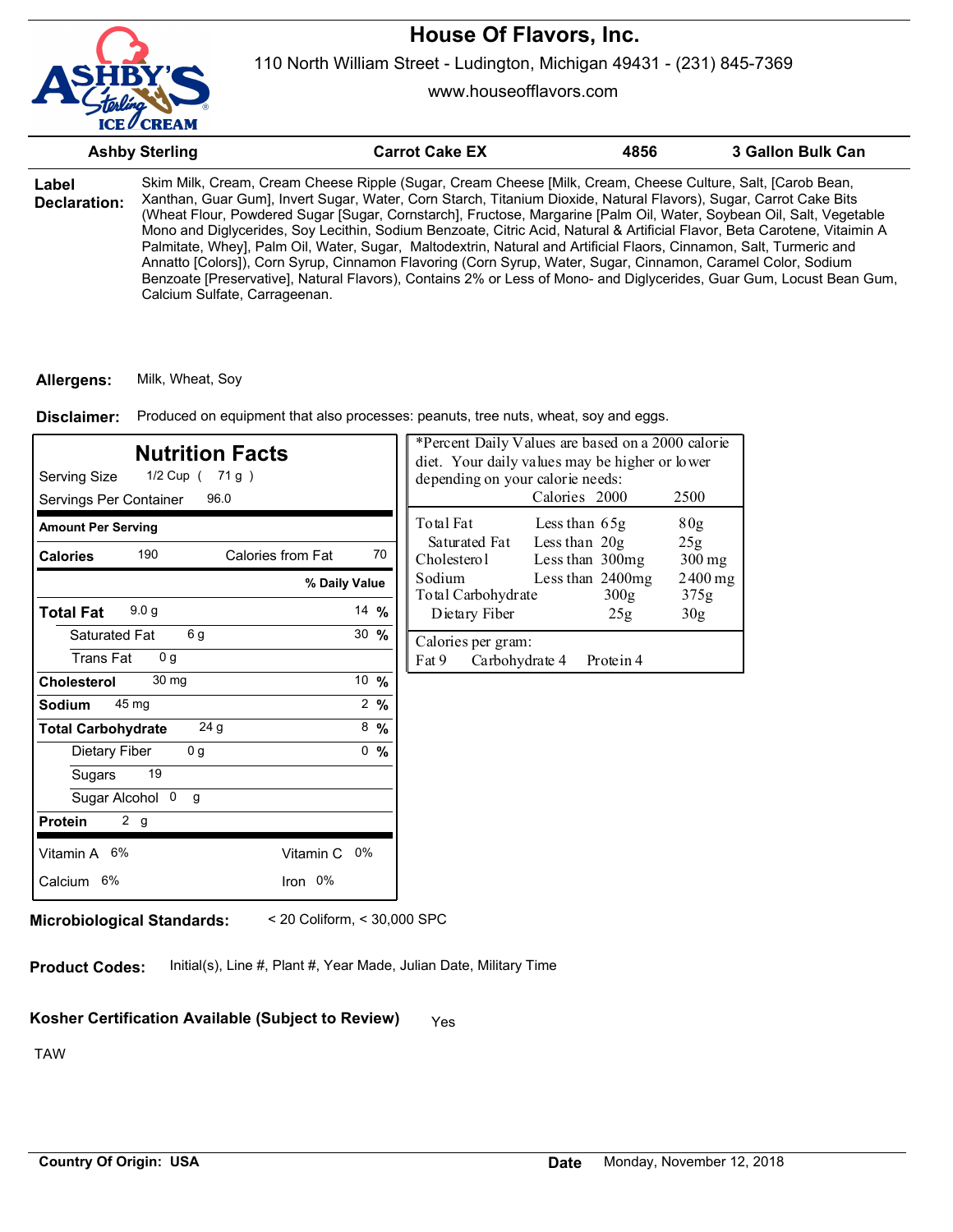

www.houseofflavors.com

|                       | <b>Ashby Sterling</b> | <b>Chocolate Covered Strawberry EX</b>                                                                                                                                                                                                                                                                                                                                                                                                                                                                                                                                                            | 1259 | 3 Gallon Bulk Can |
|-----------------------|-----------------------|---------------------------------------------------------------------------------------------------------------------------------------------------------------------------------------------------------------------------------------------------------------------------------------------------------------------------------------------------------------------------------------------------------------------------------------------------------------------------------------------------------------------------------------------------------------------------------------------------|------|-------------------|
| Label<br>Declaration: |                       | Skim Milk, Cream, Strawberries & Puree (Strawberries, Corn Syrup, Sugar, Water, Corn Starch, Natural Flavors, Citric<br>Acid, Fruit and Vegetable Juices [for Color], Guar Gum, Sodium Benzoate and Potassium Sorbate [Preservatives]), Sugar,<br>Chocolate Flavored Swirl (Sugar, Corn Starch, Coconut Oil, Fully Hydrogenated Vegetable Oils [Coconut, Soybean], Cocoa<br>[Processed with Alkali], Soy Lecithin, Natural Flavor, Salt, Milk), Corn Syrup, Contains 2% or Less of Mono- and<br>Diglycerides, Guar Gum, Locust Bean Gum, Calcium Sulfate, Carrageenan, Natural Strawberry Flavor. |      |                   |

### **Allergens:** Milk, Soy

Disclaimer: Produced on equipment that also processes: peanuts, tree nuts, wheat, soy and eggs.

| <b>Nutrition Facts</b><br>1/2 Cup ( 71 g )<br>Serving Size<br>96.0<br>Servings Per Container |                  | *Percent Daily Values are based on a 2000 calorie<br>diet. Your daily values may be higher or lower<br>depending on your calorie needs:<br>Calories 2000<br>2500 |
|----------------------------------------------------------------------------------------------|------------------|------------------------------------------------------------------------------------------------------------------------------------------------------------------|
| <b>Amount Per Serving</b>                                                                    |                  | Total Fat<br>80 <sub>g</sub><br>Less than $65g$                                                                                                                  |
| 170<br>Calories from Fat<br><b>Calories</b>                                                  | 80               | Less than 20g<br>Saturated Fat<br>25g<br>Cholesterol<br>Less than 300mg<br>$300 \,\mathrm{mg}$                                                                   |
|                                                                                              | % Daily Value    | Less than 2400mg<br>Sodium<br>$2400$ mg<br>375g<br>Total Carbohydrate<br>300g                                                                                    |
| 9.0 <sub>g</sub><br><b>Total Fat</b>                                                         | $14 \frac{9}{6}$ | Dietary Fiber<br>30 <sub>g</sub><br>25g                                                                                                                          |
| 6g<br>Saturated Fat<br><b>Trans Fat</b><br>0 <sub>g</sub>                                    | $30 \frac{9}{6}$ | Calories per gram:<br>Fat 9<br>Carbohydrate 4<br>Protein 4                                                                                                       |
| $25 \,\mathrm{mg}$<br><b>Cholesterol</b>                                                     | $8 \frac{9}{6}$  |                                                                                                                                                                  |
| 25 <sub>mg</sub><br><b>Sodium</b>                                                            | $1 \frac{9}{6}$  |                                                                                                                                                                  |
| <b>Total Carbohydrate</b><br>21 <sub>g</sub>                                                 | $7\%$            |                                                                                                                                                                  |
| 0.5 <sub>g</sub><br>Dietary Fiber                                                            | $2 \frac{9}{6}$  |                                                                                                                                                                  |
| 17 <sub>g</sub><br>Sugars                                                                    |                  |                                                                                                                                                                  |
| Sugar Alcohol 0<br>g                                                                         |                  |                                                                                                                                                                  |
| 2 g<br><b>Protein</b>                                                                        |                  |                                                                                                                                                                  |
| Vitamin A 6%<br>Vitamin C                                                                    | 6%               |                                                                                                                                                                  |
| Calcium 6%<br>Iron 2%                                                                        |                  |                                                                                                                                                                  |
|                                                                                              |                  |                                                                                                                                                                  |

**Microbiological Standards:** <20 Coliform, <30,000 SPC

**Product Codes:** Initial(s), Line #, Plant #, Year Made, Julian Date, Military Time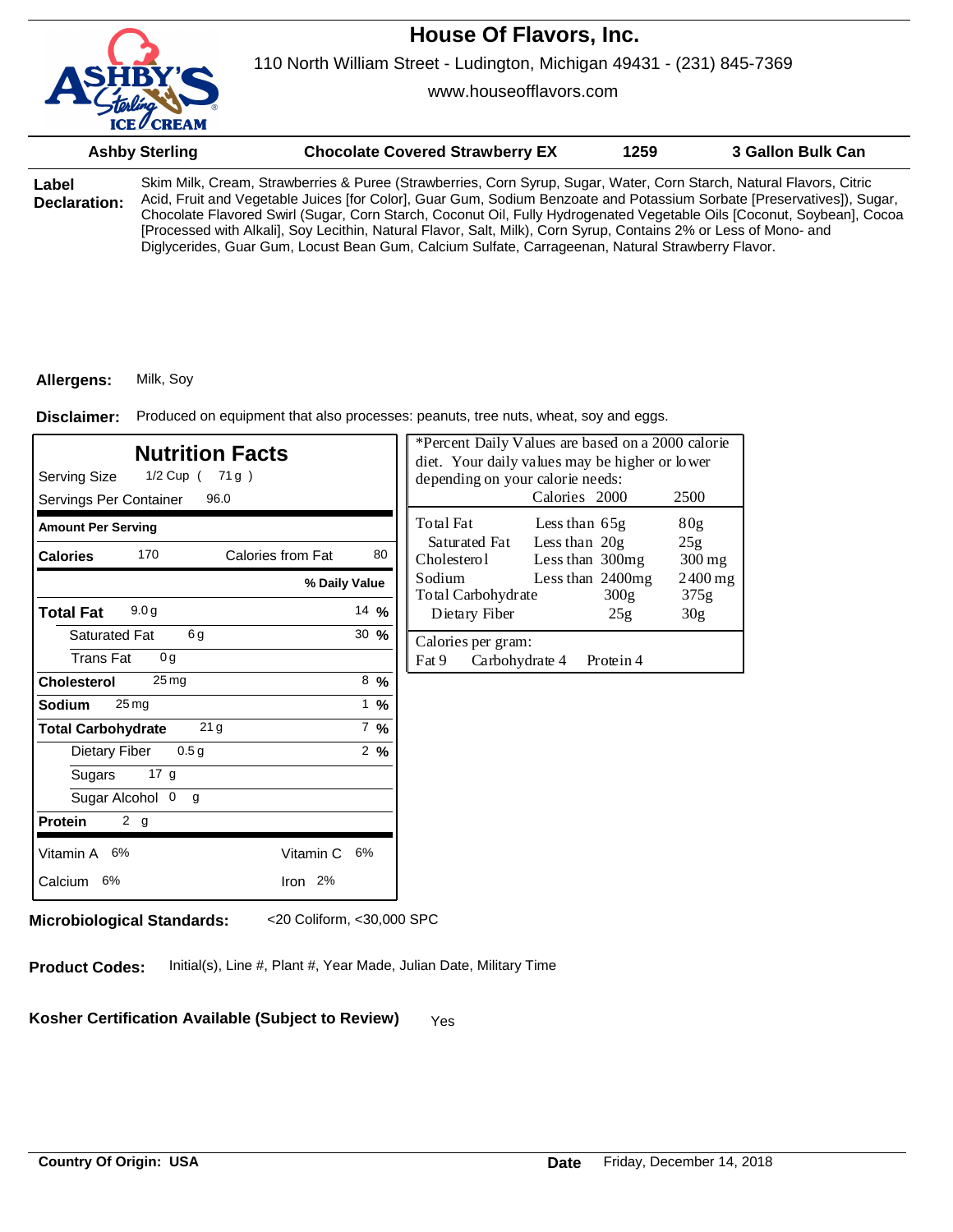

110 North William Street - Ludington, Michigan 49431 - (231) 845-7369

www.houseofflavors.com

|                       | <b>Ashby Sterling</b> | <b>Chocolate Chip EX</b>                                                                                                                                                                                                                                                                                                       | 5569 | 3 Gallon Bulk Can |
|-----------------------|-----------------------|--------------------------------------------------------------------------------------------------------------------------------------------------------------------------------------------------------------------------------------------------------------------------------------------------------------------------------|------|-------------------|
| Label<br>Declaration: |                       | Skim Milk, Cream, Sugar, Chocolate Flavored Chips (Sugar, Cocoa [Processed with Alkali], Soybean Oil, Fully<br>Hydrogenated Coconut Oil, Chocolate Liquor, Salt, Soy Lecithin), Corn Syrup, Contains 2% or Less of Mono- and<br>Diglycerides, Guar Gum, Locust Bean Gum, Calcium Sulfate, Carrageenan, Natural Vanilla Flavor. |      |                   |

### **Allergens:** Milk, Soy

Produced on equipment that also processes: peanuts, tree nuts, wheat, soy and eggs. **Disclaimer:**

| <b>Nutrition Facts</b><br>Serving Size<br>1/2 Cup ( 71 g )<br>Servings Per Container<br>96.0 |                 |     | *Percent Daily Values are based on a 2000 calorie<br>diet. Your daily values may be higher or lower<br>depending on your calorie needs: | Calories 2000                      |                          | 2500            |
|----------------------------------------------------------------------------------------------|-----------------|-----|-----------------------------------------------------------------------------------------------------------------------------------------|------------------------------------|--------------------------|-----------------|
| <b>Amount Per Serving</b>                                                                    |                 |     | Total Fat                                                                                                                               | Less than 65g                      |                          | 80 <sub>g</sub> |
| 170<br>Calories from Fat<br><b>Calories</b>                                                  |                 | 100 | Saturated Fat<br>Cholesterol                                                                                                            | Less than $20g$<br>Less than 300mg |                          | 25g<br>$300$ mg |
| % Daily Value                                                                                |                 |     | Sodium<br>Total Carbohydrate                                                                                                            |                                    | Less than 2400mg<br>300g | 2400 mg<br>375g |
| 11.0 g<br><b>Total Fat</b>                                                                   | 17 $%$          |     | Dietary Fiber                                                                                                                           |                                    | 25g                      | 30 <sub>g</sub> |
| Saturated Fat<br>7 g<br><b>Trans Fat</b><br>0 <sub>q</sub>                                   | 35 $%$          |     | Calories per gram:<br>Fat 9<br>Carbohydrate 4                                                                                           |                                    | Protein 4                |                 |
| 40 mg<br><b>Cholesterol</b>                                                                  | 13 $%$          |     |                                                                                                                                         |                                    |                          |                 |
| 35 <sub>mg</sub><br><b>Sodium</b>                                                            | $1 \frac{9}{6}$ |     |                                                                                                                                         |                                    |                          |                 |
| 17 <sub>g</sub><br><b>Total Carbohydrate</b>                                                 | $6\frac{9}{6}$  |     |                                                                                                                                         |                                    |                          |                 |
| 0 <sub>g</sub><br>Dietary Fiber                                                              | 0, 9/6          |     |                                                                                                                                         |                                    |                          |                 |
| 14<br>Sugars                                                                                 |                 |     |                                                                                                                                         |                                    |                          |                 |
| Sugar Alcohol 0<br>g                                                                         |                 |     |                                                                                                                                         |                                    |                          |                 |
| 2 g<br><b>Protein</b>                                                                        |                 |     |                                                                                                                                         |                                    |                          |                 |
| Vitamin A 6%<br>Vitamin C 0%                                                                 |                 |     |                                                                                                                                         |                                    |                          |                 |
| Iron 0%<br>Calcium 8%                                                                        |                 |     |                                                                                                                                         |                                    |                          |                 |

**Microbiological Standards:** <20 Coliform, <30,000 SPC

**Product Codes:** Initial(s), Line #, Plant #, Year Made, Julian Date, Military Time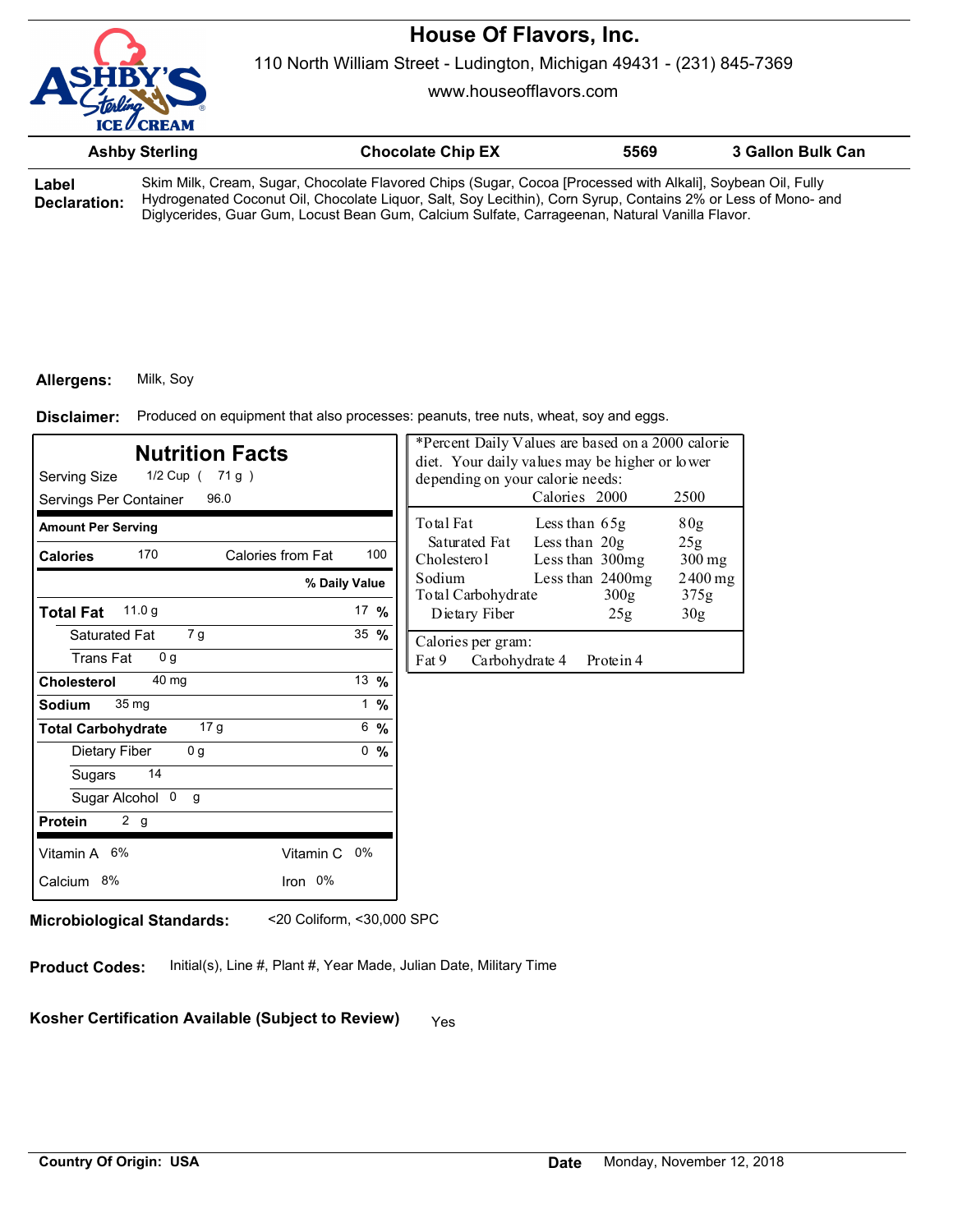110 North William Street - Ludington, Michigan 49431 - (231) 845-7369

www.houseofflavors.com

|              | <b>Ashby Sterling</b>                                                                                                         | <b>Peanut Butter Cup EX</b> | 5584 | 3 Gallon Bulk Can |  |
|--------------|-------------------------------------------------------------------------------------------------------------------------------|-----------------------------|------|-------------------|--|
| Label        | Skim Milk, Cream, Sugar, Peanut Butter Swirl (Peanuts, Sugar, Salt, Peanut Oil), Peanut Butter Cups (Sugar, Coconut Oil,      |                             |      |                   |  |
| Doclaration: | Peanut Butter [Peanuts, Salt], Partially Defatted Peanut Flour, Nonfat Milk, Whole Milk, Cocoa [processed with Alkali], Salt, |                             |      |                   |  |

**Declaration:** Peanut Butter [Peanuts, Salt], Partially Defatted Peanut Flour, Nonfat Milk, Whole Milk, Cocoa [processed with Alkali], Salt, Soy Lecithin, Natural Flavors), Corn Syrup, Cocoa (Processed with Alkali), Contains 2% or Less of Mono- and Diglycerides, Guar Gum, Locust Bean Gum, Calcium Sulfate, Carrageenan.

### **Allergens:** Milk, Peanuts, Soy

Produced on equipment that also processes: peanuts, tree nuts, wheat, soy and eggs. **Disclaimer:**

| <b>Nutrition Facts</b><br>Serving Size<br>1/2 Cup ( 71 g )<br>Servings Per Container<br>96.0 |                  | *Percent Daily Values are based on a 2000 calorie<br>diet. Your daily values may be higher or lower<br>depending on your calorie needs: | Calories 2000                        | 2500                        |
|----------------------------------------------------------------------------------------------|------------------|-----------------------------------------------------------------------------------------------------------------------------------------|--------------------------------------|-----------------------------|
| <b>Amount Per Serving</b>                                                                    |                  | Total Fat                                                                                                                               | Less than 65g                        | 80 <sub>g</sub>             |
| 210<br>Calories from Fat<br><b>Calories</b>                                                  | 130              | Saturated Fat<br>Cholesterol                                                                                                            | Less than 20g<br>Less than 300mg     | 25 <sub>g</sub><br>$300$ mg |
|                                                                                              | % Daily Value    | Sodium<br>Total Carbohydrate                                                                                                            | Less than 2400mg<br>300 <sub>g</sub> | $2400$ mg<br>375g           |
| 14.0q<br><b>Total Fat</b>                                                                    | $22 \frac{9}{6}$ | Dietary Fiber                                                                                                                           | 25g                                  | 30 <sub>g</sub>             |
| Saturated Fat<br>7g<br><b>Trans Fat</b><br>0 <sub>q</sub>                                    | $35 \frac{9}{6}$ | Calories per gram:<br>Fat 9<br>Carbohydrate 4                                                                                           | Protein 4                            |                             |
| 25 <sub>mg</sub><br><b>Cholesterol</b>                                                       | $8\frac{9}{6}$   |                                                                                                                                         |                                      |                             |
| 135 mg<br><b>Sodium</b>                                                                      | $6 - 96$         |                                                                                                                                         |                                      |                             |
| 17 <sub>g</sub><br><b>Total Carbohydrate</b>                                                 | 6, 9/6           |                                                                                                                                         |                                      |                             |
| 2 g<br>Dietary Fiber                                                                         | $8\frac{9}{6}$   |                                                                                                                                         |                                      |                             |
| 14<br>Sugars                                                                                 |                  |                                                                                                                                         |                                      |                             |
| Sugar Alcohol 0<br>g                                                                         |                  |                                                                                                                                         |                                      |                             |
| 5g<br><b>Protein</b>                                                                         |                  |                                                                                                                                         |                                      |                             |
| Vitamin A 6%<br>Vitamin C 0%                                                                 |                  |                                                                                                                                         |                                      |                             |
| Iron 6%<br>Calcium 6%                                                                        |                  |                                                                                                                                         |                                      |                             |
|                                                                                              |                  |                                                                                                                                         |                                      |                             |

**Microbiological Standards:** <20 Coliform, <30,000 SPC

**Product Codes:** Initial(s), Line #, Plant #, Year Made, Julian Date, Military Time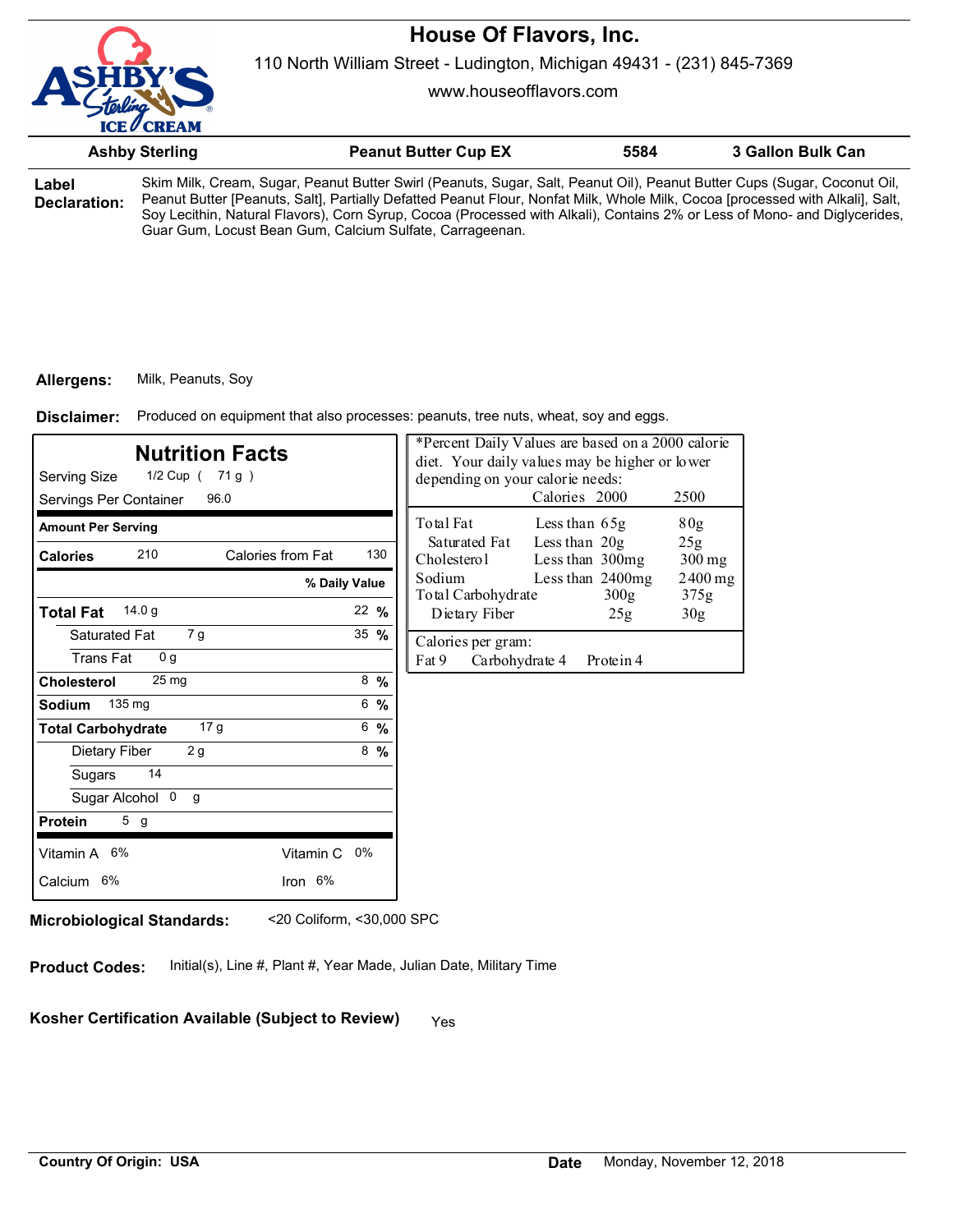

110 North William Street - Ludington, Michigan 49431 - (231) 845-7369

www.houseofflavors.com

|       | <b>Ashby Sterling</b> | <b>Chocolate EX</b>                                                                                                | 5568 | 3 Gallon Bulk Can |
|-------|-----------------------|--------------------------------------------------------------------------------------------------------------------|------|-------------------|
| _abel |                       | Skim Milk, Cream, Sugar, Corn Syrup, Cocoa (Processed with Alkali), Contains 2% or Less of Mono- and Diglycerides, |      |                   |

**Label Declaration:** Guar Gum, Locust Bean Gum, Calcium Sulfate, Carrageenan.

#### **Allergens:** Milk

Produced on equipment that also processes: peanuts, tree nuts, wheat, soy and eggs. **Disclaimer:**

| <b>Nutrition Facts</b><br>Serving Size<br>1/2 Cup ( 71 g )<br>Servings Per Container<br>96.0 |                   |                  | *Percent Daily Values are based on a 2000 calorie<br>diet. Your daily values may be higher or lower<br>depending on your calorie needs:<br>Calories 2000<br>2500 |                                    |                          |                 |
|----------------------------------------------------------------------------------------------|-------------------|------------------|------------------------------------------------------------------------------------------------------------------------------------------------------------------|------------------------------------|--------------------------|-----------------|
| <b>Amount Per Serving</b>                                                                    |                   |                  | Total Fat                                                                                                                                                        | Less than 65g                      |                          | 80g             |
| 150<br><b>Calories</b>                                                                       | Calories from Fat | 80               | Saturated Fat<br>Cholesterol                                                                                                                                     | Less than $20g$<br>Less than 300mg |                          | 25g<br>$300$ mg |
|                                                                                              | % Daily Value     |                  | Sodium<br>Total Carbohydrate                                                                                                                                     |                                    | Less than 2400mg<br>300g | 2400 mg<br>375g |
| 9.0 <sub>g</sub><br><b>Total Fat</b>                                                         |                   | 14 $%$           | Dietary Fiber                                                                                                                                                    |                                    | 25g                      | 30 <sub>g</sub> |
| 6 g<br>Saturated Fat<br><b>Trans Fat</b><br>0 <sub>q</sub>                                   |                   | $30 \frac{9}{6}$ | Calories per gram:<br>Fat 9<br>Carbohydrate 4                                                                                                                    |                                    | Protein 4                |                 |
| 35 mg<br><b>Cholesterol</b>                                                                  |                   | 12 %             |                                                                                                                                                                  |                                    |                          |                 |
| 20 <sub>mg</sub><br><b>Sodium</b>                                                            |                   | $1 \frac{9}{6}$  |                                                                                                                                                                  |                                    |                          |                 |
| 16 g<br><b>Total Carbohydrate</b>                                                            |                   | $5\frac{9}{6}$   |                                                                                                                                                                  |                                    |                          |                 |
| 1 <sub>g</sub><br>Dietary Fiber                                                              |                   | $4\frac{9}{6}$   |                                                                                                                                                                  |                                    |                          |                 |
| 13<br>Sugars                                                                                 |                   |                  |                                                                                                                                                                  |                                    |                          |                 |
| Sugar Alcohol 0<br>g                                                                         |                   |                  |                                                                                                                                                                  |                                    |                          |                 |
| 2 <sub>g</sub><br><b>Protein</b>                                                             |                   |                  |                                                                                                                                                                  |                                    |                          |                 |
| Vitamin A 6%                                                                                 | Vitamin C 0%      |                  |                                                                                                                                                                  |                                    |                          |                 |
| Calcium 6%                                                                                   | Iron 6%           |                  |                                                                                                                                                                  |                                    |                          |                 |
|                                                                                              |                   |                  |                                                                                                                                                                  |                                    |                          |                 |

**Microbiological Standards:** <20 Coliform, <30,000 SPC

**Product Codes:** Initial(s), Line #, Plant #, Year Made, Julian Date, Military Time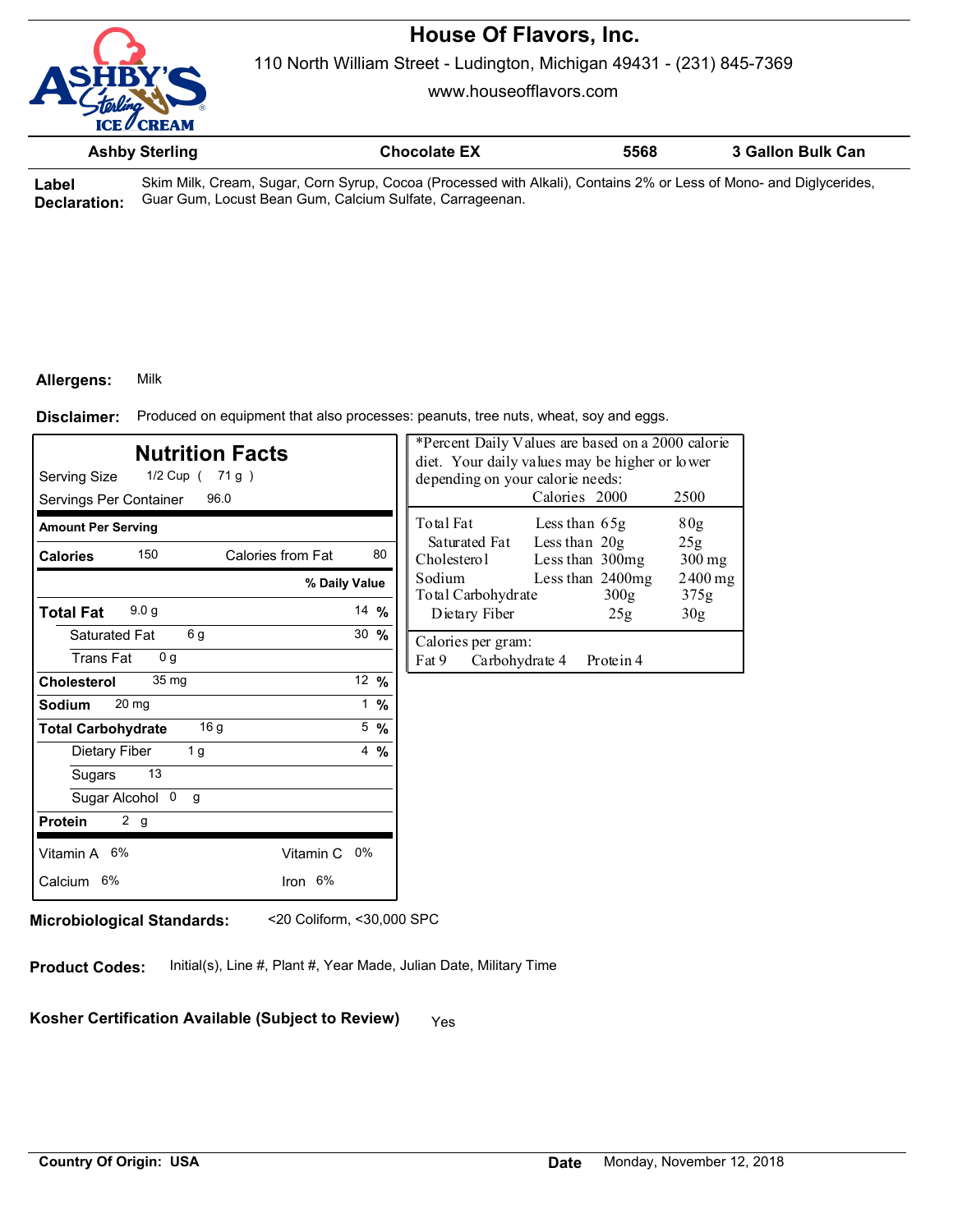

www.houseofflavors.com

|                              | <b>Ashby Sterling</b>                          | <b>Cookie Dough EX</b>                                                                                                                                                                                                                                                                                                                                                                                                                                                                                                                                                                                                                                                                                                                        | 5572 | 3 Gallon Bulk Can |
|------------------------------|------------------------------------------------|-----------------------------------------------------------------------------------------------------------------------------------------------------------------------------------------------------------------------------------------------------------------------------------------------------------------------------------------------------------------------------------------------------------------------------------------------------------------------------------------------------------------------------------------------------------------------------------------------------------------------------------------------------------------------------------------------------------------------------------------------|------|-------------------|
| Label<br><b>Declaration:</b> | Locust Bean Gum, Calcium Sulfate, Carrageenan. | Skim Milk, Cream, Cookie Dough (Wheat Flour, Powdered Sugar [Sugar, Cornstarch], Butter, Brown Sugar, Chocolate<br>Chips [Sugar, Chocolate Liquor, Cocoa Butter, Soy Lecithin], Pasteurized Eggs, Water, Fructose, Maltodextrin, Baking<br>Soda, Chocolate Liguor, Salt, Natural Flavor, Chocolate Flavored Flakes [Powdered Sugar {Sugar, Cornstarch}, Coconut<br>Oil, Fully Hydrogenated Coconut Oil, Cocoa Processed with Alkali, Soy Lecithin, Natural Flavor]), Sugar, Corn Syrup,<br>Cookie Dough Flavor (Brown Sugar, Water, Nonfat Dry Milk, Corn Syrup, Butter [Cream, Salt], Sugar, Molasses, Potassium<br>Sorbate [Preservative], Natural Flavors, Sodium Citrate, Salt), Contains 2% or Less of Mono- and Diglycerides, Guar Gum, |      |                   |

#### **Allergens:** Milk, Eggs, Wheat, Soy

Produced on equipment that also processes: peanuts, tree nuts, wheat, soy and eggs. **Disclaimer:**

| <b>Nutrition Facts</b><br>Serving Size<br>1/2 Cup ( 71 g )<br>Servings Per Container<br>96.0 |                 | *Percent Daily Values are based on a 2000 calorie<br>diet. Your daily values may be higher or lower<br>depending on your calorie needs:<br>Calories 2000<br>2500 |
|----------------------------------------------------------------------------------------------|-----------------|------------------------------------------------------------------------------------------------------------------------------------------------------------------|
| <b>Amount Per Serving</b>                                                                    |                 | Total Fat<br>80g<br>Less than $65g$                                                                                                                              |
| 190<br>Calories from Fat<br><b>Calories</b>                                                  | 90              | Less than 20g<br>Saturated Fat<br>25g<br>Less than 300mg<br>Cholesterol<br>$300$ mg                                                                              |
|                                                                                              | % Daily Value   | Less than 2400mg<br>Sodium<br>$2400$ mg<br>Total Carbohydrate<br>300 <sub>g</sub><br>375g                                                                        |
| 10.0 <sub>q</sub><br><b>Total Fat</b>                                                        | 15 $%$          | Dietary Fiber<br>30 <sub>g</sub><br>25g                                                                                                                          |
| 7 g<br>Saturated Fat<br><b>Trans Fat</b><br>0 <sub>q</sub>                                   | 35 $%$          | Calories per gram:<br>Fat 9<br>Carbohydrate 4<br>Protein 4                                                                                                       |
| 35 <sub>mg</sub><br><b>Cholesterol</b>                                                       | 12 $%$          |                                                                                                                                                                  |
| 60 mg<br><b>Sodium</b>                                                                       | $3 \frac{9}{6}$ |                                                                                                                                                                  |
| 22 <sub>g</sub><br><b>Total Carbohydrate</b>                                                 | $7\%$           |                                                                                                                                                                  |
| 0g<br>Dietary Fiber                                                                          | 0, 9/6          |                                                                                                                                                                  |
| 17<br>Sugars                                                                                 |                 |                                                                                                                                                                  |
| Sugar Alcohol 0<br>g                                                                         |                 |                                                                                                                                                                  |
| 2 g<br><b>Protein</b>                                                                        |                 |                                                                                                                                                                  |
| Vitamin A 6%<br>Vitamin C 0%                                                                 |                 |                                                                                                                                                                  |
| Iron 2%<br>Calcium 8%                                                                        |                 |                                                                                                                                                                  |

**Microbiological Standards:** <20 Coliform, <30,000 SPC

**Product Codes:** Initial(s), Line #, Plant #, Year Made, Julian Date, Military Time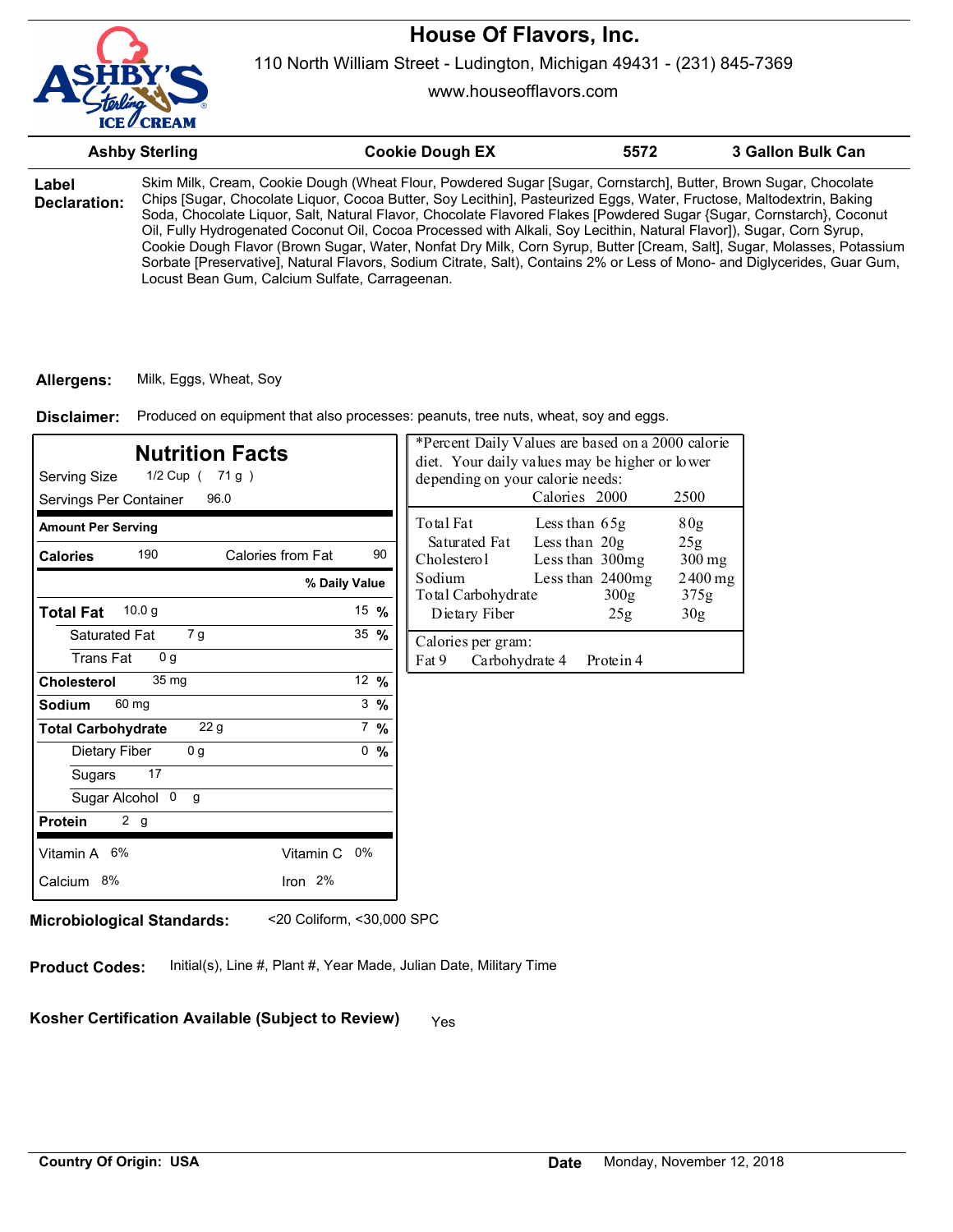

www.houseofflavors.com

|                                                       | <b>Ashby Sterling</b>                              |                             | <b>Cookie Jar EX</b>                                                                                                                                                                                                                                                                                                                                                                                                                                                                                                                                                                                                                                                                                                                                                                                                                                                                                                                                                                                                                                                                                                                                                                                                                                                                                                                                                                                                                                                           | 4828                                               | 3 Gallon Bulk Can |
|-------------------------------------------------------|----------------------------------------------------|-----------------------------|--------------------------------------------------------------------------------------------------------------------------------------------------------------------------------------------------------------------------------------------------------------------------------------------------------------------------------------------------------------------------------------------------------------------------------------------------------------------------------------------------------------------------------------------------------------------------------------------------------------------------------------------------------------------------------------------------------------------------------------------------------------------------------------------------------------------------------------------------------------------------------------------------------------------------------------------------------------------------------------------------------------------------------------------------------------------------------------------------------------------------------------------------------------------------------------------------------------------------------------------------------------------------------------------------------------------------------------------------------------------------------------------------------------------------------------------------------------------------------|----------------------------------------------------|-------------------|
| Label<br><b>Declaration:</b><br>Allergens:            | Milk, Wheat, Eggs, Soy                             |                             | Skim Milk, Cream, Sugar, Cookie Dough (Wheat Flour, Powdered Sugar [Sugar, Cornstarch], Butter, Brown Sugar,<br>Chocolate Chips [Sugar, Chocolate Liquor, Cocoa Butter, Soy Lecithin], Pasteurized Eggs, Water, Fructose, Maltodextrin,<br>Baking Soda, Chocolate Liquor, Salt, Natural Flavor, Chocolate Flavored Flakes [Powdered Sugar {Sugar, Cornstarch},<br>Coconut Oil, Fully Hydrogenated Coconut Oil, Cocoa Processed with Alkali, Soy Lecithin, Natural Flavor]), Monster Cookie<br>Blend (Chocolate Flavored Sugar Coated Candies [Sugar, Cocoa, Hydrogenated Palm Kernel Oil, Whey, Blue 1, Blue 2,<br>Yellow 5 & 6, Red 40, Sorbitol, Titanium Dioxide, Phosphoric Acid, Methyl and Propyl Parabens, Caramel Color, Nonfat<br>Milk Powder, Corn Syrup, Soy Lecithin, Wax, Dextrin, Vanillin], Sugar, Rolled Oats, Unenriched Wheat Flour, Butter<br>[Cream, Salt], Coconut Oil, Cocoa Processed With Alkali, Brown Sugar, Palm Kernel Oil, Pasteurized Eggs, Water, Butter<br>Oil, Baking Powder, Baking Soda, Salt, Soy Lecithin, Natural Flavor), Corn Syrup, Oreo Cookie Base (Enriched Flour<br>[Wheat Flour, Niacin, Reduced Iron, Thiamine Mononitrate, Riboflavin, Folic Acid] Sugar, High Oleic Canola Oil and/or<br>Soybean Oil, Cocoa [Processed with Alkali], High Fructose Corn Syrup, Leavening [Baking Soda and/or Calcium<br>Phosphate], Salt, Soy Lecithin, Chocolate, Vanillin), Contains 2% or Less of Mono- and Diglycerides, Guar Gum, Locust |                                                    |                   |
|                                                       |                                                    |                             |                                                                                                                                                                                                                                                                                                                                                                                                                                                                                                                                                                                                                                                                                                                                                                                                                                                                                                                                                                                                                                                                                                                                                                                                                                                                                                                                                                                                                                                                                |                                                    |                   |
| Disclaimer:                                           |                                                    |                             | Produced on equipment that also processes: peanuts, tree nuts, wheat, soy and eggs.                                                                                                                                                                                                                                                                                                                                                                                                                                                                                                                                                                                                                                                                                                                                                                                                                                                                                                                                                                                                                                                                                                                                                                                                                                                                                                                                                                                            |                                                    |                   |
| <b>Serving Size</b><br>Servings Per Container         | <b>Nutrition Facts</b><br>1/2 Cup ( 71 g )<br>96.0 |                             | *Percent Daily Values are based on a 2000 calorie<br>diet. Your daily values may be higher or lower<br>depending on your calorie needs:<br>Calories 2000                                                                                                                                                                                                                                                                                                                                                                                                                                                                                                                                                                                                                                                                                                                                                                                                                                                                                                                                                                                                                                                                                                                                                                                                                                                                                                                       | 2500                                               |                   |
| <b>Amount Per Serving</b>                             |                                                    |                             | Total Fat<br>Less than 65g                                                                                                                                                                                                                                                                                                                                                                                                                                                                                                                                                                                                                                                                                                                                                                                                                                                                                                                                                                                                                                                                                                                                                                                                                                                                                                                                                                                                                                                     | 80g                                                |                   |
| <b>Calories</b>                                       | 190<br>Calories from Fat                           | 80                          | Saturated Fat<br>Less than 20g<br>Cholesterol<br>Less than 300mg                                                                                                                                                                                                                                                                                                                                                                                                                                                                                                                                                                                                                                                                                                                                                                                                                                                                                                                                                                                                                                                                                                                                                                                                                                                                                                                                                                                                               | 25 <sub>g</sub><br>300 mg                          |                   |
|                                                       |                                                    | % Daily Value               | Sodium<br>Less than 2400mg                                                                                                                                                                                                                                                                                                                                                                                                                                                                                                                                                                                                                                                                                                                                                                                                                                                                                                                                                                                                                                                                                                                                                                                                                                                                                                                                                                                                                                                     |                                                    | $2400$ mg         |
| <b>Total Fat</b>                                      | 11.0 g                                             | 17 %                        | Total Carbohydrate<br>Dietary Fiber                                                                                                                                                                                                                                                                                                                                                                                                                                                                                                                                                                                                                                                                                                                                                                                                                                                                                                                                                                                                                                                                                                                                                                                                                                                                                                                                                                                                                                            | 300 <sub>g</sub><br>375g<br>25g<br>30 <sub>g</sub> |                   |
| Saturated Fat                                         | 7 g                                                | 35 %                        | Calories per gram:                                                                                                                                                                                                                                                                                                                                                                                                                                                                                                                                                                                                                                                                                                                                                                                                                                                                                                                                                                                                                                                                                                                                                                                                                                                                                                                                                                                                                                                             |                                                    |                   |
| <b>Trans Fat</b>                                      | 0 g                                                |                             | Fat 9<br>Carbohydrate 4                                                                                                                                                                                                                                                                                                                                                                                                                                                                                                                                                                                                                                                                                                                                                                                                                                                                                                                                                                                                                                                                                                                                                                                                                                                                                                                                                                                                                                                        | Protein 4                                          |                   |
| <b>Cholesterol</b>                                    | 35 mg                                              | 12 %                        |                                                                                                                                                                                                                                                                                                                                                                                                                                                                                                                                                                                                                                                                                                                                                                                                                                                                                                                                                                                                                                                                                                                                                                                                                                                                                                                                                                                                                                                                                |                                                    |                   |
| Sodium<br>60 mg                                       |                                                    | $3 \frac{9}{6}$             |                                                                                                                                                                                                                                                                                                                                                                                                                                                                                                                                                                                                                                                                                                                                                                                                                                                                                                                                                                                                                                                                                                                                                                                                                                                                                                                                                                                                                                                                                |                                                    |                   |
| <b>Total Carbohydrate</b>                             | 21 <sub>g</sub>                                    | $7 \frac{9}{6}$             |                                                                                                                                                                                                                                                                                                                                                                                                                                                                                                                                                                                                                                                                                                                                                                                                                                                                                                                                                                                                                                                                                                                                                                                                                                                                                                                                                                                                                                                                                |                                                    |                   |
| Dietary Fiber                                         | 0 <sub>g</sub>                                     | 0, 9/6                      |                                                                                                                                                                                                                                                                                                                                                                                                                                                                                                                                                                                                                                                                                                                                                                                                                                                                                                                                                                                                                                                                                                                                                                                                                                                                                                                                                                                                                                                                                |                                                    |                   |
| Sugars                                                | 16                                                 |                             |                                                                                                                                                                                                                                                                                                                                                                                                                                                                                                                                                                                                                                                                                                                                                                                                                                                                                                                                                                                                                                                                                                                                                                                                                                                                                                                                                                                                                                                                                |                                                    |                   |
| Sugar Alcohol 0 g<br><b>Protein</b><br>3 <sub>g</sub> |                                                    |                             |                                                                                                                                                                                                                                                                                                                                                                                                                                                                                                                                                                                                                                                                                                                                                                                                                                                                                                                                                                                                                                                                                                                                                                                                                                                                                                                                                                                                                                                                                |                                                    |                   |
|                                                       |                                                    |                             |                                                                                                                                                                                                                                                                                                                                                                                                                                                                                                                                                                                                                                                                                                                                                                                                                                                                                                                                                                                                                                                                                                                                                                                                                                                                                                                                                                                                                                                                                |                                                    |                   |
| Vitamin A 6%                                          | Vitamin C 0%                                       |                             |                                                                                                                                                                                                                                                                                                                                                                                                                                                                                                                                                                                                                                                                                                                                                                                                                                                                                                                                                                                                                                                                                                                                                                                                                                                                                                                                                                                                                                                                                |                                                    |                   |
| Calcium 8%                                            | Iron 2%                                            |                             |                                                                                                                                                                                                                                                                                                                                                                                                                                                                                                                                                                                                                                                                                                                                                                                                                                                                                                                                                                                                                                                                                                                                                                                                                                                                                                                                                                                                                                                                                |                                                    |                   |
| <b>Microbiological Standards:</b>                     |                                                    | < 20 Coliform, < 30,000 SPC |                                                                                                                                                                                                                                                                                                                                                                                                                                                                                                                                                                                                                                                                                                                                                                                                                                                                                                                                                                                                                                                                                                                                                                                                                                                                                                                                                                                                                                                                                |                                                    |                   |

**Product Codes:** Initial(s), Line #, Plant #, Year Made, Julian Date, Military Time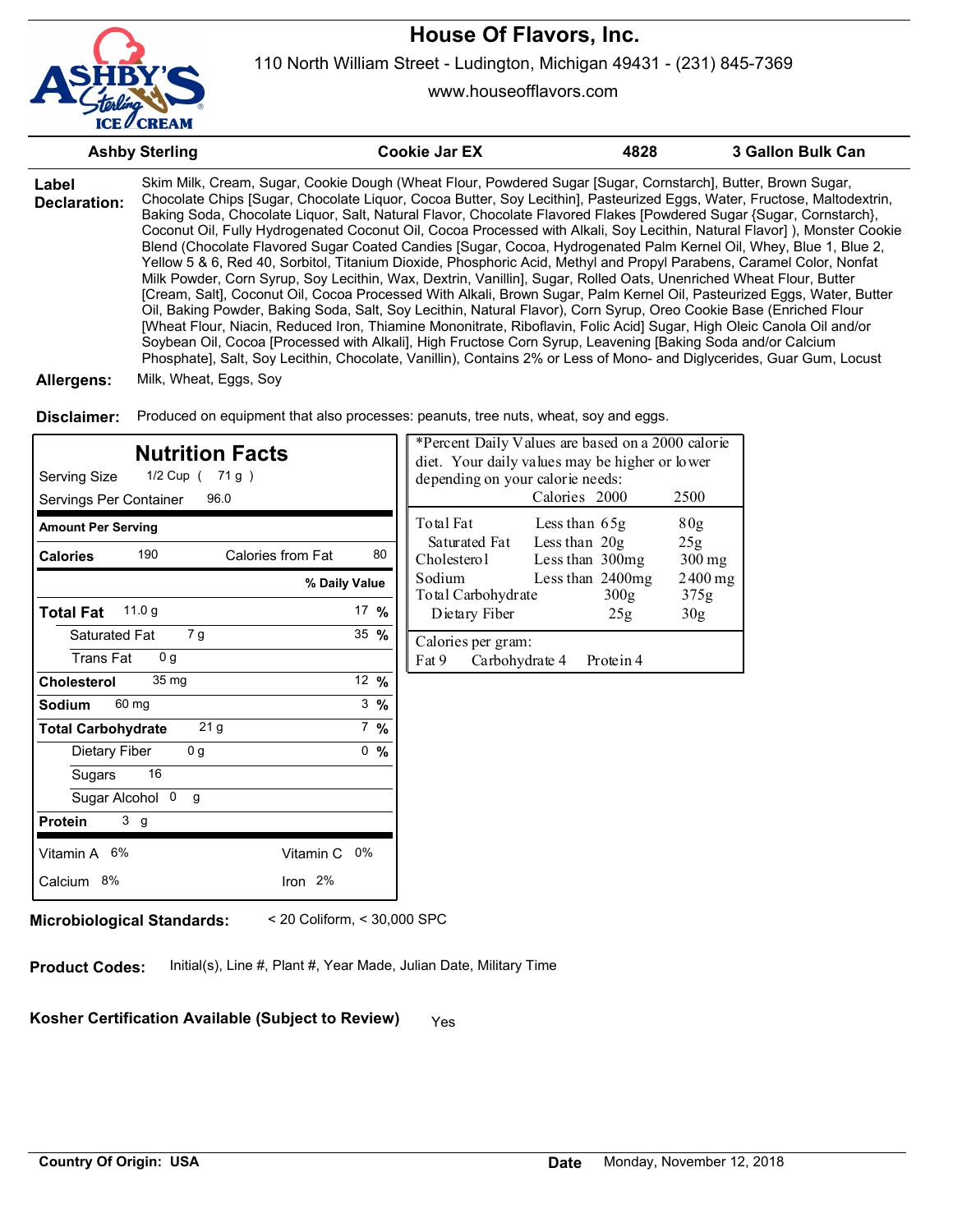

110 North William Street - Ludington, Michigan 49431 - (231) 845-7369

www.houseofflavors.com

|                       | <b>Ashby Sterling</b>                  | <b>Cool Mint Cookie EX</b>                                                                                                                                                                                                                                                                                                                                                                                                                                                                                                                                                                                                                                                                                                                                                                                                                                                                               | 7944 | 3 Gallon Bulk Can |
|-----------------------|----------------------------------------|----------------------------------------------------------------------------------------------------------------------------------------------------------------------------------------------------------------------------------------------------------------------------------------------------------------------------------------------------------------------------------------------------------------------------------------------------------------------------------------------------------------------------------------------------------------------------------------------------------------------------------------------------------------------------------------------------------------------------------------------------------------------------------------------------------------------------------------------------------------------------------------------------------|------|-------------------|
| Label<br>Declaration: | Natural Mint Flavor, Blue 1, Yellow 5. | Skim Milk, Cream, Sugar, Chocolate Cookie Crumb Ripple (Soybean Oil, Chocolate Cookie Crumb [Unbleached,<br>Unenriched Wheat Flour, Sugar, Palm and Palm Kernel Oil, Cocoa Processed with Alkali, Salt, Baking Soda, Natural<br>Flavor, Soy Lecithin], Powdered Sugar [Sugar, Corn Starch], Cocoa [Processed with Alkali], Salt, Soy Lecithin), Mint<br>Chocolate Cookie (Sugar, Chocolate Cookie Pieces [Unbleached Unenriched Wheat Flour, Sugar, Palm Oil, Cocoa<br>Processed With Alkali, Salt, Natural Flavor, Sodium Bicarbonate], Coconut Oil, Nonfat Milk, Cocoa Processed with Alkali,<br>Palm Kernel Oil, Milkfat, Cocoa, Whole Milk, Soy Lecithin, Peppermint Oil, Propylene Glycol, Natural Flavors, Salt,<br>Sunflower Lecithin, Red Cabbage Color, Curcumin Color), Corn Syrup, Contains 2% or Less of Mono- and Diglycerides,<br>Guar Gum, Locust Bean Gum, Calcium Sulfate, Carrageenan, |      |                   |

**Allergens:** Milk, Soy, Wheat

Produced on equipment that also processes: peanuts, tree nuts, wheat, soy and eggs. **Disclaimer:**

| <b>Nutrition Facts</b><br>Serving Size<br>1/2 Cup ( 71 g )<br>96.0<br>Servings Per Container |                  | depending on your calorie needs:              | *Percent Daily Values are based on a 2000 calorie<br>diet. Your daily values may be higher or lower<br>Calories 2000 | 2500              |
|----------------------------------------------------------------------------------------------|------------------|-----------------------------------------------|----------------------------------------------------------------------------------------------------------------------|-------------------|
| <b>Amount Per Serving</b>                                                                    |                  | Total Fat                                     | Less than $65g$                                                                                                      | 80 <sub>g</sub>   |
| 210<br>Calories from Fat<br><b>Calories</b>                                                  | 120              | Saturated Fat<br>Cholesterol                  | Less than 20g<br>Less than 300mg                                                                                     | 25g<br>$300$ mg   |
|                                                                                              | % Daily Value    | Sodium<br>Total Carbohydrate                  | Less than 2400mg<br>300g                                                                                             | $2400$ mg<br>375g |
| 13.0 <sub>g</sub><br><b>Total Fat</b>                                                        | $20 \frac{9}{6}$ | Dietary Fiber                                 | 25g                                                                                                                  | 30 <sub>g</sub>   |
| Saturated Fat<br>7 g<br><b>Trans Fat</b><br>0 <sub>q</sub>                                   | $35 \frac{9}{6}$ | Calories per gram:<br>Fat 9<br>Carbohydrate 4 | Protein 4                                                                                                            |                   |
| 30 mg<br><b>Cholesterol</b>                                                                  | 10 $%$           |                                               |                                                                                                                      |                   |
| 75 mg<br><b>Sodium</b>                                                                       | $3\%$            |                                               |                                                                                                                      |                   |
| 21 <sub>g</sub><br><b>Total Carbohydrate</b>                                                 | $7 \frac{9}{6}$  |                                               |                                                                                                                      |                   |
| Dietary Fiber<br>1 g                                                                         | $4\frac{9}{6}$   |                                               |                                                                                                                      |                   |
| 16<br>Sugars                                                                                 |                  |                                               |                                                                                                                      |                   |
| Sugar Alcohol 0<br>g                                                                         |                  |                                               |                                                                                                                      |                   |
| 3 <sub>g</sub><br><b>Protein</b>                                                             |                  |                                               |                                                                                                                      |                   |
| Vitamin A 6%<br>Vitamin C                                                                    | 0%               |                                               |                                                                                                                      |                   |
| Calcium 6%<br>Iron 2%                                                                        |                  |                                               |                                                                                                                      |                   |

**Microbiological Standards:** <20 Coliform, <30,000 SPC

**Product Codes:** Initial(s), Line #, Plant #, Year Made, Julian Date, Military Time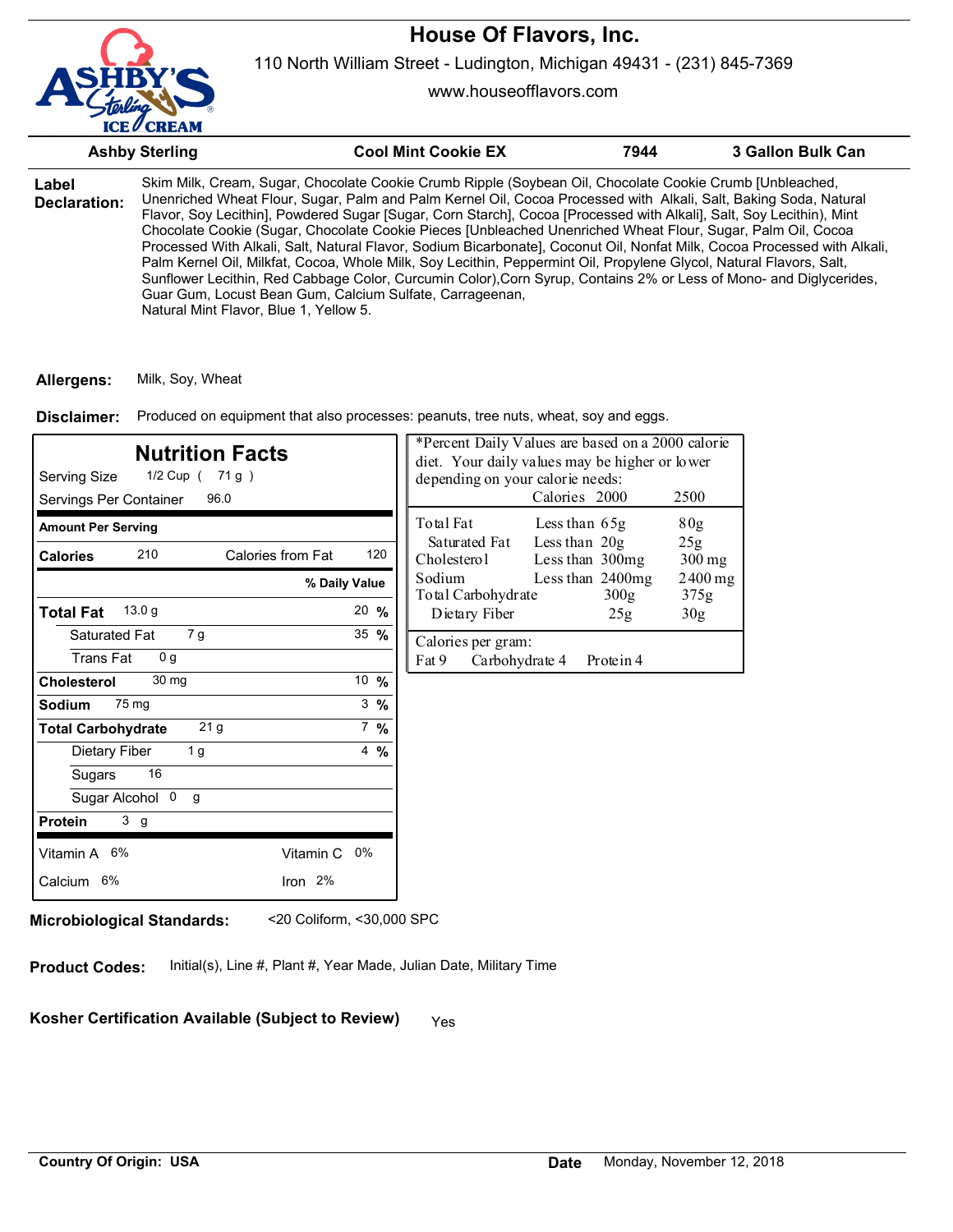

110 North William Street - Ludington, Michigan 49431 - (231) 845-7369

www.houseofflavors.com

|       | <b>Ashby Sterling</b> | <b>Cotton Candy Twist EX</b>                                                                          | 2139 | 3 Gallon Bulk Can |  |
|-------|-----------------------|-------------------------------------------------------------------------------------------------------|------|-------------------|--|
| Label |                       | Skim Milk, Cream, Sugar, Marshmallow Nougat (Corn Syrup, Water, Sugar, Xanthan Gum, Potassium Sorbate |      |                   |  |

**Declaration:** Skim Milk, Cream, Sugar, Marshmallow Nougat (Corn Syrup, Water, Sugar, Xanthan Gum, Potassium Sorbate [Preservative], Artificial Vanilla Flavor), Corn Syrup, Whey, Contains 2% or Less of Natural and Artificial Flavor, Mono- and Diglycerides, Guar Gum, Calcium Sulfate, Locust Bean Gum, Carrageenan, Blue 1, Red 40.

### **Allergens:** Milk

Produced on equipment that also processes: peanuts, tree nuts, wheat, soy and eggs. **Disclaimer:**

| <b>Nutrition Facts</b><br>1/2 Cup ( 71 g )<br>Serving Size<br>Servings Per Container<br>96.0 |                | *Percent Daily Values are based on a 2000 calorie<br>diet. Your daily values may be higher or lower<br>depending on your calorie needs:<br>Calories 2000<br>2500 |
|----------------------------------------------------------------------------------------------|----------------|------------------------------------------------------------------------------------------------------------------------------------------------------------------|
| <b>Amount Per Serving</b>                                                                    |                | Total Fat<br>Less than 65g<br>80 <sub>g</sub>                                                                                                                    |
| 150<br>Calories from Fat<br><b>Calories</b>                                                  | 60             | Less than $20g$<br>Saturated Fat<br>25g<br>Cholesterol<br>Less than 300mg<br>300 mg                                                                              |
|                                                                                              | % Daily Value  | Sodium<br>Less than 2400mg<br>$2400$ mg<br>Total Carbohydrate<br>300g<br>375g                                                                                    |
| 7.0 <sub>q</sub><br><b>Total Fat</b>                                                         | 11 $%$         | Dietary Fiber<br>30 <sub>g</sub><br>25g                                                                                                                          |
| 4.5 <sub>q</sub><br>Saturated Fat<br><b>Trans Fat</b><br>0 <sub>q</sub>                      | 23 $%$         | Calories per gram:<br>Fat 9<br>Carbohydrate 4<br>Protein 4                                                                                                       |
| 25 <sub>mg</sub><br><b>Cholesterol</b>                                                       | $8\frac{9}{6}$ |                                                                                                                                                                  |
| 85 mg<br>Sodium                                                                              | 4 $%$          |                                                                                                                                                                  |
| 20 <sub>g</sub><br><b>Total Carbohydrate</b>                                                 | $7\%$          |                                                                                                                                                                  |
| 0 <sub>g</sub><br>Dietary Fiber                                                              | 0, 9/6         |                                                                                                                                                                  |
| 16<br>Sugars                                                                                 |                |                                                                                                                                                                  |
| Sugar Alcohol 0<br>g                                                                         |                |                                                                                                                                                                  |
| 2 <sub>g</sub><br><b>Protein</b>                                                             |                |                                                                                                                                                                  |
| Vitamin A 4%<br>Vitamin C 0%                                                                 |                |                                                                                                                                                                  |
| Iron 0%<br>Calcium 10%                                                                       |                |                                                                                                                                                                  |
|                                                                                              |                |                                                                                                                                                                  |

**Microbiological Standards:** <20 Coliform, <30,000 SPC

**Product Codes:** Initial(s), Line #, Plant #, Year Made, Julian Date, Military Time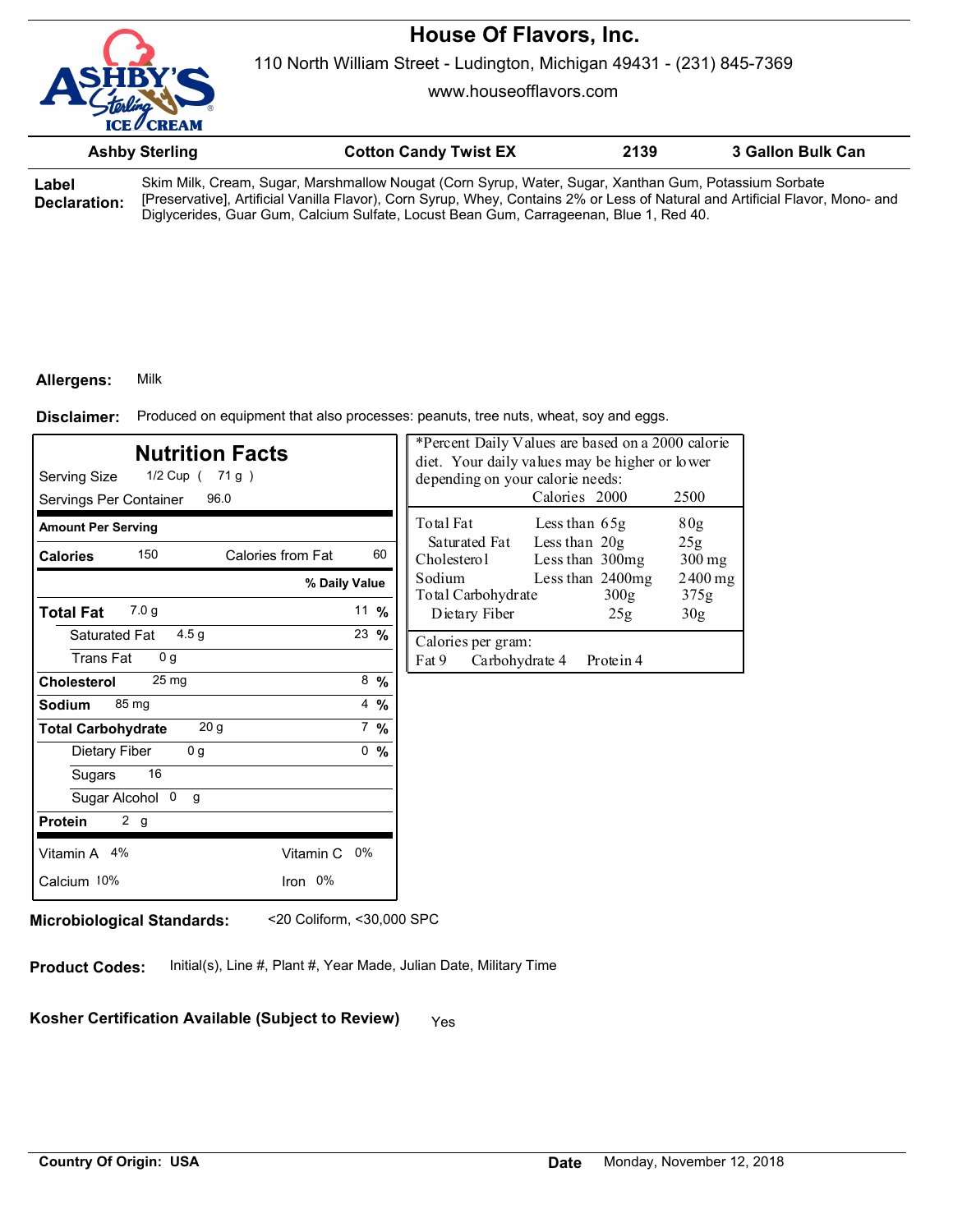

110 North William Street - Ludington, Michigan 49431 - (231) 845-7369

www.houseofflavors.com

|                       | <b>Ashby Sterling</b> | <b>Cow Tippin' EX</b>                                                                                                                                                                                                                                                                                                                                                                                                                                                                                                                                                                                                                                                                                                        | 4206 | 3 Gallon Bulk Can |
|-----------------------|-----------------------|------------------------------------------------------------------------------------------------------------------------------------------------------------------------------------------------------------------------------------------------------------------------------------------------------------------------------------------------------------------------------------------------------------------------------------------------------------------------------------------------------------------------------------------------------------------------------------------------------------------------------------------------------------------------------------------------------------------------------|------|-------------------|
| Label<br>Declaration: | Vanilla Flavor.       | Skim Milk, Cream, Caramel Ripple (Corn Syrup, Water, Fructose, Sweetened Condensed Skim Milk [Condensed Skim<br>Milk, Sugar], Butter, Modified Food Starch, Sugar, Salt, Disodium Phosphate, Natural Flavor, Potassium Sorbate<br>[Preservative], Carrageenan), Sugar, Caramel Flavored Cups (Sugar, Coconut Oil, Corn Syrup, Sweetened Condensed<br>Milk [Milk, Sugar], Nonfat Milk, Whole Milk, Cocoa [Processed with Alkali], Heavy Cream, Butter [Cream, Salt], Palm Kernel<br>Oil, Cocoa, Soy Lecithin, Natural & Artificial Flavors, Salt, Vanillin, Potassium Sorbate [Preservative]), Corn Syrup,<br>Contains 2% or Less of Mono- and Diglycerides, Guar Gum, Locust Bean Gum, Calcium Sulfate, Carrageenan, Natural |      |                   |

### **Allergens:** Milk, Soy

Produced on equipment that also processes: peanuts, tree nuts, wheat, soy and eggs. **Disclaimer:**

| <b>Nutrition Facts</b><br>Serving Size<br>1/2 Cup ( 71 g )<br>Servings Per Container<br>96.0 |                 | *Percent Daily Values are based on a 2000 calorie<br>diet. Your daily values may be higher or lower<br>depending on your calorie needs:<br>Calories 2000<br>2500 |
|----------------------------------------------------------------------------------------------|-----------------|------------------------------------------------------------------------------------------------------------------------------------------------------------------|
| <b>Amount Per Serving</b>                                                                    |                 | Total Fat<br>80g<br>Less than 65g                                                                                                                                |
| 190<br>Calories from Fat<br><b>Calories</b>                                                  | 80              | Less than $20g$<br>Saturated Fat<br>25g<br>Cholesterol<br>Less than 300mg<br>$300$ mg                                                                            |
|                                                                                              | % Daily Value   | Less than 2400mg<br>Sodium<br>$2400$ mg<br>Total Carbohydrate<br>300g<br>375g                                                                                    |
| 10.0 <sub>g</sub><br><b>Total Fat</b>                                                        | 15 $%$          | Dietary Fiber<br>30 <sub>g</sub><br>25g                                                                                                                          |
| 7 g<br>Saturated Fat<br><b>Trans Fat</b><br>0 <sub>q</sub>                                   | 35 $%$          | Calories per gram:<br>Fat 9<br>Carbohydrate 4<br>Protein 4                                                                                                       |
| 30 mg<br><b>Cholesterol</b>                                                                  | 10 %            |                                                                                                                                                                  |
| 55 mg<br><b>Sodium</b>                                                                       | $2 \frac{9}{6}$ |                                                                                                                                                                  |
| 23 g<br><b>Total Carbohydrate</b>                                                            | $8\frac{9}{6}$  |                                                                                                                                                                  |
| 0 <sub>g</sub><br>Dietary Fiber                                                              | 0, 9/6          |                                                                                                                                                                  |
| 19<br>Sugars                                                                                 |                 |                                                                                                                                                                  |
| Sugar Alcohol 0<br>g                                                                         |                 |                                                                                                                                                                  |
| 2 <sub>g</sub><br><b>Protein</b>                                                             |                 |                                                                                                                                                                  |
| Vitamin A 6%<br>Vitamin C 0%                                                                 |                 |                                                                                                                                                                  |
| Iron 0%<br>Calcium 8%                                                                        |                 |                                                                                                                                                                  |
|                                                                                              |                 |                                                                                                                                                                  |

**Microbiological Standards:** <20 Coliform, <30,000 SPC

**Product Codes:** Initial(s), Line #, Plant #, Year Made, Julian Date, Military Time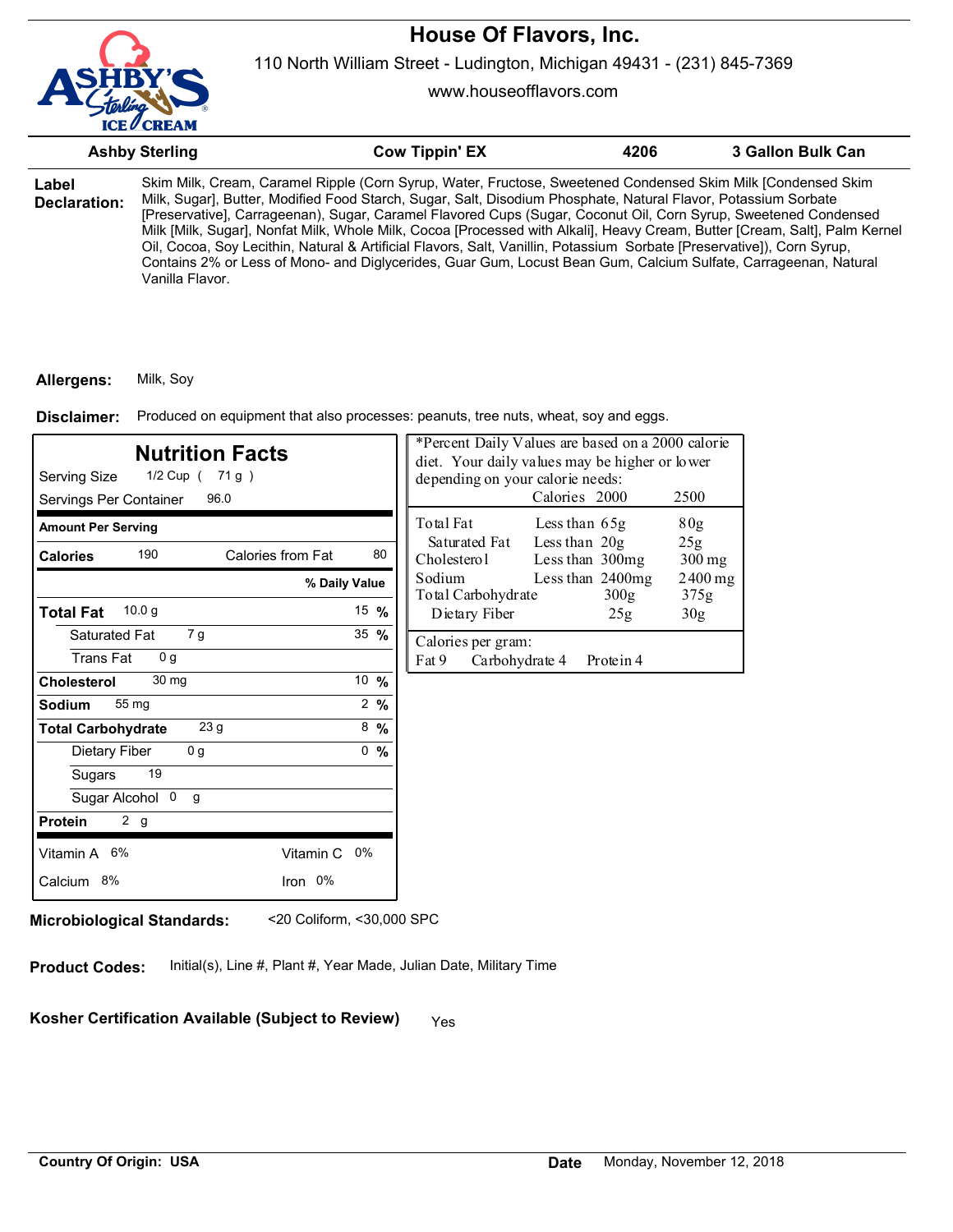

110 North William Street - Ludington, Michigan 49431 - (231) 845-7369

www.houseofflavors.com

|                       | <b>Ashby Sterling</b>         | <b>Dutch Cookie EX</b>                                                                                                                                                                                                                                                                                                                                                                                                                                                                                                                                                                                                                                                                                                                                                                                                                                                                                                                                                       | 7652 | 3 Gallon Bulk Can |
|-----------------------|-------------------------------|------------------------------------------------------------------------------------------------------------------------------------------------------------------------------------------------------------------------------------------------------------------------------------------------------------------------------------------------------------------------------------------------------------------------------------------------------------------------------------------------------------------------------------------------------------------------------------------------------------------------------------------------------------------------------------------------------------------------------------------------------------------------------------------------------------------------------------------------------------------------------------------------------------------------------------------------------------------------------|------|-------------------|
| Label<br>Declaration: | Calcium Sulfate, Carrageenan. | Skim Milk, Cream, Cookie Butter Ripple (Cookie Crumbs [Wheat Flour, Sugar, Whole Wheat Flour, Butter, Brown Sugar,<br>Palm and Palm Kernel Oil, Invert Sugar, Molasses, Salt, Honey, Baking Soda, Cinnamon], Water, Corn Syrup, Butter,<br>Coconut Oil, Sugar, Corn Starch, Wheat Flour, Honey, Salt, Soy Lecithin, Natural Flavor, Molasses, Baking Soda,<br>Cinnamon, Nutmeg), Sugar, Cookie Butter Bits (Cookie Crumbs [Wheat Flour, Sugar, Whole Wheat Flour, Butter, Brown<br>Sugar, Palm and Palm Kernel Oil, Invert Sugar, Molasses, Salt, Honey, Baking Soda, Cinnamon], Wheat Flour, Butter,<br>Brown Sugar, Sugar, Water, Palm Oil, Honey, Natural Flavor, Caramel Color, Salt, Molasses, Baking Soda, Annatto Color,<br>Soy Lecithin), Corn Syrup, Vanilla Flavoring (Condensed Skim Milk (Skim Milk, Sugar), Sugar, Corn Syrup, Water, Natural<br>Flavor, Sugar, Salt, Annatto Color), Contains 2% or Less of Mono- and Diglycerides, Guar Gum, Locust Bean Gum, |      |                   |

**Allergens:** Milk, Wheat, Soy

Produced on equipment that also processes: peanuts, tree nuts, wheat, soy and eggs. **Disclaimer:**

| <b>Nutrition Facts</b><br>1/2 Cup ( 71 g )<br>Serving Size<br>Servings Per Container<br>96.0 |                  | depending on your calorie needs:              | *Percent Daily Values are based on a 2000 calorie<br>diet. Your daily values may be higher or lower<br>Calories 2000 | 2500              |
|----------------------------------------------------------------------------------------------|------------------|-----------------------------------------------|----------------------------------------------------------------------------------------------------------------------|-------------------|
| <b>Amount Per Serving</b>                                                                    |                  | Total Fat                                     | Less than $65g$                                                                                                      | 80 <sub>g</sub>   |
| 200<br>Calories from Fat<br><b>Calories</b>                                                  | 100              | Saturated Fat<br>Cholesterol                  | Less than $20g$<br>Less than 300mg                                                                                   | 25g<br>$300$ mg   |
|                                                                                              | % Daily Value    | Sodium<br>Total Carbohydrate                  | Less than 2400mg<br>300 <sub>g</sub>                                                                                 | $2400$ mg<br>375g |
| 11.0 <sub>g</sub><br><b>Total Fat</b>                                                        | 17 $%$           | Dietary Fiber                                 | 25 <sub>g</sub>                                                                                                      | 30 <sub>g</sub>   |
| Saturated Fat<br>7 g<br><b>Trans Fat</b><br>0 <sub>q</sub>                                   | $35 \frac{9}{6}$ | Calories per gram:<br>Fat 9<br>Carbohydrate 4 | Protein 4                                                                                                            |                   |
| 35 <sub>mg</sub><br><b>Cholesterol</b>                                                       | 12 $%$           |                                               |                                                                                                                      |                   |
| 100 mg<br>Sodium                                                                             | $4\frac{9}{6}$   |                                               |                                                                                                                      |                   |
| 23 g<br><b>Total Carbohydrate</b>                                                            | $8\frac{9}{6}$   |                                               |                                                                                                                      |                   |
| 0 <sub>g</sub><br>Dietary Fiber                                                              | 0, 9/6           |                                               |                                                                                                                      |                   |
| 15<br>Sugars                                                                                 |                  |                                               |                                                                                                                      |                   |
| Sugar Alcohol 0<br>g                                                                         |                  |                                               |                                                                                                                      |                   |
| 2 g<br><b>Protein</b>                                                                        |                  |                                               |                                                                                                                      |                   |
| Vitamin A 6%<br>Vitamin C                                                                    | 0%               |                                               |                                                                                                                      |                   |
| Calcium 6%<br>Iron 0%                                                                        |                  |                                               |                                                                                                                      |                   |

**Microbiological Standards:** <20 Coliform, <30,000 SPC

**Product Codes:** Initial(s), Line #, Plant #, Year Made, Julian Date, Military Time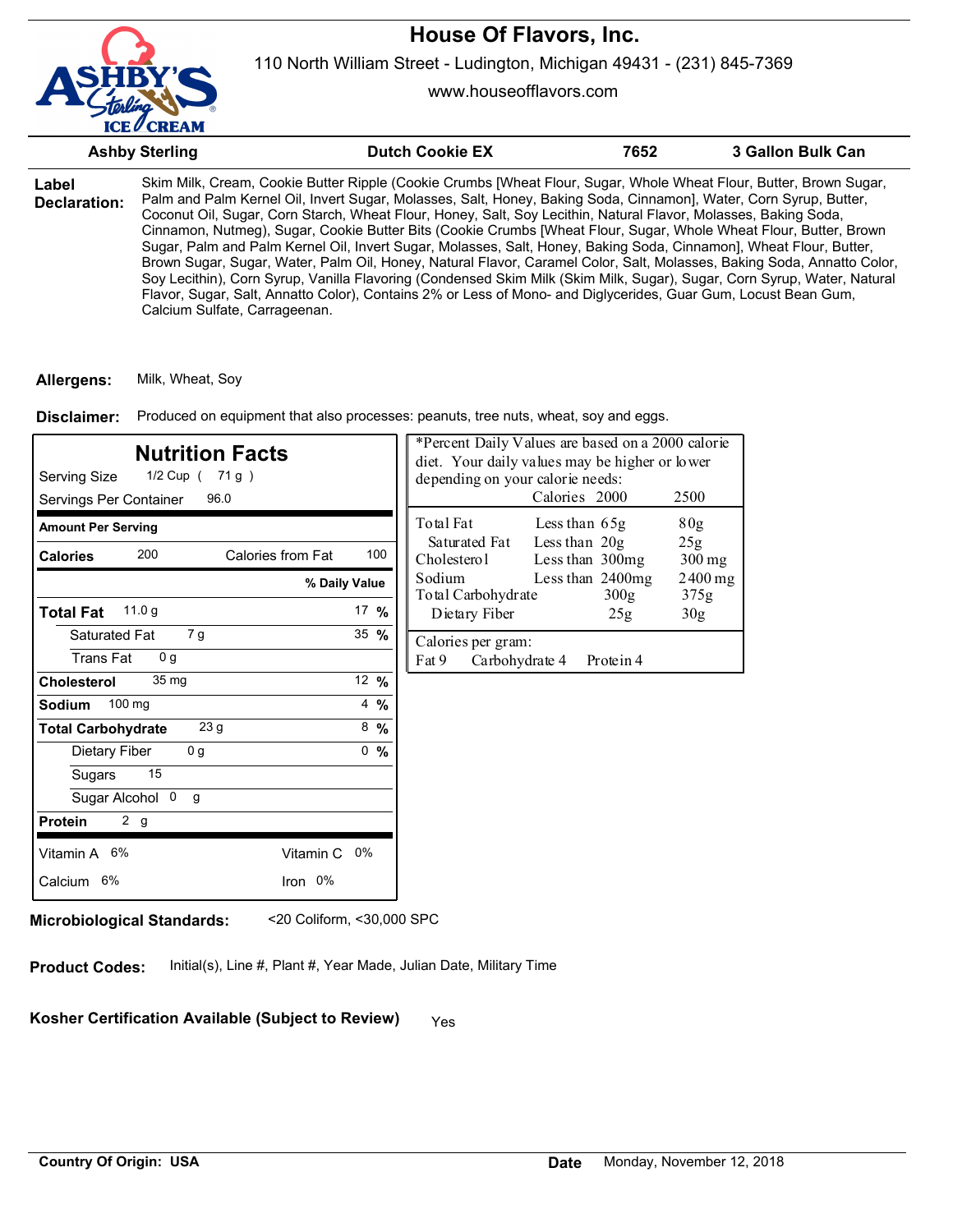

www.houseofflavors.com

|                       | <b>Ashby Sterling</b> | <b>Eskimo Kisses EX</b>                                                                                                                                                                                                                                                                                                                                                                                                                                                                                                                                                             | 8143 | 3 Gallon Bulk Can |
|-----------------------|-----------------------|-------------------------------------------------------------------------------------------------------------------------------------------------------------------------------------------------------------------------------------------------------------------------------------------------------------------------------------------------------------------------------------------------------------------------------------------------------------------------------------------------------------------------------------------------------------------------------------|------|-------------------|
| Label<br>Declaration: |                       | Skim Milk, Cream, Sugar, Moose Tracks Fudge Swirl (Powdered Sugar [Sugar,Corn Starch], Vegetable Oil [Peanut and/or<br>Cottonseed and/or Palm Oil], Cocoa [Processed with Alkali], Whey, Soy Lecithin, Salt, Natural Flavor), Brownie Bits<br>(Sugar, Wheat Flour, Butter, Cocoa, Water, Invert Sugar, Vanilla Flavor, Salt, Butter Flavor, Corn Starch), Corn Syrup,<br>Coconut Flakes (Coconut, Sugar, Propylene Glycol, Salt, Sodium Metabisulphite), Contains 2% or Less of Natural Flavor,<br>Mono- and Diglycerides, Guar Gum, Locust Bean Gum, Calcium Sulfate, Carrageenan. |      |                   |

#### **Allergens:** Milk, Peanut, Wheat, Coconut, Soy

Produced on equipment that also processes: peanuts, tree nuts, wheat, soy and eggs. **Disclaimer:**

| <b>Nutrition Facts</b><br>1/2 Cup ( 71 g )<br>Serving Size<br>Servings Per Container<br>96.0 |                 | *Percent Daily Values are based on a 2000 calorie<br>diet. Your daily values may be higher or lower<br>depending on your calorie needs:<br>Calories 2000<br>2500 |
|----------------------------------------------------------------------------------------------|-----------------|------------------------------------------------------------------------------------------------------------------------------------------------------------------|
| <b>Amount Per Serving</b>                                                                    |                 | Total Fat<br>80g<br>Less than 65g                                                                                                                                |
| 200<br>Calories from Fat<br><b>Calories</b>                                                  | 110             | Less than $20g$<br>Saturated Fat<br>25g<br>Cholesterol<br>Less than 300mg<br>$300$ mg                                                                            |
|                                                                                              | % Daily Value   | Sodium<br>Less than 2400mg<br>$2400$ mg<br>Total Carbohydrate<br>300g<br>375g                                                                                    |
| 12.0 <sub>g</sub><br><b>Total Fat</b>                                                        | 18 %            | Dietary Fiber<br>30 <sub>g</sub><br>25g                                                                                                                          |
| 7g<br>Saturated Fat<br><b>Trans Fat</b><br>0 <sub>q</sub>                                    | 35 $%$          | Calories per gram:<br>Fat 9<br>Carbohydrate 4<br>Protein 4                                                                                                       |
| 35 <sub>mg</sub><br><b>Cholesterol</b>                                                       | 12 $%$          |                                                                                                                                                                  |
| 55 mg<br><b>Sodium</b>                                                                       | $2 \frac{9}{6}$ |                                                                                                                                                                  |
| 22g<br><b>Total Carbohydrate</b>                                                             | $7 \frac{9}{6}$ |                                                                                                                                                                  |
| Dietary Fiber<br>1 g                                                                         | $4\frac{9}{6}$  |                                                                                                                                                                  |
| 17<br>Sugars                                                                                 |                 |                                                                                                                                                                  |
| Sugar Alcohol 0<br>g                                                                         |                 |                                                                                                                                                                  |
| 3 <sub>g</sub><br><b>Protein</b>                                                             |                 |                                                                                                                                                                  |
| Vitamin A 6%<br>Vitamin C 0%                                                                 |                 |                                                                                                                                                                  |
| Iron 6%<br>Calcium 6%                                                                        |                 |                                                                                                                                                                  |
|                                                                                              |                 |                                                                                                                                                                  |

**Microbiological Standards:** <20 Coliform, <30,000 SPC

**Product Codes:** Initial(s), Line #, Plant #, Year Made, Julian Date, Military Time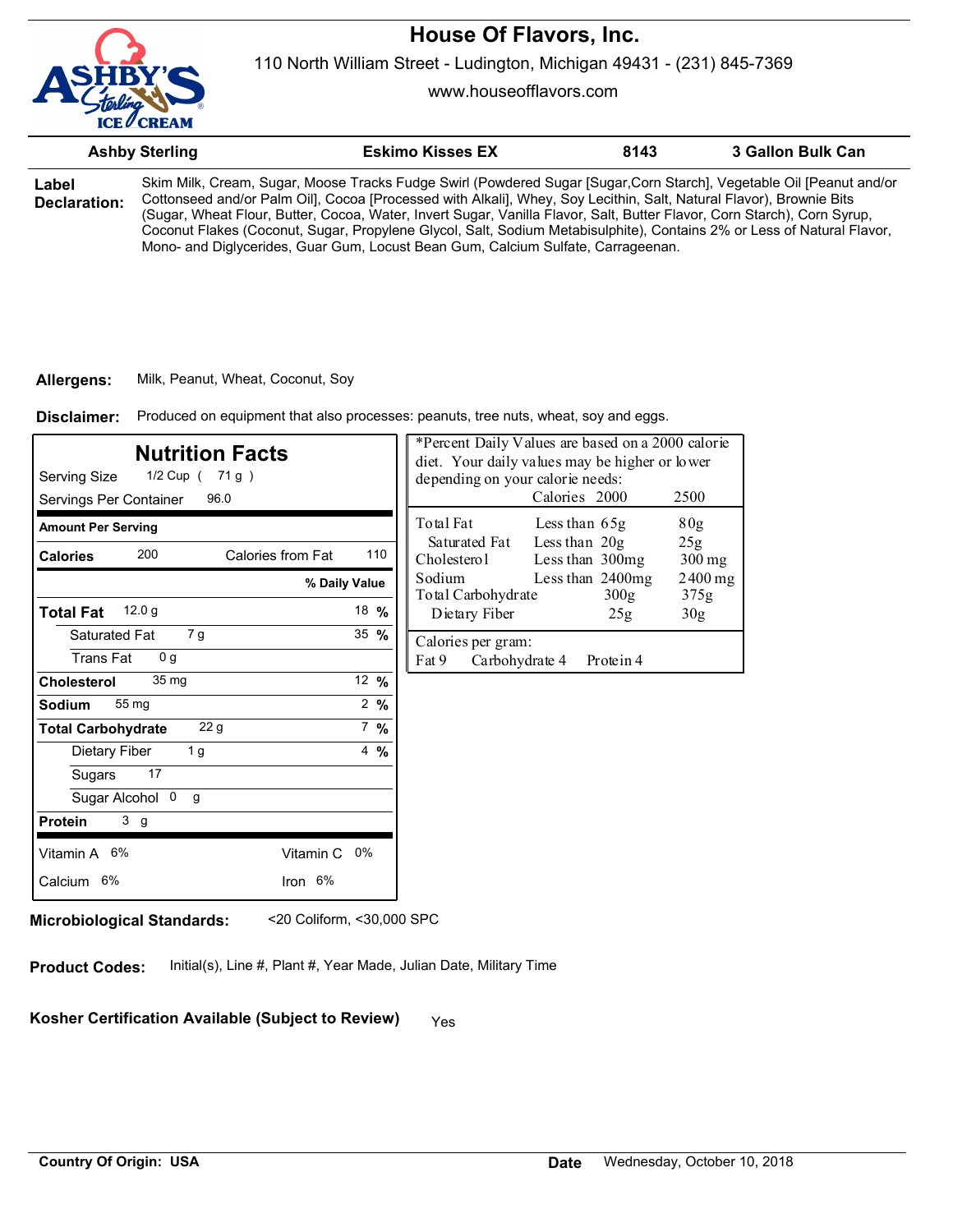

110 North William Street - Ludington, Michigan 49431 - (231) 845-7369

www.houseofflavors.com

|  | <b>Ashby Sterling</b> |                             |  |        |  | <b>French Vanilla EX</b>    |  |  |   | 5574 |  | 3 Gallon Bulk Can |  |
|--|-----------------------|-----------------------------|--|--------|--|-----------------------------|--|--|---|------|--|-------------------|--|
|  |                       | $\sim$ $\sim$ $\sim$ $\sim$ |  | $\sim$ |  | $\sim$ $\sim$ $\sim$ $\sim$ |  |  | . |      |  |                   |  |

**Label Declaration:** Skim Milk, Cream, Sugar, Corn Syrup, Contains 2% or Less of Pasteurized Eggs, Mono- and Diglycerides, Guar Gum, Locust Bean Gum, Calcium Sulfate, Carrageenan, Natural Vanilla Flavor, Vanilla Extract, Annatto (Color).

#### **Allergens:** Milk, Eggs

Produced on equipment that also processes: peanuts, tree nuts, wheat, soy and eggs. **Disclaimer:**

| <b>Nutrition Facts</b><br>Serving Size<br>1/2 Cup ( 71 g )<br>Servings Per Container<br>96.0 |                         | *Percent Daily Values are based on a 2000 calorie<br>diet. Your daily values may be higher or lower<br>depending on your calorie needs:<br>Calories 2000<br>2500 |
|----------------------------------------------------------------------------------------------|-------------------------|------------------------------------------------------------------------------------------------------------------------------------------------------------------|
| <b>Amount Per Serving</b>                                                                    |                         | Total Fat<br>80g<br>Less than $65g$                                                                                                                              |
| 160<br><b>Calories</b>                                                                       | Calories from Fat<br>90 | Less than $20g$<br>Saturated Fat<br>25g<br>Cholesterol<br>Less than 300mg<br>$300$ mg                                                                            |
|                                                                                              | % Daily Value           | Less than 2400mg<br>Sodium<br>2400 mg<br>Total Carbohydrate<br>300g<br>375g                                                                                      |
| 10.0 <sub>g</sub><br><b>Total Fat</b>                                                        | 15 $%$                  | Dietary Fiber<br>25g<br>30 <sub>g</sub>                                                                                                                          |
| Saturated Fat<br>7 g<br><b>Trans Fat</b><br>0 <sub>q</sub>                                   | $35 \frac{9}{6}$        | Calories per gram:<br>Fat 9<br>Carbohydrate 4<br>Protein 4                                                                                                       |
| 40 mg<br><b>Cholesterol</b>                                                                  | 13 $%$                  |                                                                                                                                                                  |
| 30 mg<br><b>Sodium</b>                                                                       | 1 $%$                   |                                                                                                                                                                  |
| 16 <sub>g</sub><br><b>Total Carbohydrate</b>                                                 | $5 \frac{9}{6}$         |                                                                                                                                                                  |
| Dietary Fiber<br>0 <sub>g</sub>                                                              | 0, 9/6                  |                                                                                                                                                                  |
| 13<br>Sugars                                                                                 |                         |                                                                                                                                                                  |
| Sugar Alcohol 0<br>g                                                                         |                         |                                                                                                                                                                  |
| 2 g<br><b>Protein</b>                                                                        |                         |                                                                                                                                                                  |
| Vitamin A 8%                                                                                 | Vitamin C<br>0%         |                                                                                                                                                                  |
| Calcium 8%                                                                                   | Iron 0%                 |                                                                                                                                                                  |

**Microbiological Standards:** <10 Coliform, <30,000 SPC

**Product Codes:** Initial(s), Line #, Plant #, Year Made, Julian Date, Military Time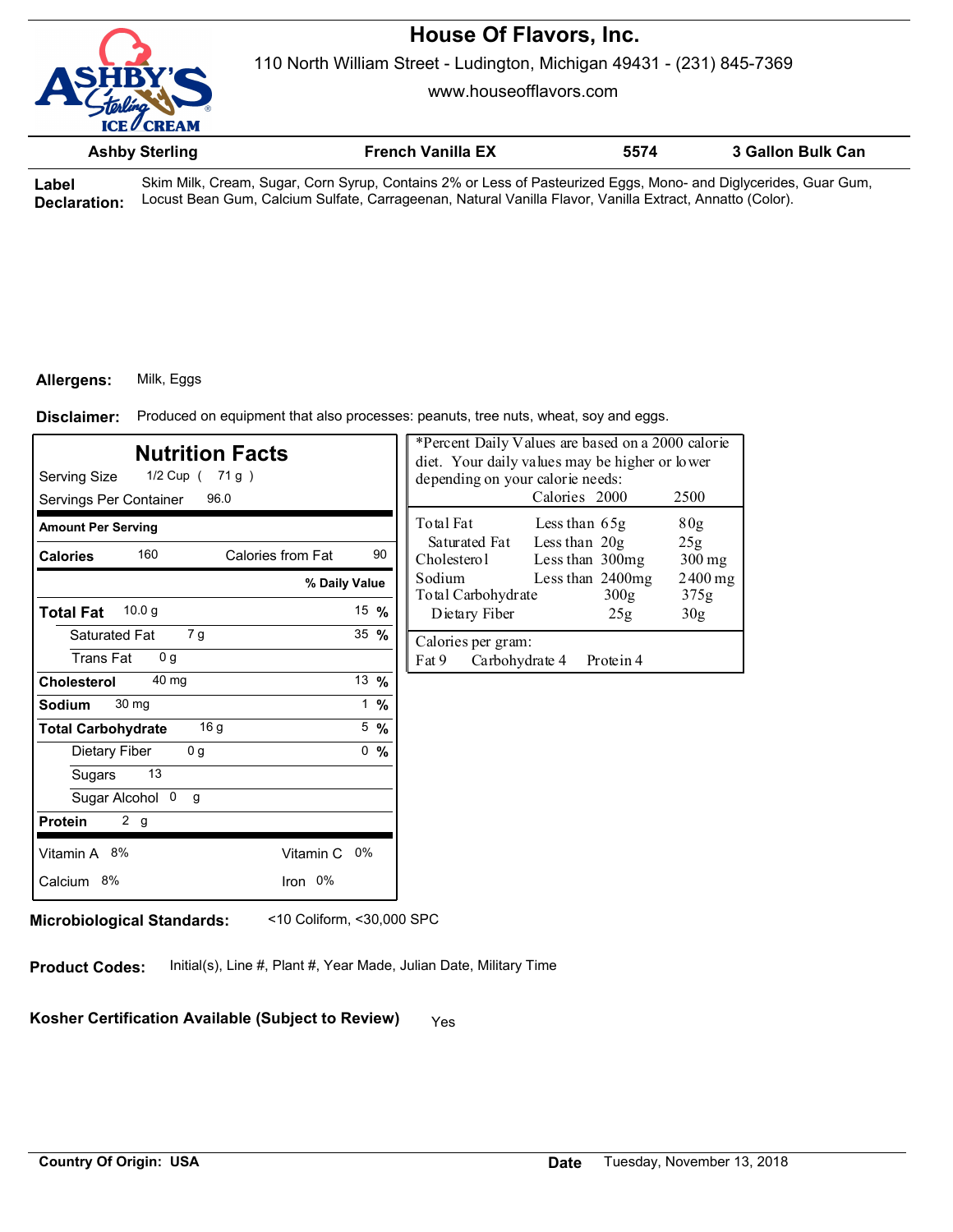

www.houseofflavors.com

|        | <b>Ashby Sterling</b> | <b>Gold Rush EX (50-50) EX</b>                                                                               | 2137 | 3 Gallon Bulk Can |
|--------|-----------------------|--------------------------------------------------------------------------------------------------------------|------|-------------------|
| l ahel |                       | Skim Milk, Cream, Caramel Ripple (Corn Syrup, Water, Fructose, Sweetened Condensed Skim Milk [Condensed Skim |      |                   |

**Label Declaration:** Skim Milk, Cream, Caramel Ripple (Corn Syrup, Water, Fructose, Sweetened Condensed Skim Milk [Condensed Skim Milk, Sugar], Butter, Modified Food Starch, Sugar, Salt, Disodium Phosphate, Natural Flavor, Potassium Sorbate [Preservative], Carrageenan), Sugar, Corn Syrup, Cocoa (Processed with Alkali), Contains 2% or Less of Mono- and Diglycerides, Guar Gum, Locust Bean Gum, Calcium Sulfate, Carrageenan, Natural Vanilla Flavor, Annatto (Color).

#### **Allergens:** Milk

Produced on equipment that also processes: peanuts, tree nuts, wheat, soy and eggs. **Disclaimer:**

| *Percent Daily Values are based on a 2000 calorie<br><b>Nutrition Facts</b><br>diet. Your daily values may be higher or lower<br>1/2 Cup ( 71 g )<br>Serving Size<br>depending on your calorie needs:<br>Calories 2000<br>Servings Per Container<br>96.0 |                  |                                                                      | 2500              |  |
|----------------------------------------------------------------------------------------------------------------------------------------------------------------------------------------------------------------------------------------------------------|------------------|----------------------------------------------------------------------|-------------------|--|
| <b>Amount Per Serving</b>                                                                                                                                                                                                                                |                  | Total Fat<br>Less than $65g$                                         | 80g               |  |
| 170<br>Calories from Fat<br><b>Calories</b>                                                                                                                                                                                                              | 60               | Less than $20g$<br>Saturated Fat<br>Cholesterol<br>Less than 300mg   | 25g<br>$300$ mg   |  |
|                                                                                                                                                                                                                                                          | % Daily Value    | Sodium<br>Less than 2400mg<br>Total Carbohydrate<br>300 <sub>g</sub> | $2400$ mg<br>375g |  |
| 8.0 <sub>g</sub><br><b>Total Fat</b>                                                                                                                                                                                                                     | 12 $%$           | Dietary Fiber<br>25g                                                 | 30 <sub>g</sub>   |  |
| 5 <sub>g</sub><br>Saturated Fat<br><b>Trans Fat</b><br>0 <sub>q</sub>                                                                                                                                                                                    | $25 \frac{9}{6}$ | Calories per gram:<br>Fat 9<br>Carbohydrate 4<br>Protein 4           |                   |  |
| 30 mg<br><b>Cholesterol</b>                                                                                                                                                                                                                              | 10 $%$           |                                                                      |                   |  |
| 50 mg<br>Sodium                                                                                                                                                                                                                                          | $2 \frac{9}{6}$  |                                                                      |                   |  |
| 21 <sub>g</sub><br><b>Total Carbohydrate</b>                                                                                                                                                                                                             | $7\%$            |                                                                      |                   |  |
| 2g<br>Dietary Fiber                                                                                                                                                                                                                                      | $8\frac{9}{6}$   |                                                                      |                   |  |
| 17<br>Sugars                                                                                                                                                                                                                                             |                  |                                                                      |                   |  |
| Sugar Alcohol 0<br>g                                                                                                                                                                                                                                     |                  |                                                                      |                   |  |
| 2 g<br><b>Protein</b>                                                                                                                                                                                                                                    |                  |                                                                      |                   |  |
| Vitamin A 6%<br>Vitamin C 0%                                                                                                                                                                                                                             |                  |                                                                      |                   |  |
| Calcium 6%<br>Iron 2%                                                                                                                                                                                                                                    |                  |                                                                      |                   |  |

**Microbiological Standards:** <20 Coliform, <30,000 SPC

**Product Codes:** Initial(s), Line #, Plant #, Year Made, Julian Date, Military Time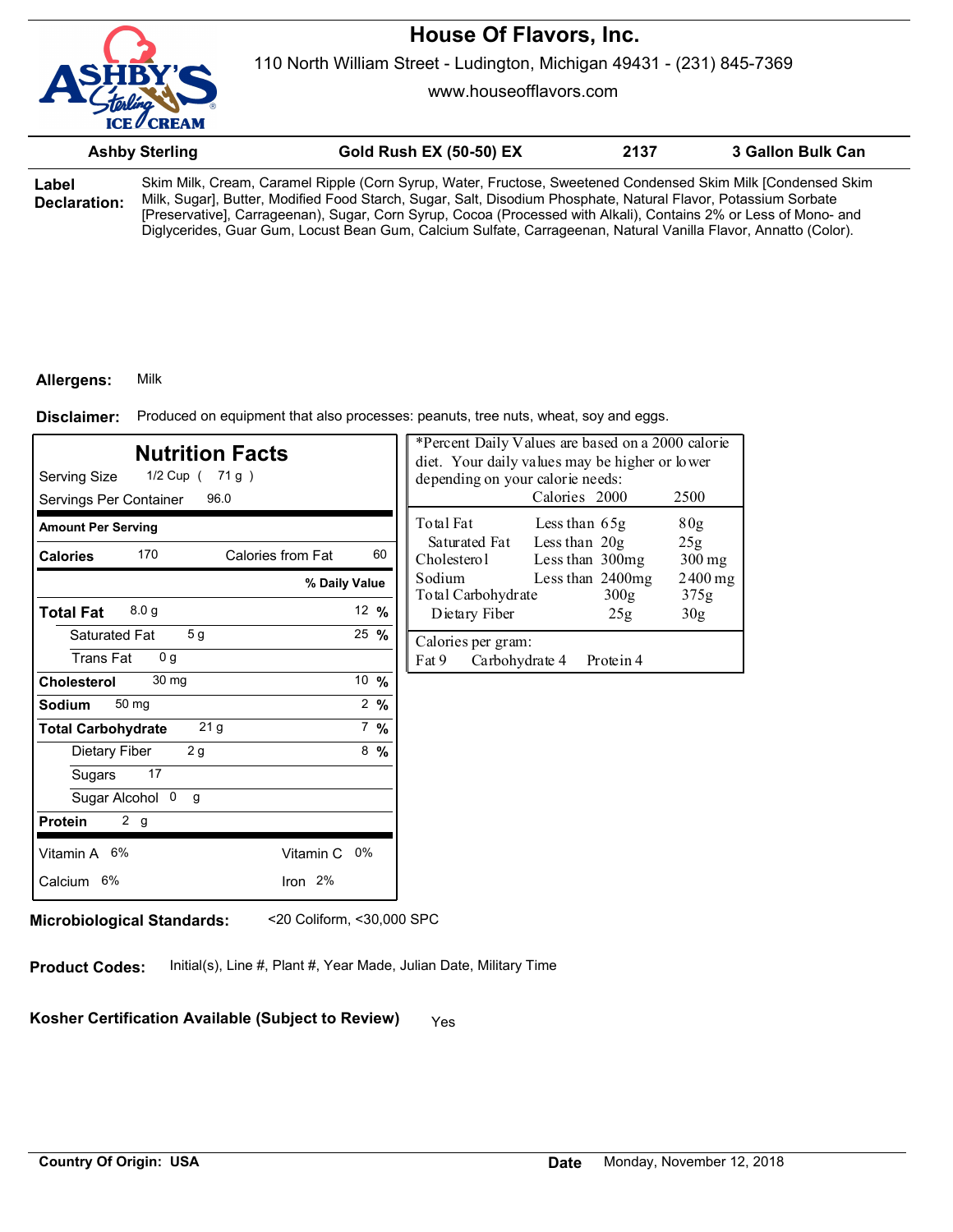

110 North William Street - Ludington, Michigan 49431 - (231) 845-7369

www.houseofflavors.com

|                              | <b>Ashby Sterling</b> | <b>Key Lime Pie EX</b>                                                                                                                                                                                                                                                                                                                                                                                                                                                                                                                                                                                                                                                                                                                                                                                                                                                                                                                                                                                                                                                           | 2236 | 3 Gallon Bulk Can |
|------------------------------|-----------------------|----------------------------------------------------------------------------------------------------------------------------------------------------------------------------------------------------------------------------------------------------------------------------------------------------------------------------------------------------------------------------------------------------------------------------------------------------------------------------------------------------------------------------------------------------------------------------------------------------------------------------------------------------------------------------------------------------------------------------------------------------------------------------------------------------------------------------------------------------------------------------------------------------------------------------------------------------------------------------------------------------------------------------------------------------------------------------------|------|-------------------|
| Label<br><b>Declaration:</b> |                       | Skim Milk, Cream, Sugar, Whipped Cream Swirl (Corn Syrup, Water, Cream, Sugar, Modified Corn Starch, Titanium<br>Dioxide, Potassium Sorbate [Preservative], Natural and Artificial Flavors, Citric Acid, Locust Bean Gum, Xanthan Gum),<br>Key Lime Ribbon (Sweetened Condensed Milk [Condensed Milk, Sugar], Water, High Fructose Corn Syrup, Corn Syrup,<br>Dextrose, Soybean Oil, Modified Corn Starch, Key Lime Juice, Sodium Citrate, Mono- and Diglycerides), Honey Graham<br>Crumbles (Unbleached Unenriched Wheat Flour, Graham Flour, Sugar, Palm Oil, Honey, Caramel [Color], Baking Soda,<br>Salt, Natural Flavor), Corn Syrup, Lime Mousse Flavor (Sweetened Condensed Milk [Condensed Milk, Sugar], Sugar,<br>Pasteurized Egg, Water, Citric Acid, Artificial Flavor, Propylene Glycol [Preservative], Lime Oil, Lemon Oil, Turmeric, Blue<br>1, Food Gums Added [Arabic, Xanthan, Guar, Cellulose], Potassium Sorbate [Preservative]), Contains 2% or Less of<br>Mono- and Diglycerides, Guar Gum, Locust Bean Gum, Calcium Sulfate, Carrageenan, Annatto (Color). |      |                   |

**Allergens:** Milk, Eggs, Wheat, Soy

Produced on equipment that also processes: peanuts, tree nuts, wheat, soy and eggs. **Disclaimer:**

| <b>Nutrition Facts</b><br>Serving Size<br>1/2 Cup ( 71 g )<br>Servings Per Container<br>96.0 |                   |                 | *Percent Daily Values are based on a 2000 calorie<br>diet. Your daily values may be higher or lower<br>depending on your calorie needs:<br>Calories 2000 |                                  |                                      | 2500                               |
|----------------------------------------------------------------------------------------------|-------------------|-----------------|----------------------------------------------------------------------------------------------------------------------------------------------------------|----------------------------------|--------------------------------------|------------------------------------|
| <b>Amount Per Serving</b>                                                                    |                   |                 | Total Fat<br>Saturated Fat                                                                                                                               | Less than 65g<br>Less than $20g$ |                                      | 80 <sub>g</sub><br>25 <sub>g</sub> |
| 180<br><b>Calories</b>                                                                       | Calories from Fat | 80              | Cholesterol                                                                                                                                              | Less than 300mg                  |                                      | $300$ mg                           |
|                                                                                              | % Daily Value     |                 | Sodium<br>Total Carbohydrate                                                                                                                             |                                  | Less than 2400mg<br>300 <sub>g</sub> | $2400$ mg<br>375g                  |
| 9.0 <sub>g</sub><br><b>Total Fat</b>                                                         |                   | 14 $%$          | Dietary Fiber                                                                                                                                            |                                  | 25g                                  | 30 <sub>g</sub>                    |
| 5 <sub>q</sub><br>Saturated Fat                                                              |                   | 25 $%$          | Calories per gram:                                                                                                                                       |                                  |                                      |                                    |
| 0 <sub>q</sub><br>Trans Fat                                                                  |                   |                 | Fat 9<br>Carbohydrate 4                                                                                                                                  |                                  | Protein 4                            |                                    |
| 35 <sub>mg</sub><br><b>Cholesterol</b>                                                       |                   | 12 %            |                                                                                                                                                          |                                  |                                      |                                    |
| 60 mg<br>Sodium                                                                              |                   | $3 \frac{9}{6}$ |                                                                                                                                                          |                                  |                                      |                                    |
| 22 <sub>g</sub><br><b>Total Carbohydrate</b>                                                 |                   | $7 \frac{9}{6}$ |                                                                                                                                                          |                                  |                                      |                                    |
| 0 g<br>Dietary Fiber                                                                         |                   | 0, 9/6          |                                                                                                                                                          |                                  |                                      |                                    |
| 16<br>Sugars                                                                                 |                   |                 |                                                                                                                                                          |                                  |                                      |                                    |
| Sugar Alcohol 0<br>g                                                                         |                   |                 |                                                                                                                                                          |                                  |                                      |                                    |
| 2 g<br><b>Protein</b>                                                                        |                   |                 |                                                                                                                                                          |                                  |                                      |                                    |
| Vitamin A 6%                                                                                 | Vitamin C<br>0%   |                 |                                                                                                                                                          |                                  |                                      |                                    |
| Calcium 6%                                                                                   | Iron 0%           |                 |                                                                                                                                                          |                                  |                                      |                                    |

**Microbiological Standards:** <20 Coliform, <30,000 SPC

**Product Codes:** Initial(s), Line #, Plant #, Year Made, Julian Date, Military Time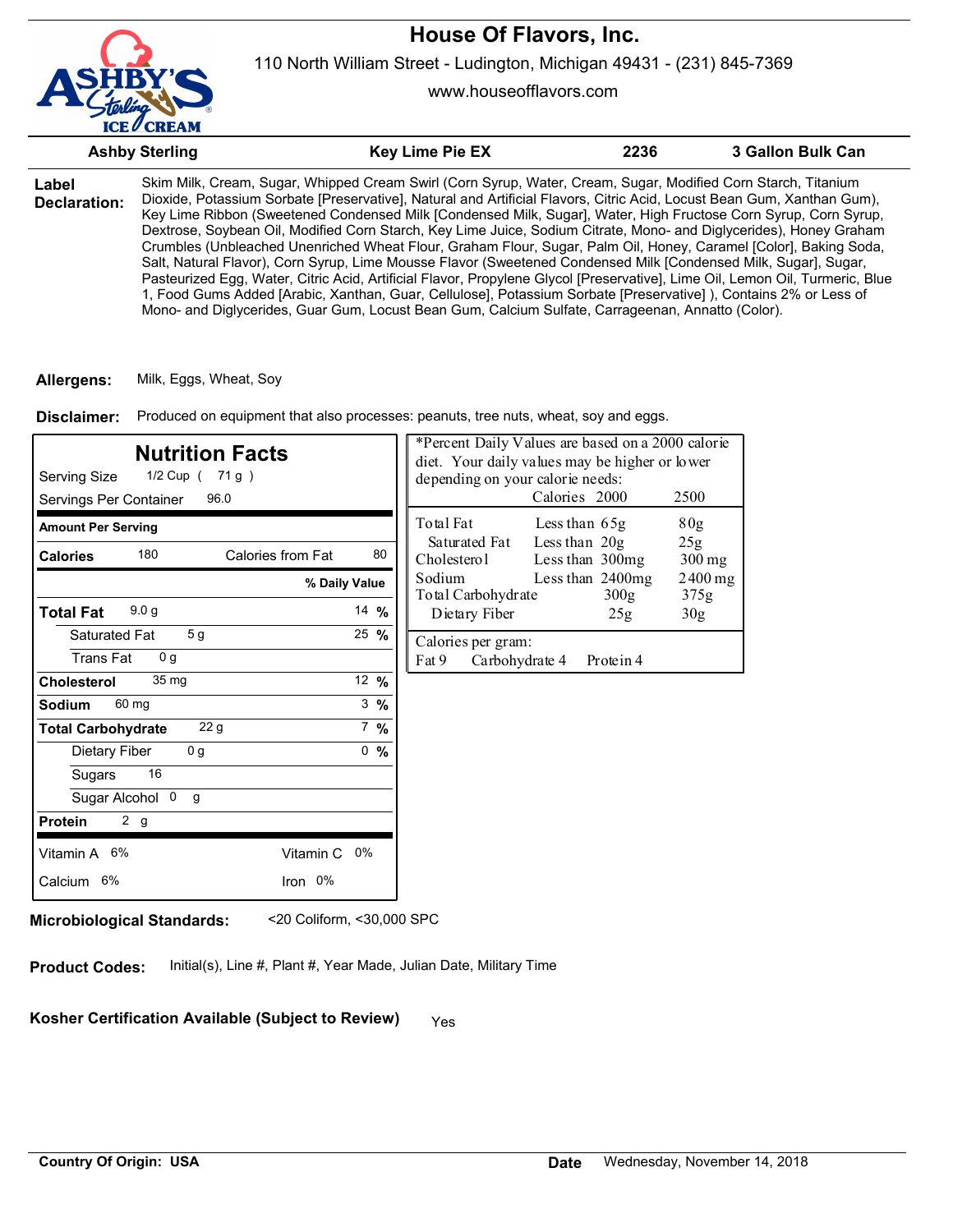

www.houseofflavors.com

|                       | <b>Ashby Sterling</b>        | <b>Lemon Cheesecake Bar EX</b>                                                                                                                                                                                                                                                                                                                                                                                                                                                                                                                                                                                                                                                                                                                                                                                                                                                                                                                                                                                                                                                                                                                                                                                        | 6026 | <b>3 Gallon Bulk Can</b> |
|-----------------------|------------------------------|-----------------------------------------------------------------------------------------------------------------------------------------------------------------------------------------------------------------------------------------------------------------------------------------------------------------------------------------------------------------------------------------------------------------------------------------------------------------------------------------------------------------------------------------------------------------------------------------------------------------------------------------------------------------------------------------------------------------------------------------------------------------------------------------------------------------------------------------------------------------------------------------------------------------------------------------------------------------------------------------------------------------------------------------------------------------------------------------------------------------------------------------------------------------------------------------------------------------------|------|--------------------------|
| Label<br>Declaration: | Carrageenan, Natural Flavor. | Skim Milk, Cream, Graham Ripple (Soybean Oil, Graham Cracker Crumb [Enriched Flour {Wheat Flour, Niacin, Reduced<br>Iron, Thiamin Mononitrate, Riboflavin, Folic Acid}, Invert Sugar, Whole Wheat Flour, Vegtable Oil {Soybean, Palm and<br>Palm Kernel Oil}, Baking Soda, Salt, Honey], Sugar, Coconut Oil, Flour Salt, Soy Lecithin, Natural Flavor), Sugar, Lemon<br>Chiffon Base (Corn Syrup, Water, Sugar, Gum Arabic, Lemon Oil, Vanilla, Citric Acid, Yellow 5, Sodium Benzoate<br>[Preservative]), Cheesecake Pieces (Cream Cheese [Milk, Cream, Cheese Culture, Salt Stabilizers {Carob Bean and/Or<br>Xanthan and/or Guar Gums}], Sugar, Whole Egg, Whole Wheat Flour [Wheat Flour, Niacin, Reduced Iron, Thiamine<br>Mononitrate, Riboflavin, Folic Acid], Butter, Water, Palm Shortening [Palm Oil and Palm Fraction], Cornstarch, Molasses,<br>Vanilla, Lemon Puree [Chopped Lemon Peels, Cane Sugar, Natural Lemon Flavor], Salt, Milk Solids [Milk Protein<br>Concentrate, Nonfat Dry Milk, Lactose], Sodium Bicarbonate, Carob Bean and/or Xanthan and/or Guar Gum, Cinnamon,<br>Citric Acid), Corn Syrup, Contains 2% or Less of Mono- and Diglycerides, Guar Gum, Locust Bean Gum, Calcium Sulfate, |      |                          |

**Allergens:** Milk, Wheat, Soy, Eggs

Produced on equipment that also processes: peanuts, tree nuts, wheat, soy and eggs. **Disclaimer:**

| <b>Nutrition Facts</b><br>Serving Size<br>1/2 Cup ( 71 g )<br>Servings Per Container<br>96.0 |                  | *Percent Daily Values are based on a 2000 calorie<br>diet. Your daily values may be higher or lower<br>depending on your calorie needs:<br>Calories 2000<br>2500 |  |  |
|----------------------------------------------------------------------------------------------|------------------|------------------------------------------------------------------------------------------------------------------------------------------------------------------|--|--|
| <b>Amount Per Serving</b>                                                                    |                  | Total Fat<br>80g<br>Less than $65g$                                                                                                                              |  |  |
| 210<br>Calories from Fat<br><b>Calories</b>                                                  | 110              | Less than $20g$<br>Saturated Fat<br>25g<br>Cholesterol<br>Less than 300mg<br>300 mg                                                                              |  |  |
| % Daily Value                                                                                |                  | Sodium<br>Less than $2400mg$<br>$2400$ mg<br>Total Carbohydrate<br>300 <sub>g</sub><br>375g                                                                      |  |  |
| 12.0 g<br><b>Total Fat</b>                                                                   | 18 $%$           | Dietary Fiber<br>30 <sub>g</sub><br>25g                                                                                                                          |  |  |
| 6 g<br>Saturated Fat<br>0 <sub>q</sub><br><b>Trans Fat</b>                                   | $30 \frac{9}{6}$ | Calories per gram:<br>Fat 9<br>Carbohydrate 4<br>Protein 4                                                                                                       |  |  |
| 35 <sub>mg</sub><br><b>Cholesterol</b>                                                       | 12 $%$           |                                                                                                                                                                  |  |  |
| 80 mg<br><b>Sodium</b>                                                                       | $3\frac{9}{6}$   |                                                                                                                                                                  |  |  |
| 22 <sub>g</sub><br><b>Total Carbohydrate</b>                                                 | $7\%$            |                                                                                                                                                                  |  |  |
| 0 <sub>g</sub><br>Dietary Fiber                                                              | 0, 9/6           |                                                                                                                                                                  |  |  |
| 16<br>Sugars                                                                                 |                  |                                                                                                                                                                  |  |  |
| Sugar Alcohol 0<br>g                                                                         |                  |                                                                                                                                                                  |  |  |
| 2 g<br><b>Protein</b>                                                                        |                  |                                                                                                                                                                  |  |  |
| Vitamin A 6%<br>Vitamin C                                                                    | $0\%$            |                                                                                                                                                                  |  |  |
| Calcium 6%<br>Iron $2%$                                                                      |                  |                                                                                                                                                                  |  |  |

**Microbiological Standards:** <20 Coliform, <30,000 SPC

**Product Codes:** Initial(s), Line #, Plant #, Year Made, Julian Date, Military Time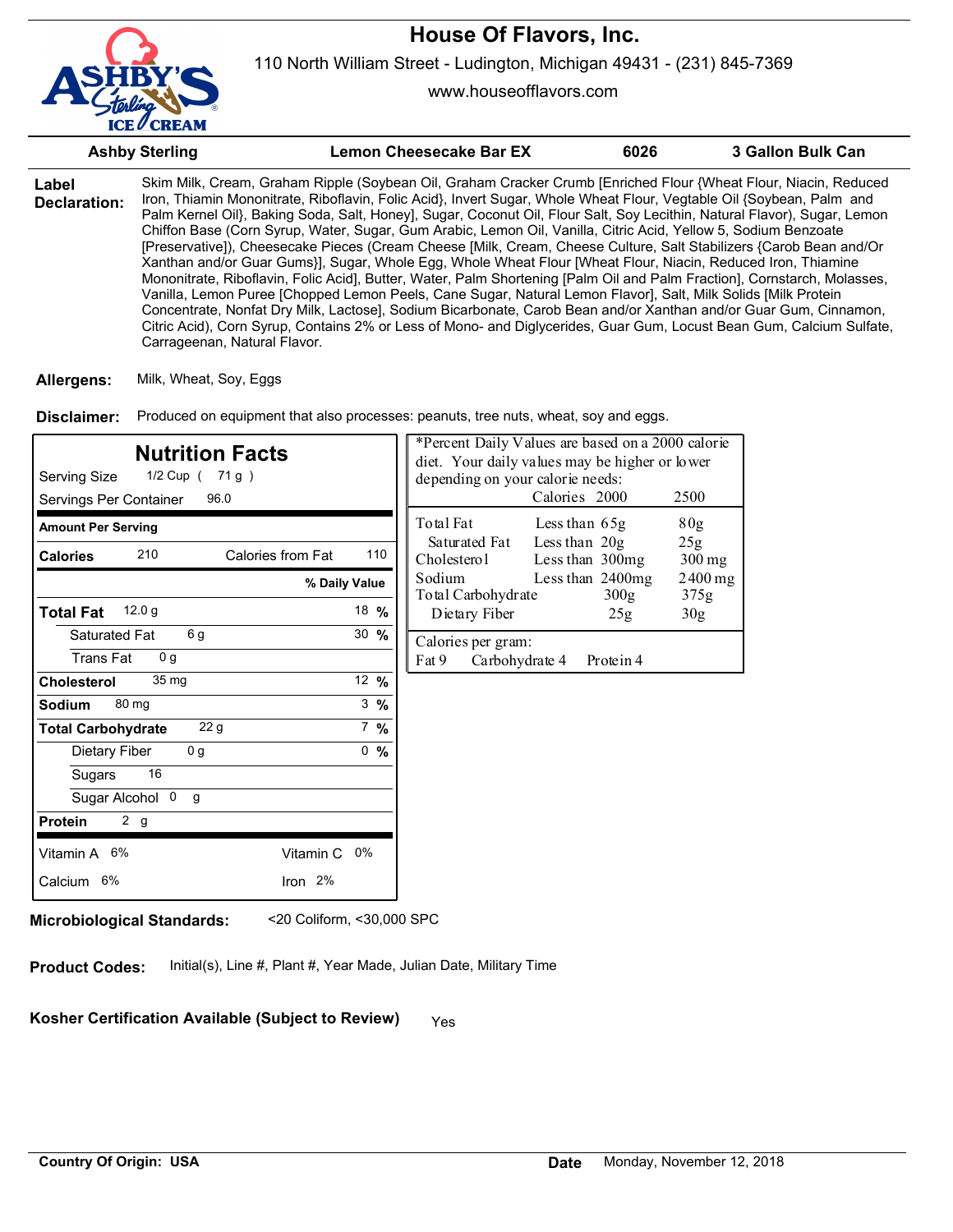

110 North William Street - Ludington, Michigan 49431 - (231) 845-7369

www.houseofflavors.com

|                       | <b>Ashby Sterling</b> | <b>Mackinac Island Fudge EX</b>                                                                                                                                                                                                                                                                                                                                      | 5575 | 3 Gallon Bulk Can |
|-----------------------|-----------------------|----------------------------------------------------------------------------------------------------------------------------------------------------------------------------------------------------------------------------------------------------------------------------------------------------------------------------------------------------------------------|------|-------------------|
| Label<br>Declaration: |                       | Skim Milk, Cream, Butter Fudge Ripple (Corn Syrup, High Fructose Corn Syrup, Buttermilk, Sugar, Skim Milk, Chocolate<br>Liquor, Whey, Butter [Cream, Salt], Cocoa Processed with Alkali, Pectin, Mono & Diglycerides, Salt, Potassium Sorbate<br>[Preservative], Sov Lecithin, Xanthan Gum, Natural Flavor), Sugar, Brownie Bits (Sugar, Wheat Flour, Butter, Cocoa, |      |                   |

[Preservative], Soy Lecithin, Xanthan Gum, Natural Flavor), Sugar, Brownie Bits (Sugar, Wheat Flour, Butter, Cocoa, Water, Invert Sugar, Vanilla Flavor, Salt, Butter Flavor, Corn Starch), Corn Syrup, Contains 2% or less of Mono- and Diglycerides, Guar Gum, Locust Bean Gum, Calcium Sulfate, Carrageenan, Vanilla Extract.

### **Allergens:** Milk ,Soy ,Wheat

Produced on equipment that also processes: peanuts, tree nuts, wheat, soy and eggs. **Disclaimer:**

| <b>Nutrition Facts</b><br>Serving Size<br>1/2 Cup ( 71 g )<br>Servings Per Container<br>96.0 |                  | *Percent Daily Values are based on a 2000 calorie<br>diet. Your daily values may be higher or lower<br>depending on your calorie needs:<br>Calories 2000<br>2500 |
|----------------------------------------------------------------------------------------------|------------------|------------------------------------------------------------------------------------------------------------------------------------------------------------------|
| <b>Amount Per Serving</b>                                                                    |                  | Total Fat<br>Less than $65g$<br>80g                                                                                                                              |
| 190<br>Calories from Fat<br><b>Calories</b>                                                  | 80               | Less than $20g$<br>Saturated Fat<br>25g<br>Cholesterol<br>Less than 300mg<br>$300$ mg                                                                            |
|                                                                                              | % Daily Value    | Sodium<br>Less than $2400mg$<br>$2400$ mg<br>Total Carbohydrate<br>300 <sub>g</sub><br>375g                                                                      |
| 9.0 <sub>g</sub><br><b>Total Fat</b>                                                         | 14 $%$           | Dietary Fiber<br>30 <sub>g</sub><br>25g                                                                                                                          |
| 6g<br>Saturated Fat<br><b>Trans Fat</b><br>0 <sub>q</sub>                                    | $30 \frac{9}{6}$ | Calories per gram:<br>Fat 9<br>Carbohydrate 4<br>Protein 4                                                                                                       |
| 30 <sub>mg</sub><br><b>Cholesterol</b>                                                       | 10 $%$           |                                                                                                                                                                  |
| 55 mg<br><b>Sodium</b>                                                                       | $2 \frac{9}{6}$  |                                                                                                                                                                  |
| 25g<br><b>Total Carbohydrate</b>                                                             | $8\frac{9}{6}$   |                                                                                                                                                                  |
| 1 <sub>g</sub><br>Dietary Fiber                                                              | $4\frac{9}{6}$   |                                                                                                                                                                  |
| 19<br>Sugars                                                                                 |                  |                                                                                                                                                                  |
| Sugar Alcohol 0<br>g                                                                         |                  |                                                                                                                                                                  |
| 2 g<br><b>Protein</b>                                                                        |                  |                                                                                                                                                                  |
| Vitamin A 6%<br>Vitamin C 0%                                                                 |                  |                                                                                                                                                                  |
| Iron 2%<br>Calcium 6%                                                                        |                  |                                                                                                                                                                  |

**Microbiological Standards:** <20 Coliform, <30,000 SPC

**Product Codes:** Initial(s), Line #, Plant #, Year Made, Julian Date, Military Time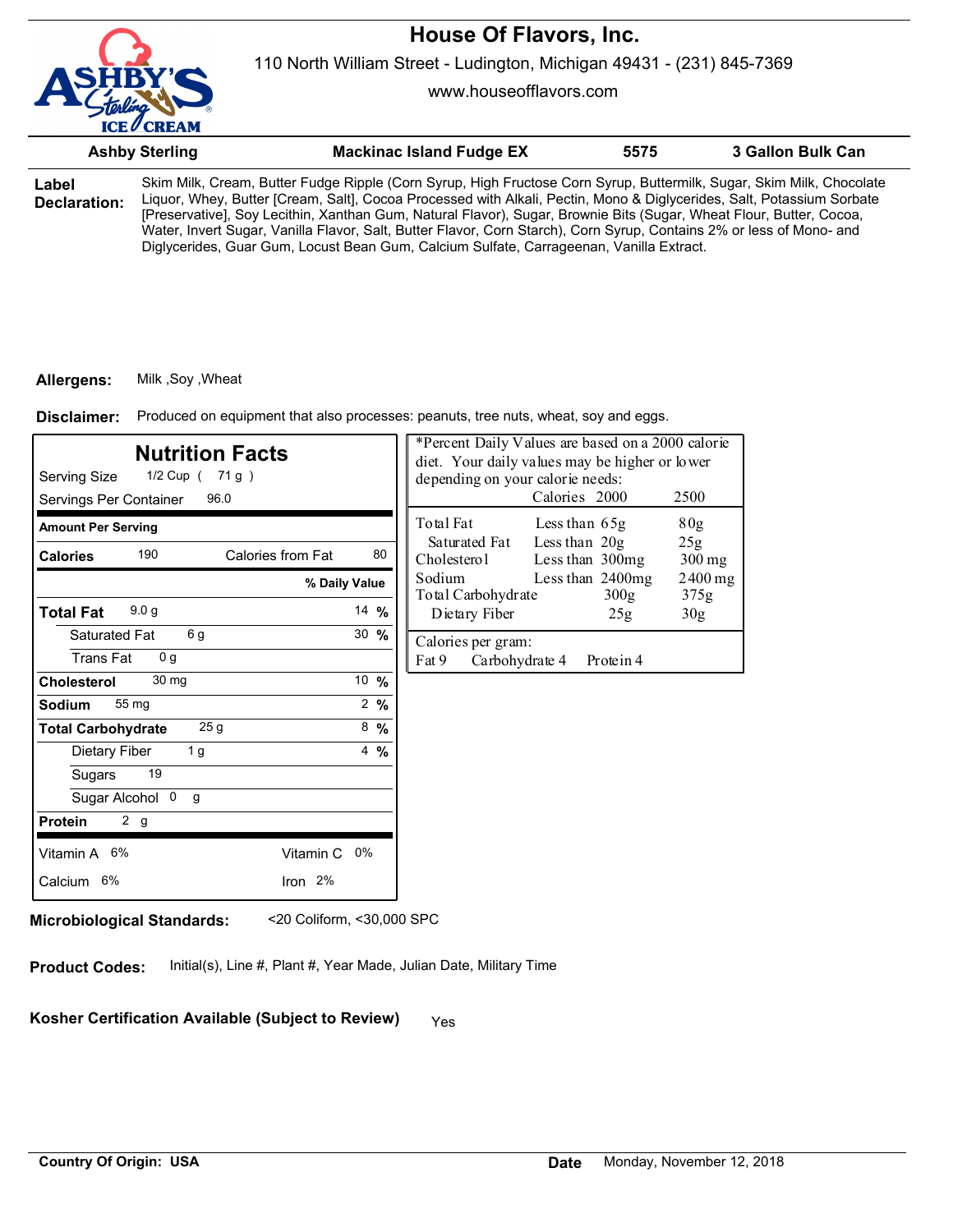

www.houseofflavors.com

|                       | <b>Ashby Sterling</b> | <b>Majestic Milky Way EX</b>                                                                                                                                                                                                                                                                                                                                                                                                                                                                                                                                                                                                                                                                                                                                                                                                                                                                                                                                                                                                                                                                        | 5576 | 3 Gallon Bulk Can |
|-----------------------|-----------------------|-----------------------------------------------------------------------------------------------------------------------------------------------------------------------------------------------------------------------------------------------------------------------------------------------------------------------------------------------------------------------------------------------------------------------------------------------------------------------------------------------------------------------------------------------------------------------------------------------------------------------------------------------------------------------------------------------------------------------------------------------------------------------------------------------------------------------------------------------------------------------------------------------------------------------------------------------------------------------------------------------------------------------------------------------------------------------------------------------------|------|-------------------|
| Label<br>Declaration: |                       | Skim Milk, Cream, Caramel Ripple (Corn Syrup, Water, Fructose, Sweetened Condensed Skim Milk [Condensed Skim<br>Milk, Sugar], Butter, Modified Food Starch, Sugar, Salt, Disodium Phosphate, Natural Flavor, Potassium Sorbate<br>(Preservative), Carrageenan), Sugar, Malt Flake Blend (Milky Way ® Bars [Milk Chocolate {Sugar, Cocoa Butter, Skim Milk,<br>Chocolate, Lactose, Milkfat, Soy Lecithin, Artificial Flavor}, Corn Syrup, Sugar, Hydrogenated Palm Kernel Oil and/or Palm<br>Oil, Skim Milk, Less Than 2% Milkfat, Cocoa Powder Processed With Alkali, Malted Barley, Lactose, Salt, Egg Whites,<br>Chocolate, Artificial Flavor], Sugar, Coconut Oil, Cocoa Powder, Nonfat Milk Powder, Whole Milk Powder, Anhydrous<br>Milkfat, Powdered Sugar [Sugar, Corn Starch], Natural Cocoa, Soy Lecithin, Vanilla), Corn Syrup, Milk Chocolate Flavor<br>(Sugar, Water, Butter [Cream, Salt], Nonfat Dry Milk, Natural Cocoa, Cocoa [Processed with Alkali], Salt, Potassium<br>Sorbate [Preservative ]), Mono- and Diglycerides, Guar Gum, Locust Bean Gum, Calcium Sulfate, Carrageenan. |      |                   |

**Allergens:** Milk, Eggs, Soy

Produced on equipment that also processes: peanuts, tree nuts, wheat, soy and eggs. **Disclaimer:**

| <b>Nutrition Facts</b><br>Serving Size<br>1/2 Cup ( 71 g )<br>96.0<br>Servings Per Container |                   |                 | *Percent Daily Values are based on a 2000 calorie<br>diet. Your daily values may be higher or lower<br>depending on your calorie needs:<br>Calories 2000<br>2500 |                                  |                            |                   |
|----------------------------------------------------------------------------------------------|-------------------|-----------------|------------------------------------------------------------------------------------------------------------------------------------------------------------------|----------------------------------|----------------------------|-------------------|
| <b>Amount Per Serving</b>                                                                    |                   |                 | Total Fat                                                                                                                                                        | Less than 65g                    |                            | 80g               |
| 180<br><b>Calories</b>                                                                       | Calories from Fat | 70              | Saturated Fat<br>Cholesterol                                                                                                                                     | Less than 20g<br>Less than 300mg |                            | 25g<br>300 mg     |
|                                                                                              | % Daily Value     |                 | Sodium<br>Total Carbohydrate                                                                                                                                     |                                  | Less than $2400mg$<br>300g | $2400$ mg<br>375g |
| 9.0 <sub>g</sub><br><b>Total Fat</b>                                                         |                   | 14 $%$          | Dietary Fiber                                                                                                                                                    |                                  | 25g                        | 30 <sub>g</sub>   |
| 6 g<br>Saturated Fat                                                                         |                   | 30 $%$          | Calories per gram:                                                                                                                                               |                                  |                            |                   |
| 0 <sub>q</sub><br><b>Trans Fat</b>                                                           |                   |                 | Fat 9<br>Carbohydrate 4                                                                                                                                          |                                  | Protein 4                  |                   |
| 30 mg<br><b>Cholesterol</b>                                                                  |                   | 10 $%$          |                                                                                                                                                                  |                                  |                            |                   |
| 55 mg<br>Sodium                                                                              |                   | $2 \frac{9}{6}$ |                                                                                                                                                                  |                                  |                            |                   |
| 23 g<br><b>Total Carbohydrate</b>                                                            |                   | $8\frac{9}{6}$  |                                                                                                                                                                  |                                  |                            |                   |
| 0 <sub>g</sub><br>Dietary Fiber                                                              |                   | 0<br>%          |                                                                                                                                                                  |                                  |                            |                   |
| 19<br>Sugars                                                                                 |                   |                 |                                                                                                                                                                  |                                  |                            |                   |
| Sugar Alcohol 0<br>g                                                                         |                   |                 |                                                                                                                                                                  |                                  |                            |                   |
| 2 g<br><b>Protein</b>                                                                        |                   |                 |                                                                                                                                                                  |                                  |                            |                   |
| Vitamin A 6%                                                                                 | Vitamin C<br>0%   |                 |                                                                                                                                                                  |                                  |                            |                   |
| Calcium 8%                                                                                   | Iron 0%           |                 |                                                                                                                                                                  |                                  |                            |                   |

**Microbiological Standards:** <20 Coliform, <30,000 SPC

**Product Codes:** Initial(s), Line #, Plant #, Year Made, Julian Date, Military Time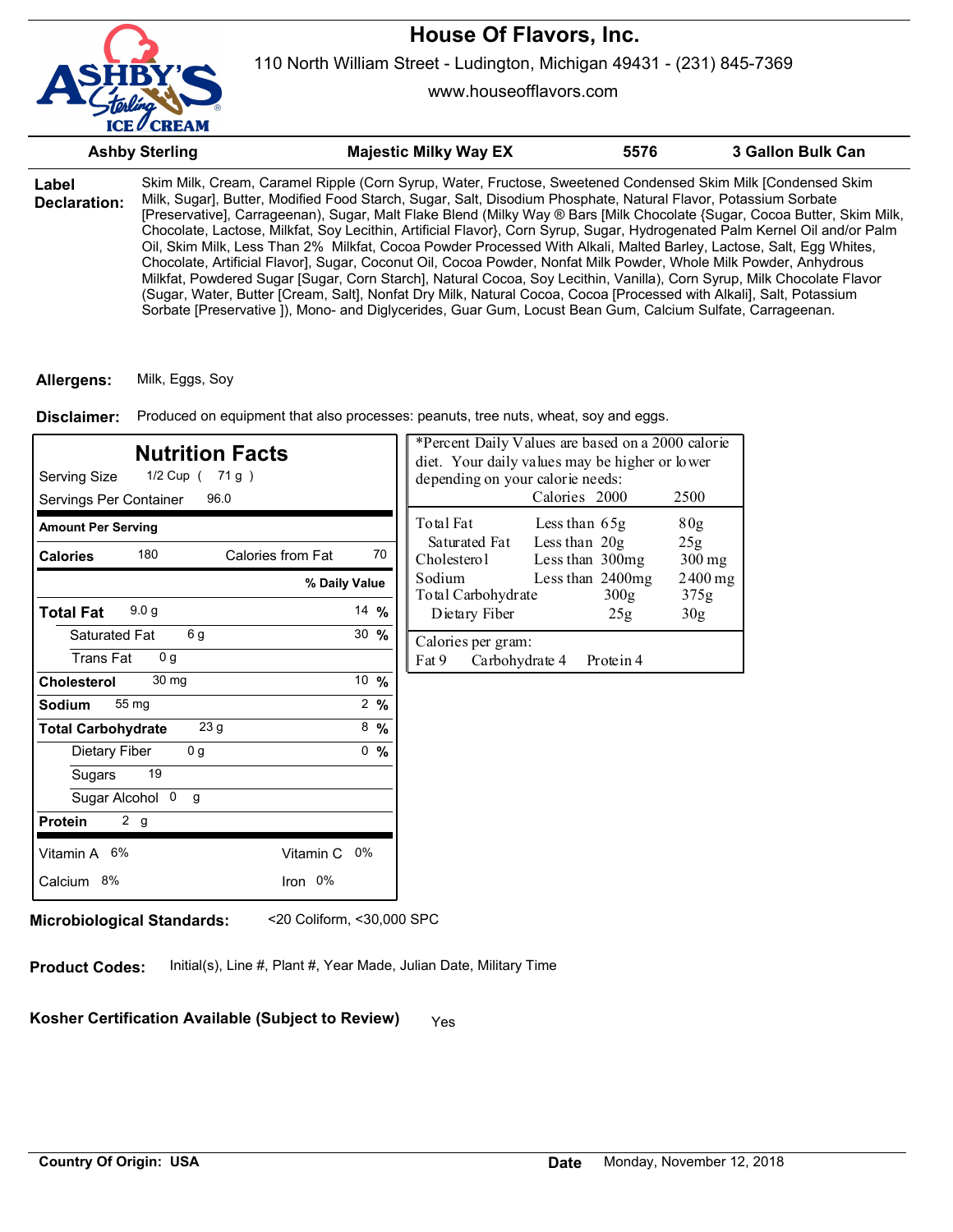110 North William Street - Ludington, Michigan 49431 - (231) 845-7369

www.houseofflavors.com

|                       | <b>Ashby Sterling</b>                                      | <b>Maple Walnut Blondie EX</b>                                                                                                                                                                                                                                                                                                                                                                                                                                                                                                                                                                                                                                                                                                                       | 5184 | 3 Gallon Bulk Can |
|-----------------------|------------------------------------------------------------|------------------------------------------------------------------------------------------------------------------------------------------------------------------------------------------------------------------------------------------------------------------------------------------------------------------------------------------------------------------------------------------------------------------------------------------------------------------------------------------------------------------------------------------------------------------------------------------------------------------------------------------------------------------------------------------------------------------------------------------------------|------|-------------------|
| Label<br>Declaration: | Gum, Calcium Sulfate, Carrageenan, Natural Vanilla Flavor. | Skim Milk, Cream, Maple Butter Swirl (Corn Syrup, Water, Sugar, Modified Corn Starch, Natural and Artificial Flavors,<br>Molasses, Carrageenan, Potassium Sorbte, Salt, Caramel [Color], Citric Acid, Titanium Dioxide [Color]), Sugar, Carrot<br>Cake Bits (Wheat Flour, Powdered Sugar [Sugar, Cornstarch], Fructose, Margarine [Palm Oil, Water, Soybean Oil, Salt,<br>Vegetable Mono and Diglycerides, Soy Lecithin, Sodium Benzoate, Citric Acid, Natural & Artificial Flavor, Beta Carotene,<br>Vitaimin A Palmitate, Whey], Palm Oil, Water, Sugar, Maltodextrin, Natural and Artificial Flaors, Cinnamon, Salt, Turmeric<br>and Annatto [Colors]), Walnuts, Corn Syrup, Pastuerized Egg Yolks, Mono- and Diglycerides, Guar Gum, Locust Bean |      |                   |

#### **Allergens:** Milk, Egg, Wheat, Walnuts

Produced on equipment that also processes: peanuts, tree nuts, wheat, soy and eggs. **Disclaimer:**

| <b>Nutrition Facts</b><br>Serving Size<br>1/2 Cup ( 71 g )<br>Servings Per Container<br>96.0 |                  | *Percent Daily Values are based on a 2000 calorie<br>diet. Your daily values may be higher or lower<br>depending on your calorie needs:<br>Calories 2000<br>2500 |  |  |
|----------------------------------------------------------------------------------------------|------------------|------------------------------------------------------------------------------------------------------------------------------------------------------------------|--|--|
| <b>Amount Per Serving</b>                                                                    |                  | Total Fat<br>80g<br>Less than 65g                                                                                                                                |  |  |
| 190<br>Calories from Fat<br><b>Calories</b>                                                  | 80               | Less than $20g$<br>Saturated Fat<br>25g<br>Cholesterol<br>Less than 300mg<br>$300$ mg                                                                            |  |  |
|                                                                                              | % Daily Value    | Sodium<br>Less than 2400mg<br>$2400$ mg<br>Total Carbohydrate<br>300g<br>375g                                                                                    |  |  |
| 10.0 g<br><b>Total Fat</b>                                                                   | 15 $%$           | Dietary Fiber<br>30 <sub>g</sub><br>25g                                                                                                                          |  |  |
| 5 <sub>g</sub><br>Saturated Fat<br><b>Trans Fat</b><br>0 <sub>q</sub>                        | $25 \frac{9}{6}$ | Calories per gram:<br>Fat 9<br>Carbohydrate 4<br>Protein 4                                                                                                       |  |  |
| 35 mg<br><b>Cholesterol</b>                                                                  | 12 $%$           |                                                                                                                                                                  |  |  |
| 35 mg<br><b>Sodium</b>                                                                       | $1 \frac{9}{6}$  |                                                                                                                                                                  |  |  |
| 23 <sub>g</sub><br><b>Total Carbohydrate</b>                                                 | $8\frac{9}{6}$   |                                                                                                                                                                  |  |  |
| Dietary Fiber<br>0 <sub>g</sub>                                                              | 0, 9/6           |                                                                                                                                                                  |  |  |
| 18<br>Sugars                                                                                 |                  |                                                                                                                                                                  |  |  |
| Sugar Alcohol 0<br>g                                                                         |                  |                                                                                                                                                                  |  |  |
| 2 g<br><b>Protein</b>                                                                        |                  |                                                                                                                                                                  |  |  |
| Vitamin A 6%<br>Vitamin C 0%                                                                 |                  |                                                                                                                                                                  |  |  |
| Iron 0%<br>Calcium 6%                                                                        |                  |                                                                                                                                                                  |  |  |
|                                                                                              |                  |                                                                                                                                                                  |  |  |

**Microbiological Standards:** <20 Coliform, <30,000 SPC

**Product Codes:** Initial(s), Line #, Plant #, Year Made, Julian Date, Military Time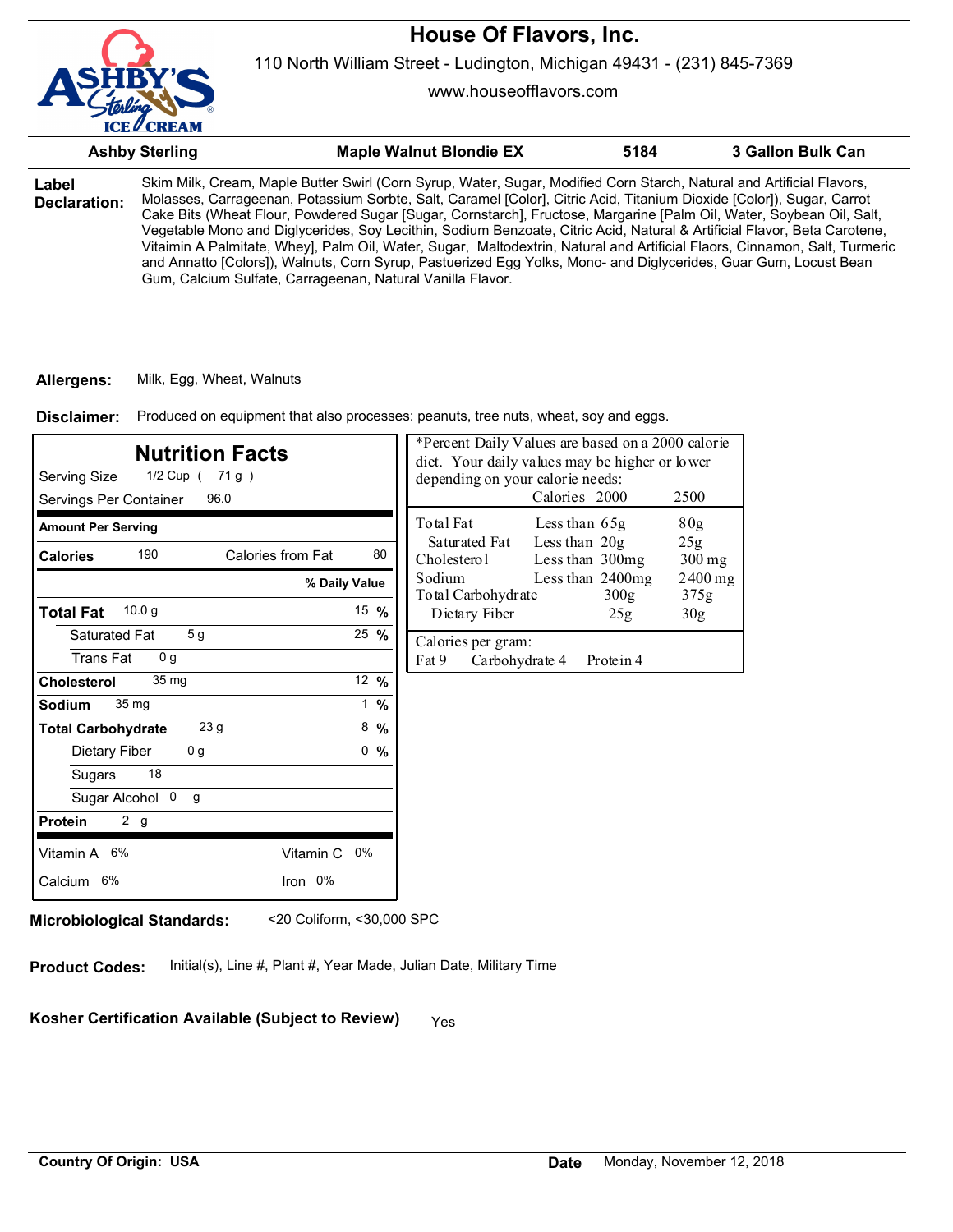

www.houseofflavors.com

|                       | <b>Ashby Sterling</b> | <b>Michigan Pot Hole EX</b>                                                                                                                                                                                                                                                                                                                                                                                                                                                                                                                                                                                                                                                                                                     | 7056 | 3 Gallon Bulk Can |
|-----------------------|-----------------------|---------------------------------------------------------------------------------------------------------------------------------------------------------------------------------------------------------------------------------------------------------------------------------------------------------------------------------------------------------------------------------------------------------------------------------------------------------------------------------------------------------------------------------------------------------------------------------------------------------------------------------------------------------------------------------------------------------------------------------|------|-------------------|
| Label<br>Declaration: |                       | Skim Milk, Cream, Chocolate Cookie Crumb Ripple (Soybean Oil, Chocolate Cookie Crumb [Unbleached, Unenriched<br>Wheat Flour, Sugar, Palm and Palm Kernel Oil, Cocoa Processed with Alkali, Salt, Baking Soda, Natural Flavor, Soy<br>Lecithin], Powdered Sugar [Sugar, Corn Starch], Cocoa [Processed with Alkali], Salt, Soy Lecithin), Sugar, Thick Fudgy<br>Cups (Coating [Sugar, Coconut Oil, Cocoa {Processed with Alkali}, Nonfat Milk, Whole Milk, Soy Lecithin, Natural Flavors],<br>Sugar, Peanut Oil, Cocoa [Processed with Alkali], Whey, Salt, Soy Lecithin), Corn Syrup, Cocoa (Processed with Alkali),<br>Contains 2% or Less of Mono- and Diglycerides, Guar Gum, Locust Bean Gum, Calcium Sulfate, Carrageenan. |      |                   |

#### **Allergens:** Milk, Peanut, Wheat, Soy

Produced on equipment that also processes: peanuts, tree nuts, wheat, soy and eggs. **Disclaimer:**

| <b>Nutrition Facts</b><br>Serving Size<br>1/2 Cup ( 71 g )<br>Servings Per Container<br>96.0 |                  | *Percent Daily Values are based on a 2000 calorie<br>diet. Your daily values may be higher or lower<br>depending on your calorie needs:<br>Calories 2000<br>2500 |  |  |
|----------------------------------------------------------------------------------------------|------------------|------------------------------------------------------------------------------------------------------------------------------------------------------------------|--|--|
| <b>Amount Per Serving</b>                                                                    |                  | Total Fat<br>80g<br>Less than 65g                                                                                                                                |  |  |
| 220<br>Calories from Fat<br><b>Calories</b>                                                  | 120              | Less than $20g$<br>Saturated Fat<br>25g<br>Cholesterol<br>Less than 300mg<br>$300$ mg                                                                            |  |  |
|                                                                                              | % Daily Value    | Sodium<br>Less than 2400mg<br>$2400$ mg<br>Total Carbohydrate<br>300g<br>375g                                                                                    |  |  |
| 14.0 g<br><b>Total Fat</b>                                                                   | $22 \frac{9}{6}$ | Dietary Fiber<br>30 <sub>g</sub><br>25g                                                                                                                          |  |  |
| 7 g<br>Saturated Fat<br><b>Trans Fat</b><br>0 <sub>q</sub>                                   | 35 $%$           | Calories per gram:<br>Fat 9<br>Carbohydrate 4<br>Protein 4                                                                                                       |  |  |
| 25 <sub>mg</sub><br><b>Cholesterol</b>                                                       | $8\frac{9}{6}$   |                                                                                                                                                                  |  |  |
| 80 mg<br><b>Sodium</b>                                                                       | $3 \frac{9}{6}$  |                                                                                                                                                                  |  |  |
| 22 g<br><b>Total Carbohydrate</b>                                                            | $7\%$            |                                                                                                                                                                  |  |  |
| 2g<br>Dietary Fiber                                                                          | $8\frac{9}{6}$   |                                                                                                                                                                  |  |  |
| 17<br>Sugars                                                                                 |                  |                                                                                                                                                                  |  |  |
| Sugar Alcohol 0<br>g                                                                         |                  |                                                                                                                                                                  |  |  |
| 2 <sub>g</sub><br><b>Protein</b>                                                             |                  |                                                                                                                                                                  |  |  |
| Vitamin A 4%<br>Vitamin C 0%                                                                 |                  |                                                                                                                                                                  |  |  |
| Iron 8%<br>Calcium 6%                                                                        |                  |                                                                                                                                                                  |  |  |
|                                                                                              |                  |                                                                                                                                                                  |  |  |

**Microbiological Standards:** <20 Coliform, <30,000 SPC

**Product Codes:** Initial(s), Line #, Plant #, Year Made, Julian Date, Military Time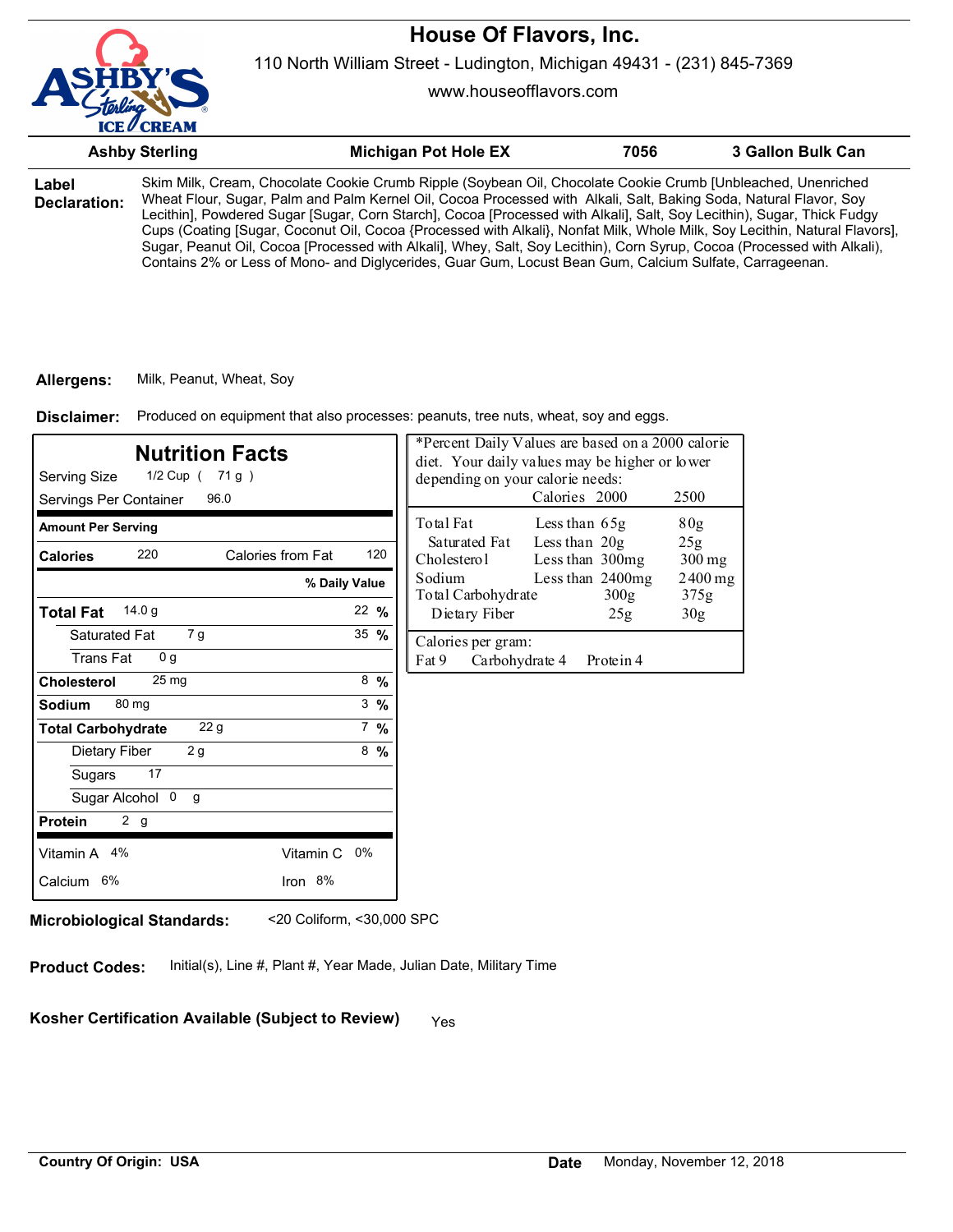

110 North William Street - Ludington, Michigan 49431 - (231) 845-7369

www.houseofflavors.com

|                       | <b>Ashby Sterling</b> | <b>Mint Chip EX</b>                                                                                                                                                                                                                                                                                                                           | 5577 | 3 Gallon Bulk Can |
|-----------------------|-----------------------|-----------------------------------------------------------------------------------------------------------------------------------------------------------------------------------------------------------------------------------------------------------------------------------------------------------------------------------------------|------|-------------------|
| Label<br>Declaration: |                       | Skim Milk, Cream, Sugar, Chocolate Flavored Chips (Sugar, Cocoa [Processed with Alkali], Soybean Oil, Fully<br>Hydrogenated Coconut Oil, Chocolate Liquor, Salt, Soy Lecithin), Corn Syrup, Contains 2% or Less of Mono- and<br>Diglycerides, Guar Gum, Locust Bean Gum, Calcium Sulfate, Carrageenan, Natural Mint Flavor, Blue 1, Yellow 5. |      |                   |

#### **Allergens:** Milk, Soy

Produced on equipment that also processes: peanuts, tree nuts, wheat, soy and eggs. **Disclaimer:**

| <b>Nutrition Facts</b><br>Serving Size<br>1/2 Cup ( 71 g )<br>Servings Per Container<br>96.0 |                 | *Percent Daily Values are based on a 2000 calorie<br>diet. Your daily values may be higher or lower<br>depending on your calorie needs:<br>Calories 2000<br>2500 |
|----------------------------------------------------------------------------------------------|-----------------|------------------------------------------------------------------------------------------------------------------------------------------------------------------|
| <b>Amount Per Serving</b>                                                                    |                 | Total Fat<br>80 <sub>g</sub><br>Less than 65g                                                                                                                    |
| 180<br>Calories from Fat<br><b>Calories</b>                                                  | 100             | Less than 20g<br>Saturated Fat<br>25g<br>Less than 300mg<br>Cholesterol<br>$300$ mg                                                                              |
| % Daily Value                                                                                |                 | Less than 2400mg<br>Sodium<br>$2400$ mg<br>Total Carbohydrate<br>300 <sub>g</sub><br>375g                                                                        |
| 11.0 <sub>g</sub><br><b>Total Fat</b>                                                        | 17 $%$          | Dietary Fiber<br>30 <sub>g</sub><br>25g                                                                                                                          |
| Saturated Fat<br>7 g<br><b>Trans Fat</b><br>0 <sub>q</sub>                                   | 35 $%$          | Calories per gram:<br>Fat 9<br>Carbohydrate 4<br>Protein 4                                                                                                       |
| 40 mg<br><b>Cholesterol</b>                                                                  | 13 %            |                                                                                                                                                                  |
| 35 <sub>mg</sub><br><b>Sodium</b>                                                            | $1 \frac{9}{6}$ |                                                                                                                                                                  |
| 17 <sub>g</sub><br><b>Total Carbohydrate</b>                                                 | 6, 9/6          |                                                                                                                                                                  |
| 0 <sub>g</sub><br>Dietary Fiber                                                              | 0, 9/6          |                                                                                                                                                                  |
| 14<br>Sugars                                                                                 |                 |                                                                                                                                                                  |
| Sugar Alcohol 0<br>g                                                                         |                 |                                                                                                                                                                  |
| 2 <sub>g</sub><br><b>Protein</b>                                                             |                 |                                                                                                                                                                  |
| Vitamin A 6%<br>Vitamin C 0%                                                                 |                 |                                                                                                                                                                  |
| Iron 0%<br>Calcium 8%                                                                        |                 |                                                                                                                                                                  |

**Microbiological Standards:** <20 Coliform, <30,000 SPC

**Product Codes:** Initial(s), Line #, Plant #, Year Made, Julian Date, Military Time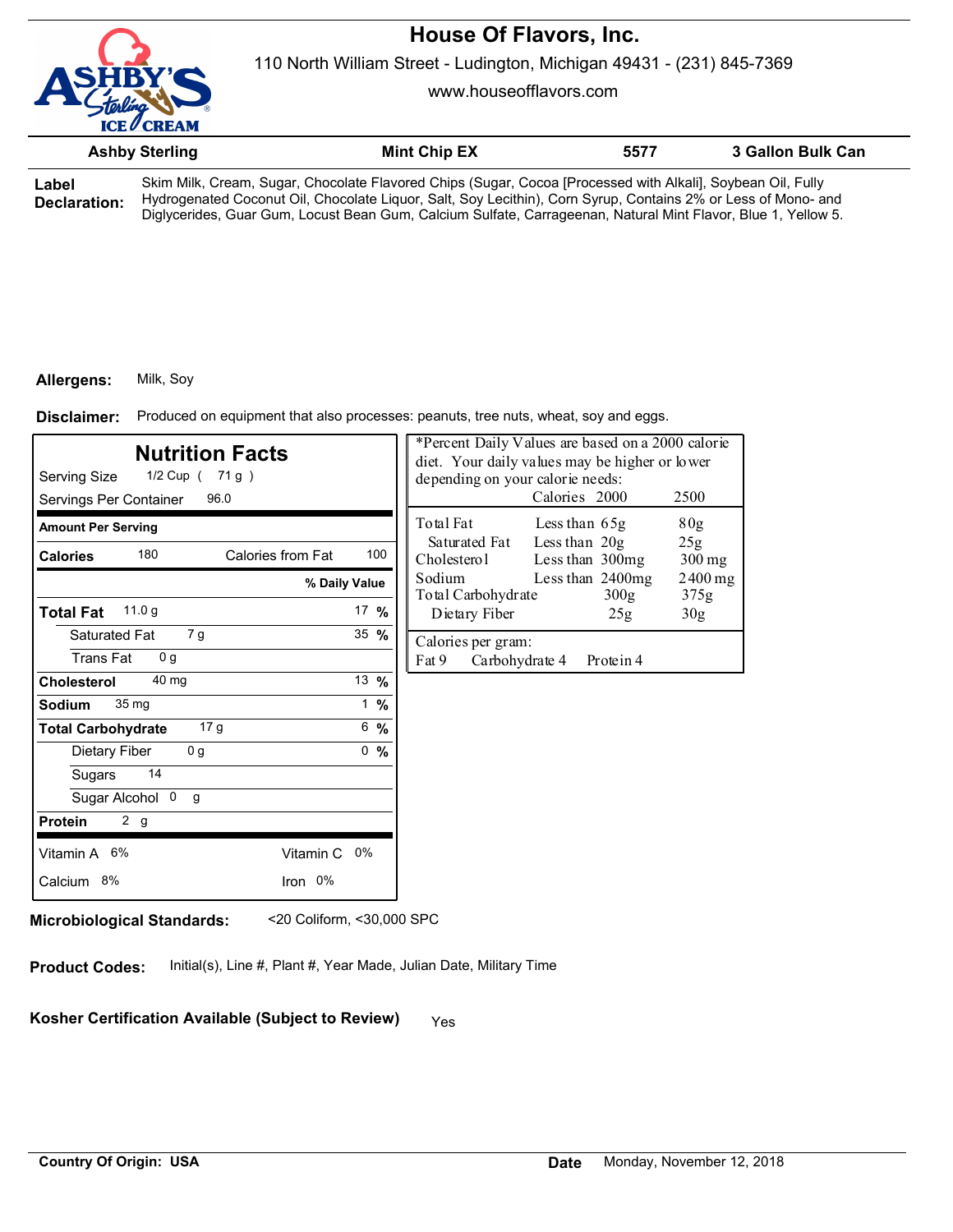

110 North William Street - Ludington, Michigan 49431 - (231) 845-7369

www.houseofflavors.com

|                       | <b>Ashby Sterling</b> | <b>Mocha Almond Fudge EX</b>                                                                                                                                                                                                                                                                                                                                                                                                                                                                                                                                                                                                                                                           | 5578 | 3 Gallon Bulk Can |
|-----------------------|-----------------------|----------------------------------------------------------------------------------------------------------------------------------------------------------------------------------------------------------------------------------------------------------------------------------------------------------------------------------------------------------------------------------------------------------------------------------------------------------------------------------------------------------------------------------------------------------------------------------------------------------------------------------------------------------------------------------------|------|-------------------|
| Label<br>Declaration: |                       | Skim Milk, Cream, Butter Fudge Ripple (Corn Syrup, High Fructose Corn Syrup, Buttermilk, Sugar, Skim Milk, Chocolate<br>Liquor, Whey, Butter [Cream, Salt], Cocoa Processed with Alkali, Pectin, Mono & Diglycerides, Salt, Potassium Sorbate<br>[Preservative], Soy Lecithin, Xanthan Gum, Natural Flavor), Sugar, Corn Syrup, Chocolate Coated Almonds (Roasted<br>Almonds, Sugar, Vegetable Oils [Canola and/or Coconut and/or Palm and/or Safflower Oil], Cocoa [Processed with Alkali],<br>Soy Lecithin, Salt, Natural Flavor, Milk), Coffee Extract, Contains 2% or Less of Mono- and Diglycerides, Guar Gum, Locust<br>Bean Gum, Calcium Sulfate, Carrageenan, Caramel (Color). |      |                   |

#### **Allergens:** Milk, Almonds, Soy

Produced on equipment that also processes: peanuts, tree nuts, wheat, soy and eggs. **Disclaimer:**

| <b>Nutrition Facts</b><br>Serving Size<br>1/2 Cup ( 71 g )<br>96.0<br>Servings Per Container |                         | *Percent Daily Values are based on a 2000 calorie<br>diet. Your daily values may be higher or lower<br>depending on your calorie needs:<br>Calories 2000<br>2500 |
|----------------------------------------------------------------------------------------------|-------------------------|------------------------------------------------------------------------------------------------------------------------------------------------------------------|
| <b>Amount Per Serving</b>                                                                    |                         | Total Fat<br>80 <sub>g</sub><br>Less than 65g<br>Less than 20g<br>Saturated Fat<br>25g                                                                           |
| 180<br><b>Calories</b>                                                                       | Calories from Fat<br>80 | Cholesterol<br>Less than 300mg<br>$300$ mg                                                                                                                       |
|                                                                                              | % Daily Value           | Sodium<br>Less than 2400mg<br>$2400$ mg<br>Total Carbohydrate<br>300g<br>375g                                                                                    |
| 9.0 <sub>g</sub><br><b>Total Fat</b>                                                         | 14 $%$                  | Dietary Fiber<br>30 <sub>g</sub><br>25g                                                                                                                          |
| 6g<br>Saturated Fat                                                                          | $30 \frac{9}{6}$        | Calories per gram:                                                                                                                                               |
| <b>Trans Fat</b><br>0 <sub>g</sub>                                                           |                         | Fat 9<br>Carbohydrate 4<br>Protein 4                                                                                                                             |
| 30 mg<br><b>Cholesterol</b>                                                                  | 10 %                    |                                                                                                                                                                  |
| 45 mg<br>Sodium                                                                              | $2 \frac{9}{6}$         |                                                                                                                                                                  |
| 21 <sub>g</sub><br><b>Total Carbohydrate</b>                                                 | $7\%$                   |                                                                                                                                                                  |
| 0 <sub>q</sub><br>Dietary Fiber                                                              | 0, 9/6                  |                                                                                                                                                                  |
| 18<br>Sugars                                                                                 |                         |                                                                                                                                                                  |
| Sugar Alcohol 0<br>g                                                                         |                         |                                                                                                                                                                  |
| 2 g<br><b>Protein</b>                                                                        |                         |                                                                                                                                                                  |
| Vitamin A 6%                                                                                 | Vitamin C 0%            |                                                                                                                                                                  |
| Calcium 8%                                                                                   | Iron 0%                 |                                                                                                                                                                  |
|                                                                                              |                         |                                                                                                                                                                  |

**Microbiological Standards:** <20 Coliform, <30,000 SPC

**Product Codes:** Initial(s), Line #, Plant #, Year Made, Julian Date, Military Time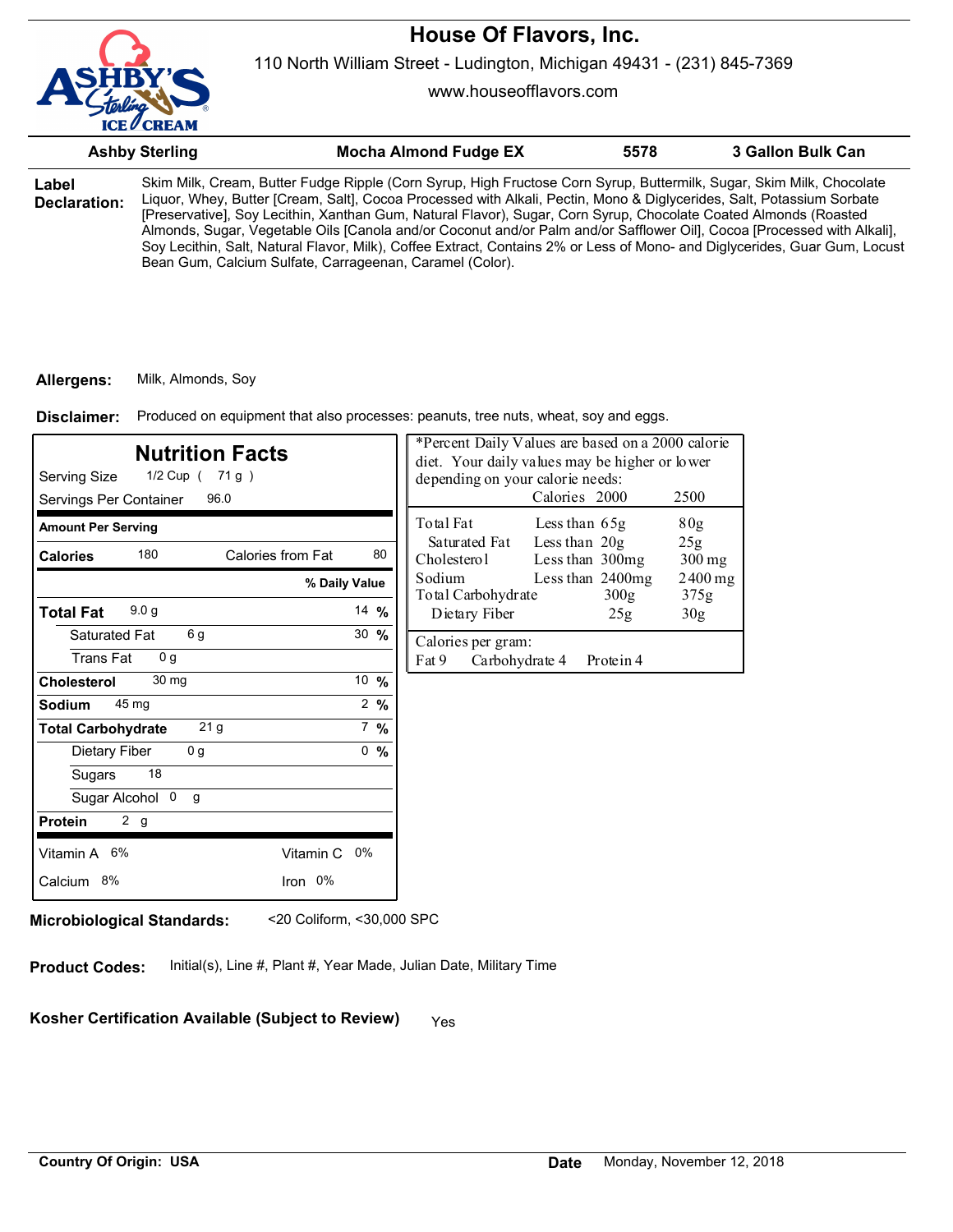

110 North William Street - Ludington, Michigan 49431 - (231) 845-7369

www.houseofflavors.com

|                       | <b>Ashby Sterling</b>                                 | <b>Moose Tracks EX</b>                                                                                                                                                                                                                                                                                                                                                                                                                                                                       | 5580 | 3 Gallon Bulk Can |
|-----------------------|-------------------------------------------------------|----------------------------------------------------------------------------------------------------------------------------------------------------------------------------------------------------------------------------------------------------------------------------------------------------------------------------------------------------------------------------------------------------------------------------------------------------------------------------------------------|------|-------------------|
| Label<br>Declaration: | Calcium Sulfate, Carrageenan, Natural Vanilla Flavor. | Skim Milk, Cream, Sugar, Moose Tracks (R) Fudge Swirl (Powdered Sugar [Sugar,Corn Starch], Vegetable Oil [Peanut<br>and/or Cottonseed and/or Palm Oil], Cocoa [Processed with Alkali], Whey, Soy Lecithin, Salt, Natural Flavor), Peanut<br>Butter Cups (Sugar, Peanut Butter [Peanuts, Salt], Coconut Oil, Nonfat Milk, Whole Milk, Cocoa [Processed with Alkali],<br>Soy Lecithin, Natural Flavors), Corn Syrup, Contains 2% or Less of Mono- and Diglycerides, Guar Gum, Locust Bean Gum, |      |                   |

#### **Allergens:** Milk, Peanuts, Soy

Produced on equipment that also processes: peanuts, tree nuts, wheat, soy and eggs. **Disclaimer:**

| <b>Nutrition Facts</b><br>Serving Size<br>1/2 Cup ( 71 g )<br>Servings Per Container<br>96.0 |                  | *Percent Daily Values are based on a 2000 calorie<br>diet. Your daily values may be higher or lower<br>depending on your calorie needs:<br>Calories 2000<br>2500 |
|----------------------------------------------------------------------------------------------|------------------|------------------------------------------------------------------------------------------------------------------------------------------------------------------|
| <b>Amount Per Serving</b>                                                                    |                  | Total Fat<br>80g<br>Less than $65g$                                                                                                                              |
| 210<br>Calories from Fat<br><b>Calories</b>                                                  | 120              | Less than $20g$<br>Saturated Fat<br>25g<br>Less than 300mg<br>Cholesterol<br>300 mg                                                                              |
|                                                                                              | % Daily Value    | Less than 2400mg<br>Sodium<br>$2400$ mg<br>Total Carbohydrate<br>300 <sub>g</sub><br>375g                                                                        |
| 13.0 <sub>q</sub><br><b>Total Fat</b>                                                        | $20 \frac{9}{6}$ | Dietary Fiber<br>30 <sub>g</sub><br>25g                                                                                                                          |
| 7g<br>Saturated Fat<br><b>Trans Fat</b><br>0 <sub>q</sub>                                    | 35 $%$           | Calories per gram:<br>Fat 9<br>Carbohydrate 4<br>Protein 4                                                                                                       |
| 35 mg<br><b>Cholesterol</b>                                                                  | 12 %             |                                                                                                                                                                  |
| 50 mg<br>Sodium                                                                              | $2 \frac{9}{6}$  |                                                                                                                                                                  |
| 20 <sub>g</sub><br><b>Total Carbohydrate</b>                                                 | $7 \frac{9}{6}$  |                                                                                                                                                                  |
| 1 <sub>g</sub><br>Dietary Fiber                                                              | $4\frac{9}{6}$   |                                                                                                                                                                  |
| 17<br>Sugars                                                                                 |                  |                                                                                                                                                                  |
| Sugar Alcohol 0<br>$\mathbf{q}$                                                              |                  |                                                                                                                                                                  |
| 3 <sub>g</sub><br><b>Protein</b>                                                             |                  |                                                                                                                                                                  |
| Vitamin A 6%<br>Vitamin C 0%                                                                 |                  |                                                                                                                                                                  |
| Iron 4%<br>Calcium 8%                                                                        |                  |                                                                                                                                                                  |

**Microbiological Standards:** <20 Coliform, <30,000 SPC

**Product Codes:** Initial(s), Line #, Plant #, Year Made, Julian Date, Military Time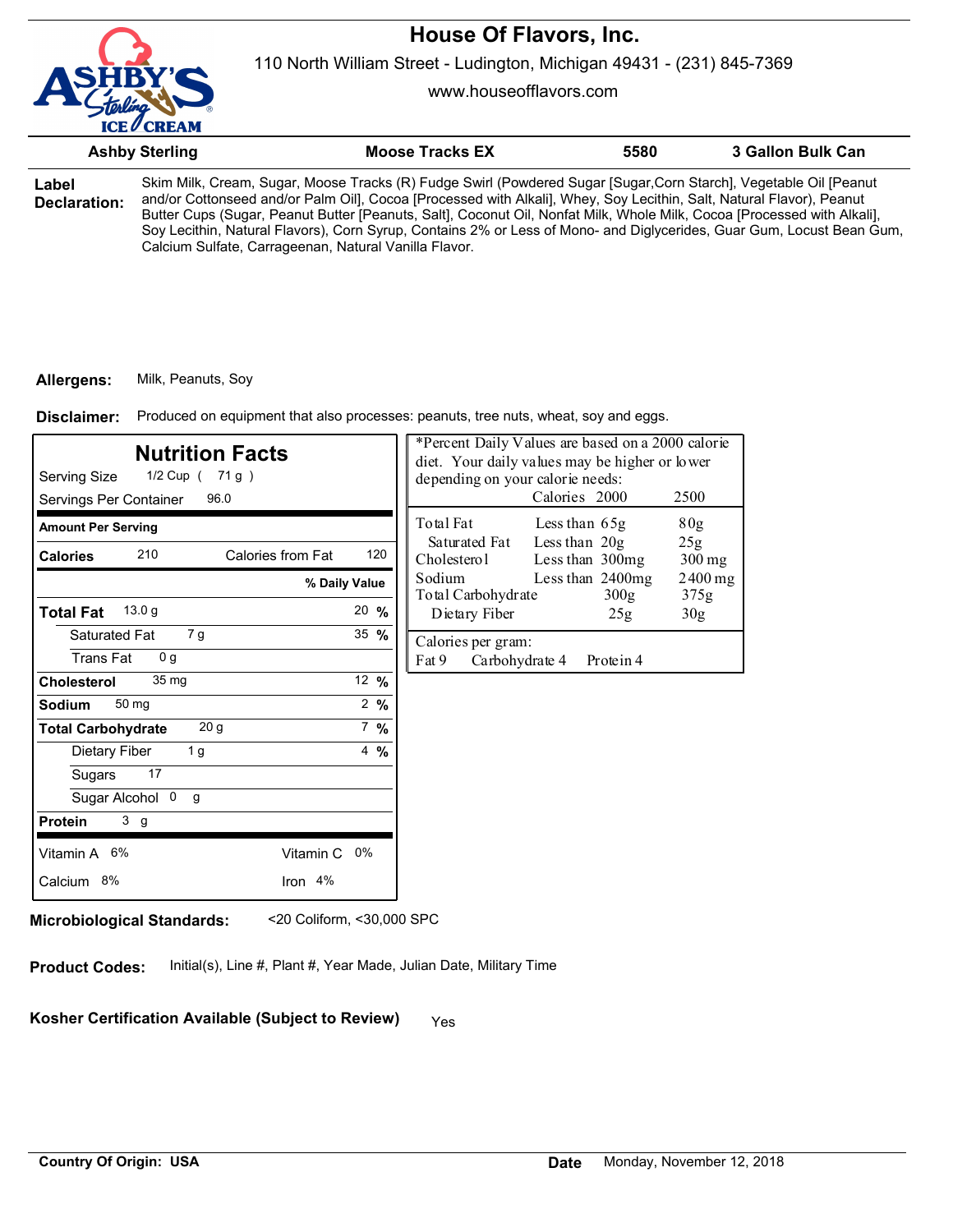110 North William Street - Ludington, Michigan 49431 - (231) 845-7369

www.houseofflavors.com

|                       | <b>Ashby Sterling</b> | <b>NSA Butter Pecan EX</b>                                                                                                                                                                                                                     | 3783 | 3 Gallon Bulk Can |
|-----------------------|-----------------------|------------------------------------------------------------------------------------------------------------------------------------------------------------------------------------------------------------------------------------------------|------|-------------------|
| Label<br>Declaration: |                       | Skim Milk, No Sugar Added Blend (Maltodextrin, Sorbitol, Polydextrose, Sucralose, Vitamin A Palmitate), Cream, Pecan<br>Pieces (Roasted in Cottonseed Oil, Salt, Butter), Whey, Contains 2% or Less of Mono and Diglycerides, Locust Bean Gum, |      |                   |

Guar Gum, Carrageenan, Maltodextrin, Natural Flavors, Caramel (Color).

## **Allergens:** Milk, Pecans

Produced on equipment that also processes: peanuts, tree nuts, wheat, soy and eggs. **Disclaimer:**

| <b>Nutrition Facts</b><br>Serving Size<br>$1/2$ Cup (64 g)<br>96.0<br>Servings Per Container |                 | *Percent Daily Values are based on a 2000 calorie<br>diet. Your daily values may be higher or lower<br>depending on your calorie needs:<br>Calories 2000<br>2500 |
|----------------------------------------------------------------------------------------------|-----------------|------------------------------------------------------------------------------------------------------------------------------------------------------------------|
| <b>Amount Per Serving</b>                                                                    |                 | Total Fat<br>Less than 65g<br>80 <sub>g</sub>                                                                                                                    |
| 120<br>Calories from Fat<br><b>Calories</b>                                                  | 50              | Less than $20g$<br>25 <sub>g</sub><br>Saturated Fat<br>Cholesterol<br>Less than 300mg<br>$300$ mg                                                                |
|                                                                                              | % Daily Value   | Sodium<br>Less than 2400mg<br>$2400$ mg<br>300g<br>Total Carbohydrate<br>375g                                                                                    |
| 6.0 <sub>g</sub><br><b>Total Fat</b>                                                         | $9\frac{9}{6}$  | Dietary Fiber<br>30 <sub>g</sub><br>25g                                                                                                                          |
| 2.5 <sub>g</sub><br>Saturated Fat<br><b>Trans Fat</b><br>0 <sub>q</sub>                      | 13 $%$          | Calories per gram:<br>Fat 9<br>Carbohydrate 4<br>Protein 4                                                                                                       |
| $15 \text{ mg}$<br><b>Cholesterol</b>                                                        | $5 \frac{9}{6}$ |                                                                                                                                                                  |
| 85 mg<br>Sodium                                                                              | $4\frac{9}{6}$  |                                                                                                                                                                  |
| 15 <sub>q</sub><br><b>Total Carbohydrate</b>                                                 | $5\frac{9}{6}$  |                                                                                                                                                                  |
| 3 <sub>g</sub><br>Dietary Fiber                                                              | 12 $%$          |                                                                                                                                                                  |
| 5<br>Sugars                                                                                  |                 |                                                                                                                                                                  |
| Sugar Alcohol 3<br>g                                                                         |                 |                                                                                                                                                                  |
| 3 <sub>g</sub><br><b>Protein</b>                                                             |                 |                                                                                                                                                                  |
| Vitamin A 4%<br>Vitamin C 0%                                                                 |                 |                                                                                                                                                                  |
| Calcium 10%<br>Iron 0%                                                                       |                 |                                                                                                                                                                  |

**Microbiological Standards:** <20 Coliform, <30,000 SPC

**Product Codes:** Initial(s), Line #, Plant #, Year Made, Julian Date, Military Time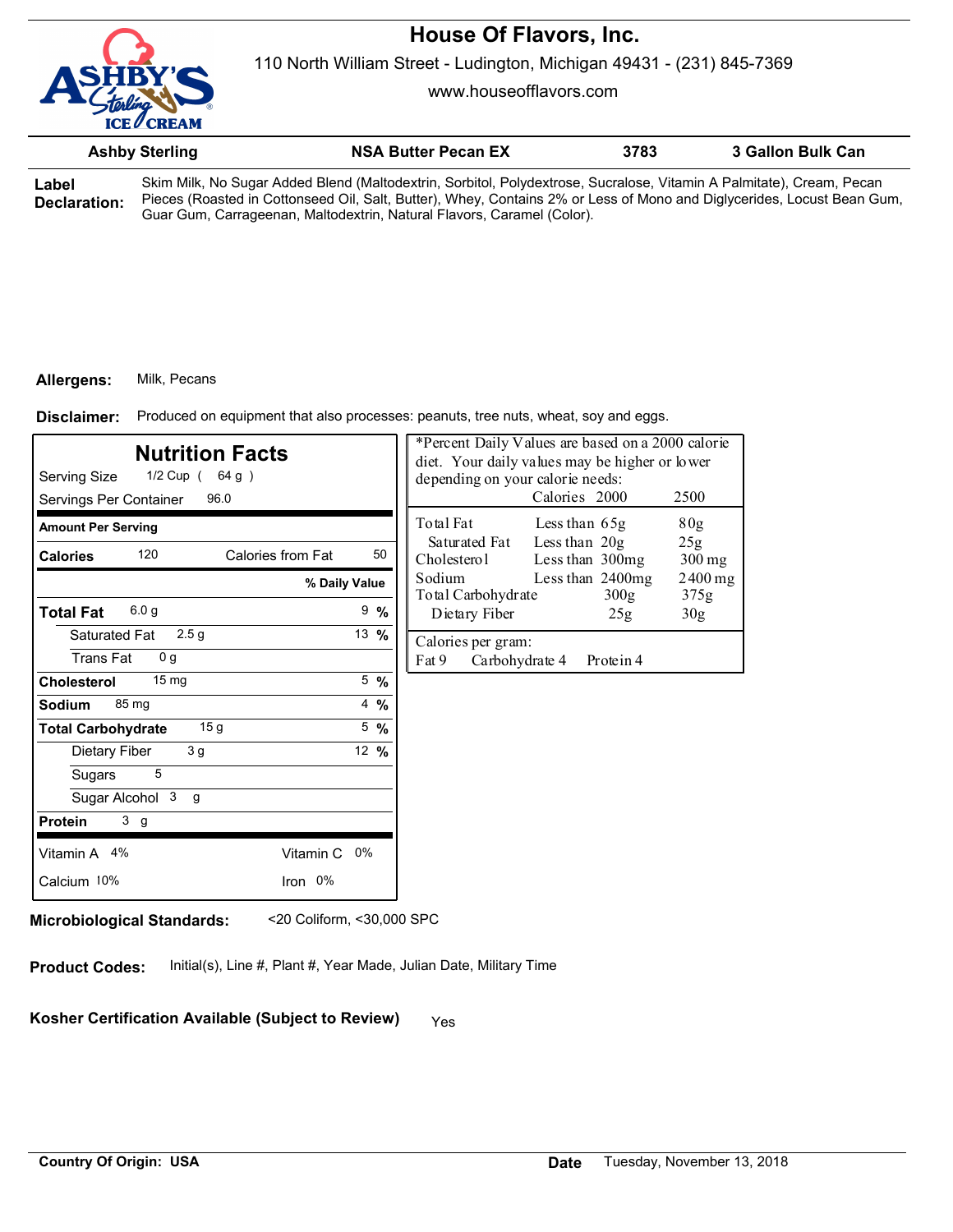

www.houseofflavors.com

|                       | <b>Ashby Sterling</b> | <b>NSA Choc Moose Tracks EX</b>                                                                                                                                                                                                                                                                                                                                                                                                                                                                                                                                                                                                                                                                          | 2974 | 3 Gallon Bulk Can |
|-----------------------|-----------------------|----------------------------------------------------------------------------------------------------------------------------------------------------------------------------------------------------------------------------------------------------------------------------------------------------------------------------------------------------------------------------------------------------------------------------------------------------------------------------------------------------------------------------------------------------------------------------------------------------------------------------------------------------------------------------------------------------------|------|-------------------|
| Label<br>Declaration: |                       | Skim Milk, No Sugar Added Blend (Maltodextrin, Sorbitol, Polydextrose, Sucralose, Vitamin A Palmitate), No Sugar Added<br>Moose Tracks (R) Fudge Swirl (Vegetable Oil [Peanut and/or Cottonseed and/or Palm], Cocoa [Processed with Alkali],<br>Maltodextrin, Maltitol, Sorbitol, Natural Cocoa, Whey, Salt, Soy Lecithin, Natural Flavors, Sucralose, Acesulfame<br>Potassium), Cream, No Sugar Added Peanut Butter Cups (Coconut Oil, Peanut Butter [Peanuts, Salt], Maltitol, Lactitol,<br>Cocoa [Processed With Alkali], Soy Lecithin, Natural Flavors), Cocoa (Processed with Alkali), Whey, Contains 2% or Less<br>of Mono and Diglycerides, Locust Bean Gum, Guar Gum, Carrageenan, Maltodextrin. |      |                   |

#### **Allergens:** Milk, Peanut, Soy

Produced on equipment that also processes: peanuts, tree nuts, wheat, soy and eggs. **Disclaimer:**

| <b>Nutrition Facts</b><br>Serving Size<br>1/2 Cup (64 g)<br>Servings Per Container<br>96.0 |                 | *Percent Daily Values are based on a 2000 calorie<br>diet. Your daily values may be higher or lower<br>depending on your calorie needs:<br>Calories 2000<br>2500 |                                    |                   |
|--------------------------------------------------------------------------------------------|-----------------|------------------------------------------------------------------------------------------------------------------------------------------------------------------|------------------------------------|-------------------|
| <b>Amount Per Serving</b>                                                                  |                 | Total Fat                                                                                                                                                        | Less than 65g                      | 80g               |
| 130<br>Calories from Fat<br><b>Calories</b>                                                | 60              | Saturated Fat<br>Cholesterol                                                                                                                                     | Less than $20g$<br>Less than 300mg | 25g<br>$300$ mg   |
|                                                                                            | % Daily Value   | Sodium<br>Total Carbohydrate                                                                                                                                     | Less than 2400mg<br>300g           | $2400$ mg<br>375g |
| 7.0 <sub>q</sub><br><b>Total Fat</b>                                                       | 11 $%$          | Dietary Fiber                                                                                                                                                    | 25g                                | 30 <sub>g</sub>   |
| 4g<br>Saturated Fat<br><b>Trans Fat</b><br>0 <sub>q</sub>                                  | 20 %            | Calories per gram:<br>Fat 9<br>Carbohydrate 4                                                                                                                    | Protein 4                          |                   |
| 10 <sub>mg</sub><br><b>Cholesterol</b>                                                     | $3 \frac{9}{6}$ |                                                                                                                                                                  |                                    |                   |
| 115 mg<br><b>Sodium</b>                                                                    | $5\frac{9}{6}$  |                                                                                                                                                                  |                                    |                   |
| 20 <sub>g</sub><br><b>Total Carbohydrate</b>                                               | $7\%$           |                                                                                                                                                                  |                                    |                   |
| Dietary Fiber<br>4 g                                                                       | 16 %            |                                                                                                                                                                  |                                    |                   |
| 4<br>Sugars                                                                                |                 |                                                                                                                                                                  |                                    |                   |
| Sugar Alcohol 6<br>g                                                                       |                 |                                                                                                                                                                  |                                    |                   |
| 3 <sub>g</sub><br><b>Protein</b>                                                           |                 |                                                                                                                                                                  |                                    |                   |
| Vitamin A 4%                                                                               | Vitamin C 0%    |                                                                                                                                                                  |                                    |                   |
| Calcium 8%                                                                                 | Iron 4%         |                                                                                                                                                                  |                                    |                   |
|                                                                                            |                 |                                                                                                                                                                  |                                    |                   |

**Microbiological Standards:** <20 Coliform, <30,000 SPC

**Product Codes:** Initial(s), Line #, Plant #, Year Made, Julian Date, Military Time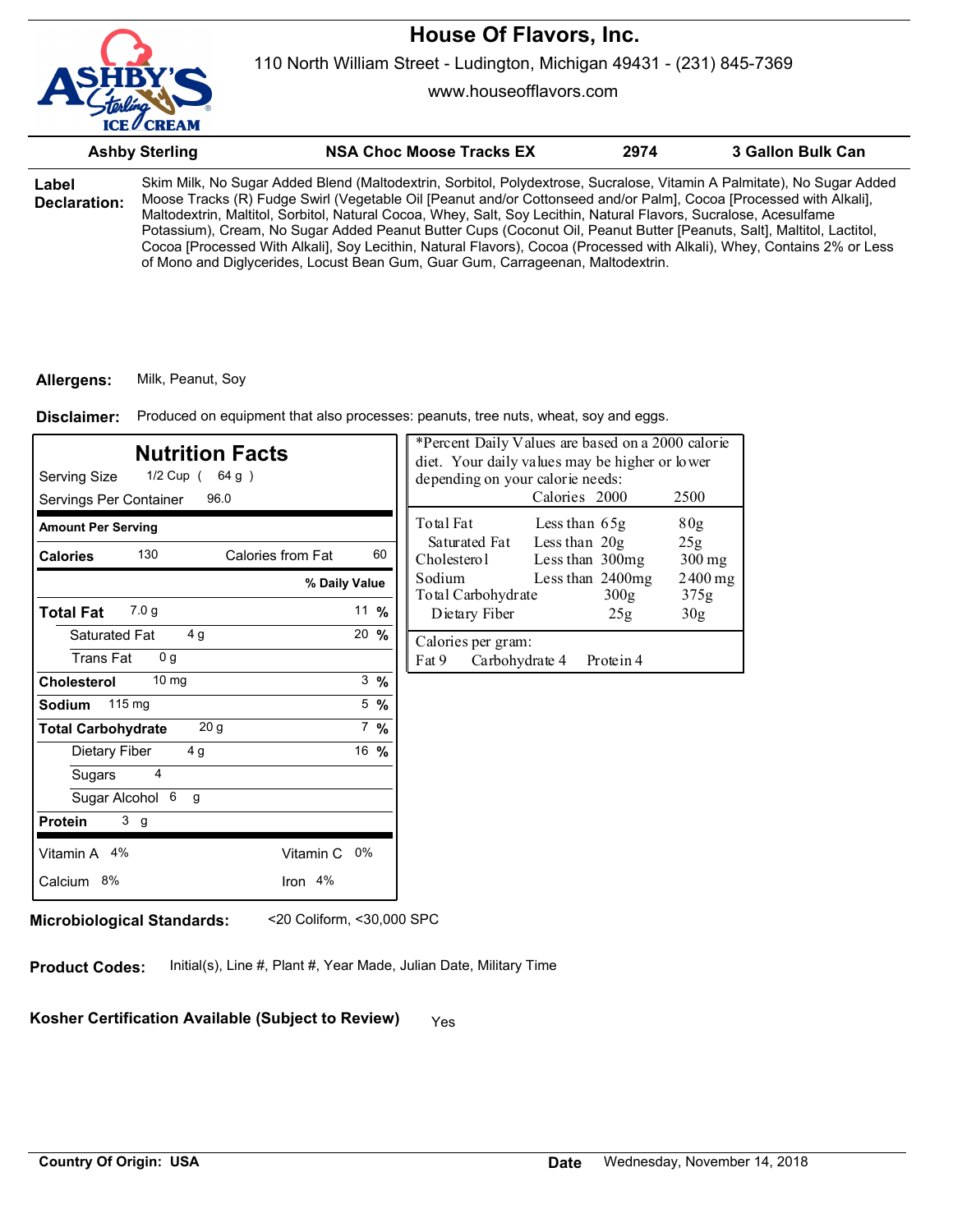

www.houseofflavors.com

|                       | <b>Ashby Sterling</b> | <b>NSA Country Apple EX</b>                                                                                                                                                                                                                                                                                                                                                                                                                                                                                                                                                                                                                                                                                                                                                                                                                                                                                                                                                      | 7657 | 3 Gallon Bulk Can |
|-----------------------|-----------------------|----------------------------------------------------------------------------------------------------------------------------------------------------------------------------------------------------------------------------------------------------------------------------------------------------------------------------------------------------------------------------------------------------------------------------------------------------------------------------------------------------------------------------------------------------------------------------------------------------------------------------------------------------------------------------------------------------------------------------------------------------------------------------------------------------------------------------------------------------------------------------------------------------------------------------------------------------------------------------------|------|-------------------|
| Label<br>Declaration: | Maltodextrin.         | Skim Milk, No Sugar Added Apple Pie Ribbon (Liquid Maltitol [Maltitol, Water], Liquid Sorbitol [Sorbitol, Water], Apple<br>Sauce [Apple, Water], Water, Apple Juice Concentrate, Modified Cornstarch, Lemon Juice Concentrate, Cinnamon,<br>Potassium Sorbate and Sodium Benzoate [Preservatives], Natural Flavor, Salt), No Sugar Added Blend (Maltodextrin,<br>Sorbitol, Polydextrose, Sucralose, Vitamin A Palmitate), Cream, No Sugar Added Apple Fruit (Apples, Ascorbic Acid, Citric<br>Acid, Salt, Liquid Maltitol [Maltitol, Water], Water, Apple Juice Concentrate, Liquid Polydextrose [Polydextrose, Water],<br>Modified Cornstarch, Lemon Juice Concentrate, Cinnamon, Potassium Sorbate and Sodium Benzoate [Preservatives],<br>Salt, Natural Flavor), Whey, Contains 2% or Less of Cinnamon, Modified Cornstarch, Xanthan Gum, Citric Acid, Sodium<br>Benzoate & Potassium Sorbate (Preservatives), Mono and Diglycerides, Locust Bean Gum, Guar Gum, Carrageenan, |      |                   |

#### **Allergens:** Milk

Produced on equipment that also processes: peanuts, tree nuts, wheat, soy and eggs. **Disclaimer:**

| <b>Nutrition Facts</b><br>Serving Size<br>1/2 Cup (64 g)<br>Servings Per Container<br>96.0 |                 | *Percent Daily Values are based on a 2000 calorie<br>diet. Your daily values may be higher or lower<br>depending on your calorie needs:<br>Calories 2000<br>2500 |                                      |                   |  |
|--------------------------------------------------------------------------------------------|-----------------|------------------------------------------------------------------------------------------------------------------------------------------------------------------|--------------------------------------|-------------------|--|
| <b>Amount Per Serving</b>                                                                  |                 | Total Fat                                                                                                                                                        | Less than $65g$                      | 80g               |  |
| 90<br>Calories from Fat<br><b>Calories</b>                                                 | 20              | Saturated Fat<br>Cholesterol                                                                                                                                     | Less than $20g$<br>Less than 300mg   | 25g<br>$300$ mg   |  |
|                                                                                            | % Daily Value   | Sodium<br>Total Carbohydrate                                                                                                                                     | Less than 2400mg<br>300 <sub>g</sub> | $2400$ mg<br>375g |  |
| 2.5 <sub>g</sub><br><b>Total Fat</b>                                                       | $4\frac{9}{6}$  | Dietary Fiber                                                                                                                                                    | 25g                                  | 30 <sub>g</sub>   |  |
| 1.5 <sub>g</sub><br>Saturated Fat                                                          | $8\frac{9}{6}$  | Calories per gram:                                                                                                                                               |                                      |                   |  |
| <b>Trans Fat</b><br>0 <sub>q</sub>                                                         |                 | Fat 9<br>Carbohydrate 4                                                                                                                                          | Protein 4                            |                   |  |
| 10 <sub>mg</sub><br><b>Cholesterol</b>                                                     | $3 \frac{9}{6}$ |                                                                                                                                                                  |                                      |                   |  |
| 65 mg<br>Sodium                                                                            | $3 \frac{9}{6}$ |                                                                                                                                                                  |                                      |                   |  |
| 19 <sub>g</sub><br><b>Total Carbohydrate</b>                                               | $6\frac{9}{6}$  |                                                                                                                                                                  |                                      |                   |  |
| 2g<br>Dietary Fiber                                                                        | $8\,%$          |                                                                                                                                                                  |                                      |                   |  |
| 5<br>Sugars                                                                                |                 |                                                                                                                                                                  |                                      |                   |  |
| Sugar Alcohol 3<br>g                                                                       |                 |                                                                                                                                                                  |                                      |                   |  |
| 2 g<br><b>Protein</b>                                                                      |                 |                                                                                                                                                                  |                                      |                   |  |
| Vitamin A 4%                                                                               | Vitamin C 6%    |                                                                                                                                                                  |                                      |                   |  |
| Calcium 8%                                                                                 | Iron 0%         |                                                                                                                                                                  |                                      |                   |  |

**Microbiological Standards:** <20 Coliform, <30,000 SPC

**Product Codes:** Initial(s), Line #, Plant #, Year Made, Julian Date, Military Time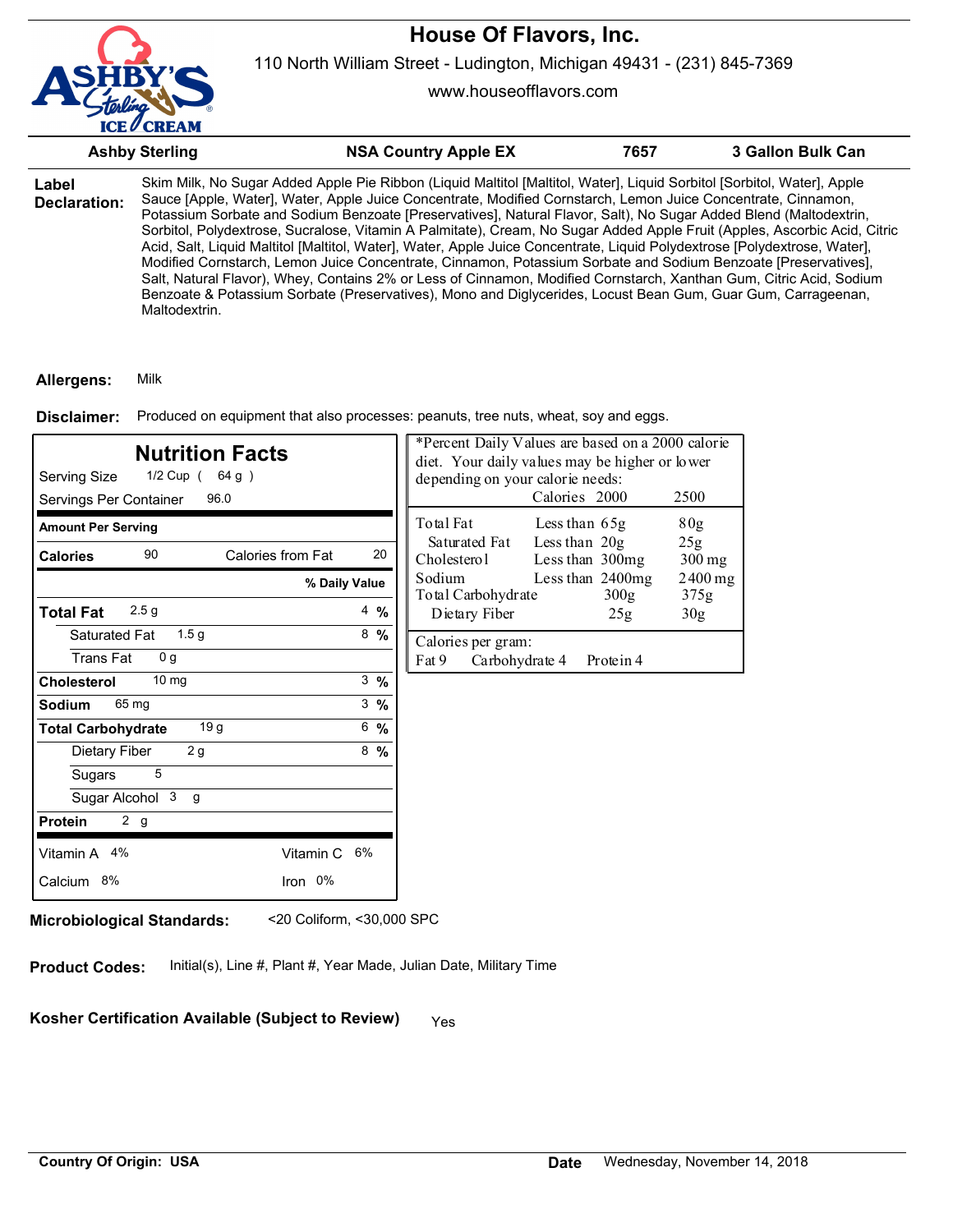

110 North William Street - Ludington, Michigan 49431 - (231) 845-7369

www.houseofflavors.com

|                       | <b>Ashby Sterling</b>                                                                                                                                                                                                                                                                                                                                                                                                                                                                                                                                                                                                                                                                                                                                                                                                                                             | O-O-Oreo EX | 5581 | 3 Gallon Bulk Can |
|-----------------------|-------------------------------------------------------------------------------------------------------------------------------------------------------------------------------------------------------------------------------------------------------------------------------------------------------------------------------------------------------------------------------------------------------------------------------------------------------------------------------------------------------------------------------------------------------------------------------------------------------------------------------------------------------------------------------------------------------------------------------------------------------------------------------------------------------------------------------------------------------------------|-------------|------|-------------------|
| Label<br>Declaration: | Skim Milk, Cream, Sugar, Oreo Cookie Pieces (Sugar, Enriched Flour [Wheat Flour, Niacin, Reduced Iron, Thiamine<br>Mononitrate, Riboflavin, Folic Acid], High Oleic Canola Oil and/or Palm Oil and/or Canola Oil and/or Soybean Oil, Cocoa<br>[Processed with Alkali], High Fructose Corn Syrup, Cornstarch, Leavening [Baking Soda and/or Calcium Phosphate], Salt,<br>Soy Lecithin, Vanillin, Chocolate), Corn Syrup, Oreo Cookie Base (Enriched Flour [Wheat Flour, Niacin, Reduced Iron,<br>Thiamine Mononitrate, Riboflavin, Folic Acid] Sugar, High Oleic Canola Oil and/or Soybean Oil, Cocoa [Processed with<br>Alkali], High Fructose Corn Syrup, Leavening [Baking Soda and/or Calcium Phosphate], Salt, Soy Lecithin, Chocolate,<br>Vanillin), Contains 2% or Less of Mono- and Diglycerides, Guar Gum, Locust Bean Gum, Calcium Sulfate, Carrageenan. |             |      |                   |

### **Allergens:** Milk, Wheat, Soy

Produced on equipment that also processes: peanuts, tree nuts, wheat, soy and eggs. **Disclaimer:**

| <b>Nutrition Facts</b><br>Serving Size<br>1/2 Cup ( 71 g )<br>96.0<br>Servings Per Container |                  | *Percent Daily Values are based on a 2000 calorie<br>diet. Your daily values may be higher or lower<br>depending on your calorie needs:<br>Calories 2000<br>2500 |  |  |  |
|----------------------------------------------------------------------------------------------|------------------|------------------------------------------------------------------------------------------------------------------------------------------------------------------|--|--|--|
| <b>Amount Per Serving</b>                                                                    |                  | Total Fat<br>Less than $65g$<br>80g                                                                                                                              |  |  |  |
| 180<br>Calories from Fat<br><b>Calories</b>                                                  | 90               | Less than $20g$<br>Saturated Fat<br>25g<br>Cholesterol<br>Less than 300mg<br>$300$ mg                                                                            |  |  |  |
|                                                                                              | % Daily Value    | Sodium<br>Less than 2400mg<br>$2400$ mg<br>Total Carbohydrate<br>300 <sub>g</sub><br>375g                                                                        |  |  |  |
| 10.0 <sub>q</sub><br><b>Total Fat</b>                                                        | 15 $%$           | Dietary Fiber<br>25g<br>30 <sub>g</sub>                                                                                                                          |  |  |  |
| 6 g<br>Saturated Fat<br><b>Trans Fat</b><br>0 <sub>g</sub>                                   | $30 \frac{9}{6}$ | Calories per gram:<br>Fat 9<br>Carbohydrate 4<br>Protein 4                                                                                                       |  |  |  |
| 35 mg<br><b>Cholesterol</b>                                                                  | 12 $%$           |                                                                                                                                                                  |  |  |  |
| 65 mg<br>Sodium                                                                              | $3 \frac{9}{6}$  |                                                                                                                                                                  |  |  |  |
| 20 <sub>g</sub><br><b>Total Carbohydrate</b>                                                 | $7 \frac{9}{6}$  |                                                                                                                                                                  |  |  |  |
| 0 <sub>q</sub><br>Dietary Fiber                                                              | 0, 9/6           |                                                                                                                                                                  |  |  |  |
| 15<br>Sugars                                                                                 |                  |                                                                                                                                                                  |  |  |  |
| Sugar Alcohol 0<br>g                                                                         |                  |                                                                                                                                                                  |  |  |  |
| 2 g<br><b>Protein</b>                                                                        |                  |                                                                                                                                                                  |  |  |  |
| Vitamin A 6%<br>Vitamin C 0%                                                                 |                  |                                                                                                                                                                  |  |  |  |
| Iron 2%<br>Calcium 8%                                                                        |                  |                                                                                                                                                                  |  |  |  |

**Microbiological Standards:** <20 Coliform, <30,000 SPC

**Product Codes:** Initial(s), Line #, Plant #, Year Made, Julian Date, Military Time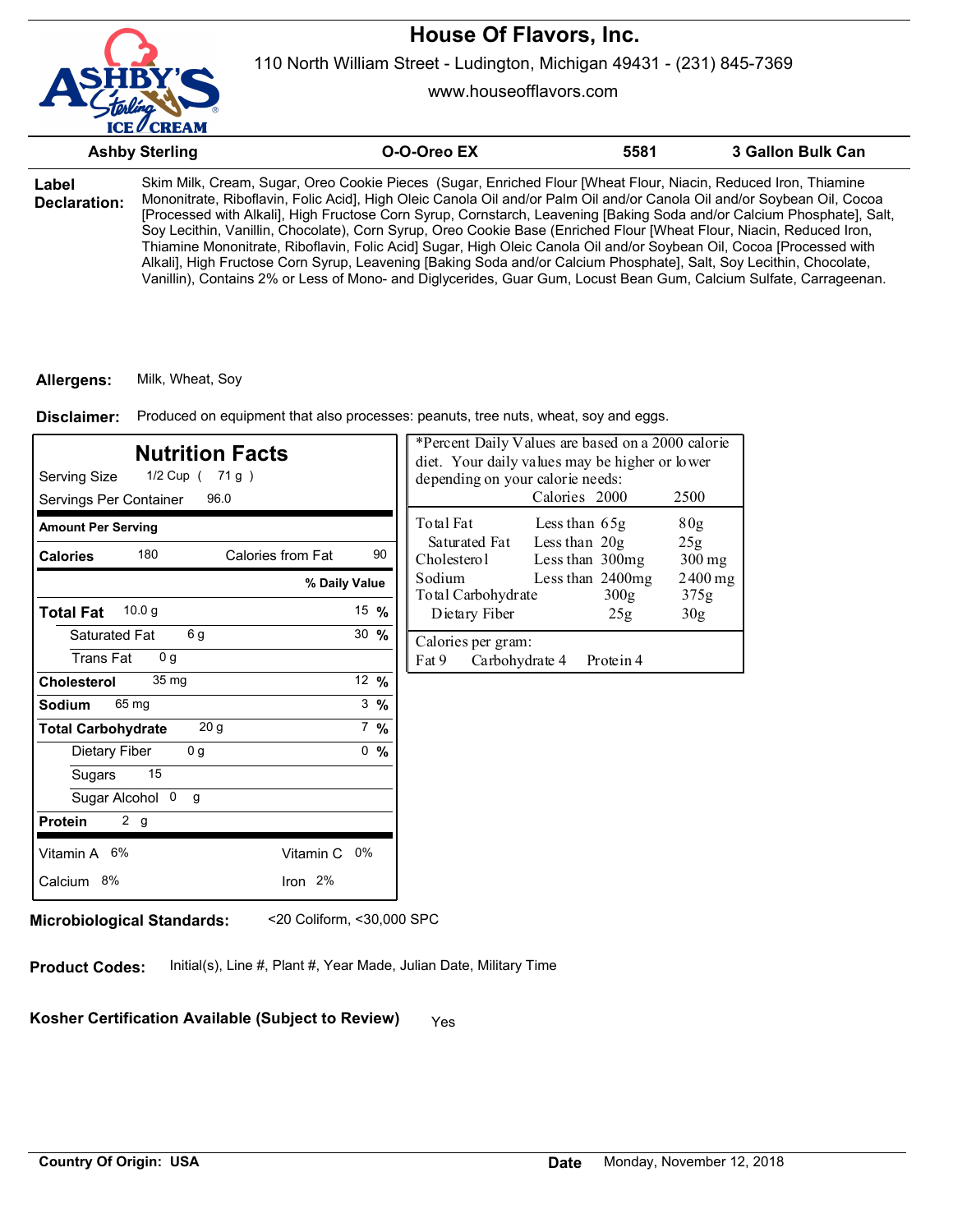

110 North William Street - Ludington, Michigan 49431 - (231) 845-7369

www.houseofflavors.com

|                       | <b>Ashby Sterling</b> | <b>O-O-Peppermint EX</b>                                                                                                                                                                                                                                                                                                                                                                                                                                                                                                                                                                                                                                                                         | 7650 | 3 Gallon Bulk Can |
|-----------------------|-----------------------|--------------------------------------------------------------------------------------------------------------------------------------------------------------------------------------------------------------------------------------------------------------------------------------------------------------------------------------------------------------------------------------------------------------------------------------------------------------------------------------------------------------------------------------------------------------------------------------------------------------------------------------------------------------------------------------------------|------|-------------------|
| Label<br>Declaration: |                       | Skim Milk, Cream, Sugar, Mint Bark (Confectioners Sugar [Sugar, Cornstarch], Coconut Oil, Natural Flavors, Nonfat Milk<br>Powder, Soy Lecithin, Salt), Oreo Cookie Pieces (Sugar, Enriched Flour [Wheat Flour, Niacin, Reduced Iron, Thiamine<br>Mononitrate, Riboflavin, Folic Acid], High Oleic Canola Oil and/or Palm Oil and/or Canola Oil and/or Soybean Oil, Cocoa<br>[Processed with Alkali], High Fructose Corn Syrup, Cornstarch, Leavening [Baking Soda and/or Calcium Phosphate], Salt,<br>Soy Lecithin, Vanillin, Chocolate), Corn Syrup, Contains 2% or Less of Mono- and Diglycerides, Guar Gum, Locust Bean<br>Gum, Calcium Sulfate, Carrageenan, Natural Flavor, Red 40, Blue 1. |      |                   |

#### **Allergens:** Milk, Soy, Wheat

Disclaimer: Produced on equipment that also processes: peanuts, tree nuts, wheat, soy and eggs.

| <b>Nutrition Facts</b><br>Serving Size<br>1/2 Cup ( 71 g )<br>Servings Per Container<br>96.0 |                   | *Percent Daily Values are based on a 2000 calorie<br>diet. Your daily values may be higher or lower<br>depending on your calorie needs: | 2500                         |                                    |                          |                 |
|----------------------------------------------------------------------------------------------|-------------------|-----------------------------------------------------------------------------------------------------------------------------------------|------------------------------|------------------------------------|--------------------------|-----------------|
| <b>Amount Per Serving</b>                                                                    |                   |                                                                                                                                         | Total Fat                    | Less than 65g                      |                          | 80g             |
| 160<br><b>Calories</b>                                                                       | Calories from Fat | 80                                                                                                                                      | Saturated Fat<br>Cholesterol | Less than $20g$<br>Less than 300mg |                          | 25g<br>$300$ mg |
|                                                                                              | % Daily Value     |                                                                                                                                         | Sodium<br>Total Carbohydrate |                                    | Less than 2400mg<br>300g | 2400 mg<br>375g |
| 9.0 <sub>g</sub><br><b>Total Fat</b>                                                         |                   | 14 $%$                                                                                                                                  | Dietary Fiber                |                                    | 25g                      | 30 <sub>g</sub> |
| 6 g<br>Saturated Fat<br><b>Trans Fat</b><br>0 <sub>q</sub>                                   |                   | $30 \frac{9}{6}$                                                                                                                        | Calories per gram:<br>Fat 9  | Carbohydrate 4                     | Protein 4                |                 |
| 35 <sub>mq</sub><br><b>Cholesterol</b>                                                       |                   | 12 %                                                                                                                                    |                              |                                    |                          |                 |
| 50 mg<br><b>Sodium</b>                                                                       |                   | $2 \frac{9}{6}$                                                                                                                         |                              |                                    |                          |                 |
| 17 g<br><b>Total Carbohydrate</b>                                                            |                   | 6, 9/6                                                                                                                                  |                              |                                    |                          |                 |
| 0 <sub>g</sub><br>Dietary Fiber                                                              |                   | 0, 9/6                                                                                                                                  |                              |                                    |                          |                 |
| 13<br>Sugars                                                                                 |                   |                                                                                                                                         |                              |                                    |                          |                 |
| Sugar Alcohol 0<br>g                                                                         |                   |                                                                                                                                         |                              |                                    |                          |                 |
| 2 <sub>g</sub><br><b>Protein</b>                                                             |                   |                                                                                                                                         |                              |                                    |                          |                 |
| Vitamin A 6%                                                                                 | Vitamin C 0%      |                                                                                                                                         |                              |                                    |                          |                 |
| Calcium 6%                                                                                   | Iron 0%           |                                                                                                                                         |                              |                                    |                          |                 |
|                                                                                              |                   |                                                                                                                                         |                              |                                    |                          |                 |

**Microbiological Standards:** <20 Coliform, <30,000 SPC

**Product Codes:** Initial(s), Line #, Plant #, Year Made, Julian Date, Military Time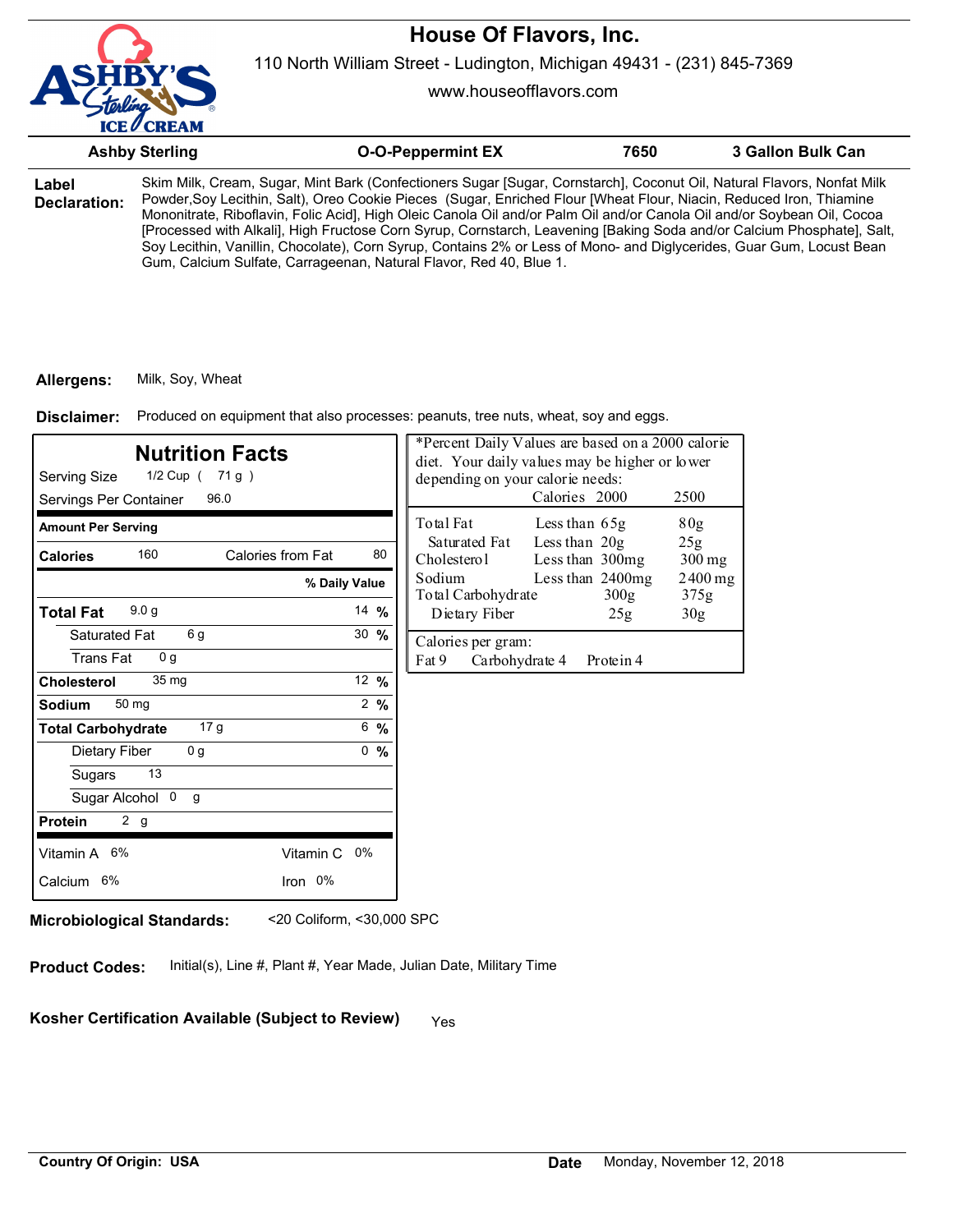

www.houseofflavors.com

|       | <b>Ashby Sterling</b> | <b>Peanut Butter Bullseye EX</b>                                                                                       | 5579 | 3 Gallon Bulk Can |
|-------|-----------------------|------------------------------------------------------------------------------------------------------------------------|------|-------------------|
| Label |                       | Skim Milk, Cream, Sugar, Peanut Butter Buckeyes (Sugar, Peanut Butter [Peanuts, Salt], Coconut Oil, Partially Defatted |      |                   |

**Declaration:** Peanut Flour, Nonfat Milk, Milk, Cocoa Processed With Alkali, Palm Kernel Oil, Soy Lecithin, Salt, Natural Flavors), Corn Syrup, Peanut Butter Flavoring (Peanuts, Sugar, Salt, Peanut Oil), Cocoa (Processed with Alkali), Contains 2% or Less of Mono- and Diglycerides, Guar Gum, Locust Bean Gum, Calcium Sulfate, Carrageenan.

#### **Allergens:** Milk, Peanuts, Soy

Produced on equipment that also processes: peanuts, tree nuts, wheat, soy and eggs. **Disclaimer:**

| <b>Nutrition Facts</b><br>Serving Size<br>1/2 Cup ( 71 g )<br>Servings Per Container<br>96.0 |                  | *Percent Daily Values are based on a 2000 calorie<br>diet. Your daily values may be higher or lower<br>depending on your calorie needs:<br>Calories 2000<br>2500 |                                  |                            |  |
|----------------------------------------------------------------------------------------------|------------------|------------------------------------------------------------------------------------------------------------------------------------------------------------------|----------------------------------|----------------------------|--|
| <b>Amount Per Serving</b>                                                                    |                  | Total Fat                                                                                                                                                        | Less than 65g                    | 80 <sub>g</sub>            |  |
| <b>Calories from Fat</b><br>190<br><b>Calories</b>                                           | 110              | Saturated Fat<br>Cholesterol                                                                                                                                     | Less than 20g<br>Less than 300mg | 25g<br>$300 \,\mathrm{mg}$ |  |
|                                                                                              | % Daily Value    | Sodium<br>Total Carbohydrate                                                                                                                                     | Less than 2400mg<br>300g         | $2400$ mg<br>375g          |  |
| 12.0 <sub>g</sub><br><b>Total Fat</b>                                                        | 18 $%$           | Dietary Fiber                                                                                                                                                    | 25g                              | 30 <sub>g</sub>            |  |
| 8g<br><b>Saturated Fat</b><br><b>Trans Fat</b><br>0 <sub>q</sub>                             | 40 $%$           | Calories per gram:<br>Fat 9<br>Carbohydrate 4                                                                                                                    | Protein 4                        |                            |  |
| 30 <sub>mg</sub><br><b>Cholesterol</b>                                                       | 10 $\frac{9}{6}$ |                                                                                                                                                                  |                                  |                            |  |
| 50 <sub>mg</sub><br>Sodium                                                                   | $2 \frac{9}{6}$  |                                                                                                                                                                  |                                  |                            |  |
| 18 <sub>g</sub><br><b>Total Carbohydrate</b>                                                 | 6, 9/6           |                                                                                                                                                                  |                                  |                            |  |
| <b>Dietary Fiber</b><br>1 <sub>g</sub>                                                       | $4\frac{9}{6}$   |                                                                                                                                                                  |                                  |                            |  |
| 15 <sub>g</sub><br>Sugars                                                                    |                  |                                                                                                                                                                  |                                  |                            |  |
| Sugar Alcohol 0<br>g                                                                         |                  |                                                                                                                                                                  |                                  |                            |  |
| 3 <sub>g</sub><br><b>Protein</b>                                                             |                  |                                                                                                                                                                  |                                  |                            |  |
| Vitamin A 6%<br>Vitamin C                                                                    | 0%               |                                                                                                                                                                  |                                  |                            |  |
| Calcium 6%<br>Iron 4%                                                                        |                  |                                                                                                                                                                  |                                  |                            |  |
|                                                                                              |                  |                                                                                                                                                                  |                                  |                            |  |

**Microbiological Standards:** <20 Coliform, <30,000 SPC

**Product Codes:** Initial(s), Line #, Plant #, Year Made, Julian Date, Military Time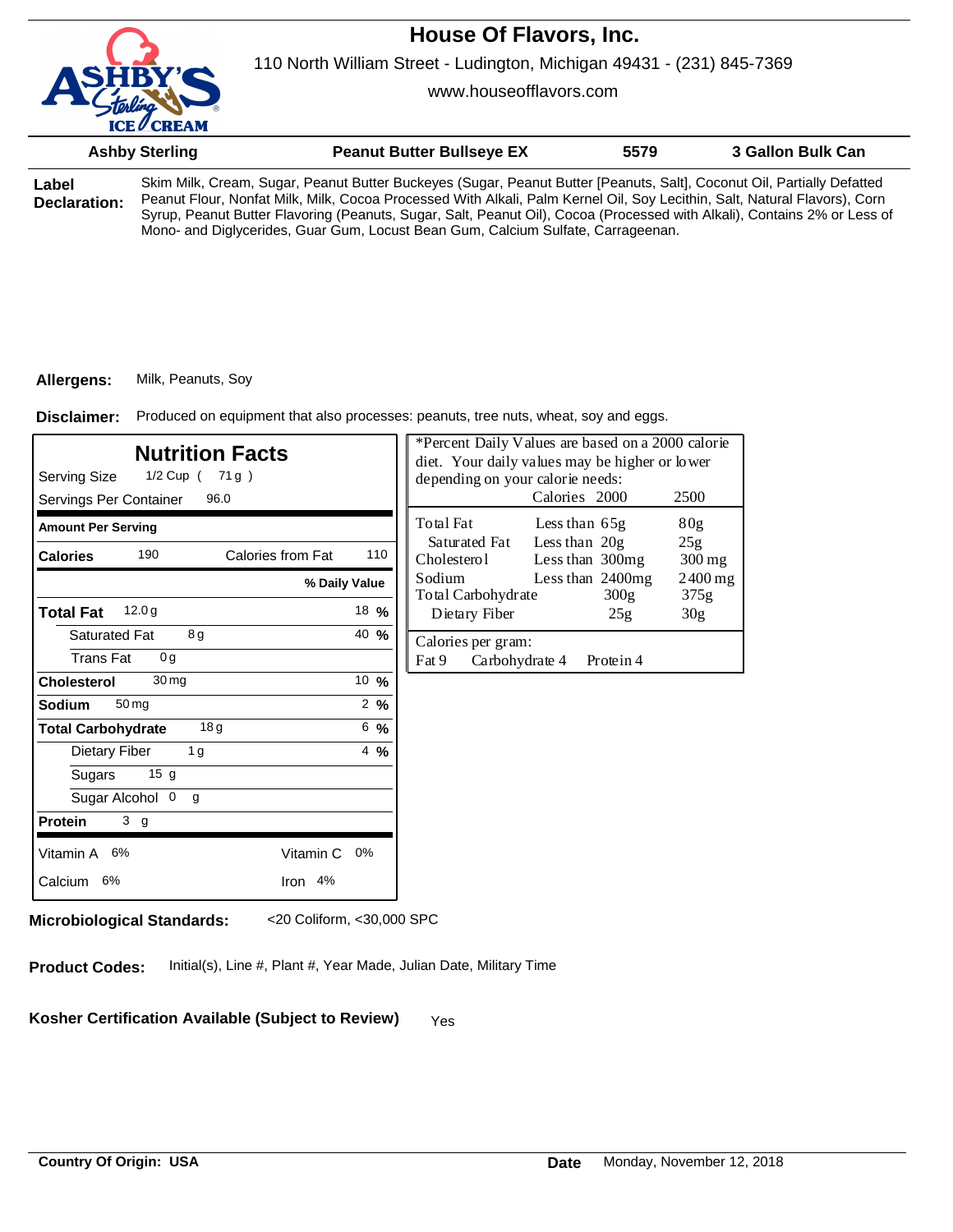

www.houseofflavors.com

| <b>Ashby Sterling</b> | <b>Pistachio Almond EX</b> | 5318 | 3 Gallon Bulk Can |
|-----------------------|----------------------------|------|-------------------|
|                       |                            |      |                   |

**Label Declaration:** Skim Milk, Cream, Sugar, Almonds (Roasted in Cottonseed Oil, Butter, Salt), Corn Syrup, Contains 2% or Less of Monoand Diglycerides, Guar Gum, Locust Bean Gum, Calcium Sulfate, Carrageenan, Natural Flavor, Yellow 5, Blue 1.

## **Allergens:** Milk, Almonds

Produced on equipment that also processes: peanuts, tree nuts, wheat, soy and eggs. **Disclaimer:**

| <b>Nutrition Facts</b><br>1/2 Cup ( 71 g )<br>Serving Size<br>Servings Per Container<br>96.0 |                  | *Percent Daily Values are based on a 2000 calorie<br>diet. Your daily values may be higher or lower<br>depending on your calorie needs:<br>Calories 2000<br>2500 |                                                                                           |  |  |
|----------------------------------------------------------------------------------------------|------------------|------------------------------------------------------------------------------------------------------------------------------------------------------------------|-------------------------------------------------------------------------------------------|--|--|
| <b>Amount Per Serving</b>                                                                    |                  |                                                                                                                                                                  | Total Fat<br>Less than $65g$<br>80g                                                       |  |  |
| 190<br>Calories from Fat<br><b>Calories</b>                                                  |                  | 110                                                                                                                                                              | Less than $20g$<br>Saturated Fat<br>25g<br>Cholesterol<br>Less than 300mg<br>$300$ mg     |  |  |
| % Daily Value                                                                                |                  |                                                                                                                                                                  | Sodium<br>Less than 2400mg<br>$2400$ mg<br>Total Carbohydrate<br>300 <sub>g</sub><br>375g |  |  |
| 13.0 <sub>g</sub><br><b>Total Fat</b>                                                        | $20 \frac{9}{6}$ |                                                                                                                                                                  | Dietary Fiber<br>30 <sub>g</sub><br>25g                                                   |  |  |
| 6g<br>Saturated Fat<br><b>Trans Fat</b><br>0 <sub>q</sub>                                    | 30 $%$           |                                                                                                                                                                  | Calories per gram:<br>Fat 9<br>Carbohydrate 4<br>Protein 4                                |  |  |
| 35 mg<br><b>Cholesterol</b>                                                                  | 12 $%$           |                                                                                                                                                                  |                                                                                           |  |  |
| 40 mg<br>Sodium                                                                              |                  | $2 \frac{9}{6}$                                                                                                                                                  |                                                                                           |  |  |
| 15 <sub>g</sub><br><b>Total Carbohydrate</b>                                                 |                  | $5\frac{9}{6}$                                                                                                                                                   |                                                                                           |  |  |
| 0.5 <sub>q</sub><br>Dietary Fiber                                                            |                  | $2\frac{9}{6}$                                                                                                                                                   |                                                                                           |  |  |
| 13<br>Sugars                                                                                 |                  |                                                                                                                                                                  |                                                                                           |  |  |
| Sugar Alcohol 0<br>g                                                                         |                  |                                                                                                                                                                  |                                                                                           |  |  |
| 3 <sub>g</sub><br><b>Protein</b>                                                             |                  |                                                                                                                                                                  |                                                                                           |  |  |
| Vitamin A 6%<br>Vitamin C 0%                                                                 |                  |                                                                                                                                                                  |                                                                                           |  |  |
| Iron 0%<br>Calcium 8%                                                                        |                  |                                                                                                                                                                  |                                                                                           |  |  |

**Microbiological Standards:** <20 Coliform, <30,000 SPC

**Product Codes:** Initial(s), Line #, Plant #, Year Made, Julian Date, Military Time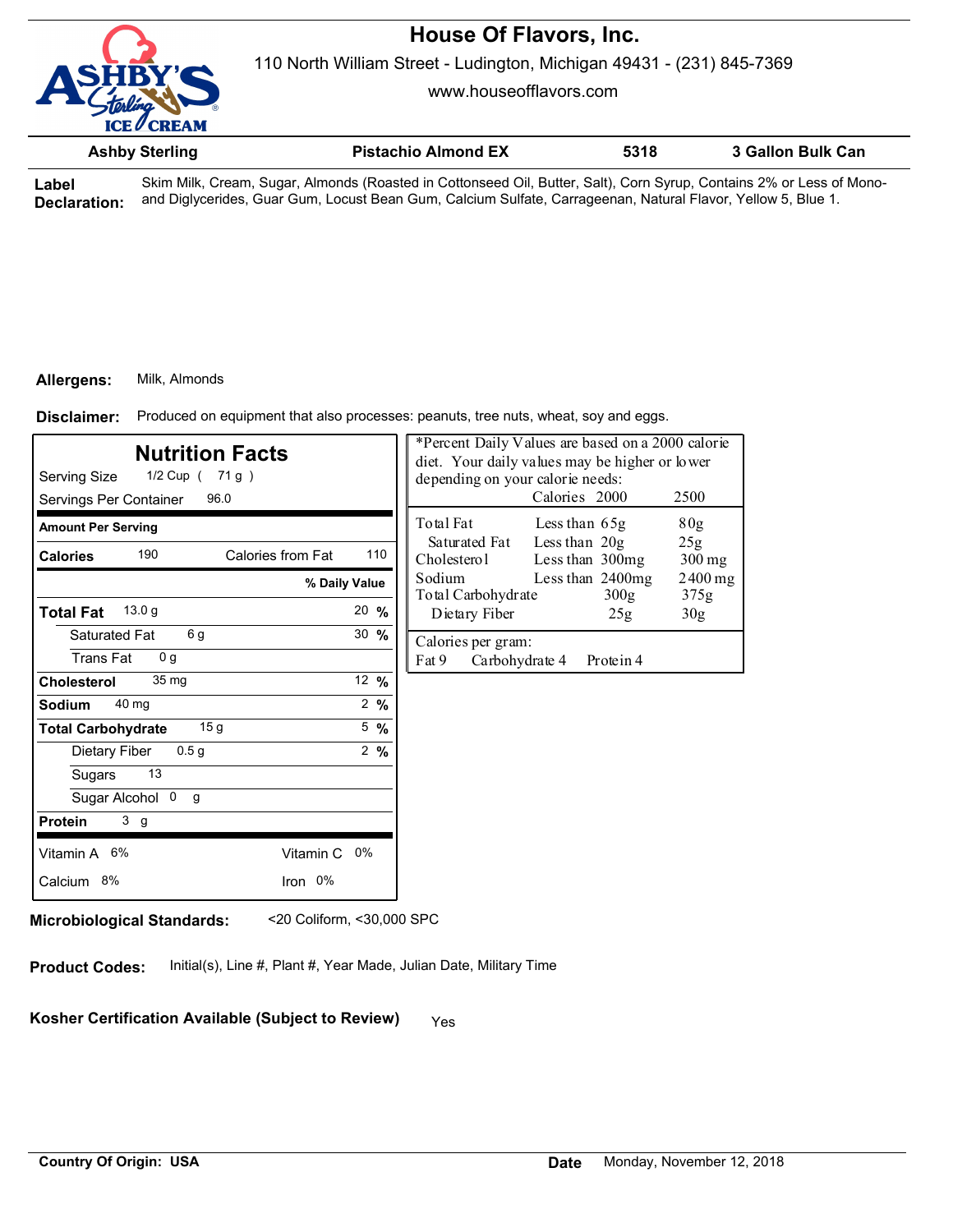

110 North William Street - Ludington, Michigan 49431 - (231) 845-7369

www.houseofflavors.com

|                       | <b>Ashby Sterling</b> | <b>Play Dough EX</b>                                                                                                                                                                                                                            | 4808 | 3 Gallon Bulk Can |
|-----------------------|-----------------------|-------------------------------------------------------------------------------------------------------------------------------------------------------------------------------------------------------------------------------------------------|------|-------------------|
| Label<br>Doclaration: |                       | Skim Milk, Cream, Sugar, Pink & Blue Cookie Dough (Wheat Flour, Sugar, Palm Oil, Water, Butter and Vanilla Flavoring,<br>Salt. Baking Soda, Red 40, Blue 1, Corn Starch), Corn Syrup, Whey, Contains 2% or Less of Mono- and Diglycerides, Guar |      |                   |

**Declaration:** Salt, Baking Soda, Red 40, Blue 1, Corn Starch), Corn Syrup, Whey, Contains 2% or Less of Mono- and Diglycerides, Guar Gum, Calcium Sulfate, Locust Bean Gum, Carrageenan, Yellow 5, Natural Vanilla Flavor.

### **Allergens:** Milk, Wheat

Produced on equipment that also processes: peanuts, tree nuts, wheat, soy and eggs. **Disclaimer:**

| <b>Nutrition Facts</b><br>Serving Size<br>$1/2$ Cup (71g)<br>96.0<br>Servings Per Container |                  | *Percent Daily Values are based on a 2000 calorie<br>diet. Your daily values may be higher or lower<br>depending on your calorie needs:<br>Calories 2000<br>2500 |  |  |  |
|---------------------------------------------------------------------------------------------|------------------|------------------------------------------------------------------------------------------------------------------------------------------------------------------|--|--|--|
| <b>Amount Per Serving</b>                                                                   |                  | Total Fat<br>80g<br>Less than $65g$                                                                                                                              |  |  |  |
| 160<br>Calories from Fat<br><b>Calories</b>                                                 | 60               | Less than $20g$<br>Saturated Fat<br>25g<br>Cholesterol<br>Less than 300mg<br>$300$ mg                                                                            |  |  |  |
|                                                                                             | % Daily Value    | Sodium<br>Less than 2400mg<br>$2400$ mg<br>Total Carbohydrate<br>300 <sub>g</sub><br>375g                                                                        |  |  |  |
| 8.0 <sub>g</sub><br><b>Total Fat</b>                                                        | 12 $%$           | Dietary Fiber<br>30 <sub>g</sub><br>25g                                                                                                                          |  |  |  |
| 5 <sub>g</sub><br>Saturated Fat                                                             | $25 \frac{9}{6}$ | Calories per gram:                                                                                                                                               |  |  |  |
| <b>Trans Fat</b><br>0 <sub>q</sub>                                                          |                  | Fat 9<br>Carbohydrate 4<br>Protein 4                                                                                                                             |  |  |  |
| 25 <sub>mg</sub><br><b>Cholesterol</b>                                                      | $8\frac{9}{6}$   |                                                                                                                                                                  |  |  |  |
| 105 mg<br><b>Sodium</b>                                                                     | $4\frac{9}{6}$   |                                                                                                                                                                  |  |  |  |
| 21 <sub>g</sub><br><b>Total Carbohydrate</b>                                                | $7 \frac{9}{6}$  |                                                                                                                                                                  |  |  |  |
| 0 <sub>g</sub><br>Dietary Fiber                                                             | 0, 9/6           |                                                                                                                                                                  |  |  |  |
| 15<br>Sugars                                                                                |                  |                                                                                                                                                                  |  |  |  |
| Sugar Alcohol 0<br>g                                                                        |                  |                                                                                                                                                                  |  |  |  |
| 2 <sub>g</sub><br><b>Protein</b>                                                            |                  |                                                                                                                                                                  |  |  |  |
| Vitamin A 4%                                                                                | Vitamin C 0%     |                                                                                                                                                                  |  |  |  |
| Calcium 10%                                                                                 | Iron 0%          |                                                                                                                                                                  |  |  |  |
|                                                                                             |                  |                                                                                                                                                                  |  |  |  |

**Microbiological Standards:** <20 Coliform, <30,000 SPC

**Product Codes:** Initial(s), Line #, Plant #, Year Made, Julian Date, Military Time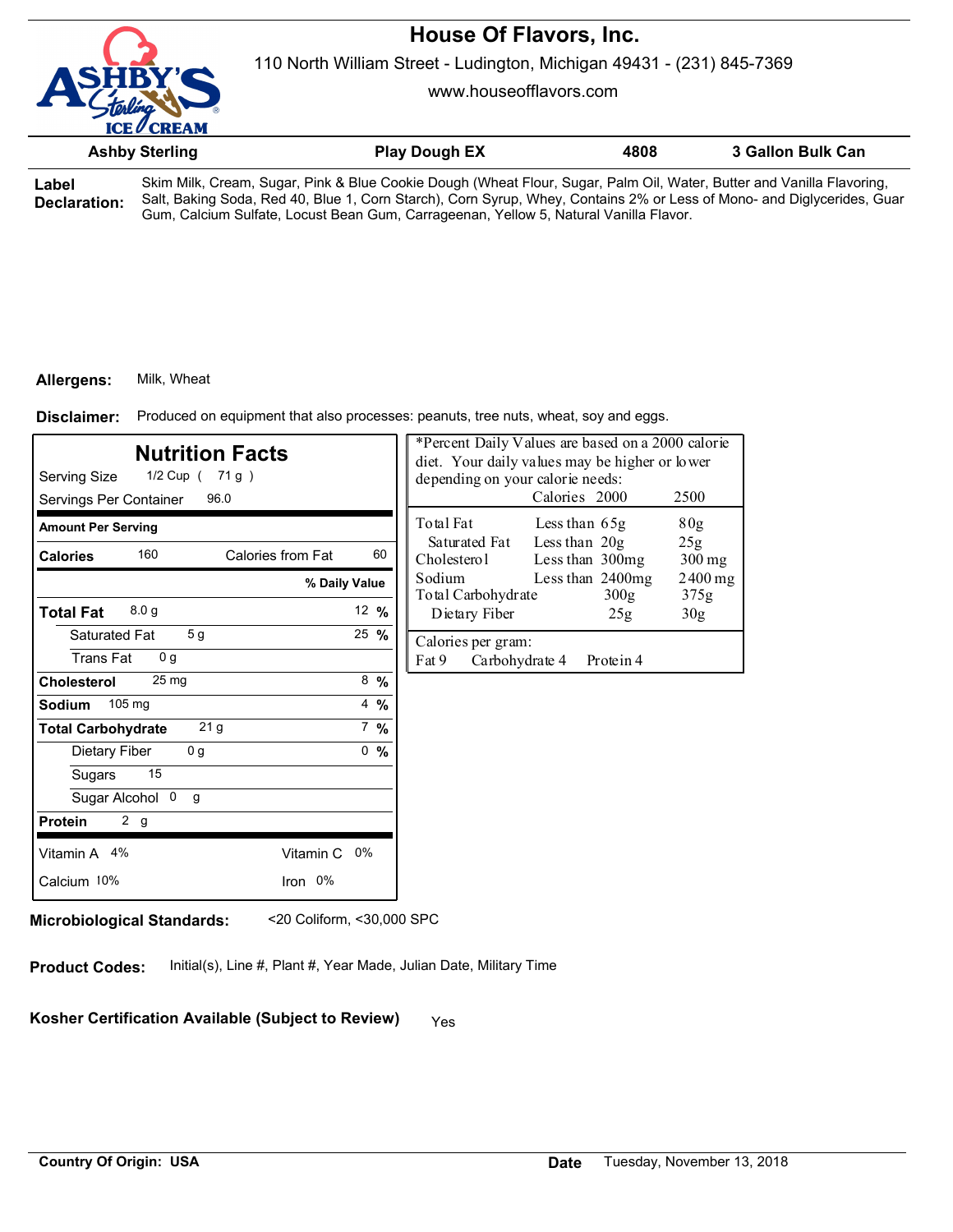

110 North William Street - Ludington, Michigan 49431 - (231) 845-7369

www.houseofflavors.com

|                                        | <b>Ashby Sterling</b>                                                                                                                                                                                                                                                                                                                                                                                                                                                                             |                     | <b>Praline Pecan EX</b>                                      | 5585                                                                                                                 |                                                 | 3 Gallon Bulk Can |
|----------------------------------------|---------------------------------------------------------------------------------------------------------------------------------------------------------------------------------------------------------------------------------------------------------------------------------------------------------------------------------------------------------------------------------------------------------------------------------------------------------------------------------------------------|---------------------|--------------------------------------------------------------|----------------------------------------------------------------------------------------------------------------------|-------------------------------------------------|-------------------|
| Label<br><b>Declaration:</b>           | Skim Milk, Cream, Caramel Ripple (Corn Syrup, Water, Fructose, Sweetened Condensed Skim Milk [Condensed Skim<br>Milk, Sugar], Butter, Modified Food Starch, Sugar, Salt, Disodium Phosphate, Natural Flavor, Potassium Sorbate<br>[Preservative], Carrageenan), Sugar, Praline Pecans (Sugar, Pecans, Butter, Corn Syrup, Salt, Caramel Color), Corn<br>Syrup, Contains 2% or Less of Mono- and Diglycerides, Guar Gum, Locust Bean Gum, Calcium Sulfate, Carrageenan,<br>Natural Vanilla Flavor. |                     |                                                              |                                                                                                                      |                                                 |                   |
| Allergens:<br>Disclaimer:              | Milk, Pecans<br>Produced on equipment that also processes: peanuts, tree nuts, wheat, soy and eggs.                                                                                                                                                                                                                                                                                                                                                                                               |                     |                                                              |                                                                                                                      |                                                 |                   |
| Serving Size<br>Servings Per Container | <b>Nutrition Facts</b><br>1/2 Cup ( 71 g )<br>96.0                                                                                                                                                                                                                                                                                                                                                                                                                                                |                     | depending on your calorie needs:                             | *Percent Daily Values are based on a 2000 calorie<br>diet. Your daily values may be higher or lower<br>Calories 2000 | 2500                                            |                   |
| <b>Amount Per Serving</b>              |                                                                                                                                                                                                                                                                                                                                                                                                                                                                                                   |                     | Total Fat                                                    | Less than $65g$                                                                                                      | 80g                                             |                   |
| <b>Calories</b>                        | 190<br>Calories from Fat                                                                                                                                                                                                                                                                                                                                                                                                                                                                          | 80<br>% Daily Value | Saturated Fat<br>Cholestero1<br>Sodium<br>Total Carbohydrate | Less than $20g$<br>Less than 300mg<br>Less than 2400mg<br>300 <sub>g</sub>                                           | 25g<br>$300 \,\mathrm{mg}$<br>$2400$ mg<br>375g |                   |
| <b>Total Fat</b>                       | 10.0 g                                                                                                                                                                                                                                                                                                                                                                                                                                                                                            | 15 %                | Dietary Fiber                                                | 25g                                                                                                                  | 30 <sub>g</sub>                                 |                   |

| Servings Per Container                             | 96.0              |                  | Calorie                                          |
|----------------------------------------------------|-------------------|------------------|--------------------------------------------------|
| <b>Amount Per Serving</b><br>190                   | Calories from Fat | 80               | Total Fat<br>Less th<br>Saturated Fat<br>Less th |
| <b>Calories</b>                                    | % Daily Value     |                  | Cholesterol<br>Less th<br>Sodium<br>Less th      |
| 10.0 g<br><b>Total Fat</b>                         |                   | 15 $%$           | Total Carbohydrate<br>Dietary Fiber              |
| 6g<br>Saturated Fat<br>0 <sub>g</sub><br>Trans Fat |                   | $30 \frac{9}{6}$ | Calories per gram:<br>Fat 9<br>Carbohydrate 4    |
| 30 <sub>mg</sub><br><b>Cholesterol</b>             |                   | 10 %             |                                                  |
| 60 mg<br><b>Sodium</b>                             |                   | $3\frac{9}{6}$   |                                                  |
| 24 <sub>g</sub><br><b>Total Carbohydrate</b>       |                   | $8\,%$           |                                                  |
| 0 <sub>g</sub><br>Dietary Fiber                    |                   | %<br>0           |                                                  |
| 19<br>Sugars                                       |                   |                  |                                                  |
| Sugar Alcohol 0<br>$\mathsf{q}$                    |                   |                  |                                                  |
| 3 <sub>g</sub><br><b>Protein</b>                   |                   |                  |                                                  |
| Vitamin A 6%                                       | Vitamin C 0%      |                  |                                                  |
| Calcium 8%                                         | Iron 0%           |                  |                                                  |
|                                                    |                   |                  |                                                  |

**Microbiological Standards:** <20 Coliform, <30,000 SPC

**Product Codes:** Initial(s), Line #, Plant #, Year Made, Julian Date, Military Time

Kosher Certification Available (Subject to Review) Yes

Protein 4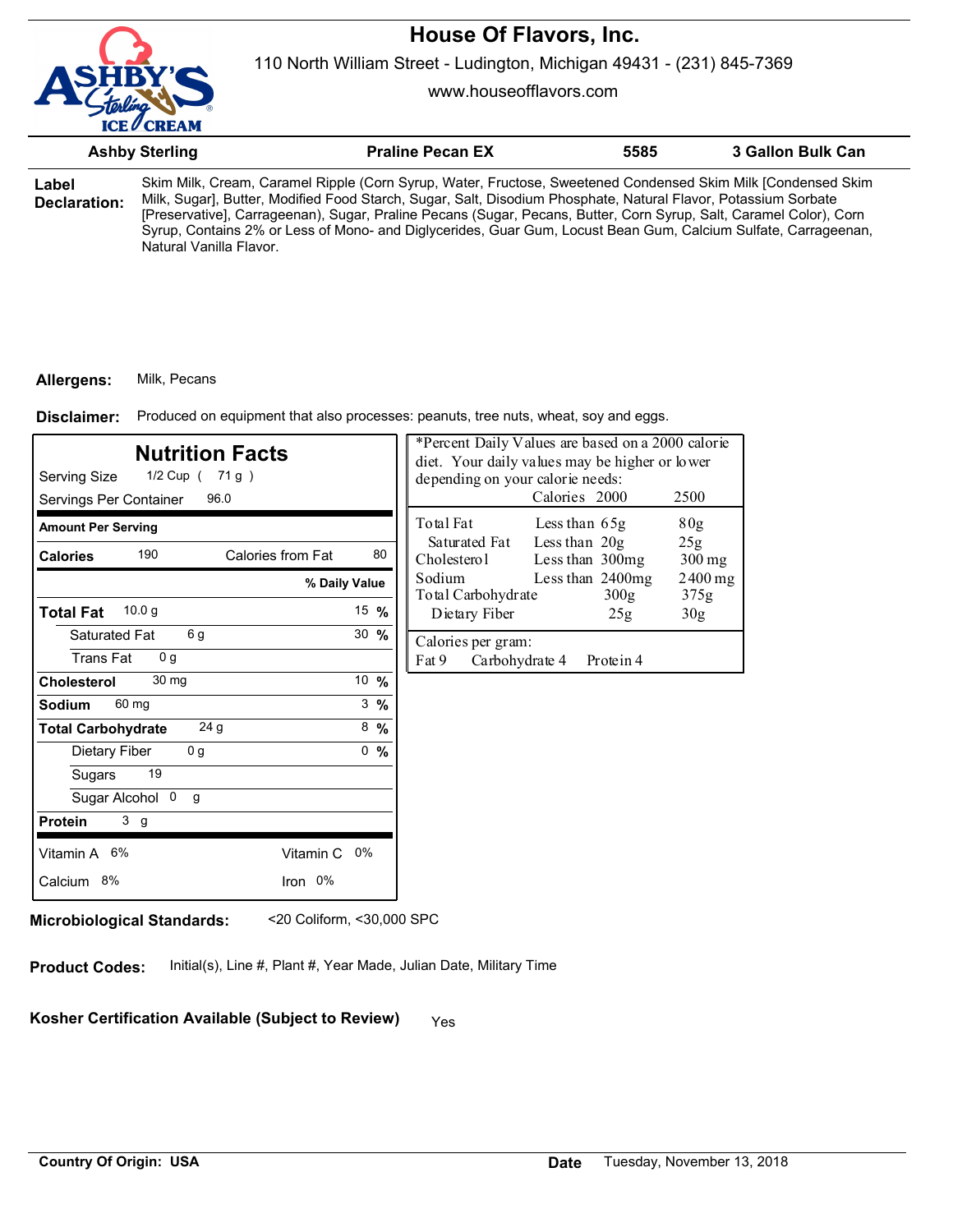110 North William Street - Ludington, Michigan 49431 - (231) 845-7369

www.houseofflavors.com

|                       | <b>Ashby Sterling</b> | <b>Puppy Chow EX</b>                                                                                                                                                                                                                                                                                                                                                                                                                                                                                                                                                                                                                                                                                                                                                                                                                                                                                                                                           | 1256 | 3 Gallon Bulk Can |
|-----------------------|-----------------------|----------------------------------------------------------------------------------------------------------------------------------------------------------------------------------------------------------------------------------------------------------------------------------------------------------------------------------------------------------------------------------------------------------------------------------------------------------------------------------------------------------------------------------------------------------------------------------------------------------------------------------------------------------------------------------------------------------------------------------------------------------------------------------------------------------------------------------------------------------------------------------------------------------------------------------------------------------------|------|-------------------|
| Label<br>Declaration: |                       | Skim Milk, Cream, Chocolate Fudge Swirl (Corn Syrup, Water, Sugar, Sweetened Condensed Skim Milk [Skim Milk,<br>Sugar], Cocoa [Processed with Alkali], Modified Food Starch, Nonfat Dry Milk, Citric Acid, Cellulose Gum, Dextrose,<br>Potassium Sorbate, Salt, Carrageenan, Gum Arabic, Tricalcium Phosphate, Vanilla Extract), Sugar, Chocolate Flavored<br>Coated Sugar Cone Pieces (Confectionary Coating [Sugar, Coconut Oil, Alkalized Cocoa, Natural Cocoa, Milk Fat, Soy<br>Lecithin, Natural Flavors], Waffle Cone Pieces [Bleached Enriched Wheat Flour {Wheat Flour, Thiamine Mononitrate,<br>Niacin, Riboflavin, Reduced Iron, Folic Acid}, Sugar, Contains 2% or Less of Vegetable Shortening [Soybean and/or Palm<br>Oils], Soy Lecithin, Salt), Peanut Butter Flavor Peanuts, Sugar, Peanut Oil, Salt), Corn Syrup, Contains 2% or Less of<br>Mono- and Diglycerides, Guar Gum, Locust Bean Gum, Calcium Sulfate, Carrageenan, Caramel (Color). |      |                   |
|                       |                       |                                                                                                                                                                                                                                                                                                                                                                                                                                                                                                                                                                                                                                                                                                                                                                                                                                                                                                                                                                |      |                   |

**Allergens:** Milk, Peanut, Wheat, Soy

Disclaimer: Produced on equipment that also processes: peanuts, tree nuts, wheat, soy and eggs.

| *Percent Daily Values are based on a 2000 calorie<br><b>Nutrition Facts</b><br>diet. Your daily values may be higher or lower<br>Serving Size<br>1/2 Cup (<br>71g)<br>depending on your calorie needs:<br>Calories 2000<br>Servings Per Container<br>96.0 |                  |                                                                      |                                  | 2500                       |  |
|-----------------------------------------------------------------------------------------------------------------------------------------------------------------------------------------------------------------------------------------------------------|------------------|----------------------------------------------------------------------|----------------------------------|----------------------------|--|
| <b>Amount Per Serving</b>                                                                                                                                                                                                                                 |                  | Total Fat                                                            | Less than 65g                    | 80 <sub>g</sub>            |  |
| 200<br>Calories from Fat<br><b>Calories</b>                                                                                                                                                                                                               | 60               | Saturated Fat<br>Cholesterol                                         | Less than 20g<br>Less than 300mg | 25g<br>$300 \,\mathrm{mg}$ |  |
|                                                                                                                                                                                                                                                           | % Daily Value    | Sodium<br>Less than 2400mg<br>300 <sub>g</sub><br>Total Carbohydrate |                                  | 2400 mg<br>375g            |  |
| 10.0 <sub>g</sub><br><b>Total Fat</b>                                                                                                                                                                                                                     | 15 $%$           | Dietary Fiber                                                        | 25g                              | 30 <sub>g</sub>            |  |
| 6g<br><b>Saturated Fat</b><br><b>Trans Fat</b><br>0 <sub>q</sub>                                                                                                                                                                                          | $30 \frac{9}{6}$ | Calories per gram:<br>Fat 9<br>Carbohydrate 4                        | Protein 4                        |                            |  |
| 30 <sub>mg</sub><br><b>Cholesterol</b>                                                                                                                                                                                                                    | 10 $%$           |                                                                      |                                  |                            |  |
| 75 mg<br>Sodium                                                                                                                                                                                                                                           | $3\%$            |                                                                      |                                  |                            |  |
| 24 <sub>g</sub><br><b>Total Carbohydrate</b>                                                                                                                                                                                                              | $8\%$            |                                                                      |                                  |                            |  |
| Dietary Fiber<br>0 <sub>g</sub>                                                                                                                                                                                                                           | 0, 96            |                                                                      |                                  |                            |  |
| 20 g<br>Sugars                                                                                                                                                                                                                                            |                  |                                                                      |                                  |                            |  |
| Sugar Alcohol 0<br>g                                                                                                                                                                                                                                      |                  |                                                                      |                                  |                            |  |
| 3 <sub>g</sub><br><b>Protein</b>                                                                                                                                                                                                                          |                  |                                                                      |                                  |                            |  |
| Vitamin A<br>Vitamin C<br>6%                                                                                                                                                                                                                              | 0%               |                                                                      |                                  |                            |  |
| Calcium 8%<br>Iron 2%                                                                                                                                                                                                                                     |                  |                                                                      |                                  |                            |  |

**Microbiological Standards:** <20 Coliform, <30,000 SPC

**Product Codes:** Initial(s), Line #, Plant #, Year Made, Julian Date, Military Time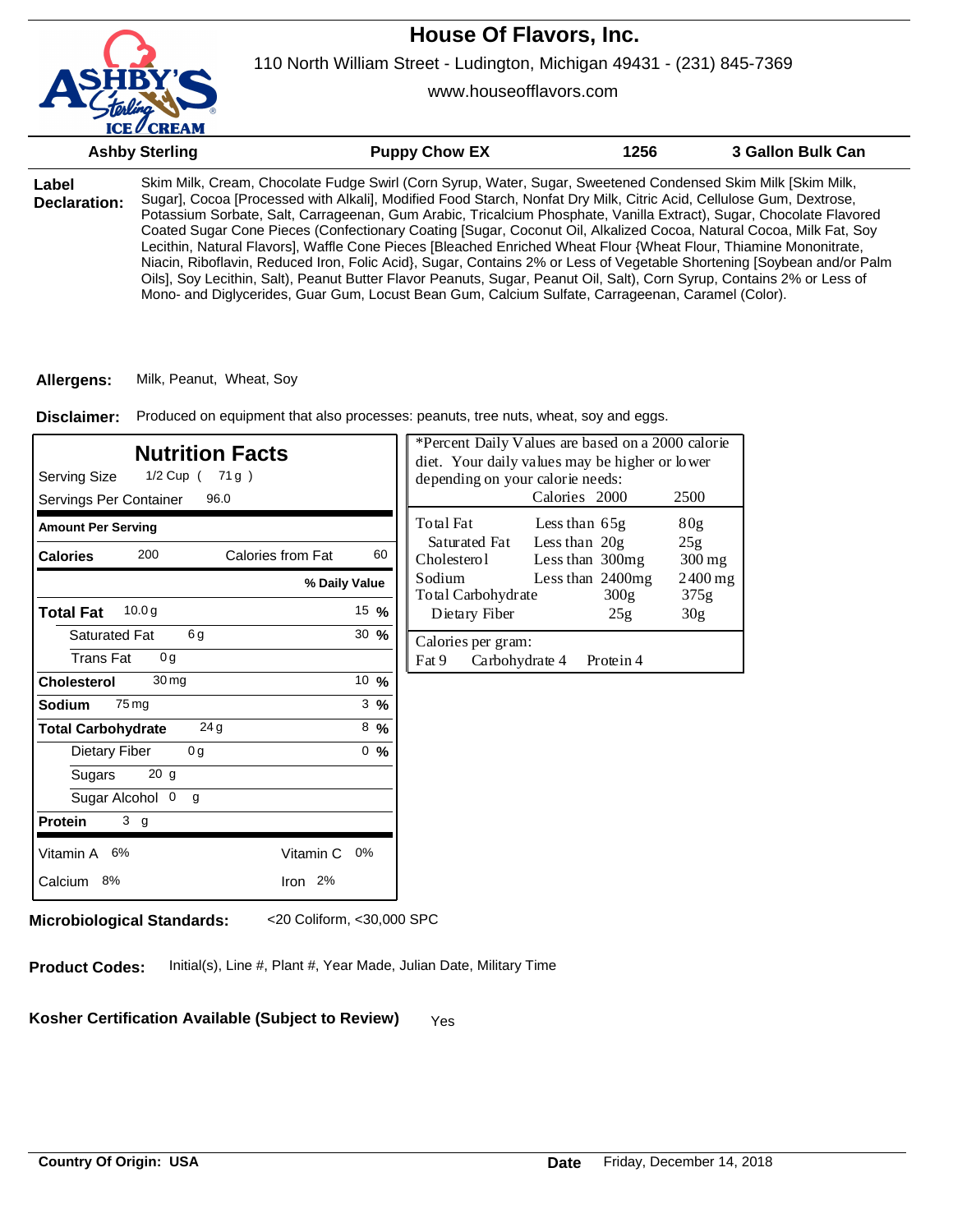

www.houseofflavors.com

|                       | <b>Ashby Sterling</b>              | <b>Raspberry Chip Cheesecake EX</b>                                                                                                                                                                                                                                                                                                                                                                                                                                                                                                                                                                       | 5586 | 3 Gallon Bulk Can |
|-----------------------|------------------------------------|-----------------------------------------------------------------------------------------------------------------------------------------------------------------------------------------------------------------------------------------------------------------------------------------------------------------------------------------------------------------------------------------------------------------------------------------------------------------------------------------------------------------------------------------------------------------------------------------------------------|------|-------------------|
| Label<br>Declaration: | Gum, Calcium Sulfate, Carrageenan. | Skim Milk, Cream, Raspberry Ripple (Corn Syrup, Sugar, Raspberries, Water, Corn Starch, Natural Flavors, Citri Acid,<br>Xanthan Gum, Locust Bean Gum), Sugar, Cream Cheese Base (Cream Cheese [Pasteurized Milk and Cream, Cheese<br>Culture, Salt, Carob Bean or Xanthan or Guar Gum], Sugar, Corn Syrup, Water, Cornstarch, Titanium Dioxide, Natural<br>Flavors), Chocolaty Flakes (Sugar, Coconut Oil, Fully Hydrogenated Coconut Oil, Cocoa [Processed With Alkali], Cocoa,<br>Salt, Soy Lecithin, Natural Flavor), Corn Syrup, Contains 2% or Less of Mono- and Diglycerides, Guar Gum, Locust Bean |      |                   |

#### **Allergens:** Milk, Soy

Produced on equipment that also processes: peanuts, tree nuts, wheat, soy and eggs. **Disclaimer:**

| <b>Nutrition Facts</b><br>Serving Size<br>1/2 Cup ( 71 g )<br>Servings Per Container<br>96.0 |                  | *Percent Daily Values are based on a 2000 calorie<br>diet. Your daily values may be higher or lower<br>depending on your calorie needs:<br>Calories 2000<br>2500 |                                      |                   |
|----------------------------------------------------------------------------------------------|------------------|------------------------------------------------------------------------------------------------------------------------------------------------------------------|--------------------------------------|-------------------|
| <b>Amount Per Serving</b>                                                                    |                  | Total Fat                                                                                                                                                        | Less than 65g                        | 80 <sub>g</sub>   |
| 180<br>Calories from Fat<br><b>Calories</b>                                                  | 70               | Saturated Fat<br>Cholesterol                                                                                                                                     | Less than 20g<br>Less than 300mg     | 25g<br>$300$ mg   |
|                                                                                              | % Daily Value    | Sodium<br>Total Carbohydrate                                                                                                                                     | Less than 2400mg<br>300 <sub>g</sub> | $2400$ mg<br>375g |
| 9.0 <sub>g</sub><br><b>Total Fat</b>                                                         | 14 $%$           | Dietary Fiber                                                                                                                                                    | 25g                                  | 30 <sub>g</sub>   |
| 6g<br>Saturated Fat<br><b>Trans Fat</b><br>0 <sub>q</sub>                                    | $30 \frac{9}{6}$ | Calories per gram:<br>Fat 9<br>Carbohydrate 4                                                                                                                    | Protein 4                            |                   |
| 30 mg<br><b>Cholesterol</b>                                                                  | 10 %             |                                                                                                                                                                  |                                      |                   |
| 40 mg<br><b>Sodium</b>                                                                       | $2 \frac{9}{6}$  |                                                                                                                                                                  |                                      |                   |
| 23 g<br><b>Total Carbohydrate</b>                                                            | $8\frac{9}{6}$   |                                                                                                                                                                  |                                      |                   |
| 0 <sub>g</sub><br>Dietary Fiber                                                              | 0, 9/6           |                                                                                                                                                                  |                                      |                   |
| 19<br>Sugars                                                                                 |                  |                                                                                                                                                                  |                                      |                   |
| Sugar Alcohol 0<br>$\mathsf{q}$                                                              |                  |                                                                                                                                                                  |                                      |                   |
| 2 <sub>g</sub><br><b>Protein</b>                                                             |                  |                                                                                                                                                                  |                                      |                   |
| Vitamin A 6%<br>Vitamin C 0%                                                                 |                  |                                                                                                                                                                  |                                      |                   |
| Iron 0%<br>Calcium 6%                                                                        |                  |                                                                                                                                                                  |                                      |                   |

**Microbiological Standards:** <20 Coliform, <30,000 SPC

**Product Codes:** Initial(s), Line #, Plant #, Year Made, Julian Date, Military Time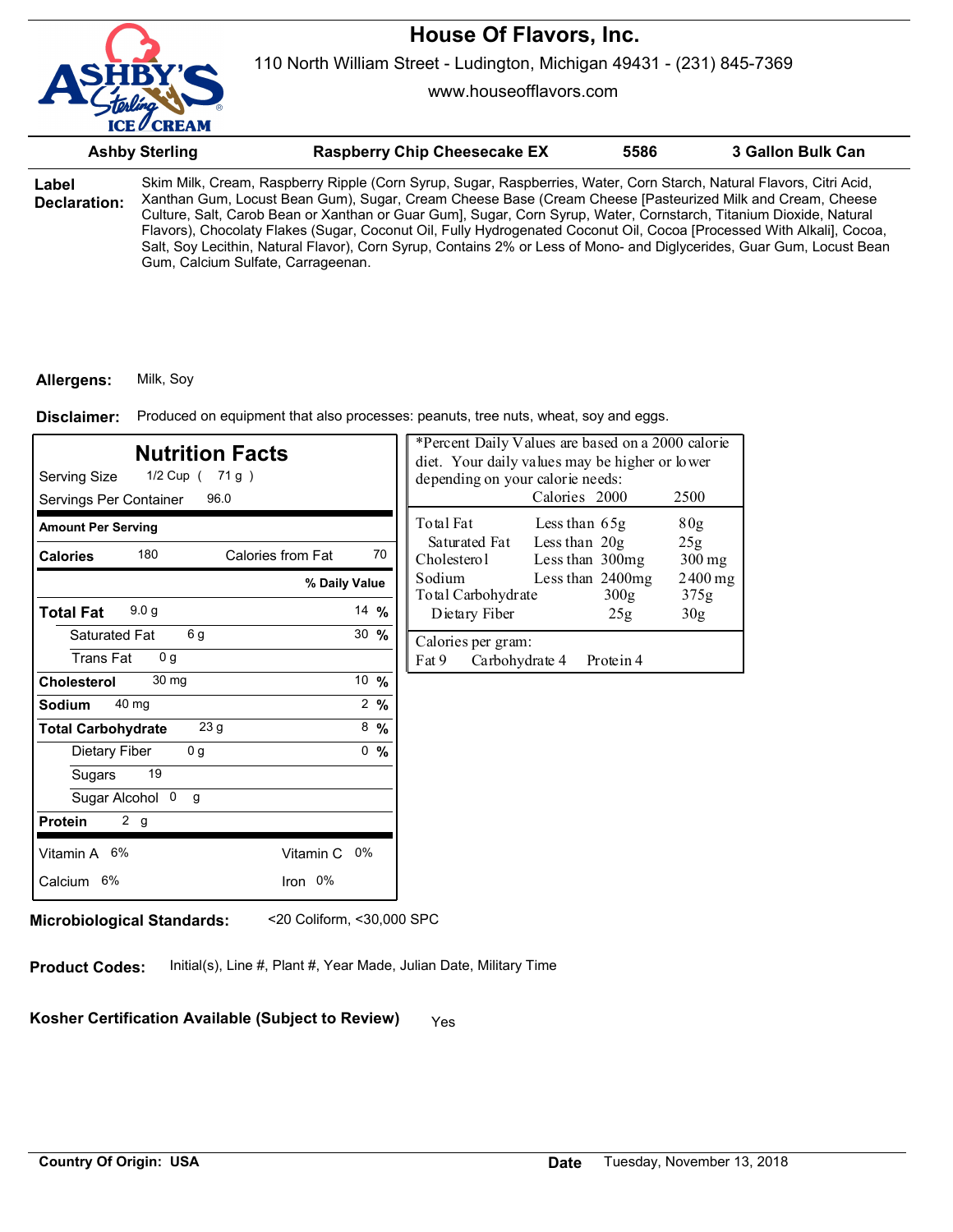

www.houseofflavors.com

|                       | <b>Ashby Sterling</b> | <b>Razpberry Rendezvous EX</b>                                                                                                                                                                                                                                                                                                                                                                                                                                                                                                                                                                                                                                                                                                            | 4859 | 3 Gallon Bulk Can |
|-----------------------|-----------------------|-------------------------------------------------------------------------------------------------------------------------------------------------------------------------------------------------------------------------------------------------------------------------------------------------------------------------------------------------------------------------------------------------------------------------------------------------------------------------------------------------------------------------------------------------------------------------------------------------------------------------------------------------------------------------------------------------------------------------------------------|------|-------------------|
| Label<br>Declaration: |                       | Skim Milk, Cream, Sugar, Moose Tracks (R) Fudge Swirl (Powdered Sugar [Sugar,Corn Starch], Vegetable Oil [Peanut<br>and/or Cottonseed and/or Palm Oil], Cocoa [Processed with Alkali], Whey, Soy Lecithin, Salt, Natural Flavor), Black<br>Raspberry Flavored Cups (Coating [Sugar, Corn Syrup, Coconut Oil, Cocoa {Processed with Alkali}, Palm Kernel Oil], Red<br>Raspberry Puree, Cocoa, Black Raspberry Juice Concentrate, Lemon Juice Concentrate, Natural & Artificial Flavors, Soy<br>Lecithin, Milk, Citric Acid, Sodium Benzoate and Potassium Sorbate [Preservatives]), Corn Syrup, Contains 2% or Less of<br>Mono- and Diglycerides, Guar Gum, Locust Bean Gum, Calcium Sulfate, Carrageenan, Natural Flavor, Red 40, Blue 1. |      |                   |

#### **Allergens:** Milk, Peanut, Soy

Produced on equipment that also processes: peanuts, tree nuts, wheat, soy and eggs. **Disclaimer:**

| <b>Nutrition Facts</b><br>Serving Size<br>1/2 Cup ( 71 g )<br>96.0<br>Servings Per Container |                  | *Percent Daily Values are based on a 2000 calorie<br>diet. Your daily values may be higher or lower<br>depending on your calorie needs:<br>Calories 2000<br>2500 |
|----------------------------------------------------------------------------------------------|------------------|------------------------------------------------------------------------------------------------------------------------------------------------------------------|
| <b>Amount Per Serving</b>                                                                    |                  | Total Fat<br>80 <sub>g</sub><br>Less than 65g                                                                                                                    |
| 200<br>Calories from Fat<br><b>Calories</b>                                                  | 110              | Less than 20g<br>Saturated Fat<br>25g<br>Cholesterol<br>Less than 300mg<br>$300$ mg                                                                              |
| % Daily Value                                                                                |                  | Sodium<br>Less than 2400mg<br>$2400$ mg<br>Total Carbohydrate<br>375g<br>300g                                                                                    |
| 13.0 <sub>g</sub><br><b>Total Fat</b>                                                        | $20 \frac{9}{6}$ | Dietary Fiber<br>30 <sub>g</sub><br>25g                                                                                                                          |
| Saturated Fat<br>7 g<br>0 <sub>g</sub><br>Trans Fat                                          | 35 $%$           | Calories per gram:<br>Fat 9<br>Carbohydrate 4<br>Protein 4                                                                                                       |
| 30 mg<br><b>Cholesterol</b>                                                                  | 10 $%$           |                                                                                                                                                                  |
| 45 mg<br><b>Sodium</b>                                                                       | $2 \frac{9}{6}$  |                                                                                                                                                                  |
| 21 <sub>g</sub><br><b>Total Carbohydrate</b>                                                 | $7 \frac{9}{6}$  |                                                                                                                                                                  |
| Dietary Fiber<br>1 g                                                                         | $4\frac{9}{6}$   |                                                                                                                                                                  |
| 17<br>Sugars                                                                                 |                  |                                                                                                                                                                  |
| Sugar Alcohol 0<br>g                                                                         |                  |                                                                                                                                                                  |
| 2 g<br><b>Protein</b>                                                                        |                  |                                                                                                                                                                  |
| Vitamin A 6%<br>Vitamin C 0%                                                                 |                  |                                                                                                                                                                  |
| Iron 6%<br>Calcium 8%                                                                        |                  |                                                                                                                                                                  |

**Microbiological Standards:** < 20 Cloi, < 30,000 SPC

**Product Codes:** Initial(s), Plant #, Year Made, Julian Date, Military Time

# Kosher Certification Available (Subject to Review) Yes

TAW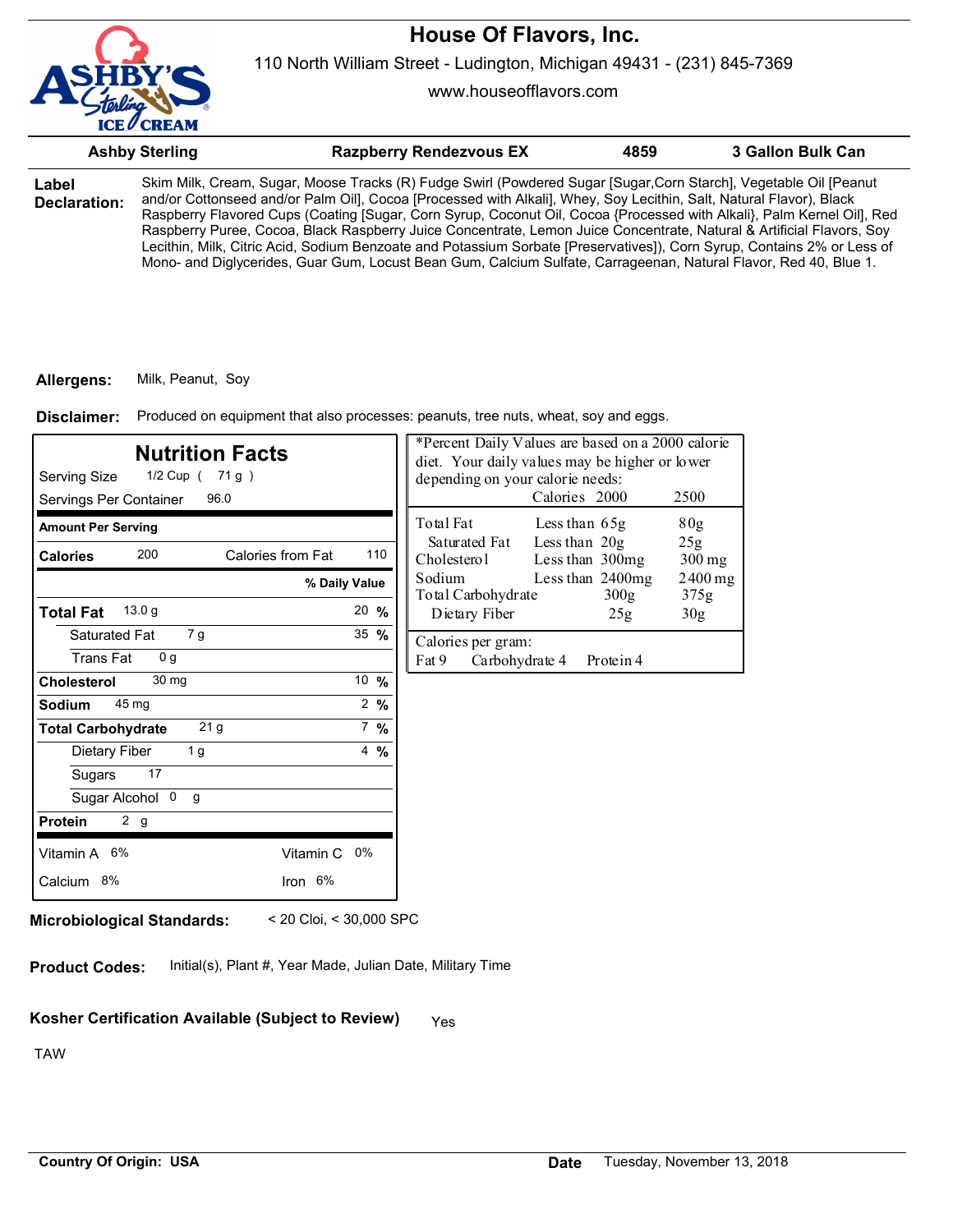

110 North William Street - Ludington, Michigan 49431 - (231) 845-7369

www.houseofflavors.com

|                       | <b>Ashby Sterling</b>                                                                                                                                                                                                                                                                                                                                                                                                                                                                                                                                                                                                                                              | <b>Rush Hour EX</b> | 7651 | 3 Gallon Bulk Can |
|-----------------------|--------------------------------------------------------------------------------------------------------------------------------------------------------------------------------------------------------------------------------------------------------------------------------------------------------------------------------------------------------------------------------------------------------------------------------------------------------------------------------------------------------------------------------------------------------------------------------------------------------------------------------------------------------------------|---------------------|------|-------------------|
| Label<br>Declaration: | Skim Milk, Cream, Caramel Ripple (Corn Syrup, Water, Fructose, Sweetened Condensed Skim Milk [Condensed Skim<br>Milk, Sugar], Butter, Modified Food Starch, Sugar, Salt, Disodium Phosphate, Natural Flavor, Potassium Sorbate<br>[Preservative], Carrageenan), Sugar, Choco Coated Coffee Espresso Flake (Sugar, Coconut Oil, Cocoa Processed With<br>Alkali, Natural Cocoa, Corn Syrup, Butter [Cream, Salt], Palm Oil, Water, Butter Fat, Instant Coffee, Caramel Color, Soy<br>Lecithin, Natural & Artificial Flavors), Corn Syrup, Coffee Extract, Contains 2% or Less of Mono- and Diglycerides, Guar<br>Gum, Locust Bean Gum, Calcium Sulfate, Carrageenan. |                     |      |                   |

### **Allergens:** Milk, Soy

Produced on equipment that also processes: peanuts, tree nuts, wheat, soy and eggs. **Disclaimer:**

| <b>Nutrition Facts</b><br>Serving Size<br>1/2 Cup ( 71 g )<br>Servings Per Container<br>96.0 |                  | *Percent Daily Values are based on a 2000 calorie<br>diet. Your daily values may be higher or lower<br>depending on your calorie needs:<br>Calories 2000<br>2500 |                                      |                   |
|----------------------------------------------------------------------------------------------|------------------|------------------------------------------------------------------------------------------------------------------------------------------------------------------|--------------------------------------|-------------------|
| <b>Amount Per Serving</b>                                                                    |                  | Total Fat                                                                                                                                                        | Less than 65g                        | 80 <sub>g</sub>   |
| 180<br>Calories from Fat<br><b>Calories</b>                                                  | 60               | Saturated Fat<br>Cholesterol                                                                                                                                     | Less than 20g<br>Less than 300mg     | 25g<br>$300$ mg   |
|                                                                                              | % Daily Value    | Sodium<br>Total Carbohydrate                                                                                                                                     | Less than 2400mg<br>300 <sub>g</sub> | $2400$ mg<br>375g |
| 9.0 <sub>g</sub><br><b>Total Fat</b>                                                         | 14 $%$           | Dietary Fiber                                                                                                                                                    | 25g                                  | 30 <sub>g</sub>   |
| 6g<br>Saturated Fat<br><b>Trans Fat</b><br>0 <sub>q</sub>                                    | $30 \frac{9}{6}$ | Calories per gram:<br>Fat 9<br>Carbohydrate 4                                                                                                                    | Protein 4                            |                   |
| 30 mg<br><b>Cholesterol</b>                                                                  | 10 %             |                                                                                                                                                                  |                                      |                   |
| 50 mg<br><b>Sodium</b>                                                                       | $2 \frac{9}{6}$  |                                                                                                                                                                  |                                      |                   |
| 22 <sub>g</sub><br><b>Total Carbohydrate</b>                                                 | $7\%$            |                                                                                                                                                                  |                                      |                   |
| 0 <sub>g</sub><br>Dietary Fiber                                                              | 0, 9/6           |                                                                                                                                                                  |                                      |                   |
| 19<br>Sugars                                                                                 |                  |                                                                                                                                                                  |                                      |                   |
| Sugar Alcohol 0<br>$\mathsf{q}$                                                              |                  |                                                                                                                                                                  |                                      |                   |
| 2 <sub>g</sub><br><b>Protein</b>                                                             |                  |                                                                                                                                                                  |                                      |                   |
| Vitamin A 6%                                                                                 | Vitamin C 0%     |                                                                                                                                                                  |                                      |                   |
| Calcium 6%                                                                                   | Iron 0%          |                                                                                                                                                                  |                                      |                   |

**Microbiological Standards:** <20 Coliform, <30,000 SPC

**Product Codes:** Initial(s), Line #, Plant #, Year Made, Julian Date, Military Time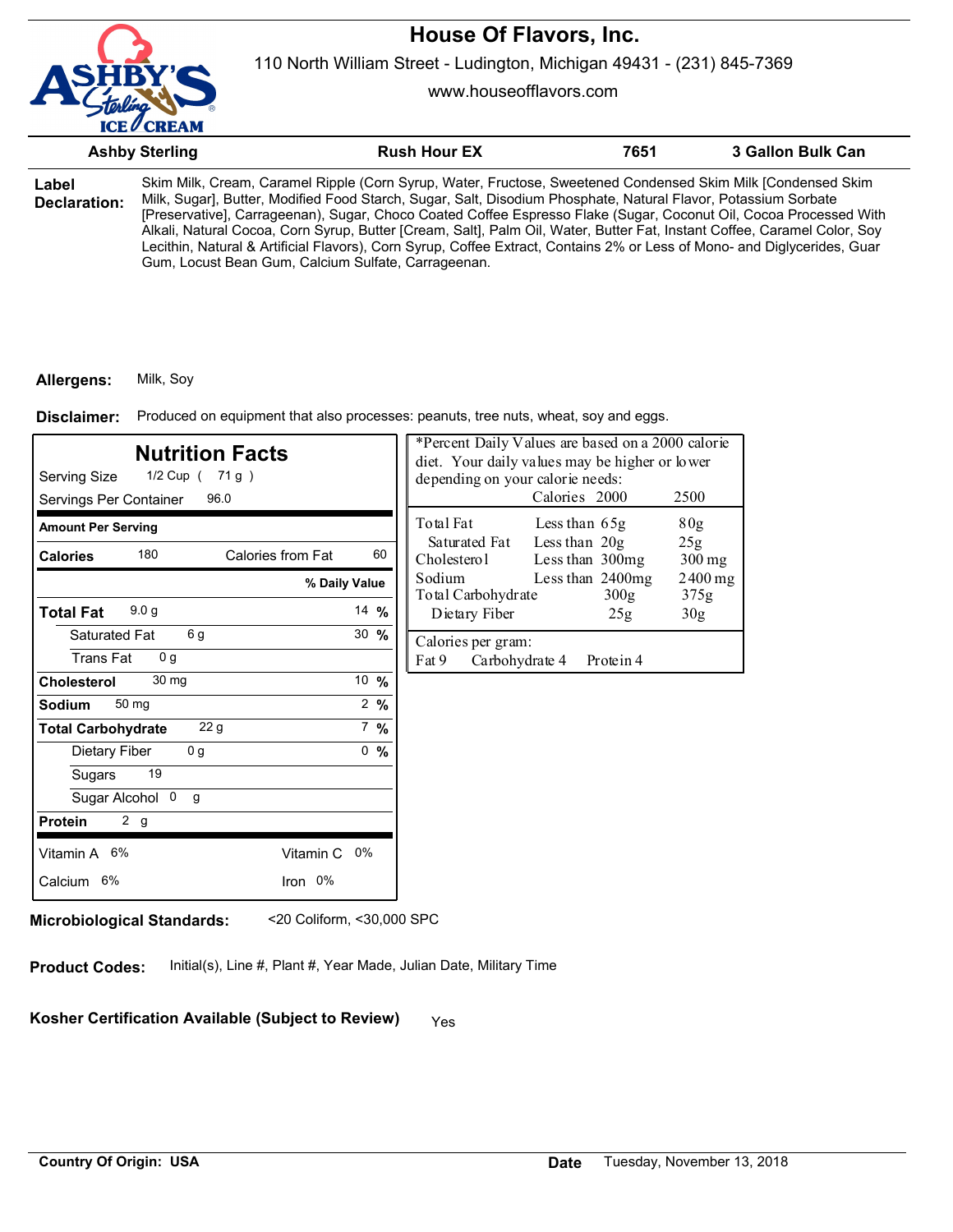

110 North William Street - Ludington, Michigan 49431 - (231) 845-7369

www.houseofflavors.com

|                       | <b>Ashby Sterling</b>                                                                                                                                                                                                                                                                                                                                                                                                                                                                                                                                                                         | <b>Salty Jack EX</b> | 6309 | 3 Gallon Bulk Can |
|-----------------------|-----------------------------------------------------------------------------------------------------------------------------------------------------------------------------------------------------------------------------------------------------------------------------------------------------------------------------------------------------------------------------------------------------------------------------------------------------------------------------------------------------------------------------------------------------------------------------------------------|----------------------|------|-------------------|
| Label<br>Declaration: | Skim Milk, Cream, Salty Caramel Ripple (Corn Syrup, Water, Sugar, Sweetened Condensed Milk [Milk, Sugar], Sweetened<br>Condensed Skim Milk [Skim Milk, Sugar], Sea Salt, Pectin, Baking Soda, Xanthan Gum), Sugar, Praline Peanuts (Sugar,<br>Peanuts, Butter, Corn Syrup, Salt), Caramel Flavor (Sweetened Condensed Milk [Milk, Sugar], Corn Syrup, Water, Cream,<br>Natural Flavors, Salt, Disodium Phosphate, Potassium Sorbate [Preservative] and Caramel Color), Corn Syrup, Contains<br>2% or Less of Mono- and Diglycerides, Guar Gum, Locust Bean Gum, Calcium Sulfate, Carrageenan. |                      |      |                   |

#### **Allergens:** Milk, Peanuts

Produced on equipment that also processes: peanuts, tree nuts, wheat, soy and eggs. **Disclaimer:**

| Serving Size<br>Servings Per Container              | <b>Nutrition Facts</b><br>1/2 Cup ( 71 g )<br>96.0 |                | *Percent Daily Values are based on a 2000 calorie<br>diet. Your daily values may be higher or lower<br>depending on your calorie needs:<br>Calories 2000 |                 |                  | 2500              |
|-----------------------------------------------------|----------------------------------------------------|----------------|----------------------------------------------------------------------------------------------------------------------------------------------------------|-----------------|------------------|-------------------|
| <b>Amount Per Serving</b>                           |                                                    |                | Total Fat                                                                                                                                                | Less than 65g   |                  | 80 <sub>g</sub>   |
| 190<br><b>Calories</b>                              | Calories from Fat                                  | 80             | Saturated Fat<br>Cholesterol                                                                                                                             | Less than $20g$ | Less than 300mg  | 25g<br>$300$ mg   |
|                                                     | % Daily Value                                      |                | Less than 2400mg<br>Sodium<br>Total Carbohydrate                                                                                                         |                 | 300 <sub>g</sub> | $2400$ mg<br>375g |
| 9.0 <sub>g</sub><br><b>Total Fat</b>                |                                                    | 14 $%$         | Dietary Fiber                                                                                                                                            |                 | 25g              | 30 <sub>g</sub>   |
| Saturated Fat<br><b>Trans Fat</b><br>0 <sub>q</sub> | 5 <sub>g</sub>                                     | 25 %           | Calories per gram:<br>Fat 9                                                                                                                              | Carbohydrate 4  | Protein 4        |                   |
| 30 mg<br><b>Cholesterol</b>                         |                                                    | 10 %           |                                                                                                                                                          |                 |                  |                   |
| 130 mg<br><b>Sodium</b>                             |                                                    | $5\frac{9}{6}$ |                                                                                                                                                          |                 |                  |                   |
| <b>Total Carbohydrate</b>                           | 25 <sub>g</sub>                                    | $8\frac{9}{6}$ |                                                                                                                                                          |                 |                  |                   |
| Dietary Fiber                                       | 0 <sub>g</sub>                                     | 0, 9/6         |                                                                                                                                                          |                 |                  |                   |
| 21<br>Sugars                                        |                                                    |                |                                                                                                                                                          |                 |                  |                   |
| Sugar Alcohol 0                                     | g                                                  |                |                                                                                                                                                          |                 |                  |                   |
| 3 <sub>g</sub><br><b>Protein</b>                    |                                                    |                |                                                                                                                                                          |                 |                  |                   |
| Vitamin A 6%                                        | Vitamin C 0%                                       |                |                                                                                                                                                          |                 |                  |                   |
| Calcium 8%                                          | Iron 0%                                            |                |                                                                                                                                                          |                 |                  |                   |

**Microbiological Standards:** <20 Coliform, <30,000 SPC

**Product Codes:** Initial(s), Line #, Plant #, Year Made, Julian Date, Military Time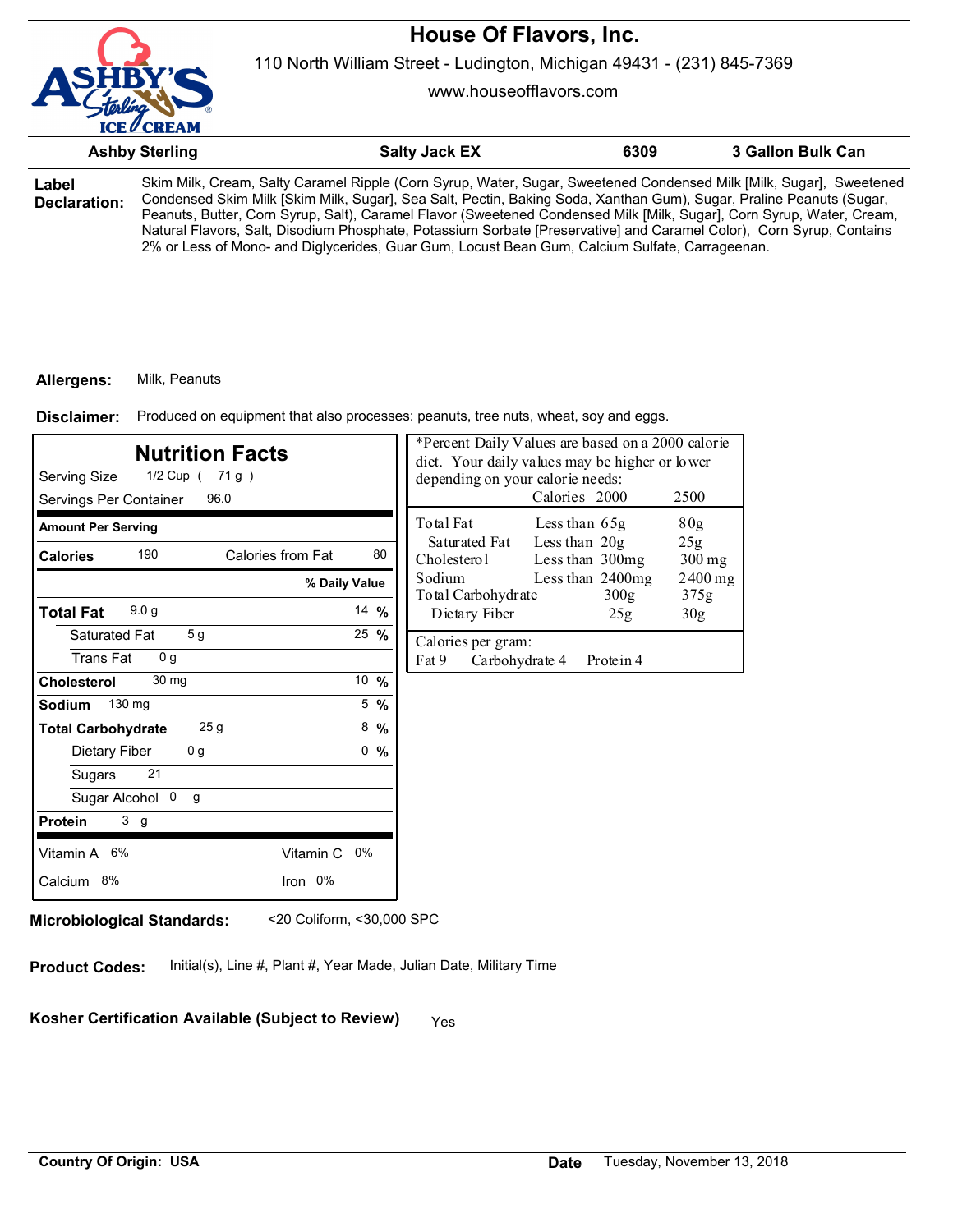

110 North William Street - Ludington, Michigan 49431 - (231) 845-7369

www.houseofflavors.com

| <b>Ashby Sterling</b> | <b>Sherbet-Orange EX</b> | 5605 | 3 Gallon Bulk Can |
|-----------------------|--------------------------|------|-------------------|
|                       |                          |      |                   |

**Label Declaration:** Skim Milk, Sugar, Water, Corn Syrup, Cream, Orange Juice Concentrate, Contains 2% or Less of Citric Acid, Locust Bean Gum, Mono- and Diglycerides, Modified Cellulose, Guar Gum, Polysorbate 80, Natural Flavor, Yellow 6, Red 40.

#### **Allergens:** Milk

Produced on equipment that also processes: peanuts, tree nuts, wheat, soy and eggs. **Disclaimer:**

| <b>Nutrition Facts</b><br>Serving Size<br>1/2 Cup (78 g)<br>Servings Per Container<br>96.0 |                 | depending on your calorie needs:              | *Percent Daily Values are based on a 2000 calorie<br>diet. Your daily values may be higher or lower<br>Calories 2000 | 2500              |
|--------------------------------------------------------------------------------------------|-----------------|-----------------------------------------------|----------------------------------------------------------------------------------------------------------------------|-------------------|
| <b>Amount Per Serving</b>                                                                  |                 | Total Fat                                     | Less than 65g                                                                                                        | 80 <sub>g</sub>   |
| 110<br>Calories from Fat<br><b>Calories</b>                                                | 15              | Saturated Fat<br>Cholesterol                  | Less than 20g<br>Less than 300mg                                                                                     | 25g<br>$300$ mg   |
|                                                                                            | % Daily Value   | Sodium<br>Total Carbohydrate                  | Less than 2400mg<br>300 <sub>g</sub>                                                                                 | $2400$ mg<br>375g |
| 1.5 <sub>g</sub><br><b>Total Fat</b>                                                       | $2 \frac{9}{6}$ | Dietary Fiber                                 | 25g                                                                                                                  | 30 <sub>g</sub>   |
| 1 <sub>g</sub><br>Saturated Fat<br>0 <sub>q</sub><br><b>Trans Fat</b>                      | $5\frac{9}{6}$  | Calories per gram:<br>Fat 9<br>Carbohydrate 4 | Protein 4                                                                                                            |                   |
| 5 <sub>mg</sub><br><b>Cholesterol</b>                                                      | 2 $%$           |                                               |                                                                                                                      |                   |
| 15 <sub>mg</sub><br><b>Sodium</b>                                                          | $1 \frac{9}{6}$ |                                               |                                                                                                                      |                   |
| 23 g<br><b>Total Carbohydrate</b>                                                          | $8\frac{9}{6}$  |                                               |                                                                                                                      |                   |
| 0 <sub>g</sub><br>Dietary Fiber                                                            | 0, 9/6          |                                               |                                                                                                                      |                   |
| 18<br>Sugars                                                                               |                 |                                               |                                                                                                                      |                   |
| Sugar Alcohol 0<br>g                                                                       |                 |                                               |                                                                                                                      |                   |
| <b>Protein</b><br>1 g                                                                      |                 |                                               |                                                                                                                      |                   |
| Vitamin A 0%                                                                               | Vitamin C 0%    |                                               |                                                                                                                      |                   |
| Calcium 2%                                                                                 | Iron 0%         |                                               |                                                                                                                      |                   |

**Microbiological Standards:** <20 Coliform, <30,000 SPC

**Product Codes:** Initial(s), Line #, Plant #, Year Made, Julian Date, Military Time

# Kosher Certification Available (Subject to Review) Yes

Artificial Colors Added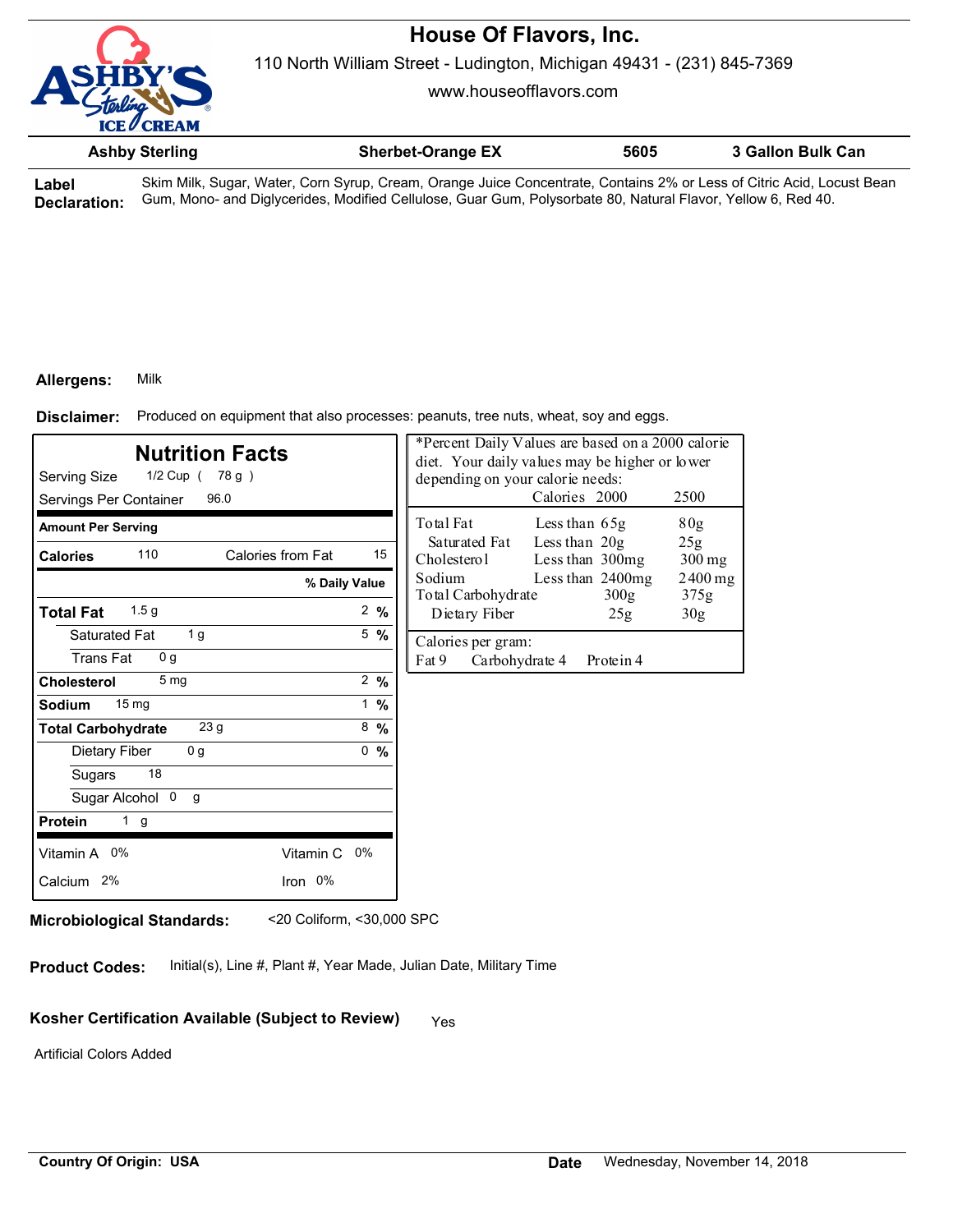

110 North William Street - Ludington, Michigan 49431 - (231) 845-7369

www.houseofflavors.com

|                              | <b>Ashby Sterling</b> | <b>Sherbet-Rainbow EX</b>                                                                                                                                                                                                           | 5606 | 3 Gallon Bulk Can |
|------------------------------|-----------------------|-------------------------------------------------------------------------------------------------------------------------------------------------------------------------------------------------------------------------------------|------|-------------------|
| Label<br><b>Declaration:</b> |                       | Skim Milk, Sugar, Water, Corn Syrup, Cream, Raspberry Juice Concentrate, Lime Juice Concentrate, Orange Juice<br>Concentrate, Natural & Artificial Flavors, Contains 2% or Less of Locust Bean Gum, Mono-and Diglycerides, Modified |      |                   |

Cellulose, Guar Gum, Polysorbate 80, Citric Acid, Red 40, Blue 1, Yellow 5, Yellow 6.

### **Allergens:** Milk

Produced on equipment that also processes: peanuts, tree nuts, wheat, soy and eggs. **Disclaimer:**

| <b>Nutrition Facts</b><br>Serving Size<br>$1/2$ Cup (78 g)<br>96.0<br>Servings Per Container |                 | *Percent Daily Values are based on a 2000 calorie<br>diet. Your daily values may be higher or lower<br>depending on your calorie needs:<br>Calories 2000<br>2500 |
|----------------------------------------------------------------------------------------------|-----------------|------------------------------------------------------------------------------------------------------------------------------------------------------------------|
| <b>Amount Per Serving</b>                                                                    |                 | Total Fat<br>80g<br>Less than $65g$                                                                                                                              |
| 110<br>Calories from Fat<br><b>Calories</b>                                                  | 15              | Less than $20g$<br>Saturated Fat<br>25g<br>Cholesterol<br>Less than 300mg<br>$300$ mg                                                                            |
|                                                                                              | % Daily Value   | Sodium<br>Less than 2400mg<br>$2400$ mg<br>Total Carbohydrate<br>300 <sub>g</sub><br>375g                                                                        |
| 1.5 <sub>g</sub><br><b>Total Fat</b>                                                         | $2 \frac{9}{6}$ | Dietary Fiber<br>30 <sub>g</sub><br>25g                                                                                                                          |
| 1 g<br>Saturated Fat<br><b>Trans Fat</b><br>0 <sub>q</sub>                                   | $5\%$           | Calories per gram:<br>Fat 9<br>Carbohydrate 4<br>Protein 4                                                                                                       |
| 5 <sub>mq</sub><br>Cholesterol                                                               | 2 %             |                                                                                                                                                                  |
| 15 <sub>mg</sub><br>Sodium                                                                   | 1 %             |                                                                                                                                                                  |
| 23 <sub>g</sub><br><b>Total Carbohydrate</b>                                                 | $8\frac{9}{6}$  |                                                                                                                                                                  |
| 0 <sub>g</sub><br>Dietary Fiber                                                              | 0, 9/6          |                                                                                                                                                                  |
| 18<br>Sugars                                                                                 |                 |                                                                                                                                                                  |
| Sugar Alcohol 0<br>g                                                                         |                 |                                                                                                                                                                  |
| <b>Protein</b><br>1 <sub>g</sub>                                                             |                 |                                                                                                                                                                  |
| Vitamin A 0%<br>Vitamin C 0%                                                                 |                 |                                                                                                                                                                  |
| Iron 0%<br>Calcium 2%                                                                        |                 |                                                                                                                                                                  |
|                                                                                              |                 |                                                                                                                                                                  |

**Microbiological Standards:** <20 Coliform, <30,000 SPC

**Product Codes:** Initial(s), Line #, Plant #, Year Made, Julian Date, Military Time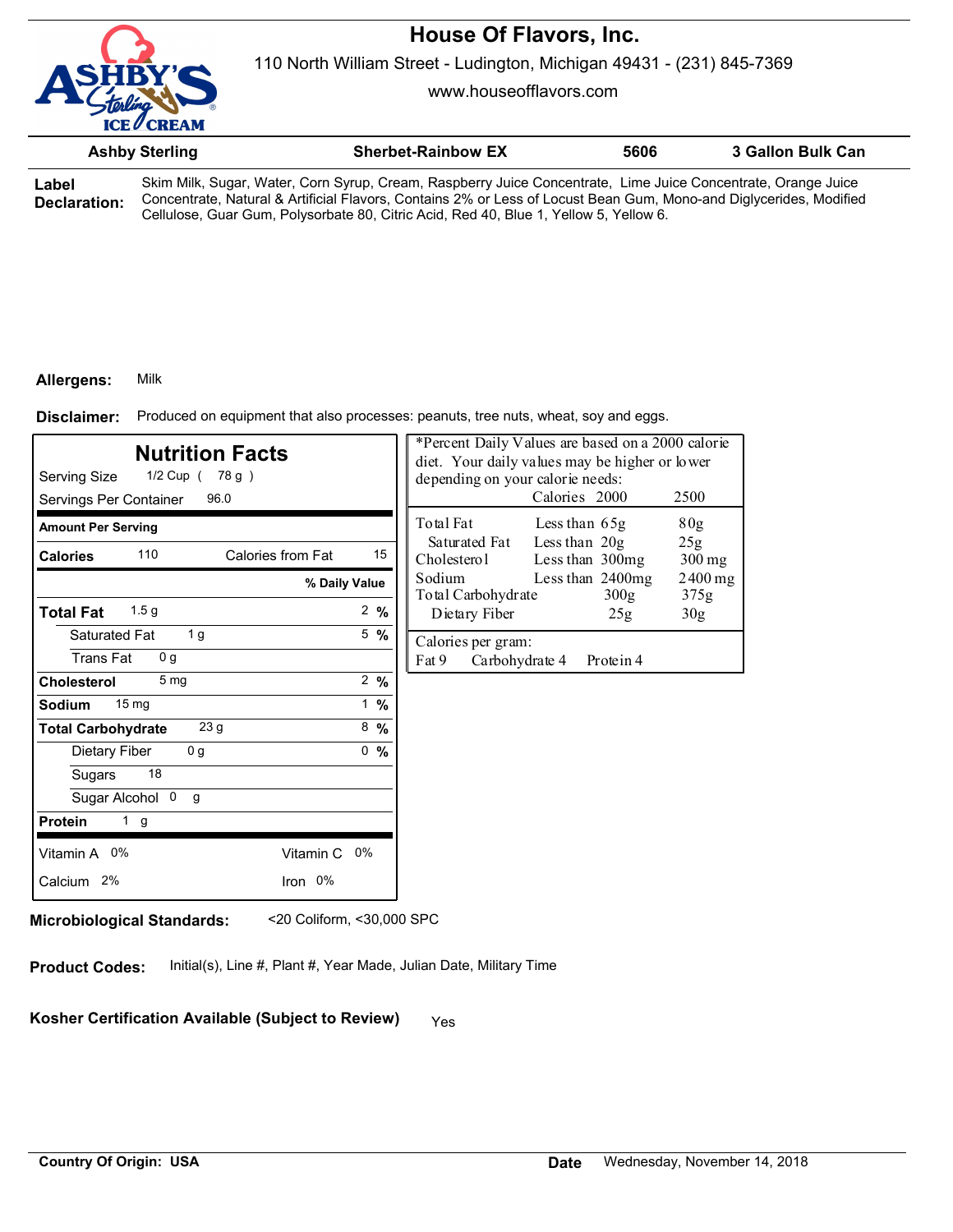110 North William Street - Ludington, Michigan 49431 - (231) 845-7369

www.houseofflavors.com



**Ashby Sterling Signature Vanilla EX 7948 3 Gallon Bulk Can**

**Label Declaration:** Cream, Skim Milk, Sugar, Pastuerized Egg Yolks, Natural Vanilla Flavor.

## **Allergens:** Milk, Egg

Produced on equipment that also processes: peanuts, tree nuts, wheat, soy and eggs. **Disclaimer:**

| <b>Nutrition Facts</b><br>Serving Size<br>$1/2$ Cup ( $102 g$ )<br>96.0<br>Servings Per Container                  |                           | *Percent Daily Values are based on a 2000 calorie<br>diet. Your daily values may be higher or lower<br>depending on your calorie needs:<br>Calories 2000 | 2500              |
|--------------------------------------------------------------------------------------------------------------------|---------------------------|----------------------------------------------------------------------------------------------------------------------------------------------------------|-------------------|
| <b>Amount Per Serving</b>                                                                                          |                           | Total Fat<br>Less than $65g$                                                                                                                             | 80g               |
| 260<br>Calories from Fat<br><b>Calories</b>                                                                        | 140                       | Less than 20g<br>Saturated Fat<br>Cholesterol<br>Less than 300mg                                                                                         | 25g<br>$300$ mg   |
| % Daily Value                                                                                                      |                           | Sodium<br>Less than 2400mg<br>Total Carbohydrate<br>300 <sub>g</sub>                                                                                     | $2400$ mg<br>375g |
| 16.0 <sub>g</sub><br><b>Total Fat</b>                                                                              | $25 \frac{9}{6}$          | Dietary Fiber<br>25g                                                                                                                                     | 30 <sub>g</sub>   |
| 11 <sub>g</sub><br>Saturated Fat<br>0 <sub>q</sub><br><b>Trans Fat</b><br>$95 \,\mathrm{mg}$<br><b>Cholesterol</b> | 55 %<br>$32 \frac{9}{6}$  | Calories per gram:<br>Fat 9<br>Carbohydrate 4<br>Protein 4                                                                                               |                   |
| <b>Sodium</b><br>55 mg<br>23 <sub>g</sub><br><b>Total Carbohydrate</b>                                             | $2 \frac{9}{6}$<br>8, 9/6 |                                                                                                                                                          |                   |
| Dietary Fiber<br>0 <sub>g</sub><br>23<br>Sugars<br>Sugar Alcohol 0<br>g                                            | 0, 9/6                    |                                                                                                                                                          |                   |
| 5g<br>Protein                                                                                                      |                           |                                                                                                                                                          |                   |
| Vitamin A 12%<br>Vitamin C 0%                                                                                      |                           |                                                                                                                                                          |                   |
| Calcium 15%<br>Iron 0%                                                                                             |                           |                                                                                                                                                          |                   |

**Microbiological Standards:** <20 Coliform, <30,000 SPC

**Product Codes:** Initial(s), Line #, Plant #, Year Made, Julian Date, Military Time

# Kosher Certification Available (Subject to Review) Yes

Revised 7-2-13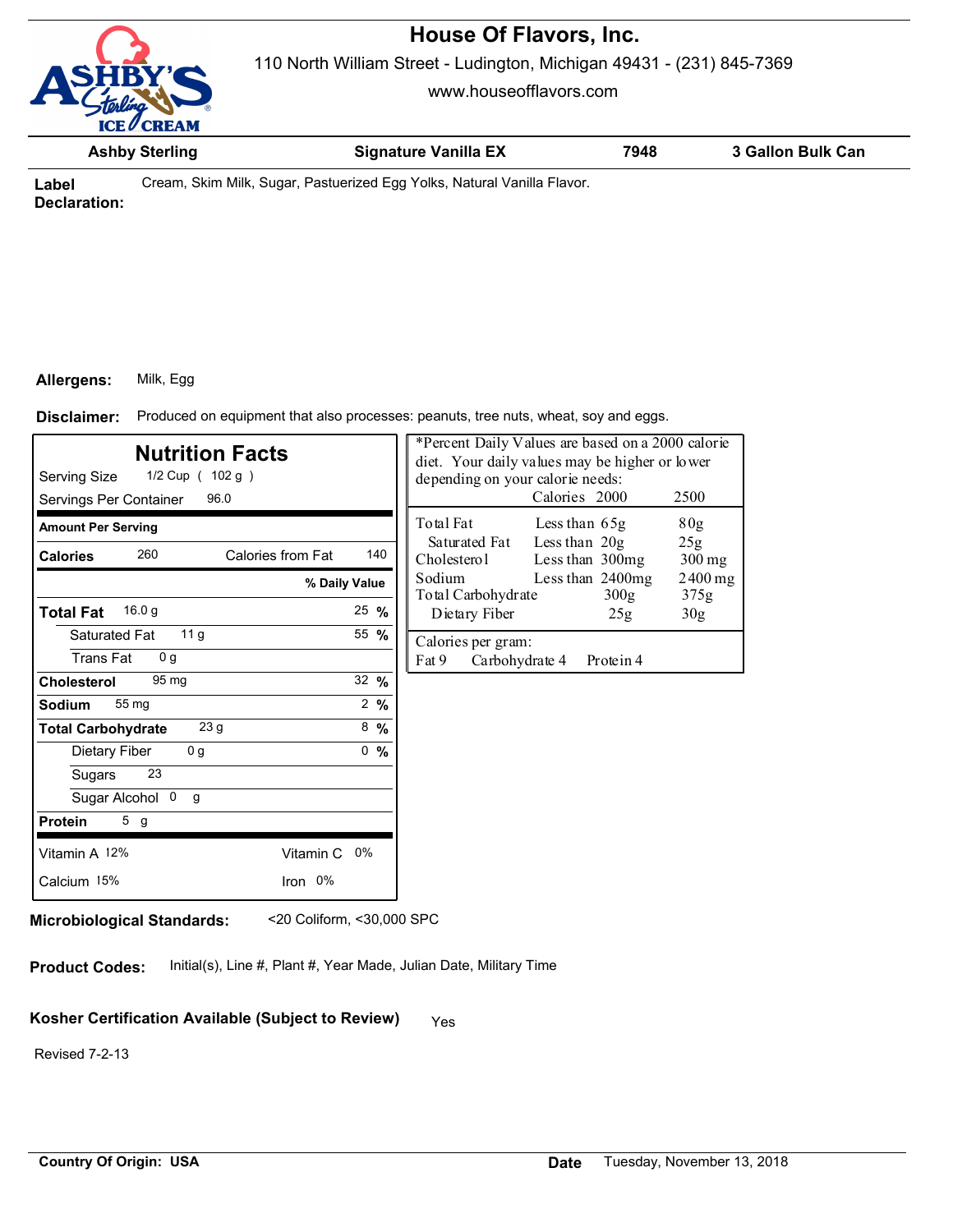

www.houseofflavors.com

|                       | Sorbet-Black Raspberry Pomegranate EX<br><b>Ashby Sterling</b><br>Water, Black Raspberry Pomegranate Flavoring (Sugar, Applesauce [Apples, Corn Syrup, Water, Ascorbic Acid],<br>Blackberries, Water, Natural & Artificial Flavors, Agar Agar, Pectin, Citric Acid, Locust Bean Gum, Red 40, Blue 1, |                                                                                                                                                                  | 7946 | 1.5 Gallon Bulk Can |
|-----------------------|------------------------------------------------------------------------------------------------------------------------------------------------------------------------------------------------------------------------------------------------------------------------------------------------------|------------------------------------------------------------------------------------------------------------------------------------------------------------------|------|---------------------|
| Label<br>Declaration: |                                                                                                                                                                                                                                                                                                      | Potassium Sorbate and Sodium Benzoate [Preservatives]), Sugar, Corn Syrup, Contains 2% or Less of Guar Gum,<br>Modified Cellulose, Locust Bean Gum, Citric Acid. |      |                     |

#### **Allergens:** Milk

Produced on equipment that also processes: peanuts, tree nuts, wheat, soy and eggs. **Disclaimer:**

| <b>Nutrition Facts</b><br>Serving Size<br>1/2 Cup (91g)<br>Servings Per Container<br>48.0                                                                                            |                                                       | *Percent Daily Values are based on a 2000 calorie<br>diet. Your daily values may be higher or lower<br>depending on your calorie needs:<br>Calories 2000<br>2500       |
|--------------------------------------------------------------------------------------------------------------------------------------------------------------------------------------|-------------------------------------------------------|------------------------------------------------------------------------------------------------------------------------------------------------------------------------|
| <b>Amount Per Serving</b><br>130<br>Calories from Fat<br><b>Calories</b>                                                                                                             | $\mathbf{0}$                                          | Total Fat<br>80 <sub>g</sub><br>Less than 65g<br>Less than $20g$<br>Saturated Fat<br>25g                                                                               |
| % Daily Value<br>0.0 <sub>g</sub><br><b>Total Fat</b>                                                                                                                                | 0, 9/6                                                | Cholesterol<br>Less than 300mg<br>$300$ mg<br>Sodium<br>Less than 2400mg<br>$2400$ mg<br>Total Carbohydrate<br>300g<br>375g<br>Dietary Fiber<br>30 <sub>g</sub><br>25g |
| 0 <sub>g</sub><br>Saturated Fat<br><b>Trans Fat</b><br>0 <sub>g</sub>                                                                                                                | 0, 9/6                                                | Calories per gram:<br>Fat 9<br>Carbohydrate 4<br>Protein 4                                                                                                             |
| 0 <sub>mg</sub><br><b>Cholesterol</b><br>0 <sub>mg</sub><br>Sodium<br>32 g<br><b>Total Carbohydrate</b><br>0.5 <sub>g</sub><br>Dietary Fiber<br>27<br>Sugars<br>Sugar Alcohol 0<br>g | 0, 9/6<br>$0 \frac{9}{6}$<br>11 $%$<br>$2\frac{9}{6}$ |                                                                                                                                                                        |
| 0 g<br><b>Protein</b><br>Vitamin A 0%<br>Vitamin C 0%                                                                                                                                |                                                       |                                                                                                                                                                        |
| Iron 0%<br>Calcium 0%                                                                                                                                                                |                                                       |                                                                                                                                                                        |

**Microbiological Standards:** <10 Coliform, <30,000 SPC

**Product Codes:** Intial(s), Line #, Plant #, Year Made, Julian Date, Military Time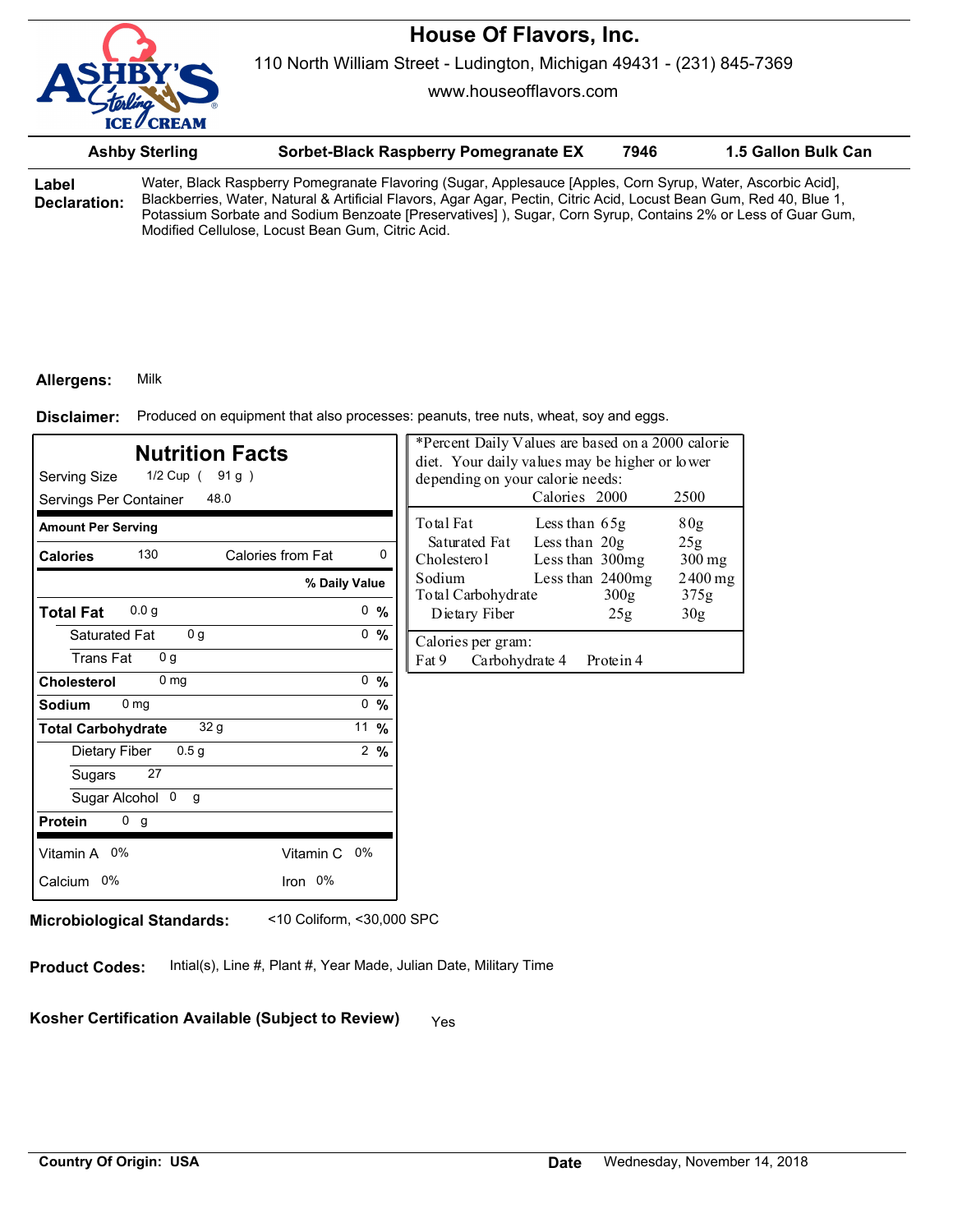

110 North William Street - Ludington, Michigan 49431 - (231) 845-7369

www.houseofflavors.com

|        | <b>Ashby Sterling</b> | Sorbet-Lemon                                                                                            | 5998 | 1.5 Gallon Bulk Can |
|--------|-----------------------|---------------------------------------------------------------------------------------------------------|------|---------------------|
| l ahal |                       | Mater Sugar Lemon Rase (Water Lemon pureo, Sugar Lemon, Juice Concentrate, Natural Flavors), Corn Syrup |      |                     |

**Label Declaration:** , Sugar, Lemon Base (Water, Lemon puree, Sugar, Lemon Juice Concentrate, Natural Flavors), Corn Syrup, Contains 2% or Less of Guar Gum, Modified Cellulose, Locust Bean Gum.

## **Allergens:**

Produced on equipment that also processes: peanuts, tree nuts, wheat, soy and eggs. **Disclaimer:**

| <b>Nutrition Facts</b><br>Serving Size<br>1/2 Cup (91g)<br>Servings Per Container<br>48.0 |                 | depending on your calorie needs:              | *Percent Daily Values are based on a 2000 calorie<br>diet. Your daily values may be higher or lower<br>Calories 2000 | 2500              |
|-------------------------------------------------------------------------------------------|-----------------|-----------------------------------------------|----------------------------------------------------------------------------------------------------------------------|-------------------|
| <b>Amount Per Serving</b>                                                                 |                 | Total Fat                                     | Less than $65g$                                                                                                      | 80g               |
| 110<br>Calories from Fat<br><b>Calories</b>                                               | 0               | Saturated Fat<br>Cholesterol                  | Less than 20g<br>Less than 300mg                                                                                     | 25g<br>$300$ mg   |
|                                                                                           | % Daily Value   | Sodium<br>Total Carbohydrate                  | Less than 2400mg<br>300 <sub>g</sub>                                                                                 | $2400$ mg<br>375g |
| 0.0 <sub>q</sub><br><b>Total Fat</b>                                                      | 0, 96           | Dietary Fiber                                 | 25g                                                                                                                  | 30 <sub>g</sub>   |
| 0 <sub>q</sub><br>Saturated Fat<br><b>Trans Fat</b><br>0 <sub>q</sub>                     | 0, 96           | Calories per gram:<br>Fat 9<br>Carbohydrate 4 | Protein 4                                                                                                            |                   |
| 0 <sub>mg</sub><br>Cholesterol                                                            | 0, 9/6          |                                               |                                                                                                                      |                   |
| 0 <sub>mg</sub><br>Sodium                                                                 | $0 \frac{9}{6}$ |                                               |                                                                                                                      |                   |
| 28 <sub>g</sub><br><b>Total Carbohydrate</b>                                              | $9 - \%$        |                                               |                                                                                                                      |                   |
| 0 <sub>g</sub><br>Dietary Fiber                                                           | 0, 9/6          |                                               |                                                                                                                      |                   |
| 22<br>Sugars                                                                              |                 |                                               |                                                                                                                      |                   |
| Sugar Alcohol 0<br>g                                                                      |                 |                                               |                                                                                                                      |                   |
| 0 <sub>g</sub><br><b>Protein</b>                                                          |                 |                                               |                                                                                                                      |                   |
| Vitamin A 0%                                                                              | Vitamin C 16%   |                                               |                                                                                                                      |                   |
| Calcium 0%                                                                                | Iron 0%         |                                               |                                                                                                                      |                   |
|                                                                                           |                 |                                               |                                                                                                                      |                   |

**Microbiological Standards:** <10 Coliform, <30,000 SPC

**Product Codes:** Intial(s), Line #, Plant #, Year Made, Julian Date, Military Time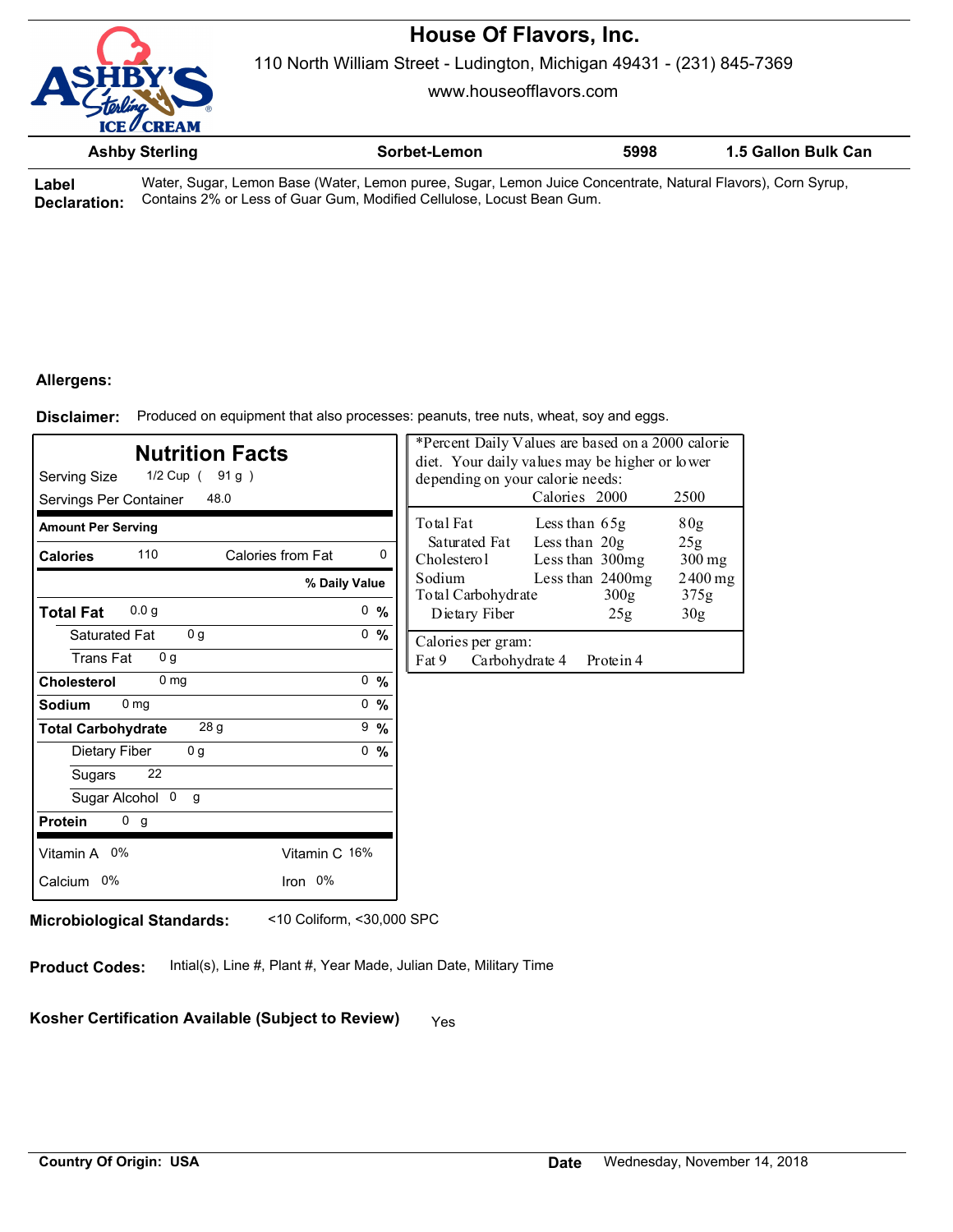

110 North William Street - Ludington, Michigan 49431 - (231) 845-7369

www.houseofflavors.com

|       | <b>Ashby Sterling</b> | Sorbet-Raspberry                                                                                                                                                                                                                                                                                                                               | 5997 | 1.5 Gallon Bulk Can |
|-------|-----------------------|------------------------------------------------------------------------------------------------------------------------------------------------------------------------------------------------------------------------------------------------------------------------------------------------------------------------------------------------|------|---------------------|
| Label |                       | Water, Raspberry Puree Flavor (Raspberry Puree, Sugar, Lemon Juice Concentrate, Natural Flavors, Concentrated<br>FILL IT TO IT ON OUR OUTSTANDING THE RESERVED OF THE RESERVED OF THE RESERVED OF THE RESERVED OF THE RESERVED OF THE RESERVED OF THE RESERVED OF THE RESERVED OF THE RESERVED OF THE RESERVED OF THE RESERVED OF THE RESERVED |      |                     |

**Declaration:** Elderberry Juice [Color], Pectin), Sugar, Corn Syrup, Contains 2% or Less of Guar Gum, Modified Cellulose, Locust Bean Gum, Red 40, Blue 1.

## **Allergens:**

Produced on equipment that also processes: peanuts, tree nuts, wheat, soy and eggs. **Disclaimer:**

| <b>Nutrition Facts</b><br>Serving Size<br>1/2 Cup (91g)<br>Servings Per Container<br>48.0 |                | *Percent Daily Values are based on a 2000 calorie<br>diet. Your daily values may be higher or lower<br>depending on your calorie needs:<br>Calories 2000<br>2500 |
|-------------------------------------------------------------------------------------------|----------------|------------------------------------------------------------------------------------------------------------------------------------------------------------------|
| <b>Amount Per Serving</b>                                                                 |                | Total Fat<br>Less than 65g<br>80g                                                                                                                                |
| 110<br>Calories from Fat<br><b>Calories</b>                                               | $\mathbf{0}$   | Less than $20g$<br>Saturated Fat<br>25g<br>Cholesterol<br>Less than 300mg<br>$300 \,\mathrm{mg}$                                                                 |
| % Daily Value                                                                             |                | Sodium<br>Less than $2400mg$<br>$2400$ mg<br>Total Carbohydrate<br>300 <sub>g</sub><br>375g                                                                      |
| 0.0 <sub>q</sub><br><b>Total Fat</b>                                                      | 0, 96          | Dietary Fiber<br>30 <sub>g</sub><br>25g                                                                                                                          |
| 0 <sub>q</sub><br>Saturated Fat<br><b>Trans Fat</b><br>0 <sub>q</sub>                     | 0, 96          | Calories per gram:<br>Fat 9<br>Carbohydrate 4<br>Protein 4                                                                                                       |
| 0 <sub>mg</sub><br>Cholesterol                                                            | 0, 9/6         |                                                                                                                                                                  |
| 0 <sub>mg</sub><br>Sodium                                                                 | 0, 9/6         |                                                                                                                                                                  |
| 26 <sub>g</sub><br><b>Total Carbohydrate</b>                                              | $9 - \%$       |                                                                                                                                                                  |
| 1 g<br>Dietary Fiber                                                                      | $4\frac{9}{6}$ |                                                                                                                                                                  |
| 21<br>Sugars                                                                              |                |                                                                                                                                                                  |
| Sugar Alcohol 0<br>g                                                                      |                |                                                                                                                                                                  |
| 0 <sub>g</sub><br><b>Protein</b>                                                          |                |                                                                                                                                                                  |
| Vitamin A 0%<br>Vitamin C                                                                 | 2%             |                                                                                                                                                                  |
| Iron 0%<br>Calcium 0%                                                                     |                |                                                                                                                                                                  |

**Microbiological Standards:** <10 Coliform, <30,000 SPC

**Product Codes:** Intial(s), Line #, Plant #, Year Made, Julian Date, Military Time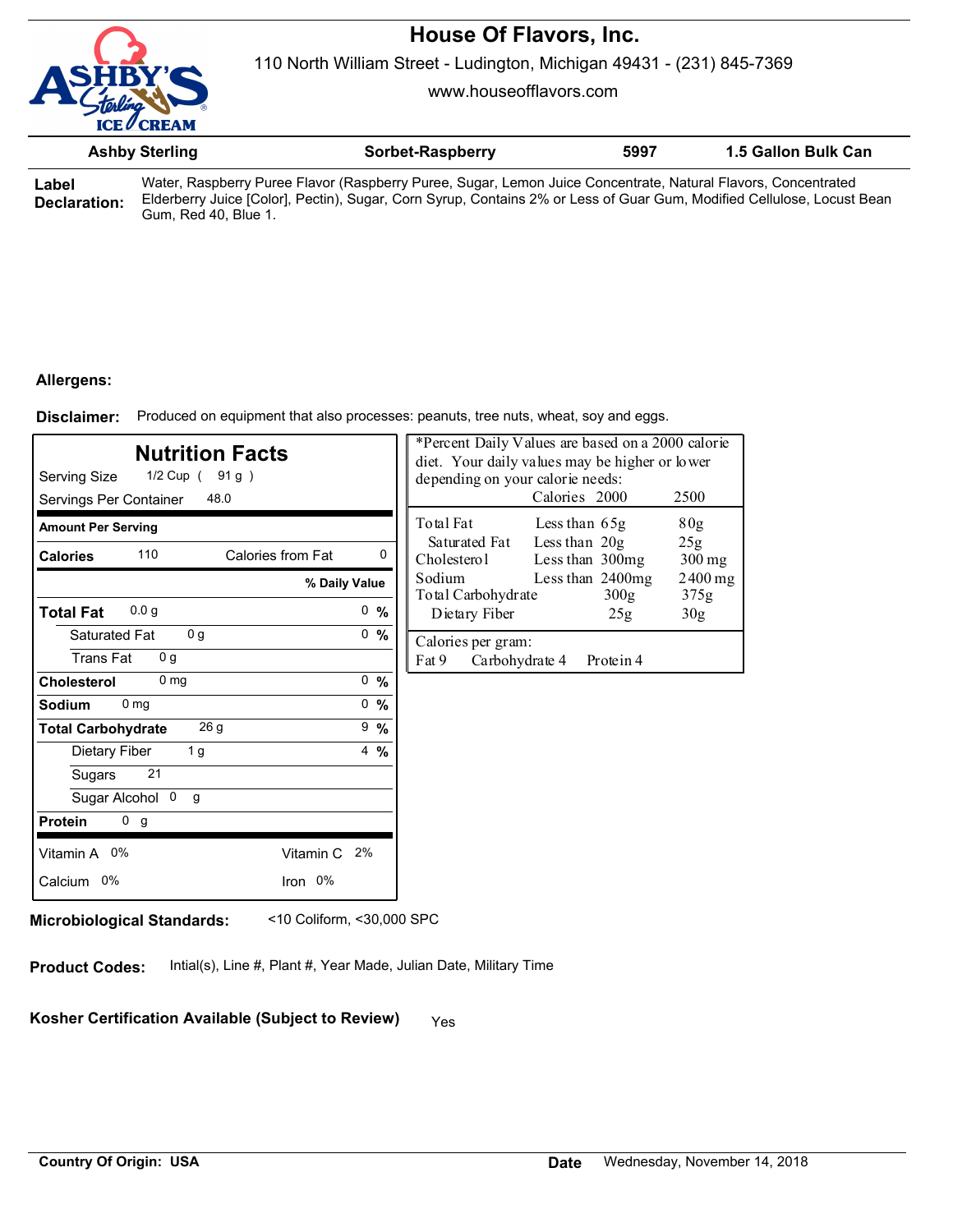

110 North William Street - Ludington, Michigan 49431 - (231) 845-7369

www.houseofflavors.com

|   | <b>Ashby Sterling</b> | <b>Sorbet-Sicilian Orange</b>                                                                                     | 7798 | 1.5 Gallon Bulk Can |
|---|-----------------------|-------------------------------------------------------------------------------------------------------------------|------|---------------------|
| . |                       | Water Overy Oare Overy Opptains 00/ and age of Natural Florida Oidio Anid Over Over Madified Oallyban Laguet Dage |      |                     |

**Label Declaration:** Water, Sugar, Corn Syrup, Contains 2% or Less of Natural Flavor, Citric Acid, Guar Gum, Modified Cellulose, Locust Bean Gum, Yellow 6, Red 40, Caramel Color, Blue 1.

### **Allergens:**

Produced on equipment that also processes: peanuts, tree nuts, wheat, soy and eggs. **Disclaimer:**

| <b>Nutrition Facts</b><br>Serving Size<br>1/2 Cup (91g)<br>Servings Per Container<br>48.0 |                                    |          | *Percent Daily Values are based on a 2000 calorie<br>diet. Your daily values may be higher or lower<br>depending on your calorie needs: | Calories 2000                  |                                        | 2500                                     |
|-------------------------------------------------------------------------------------------|------------------------------------|----------|-----------------------------------------------------------------------------------------------------------------------------------------|--------------------------------|----------------------------------------|------------------------------------------|
| <b>Amount Per Serving</b>                                                                 |                                    |          | Total Fat<br>Saturated Fat                                                                                                              | Less than 65g<br>Less than 20g |                                        | 80 <sub>g</sub><br>25g                   |
| 110<br><b>Calories</b>                                                                    | Calories from Fat<br>% Daily Value | $\Omega$ | Cholesterol<br>Sodium<br>Total Carbohydrate                                                                                             | Less than 300mg                | Less than $2400mg$<br>300 <sub>g</sub> | $300 \,\mathrm{mg}$<br>$2400$ mg<br>375g |
| 0.0 <sub>q</sub><br><b>Total Fat</b>                                                      |                                    | 0, 9/6   | Dietary Fiber                                                                                                                           |                                | 25g                                    | 30 <sub>g</sub>                          |
| Saturated Fat<br>0 <sub>g</sub><br>0 <sub>q</sub><br><b>Trans Fat</b>                     |                                    | 0, 9/6   | Calories per gram:<br>Fat 9<br>Carbohydrate 4                                                                                           |                                | Protein 4                              |                                          |
| 0 <sub>mg</sub><br><b>Cholesterol</b>                                                     |                                    | 0, 96    |                                                                                                                                         |                                |                                        |                                          |
| Sodium<br>0 <sub>mg</sub>                                                                 |                                    | 0, 96    |                                                                                                                                         |                                |                                        |                                          |
| 27 <sub>g</sub><br><b>Total Carbohydrate</b>                                              |                                    | $9\%$    |                                                                                                                                         |                                |                                        |                                          |
| 0g<br>Dietary Fiber                                                                       |                                    | 0, 96    |                                                                                                                                         |                                |                                        |                                          |
| 20 <sub>g</sub><br>Sugars                                                                 |                                    |          |                                                                                                                                         |                                |                                        |                                          |
| Sugar Alcohol 0<br>g                                                                      |                                    |          |                                                                                                                                         |                                |                                        |                                          |
| 0 <sub>g</sub><br><b>Protein</b>                                                          |                                    |          |                                                                                                                                         |                                |                                        |                                          |
| Vitamin A 0%                                                                              | Vitamin C                          | $0\%$    |                                                                                                                                         |                                |                                        |                                          |
| Calcium 0%                                                                                | Iron 0%                            |          |                                                                                                                                         |                                |                                        |                                          |

**Microbiological Standards:** <20 Coliform, <30,000 SPC

**Product Codes:** Initial(s), Line #, Plant #, Year Made, Julian Date, Military Time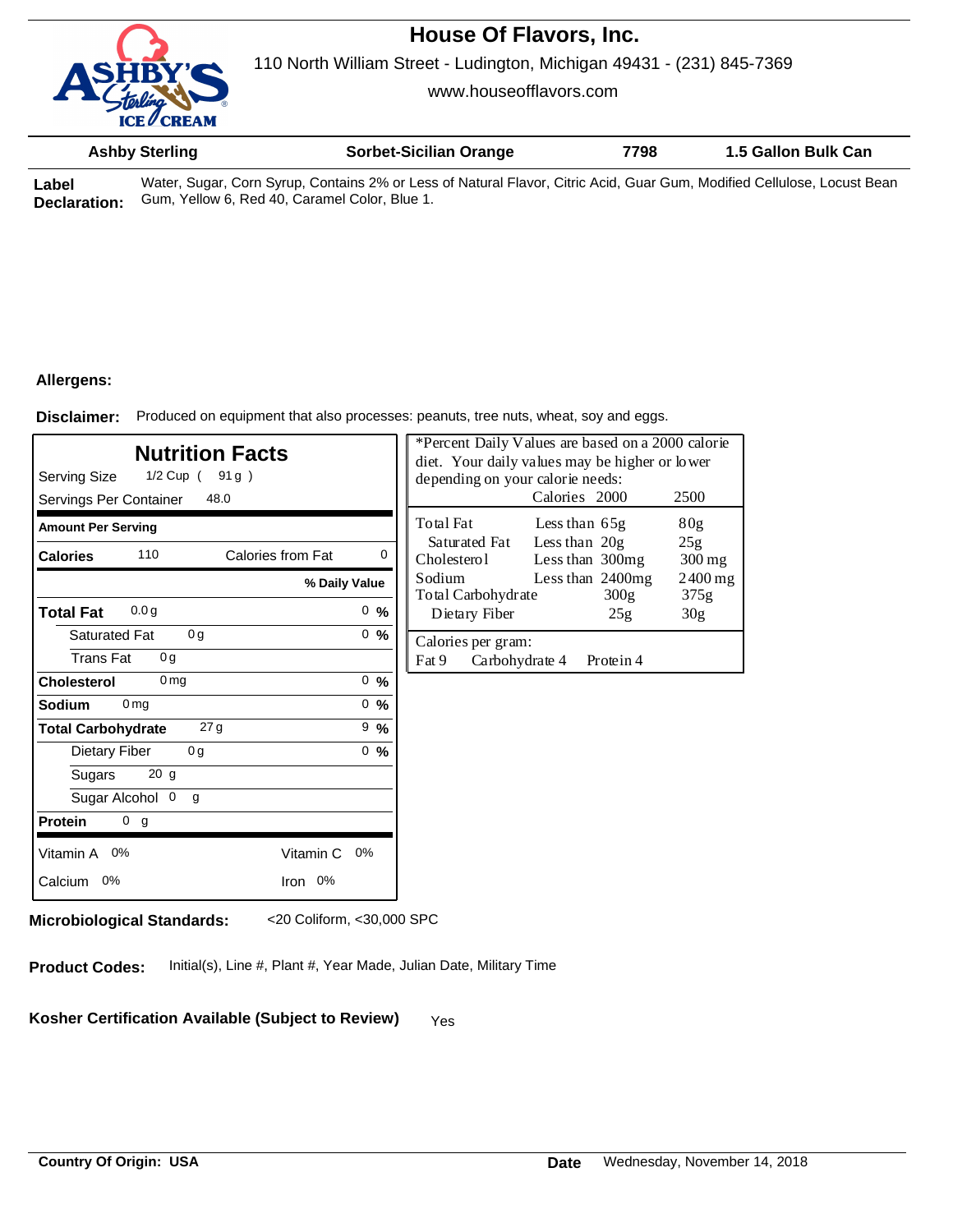

110 North William Street - Ludington, Michigan 49431 - (231) 845-7369

www.houseofflavors.com

|                       | <b>Ashby Sterling</b> | Spumoni EX                                                                                                                                                                                                                                                                                                                                                                                                                                                                                                                                                                                                                                                                                                                                                                                                                         | 1438 | 3 Gallon Bulk Can |
|-----------------------|-----------------------|------------------------------------------------------------------------------------------------------------------------------------------------------------------------------------------------------------------------------------------------------------------------------------------------------------------------------------------------------------------------------------------------------------------------------------------------------------------------------------------------------------------------------------------------------------------------------------------------------------------------------------------------------------------------------------------------------------------------------------------------------------------------------------------------------------------------------------|------|-------------------|
| Label<br>Declaration: |                       | Skim Milk, Cream, Sugar, Marshmallow Nougat (Corn Syrup, Water, Sugar, Xanthan Gum, Potassium Sorbate<br>[Preservative], Artificial Vanilla Flavor), Corn Syrup, Red Cherries (Cherries, Water, Corn Syrup, Sugar, Citric Acid, Sodium<br>Benzoate and Potassium Sorbate [Preservatives], Natural Flavors, Red 40, Sulfites), Almond Pieces (Roasted in<br>Cottonseed Oil, Butter, Salt), Egg Nog Flavoring (Corn Syrup, Pasteurized Egg Yolks, Natural & Artificial Flavors, Water,<br>Spice, Salt, Annatto and Turmeric [Colors], Sorbic Acid [Preservative]), Contains 2% or Less of Cocoa (Processed with<br>Alkali), Mono- and Diglycerides, Guar Gum, Locust Bean Gum, Calcium Sulfate, Carrageenan, Natural Flavors, Natural<br>Vanilla Flavor, Annatto (Color), Caramel (Color), Red 40, Turmeric Color, Blue 1, Yellow 5. |      |                   |

#### **Allergens:** Milk, Eggs, Almonds

Produced on equipment that also processes: peanuts, tree nuts, wheat, soy and eggs. **Disclaimer:**

| <b>Nutrition Facts</b><br>Serving Size<br>1/2 Cup ( 71 g )<br>Servings Per Container<br>96.0    |                            | *Percent Daily Values are based on a 2000 calorie<br>diet. Your daily values may be higher or lower<br>depending on your calorie needs:<br>Calories 2000<br>2500 |
|-------------------------------------------------------------------------------------------------|----------------------------|------------------------------------------------------------------------------------------------------------------------------------------------------------------|
| <b>Amount Per Serving</b><br>160<br>Calories from Fat<br><b>Calories</b>                        | 70                         | Total Fat<br>Less than $65g$<br>80g<br>Less than $20g$<br>Saturated Fat<br>25g<br>Less than 300mg<br>Cholesterol                                                 |
| 8.0 <sub>g</sub>                                                                                | % Daily Value              | $300 \,\mathrm{mg}$<br>Sodium<br>Less than 2400mg<br>$2400$ mg<br>Total Carbohydrate<br>300 <sub>g</sub><br>375g                                                 |
| <b>Total Fat</b><br>6 g<br>Saturated Fat<br>0 <sub>q</sub><br><b>Trans Fat</b>                  | 12 $%$<br>$30 \frac{9}{6}$ | Dietary Fiber<br>25g<br>30 <sub>g</sub><br>Calories per gram:<br>Fat 9<br>Carbohydrate 4<br>Protein 4                                                            |
| 35 <sub>mg</sub><br><b>Cholesterol</b><br>25 <sub>mg</sub><br>Sodium                            | 12 $%$<br>1 %              |                                                                                                                                                                  |
| 19 <sub>g</sub><br><b>Total Carbohydrate</b><br>1 <sub>g</sub><br>Dietary Fiber<br>16<br>Sugars | 6 %<br>$4\frac{9}{6}$      |                                                                                                                                                                  |
| Sugar Alcohol 0<br>g<br>2 g<br><b>Protein</b>                                                   |                            |                                                                                                                                                                  |
| Vitamin A 6%<br>Vitamin C 0%<br>Calcium 6%<br>Iron 0%                                           |                            |                                                                                                                                                                  |

**Microbiological Standards:** <20 Coliform, <30,000 SPC

Initial(s), Line #, Plant #, Year Made, Julian Date, Military Time Best By 24 months **Product Codes:**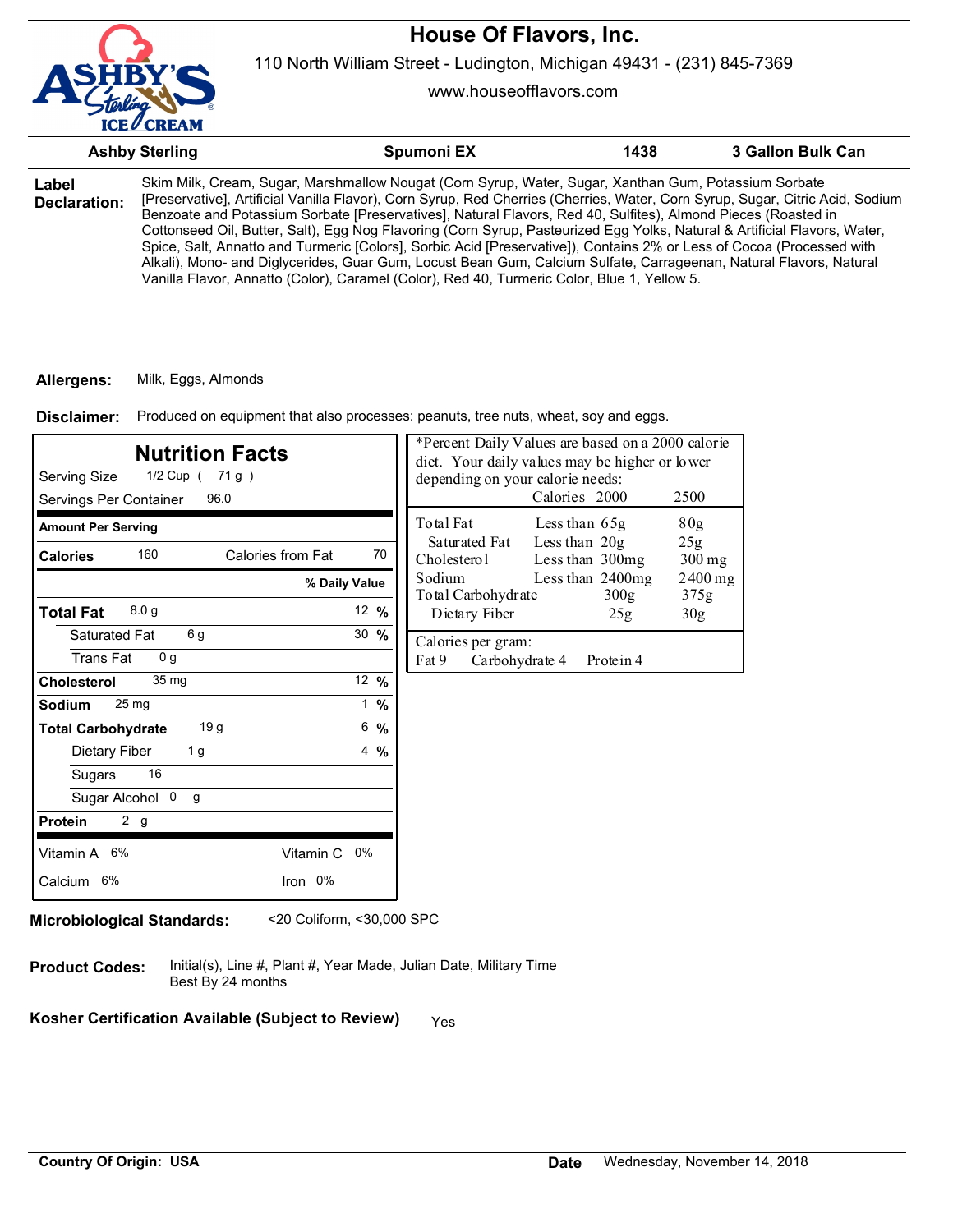

www.houseofflavors.com

|                       | <b>Ashby Sterling</b>              | <b>Strawberry Cheesecake EX</b>                                                                                                                                                                                                                                                                                                                                                                                                                                                                                                                                                                                                                                                                                                                                                                                                                                                                                                                                                                                                                                                                               | 5591 | 3 Gallon Bulk Can |
|-----------------------|------------------------------------|---------------------------------------------------------------------------------------------------------------------------------------------------------------------------------------------------------------------------------------------------------------------------------------------------------------------------------------------------------------------------------------------------------------------------------------------------------------------------------------------------------------------------------------------------------------------------------------------------------------------------------------------------------------------------------------------------------------------------------------------------------------------------------------------------------------------------------------------------------------------------------------------------------------------------------------------------------------------------------------------------------------------------------------------------------------------------------------------------------------|------|-------------------|
| Label<br>Declaration: | Gum, Calcium Sulfate, Carrageenan. | Skim Milk, Cream, Strawberry Swirl (Strawberries, Sugar, High Fructose Corn Syrup, Modified Cornstarch, Natural and<br>Artificial Flavors, Sodium Benzoate and Potassium Sorbate [Preservatives], Red 40), Sugar, Cream Cheese Base (Cream<br>Cheese [Pasteurized Milk and Cream, Cheese Culture, Salt, Carob Bean or Xanthan or Guar Gum], Sugar, Corn Syrup,<br>Water, Cornstarch, Titanium Dioxide, Natural Flavors), Cheesecake Pieces (Cream Cheese [Milk, Cream, Cheese Culture,<br>Salt Stabilizers {Carob Bean and/Or Xanthan and/or Guar Gums}], Sugar, Whole Egg, Whole Wheat Flour [Wheat Flour,<br>Niacin, Reduced Iron, Thiamine Mononitrate, Riboflavin, Folic Acid], Butter, Water, Palm Shortening [Palm Oil and Palm<br>Fraction], Cornstarch, Molasses, Vanilla, Lemon Puree [Chopped Lemon Peels, Cane Sugar, Natural Lemon Flavor], Salt,<br>Milk Solids [Milk Protein Concentrate, Nonfat Dry Milk, Lactose], Sodium Bicarbonate, Carob Bean and/or Xanthan and/or<br>Guar Gum, Cinnamon, Citric Acid), Corn Syrup, Contains 2% or Less of Mono- and Diglycerides, Guar Gum, Locust Bean |      |                   |

**Allergens:** Milk, Eggs, Wheat, Soy

Produced on equipment that also processes: peanuts, tree nuts, wheat, soy and eggs. **Disclaimer:**

| <b>Nutrition Facts</b><br>Serving Size<br>1/2 Cup ( 71 g )<br>Servings Per Container<br>96.0 |                  | *Percent Daily Values are based on a 2000 calorie<br>diet. Your daily values may be higher or lower<br>depending on your calorie needs: | Calories 2000                        | 2500                        |
|----------------------------------------------------------------------------------------------|------------------|-----------------------------------------------------------------------------------------------------------------------------------------|--------------------------------------|-----------------------------|
| <b>Amount Per Serving</b>                                                                    |                  | Total Fat                                                                                                                               | Less than $65g$                      | 80g                         |
| 170<br>Calories from Fat<br><b>Calories</b>                                                  | 70               | Saturated Fat<br>Cholesterol                                                                                                            | Less than $20g$<br>Less than 300mg   | 25 <sub>g</sub><br>$300$ mg |
| % Daily Value                                                                                |                  | Sodium<br>Total Carbohydrate                                                                                                            | Less than 2400mg<br>300 <sub>g</sub> | $2400$ mg<br>375g           |
| 9.0 <sub>g</sub><br><b>Total Fat</b>                                                         | 14 $%$           | Dietary Fiber                                                                                                                           | 25g                                  | 30 <sub>g</sub>             |
| 6g<br>Saturated Fat<br>0 <sub>q</sub><br><b>Trans Fat</b>                                    | $30 \frac{9}{6}$ | Calories per gram:<br>Fat 9<br>Carbohydrate 4                                                                                           | Protein 4                            |                             |
| 35 <sub>mg</sub><br>Cholesterol                                                              | 12 $%$           |                                                                                                                                         |                                      |                             |
| 40 mg<br>Sodium                                                                              | $2\frac{9}{6}$   |                                                                                                                                         |                                      |                             |
| 22 <sub>g</sub><br><b>Total Carbohydrate</b>                                                 | $7\%$            |                                                                                                                                         |                                      |                             |
| 0 <sub>q</sub><br>Dietary Fiber                                                              | 0, 9/6           |                                                                                                                                         |                                      |                             |
| 19<br>Sugars                                                                                 |                  |                                                                                                                                         |                                      |                             |
| Sugar Alcohol 0<br>g                                                                         |                  |                                                                                                                                         |                                      |                             |
| 2 g<br><b>Protein</b>                                                                        |                  |                                                                                                                                         |                                      |                             |
| Vitamin A 6%<br>Vitamin C 2%                                                                 |                  |                                                                                                                                         |                                      |                             |
| Iron 0%<br>Calcium 6%                                                                        |                  |                                                                                                                                         |                                      |                             |

**Microbiological Standards:** <20 Coliform, <30,000 SPC

**Product Codes:** Initial(s), Line #, Plant #, Year Made, Julian Date, Military Time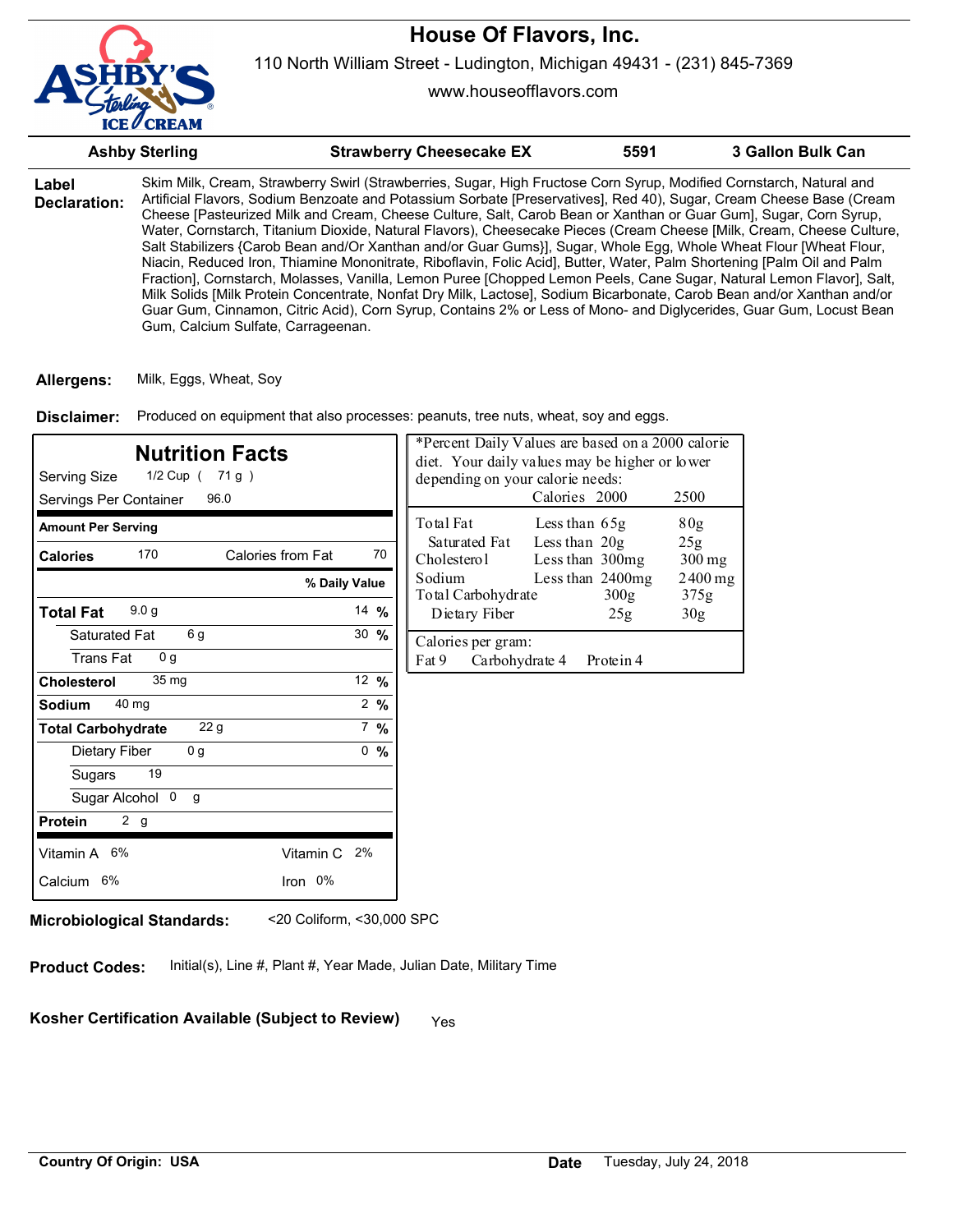

110 North William Street - Ludington, Michigan 49431 - (231) 845-7369

www.houseofflavors.com

|                       | <b>Ashby Sterling</b>                                                                                                                                                                                                                                                                                                                                                                                                                                                                                                                                                        | <b>Strawberry EX</b> | 5590 | 3 Gallon Bulk Can |
|-----------------------|------------------------------------------------------------------------------------------------------------------------------------------------------------------------------------------------------------------------------------------------------------------------------------------------------------------------------------------------------------------------------------------------------------------------------------------------------------------------------------------------------------------------------------------------------------------------------|----------------------|------|-------------------|
| Label<br>Declaration: | Skim Milk, Cream, Strawberries (Strawberries, Corn Syrup, Sugar, Water, Cornstarch, Natural Flavors, Strawberry Seeds,<br>Citric Acid, Fruit and Vegetable Juices [For Color], Guar Gum, Sodium Benzoate and Potassium Sorbate [Preservatives]),<br>Sugar, Strawberry Puree (Corn Syrup, Water, Strawberries, Sugar, Corn Starch, Citric Acid, Fruit and Vegetable Juices [for<br>Color], Sodium Benzoate [Preservative]), Corn Syrup, Contains 2% or Less of Mono- and Diglycerides, Guar Gum, Locust<br>Bean Gum, Calcium Sulfate, Carrageenan, Natural Strawberry Flavor. |                      |      |                   |

#### **Allergens:** Milk

Produced on equipment that also processes: peanuts, tree nuts, wheat, soy and eggs. **Disclaimer:**

| <b>Nutrition Facts</b><br>Serving Size<br>1/2 Cup ( 71 g )<br>Servings Per Container<br>96.0 |                   |        | *Percent Daily Values are based on a 2000 calorie<br>diet. Your daily values may be higher or lower<br>depending on your calorie needs: | Calories 2000                    |                                      | 2500              |
|----------------------------------------------------------------------------------------------|-------------------|--------|-----------------------------------------------------------------------------------------------------------------------------------------|----------------------------------|--------------------------------------|-------------------|
| <b>Amount Per Serving</b>                                                                    |                   |        | Total Fat                                                                                                                               | Less than 65g                    |                                      | 80 <sub>g</sub>   |
| 150<br><b>Calories</b>                                                                       | Calories from Fat | 60     | Saturated Fat<br>Cholesterol                                                                                                            | Less than 20g<br>Less than 300mg |                                      | 25g<br>$300$ mg   |
|                                                                                              | % Daily Value     |        | Sodium<br>Total Carbohydrate                                                                                                            |                                  | Less than 2400mg<br>300 <sub>g</sub> | $2400$ mg<br>375g |
| 7.0 <sub>g</sub><br><b>Total Fat</b>                                                         |                   | 11 $%$ | Dietary Fiber                                                                                                                           |                                  | 25g                                  | 30 <sub>g</sub>   |
| 5 <sub>g</sub><br>Saturated Fat<br><b>Trans Fat</b><br>0 <sub>q</sub>                        |                   | 25 %   | Calories per gram:<br>Fat 9<br>Carbohydrate 4                                                                                           |                                  | Protein 4                            |                   |
| 30 mg<br><b>Cholesterol</b>                                                                  |                   | 10 %   |                                                                                                                                         |                                  |                                      |                   |
| 25 <sub>mg</sub><br><b>Sodium</b>                                                            |                   | 1 $%$  |                                                                                                                                         |                                  |                                      |                   |
| 20 <sub>g</sub><br><b>Total Carbohydrate</b>                                                 |                   | $7\%$  |                                                                                                                                         |                                  |                                      |                   |
| 0 <sub>g</sub><br>Dietary Fiber                                                              |                   | 0, 9/6 |                                                                                                                                         |                                  |                                      |                   |
| 16<br>Sugars                                                                                 |                   |        |                                                                                                                                         |                                  |                                      |                   |
| Sugar Alcohol 0<br>$\mathsf{q}$                                                              |                   |        |                                                                                                                                         |                                  |                                      |                   |
| 2 <sub>g</sub><br><b>Protein</b>                                                             |                   |        |                                                                                                                                         |                                  |                                      |                   |
| Vitamin A 6%                                                                                 | Vitamin C 8%      |        |                                                                                                                                         |                                  |                                      |                   |
| Calcium 6%                                                                                   | Iron 0%           |        |                                                                                                                                         |                                  |                                      |                   |

**Microbiological Standards:** <20 Coliform, <30,000 SPC

**Product Codes:** Initial(s), Line #, Plant #, Year Made, Julian Date, Military Time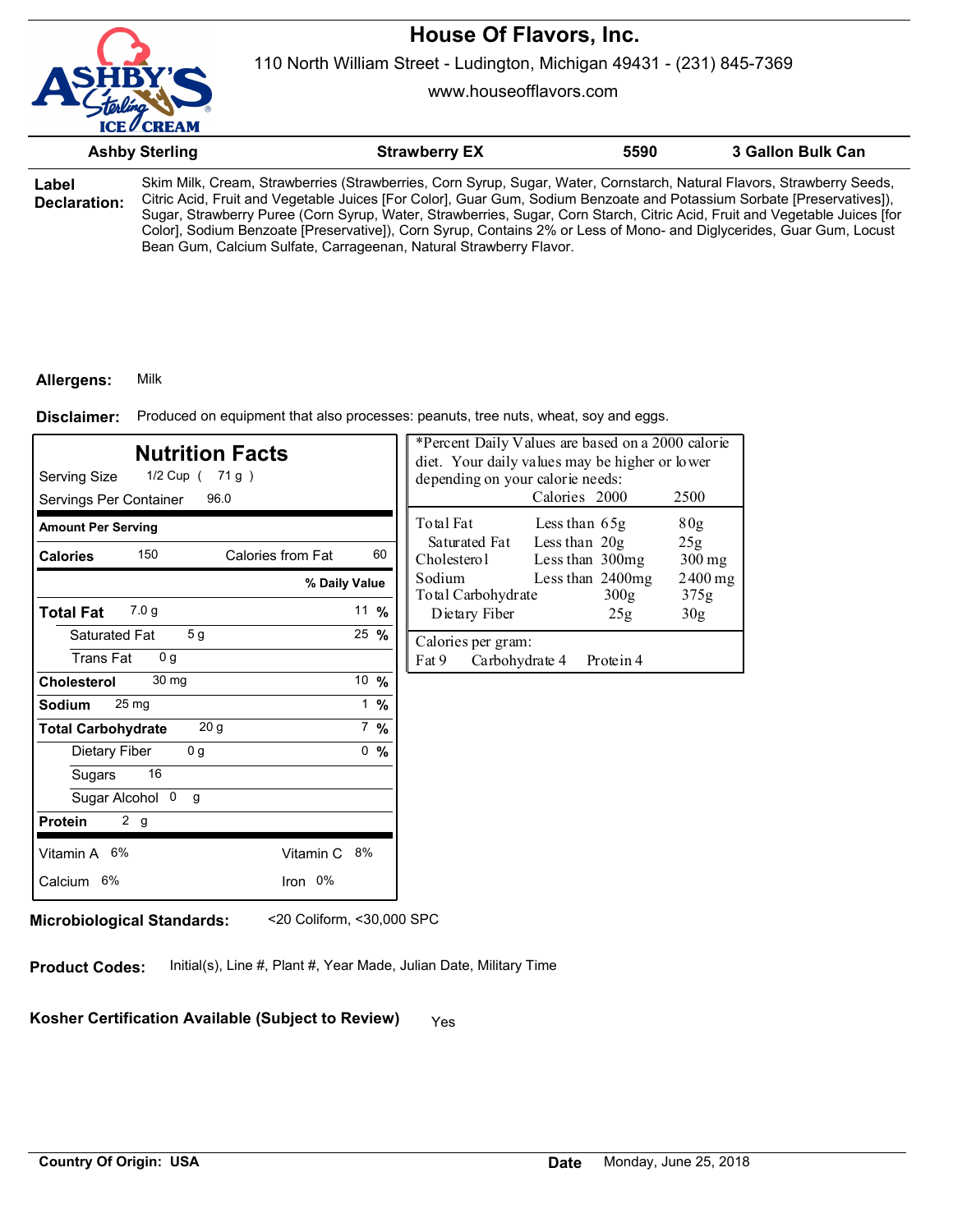

110 North William Street - Ludington, Michigan 49431 - (231) 845-7369

www.houseofflavors.com

|           | <b>Ashby Sterling</b> | <b>Superman EX</b>                                                                                                   | 5592 | 3 Gallon Bulk Can |
|-----------|-----------------------|----------------------------------------------------------------------------------------------------------------------|------|-------------------|
| $-1$ $-1$ |                       | Olive Milly Ossame Organ Ossa Organ Mlhary Ospheina 90/ and see of Mana and Diglycamidea Organ Organ Osloima Orlfebe |      |                   |

**Label Declaration:** Skim Milk, Cream, Sugar, Corn Syrup, Whey, Contains 2% or Less of Mono- and Diglycerides, Guar Gum, Calcium Sulfate, Locust Bean Gum, Sodium Citrate, Carrageenan, Natural & Artificial Flavor, Blue 1, Yellow 5, Red 40.

### **Allergens:** Milk

Produced on equipment that also processes: peanuts, tree nuts, wheat, soy and eggs. **Disclaimer:**

| <b>Nutrition Facts</b><br>Serving Size<br>$1/2$ Cup (71g)<br>96.0<br>Servings Per Container | *Percent Daily Values are based on a 2000 calorie<br>diet. Your daily values may be higher or lower<br>depending on your calorie needs:<br>Calories 2000<br>2500 |                                               |                                      |                   |
|---------------------------------------------------------------------------------------------|------------------------------------------------------------------------------------------------------------------------------------------------------------------|-----------------------------------------------|--------------------------------------|-------------------|
| <b>Amount Per Serving</b>                                                                   |                                                                                                                                                                  | Total Fat                                     | Less than $65g$                      | 80g               |
| 140<br>Calories from Fat<br><b>Calories</b>                                                 | 60                                                                                                                                                               | Saturated Fat<br>Cholesterol                  | Less than $20g$<br>Less than 300mg   | 25g<br>$300$ mg   |
|                                                                                             | Sodium<br>% Daily Value<br>Total Carbohydrate                                                                                                                    |                                               | Less than 2400mg<br>300 <sub>g</sub> | $2400$ mg<br>375g |
| 7.0 <sub>g</sub><br><b>Total Fat</b>                                                        | 11 $%$                                                                                                                                                           | Dietary Fiber                                 | 25g                                  | 30 <sub>g</sub>   |
| 5 <sub>g</sub><br>Saturated Fat<br><b>Trans Fat</b><br>0 <sub>q</sub>                       | $25 \frac{9}{6}$                                                                                                                                                 | Calories per gram:<br>Fat 9<br>Carbohydrate 4 | Protein 4                            |                   |
| 30 mg<br>Cholesterol                                                                        | 10 %                                                                                                                                                             |                                               |                                      |                   |
| 90 mg<br>Sodium                                                                             | $4\frac{9}{6}$                                                                                                                                                   |                                               |                                      |                   |
| 17 <sub>g</sub><br><b>Total Carbohydrate</b>                                                | 6, 9/6                                                                                                                                                           |                                               |                                      |                   |
| 0 <sub>g</sub><br>Dietary Fiber                                                             | 0, 9/6                                                                                                                                                           |                                               |                                      |                   |
| 14<br>Sugars                                                                                |                                                                                                                                                                  |                                               |                                      |                   |
| Sugar Alcohol 0<br>g                                                                        |                                                                                                                                                                  |                                               |                                      |                   |
| 2 <sub>g</sub><br><b>Protein</b>                                                            |                                                                                                                                                                  |                                               |                                      |                   |
| Vitamin A 6%                                                                                | Vitamin C 0%                                                                                                                                                     |                                               |                                      |                   |
| Calcium 10%<br>Iron 0%                                                                      |                                                                                                                                                                  |                                               |                                      |                   |
|                                                                                             |                                                                                                                                                                  |                                               |                                      |                   |

**Microbiological Standards:** <20 Coliform, <30,000 SPC

**Product Codes:** Initial(s), Line #, Plant #, Year Made, Julian Date, Military Time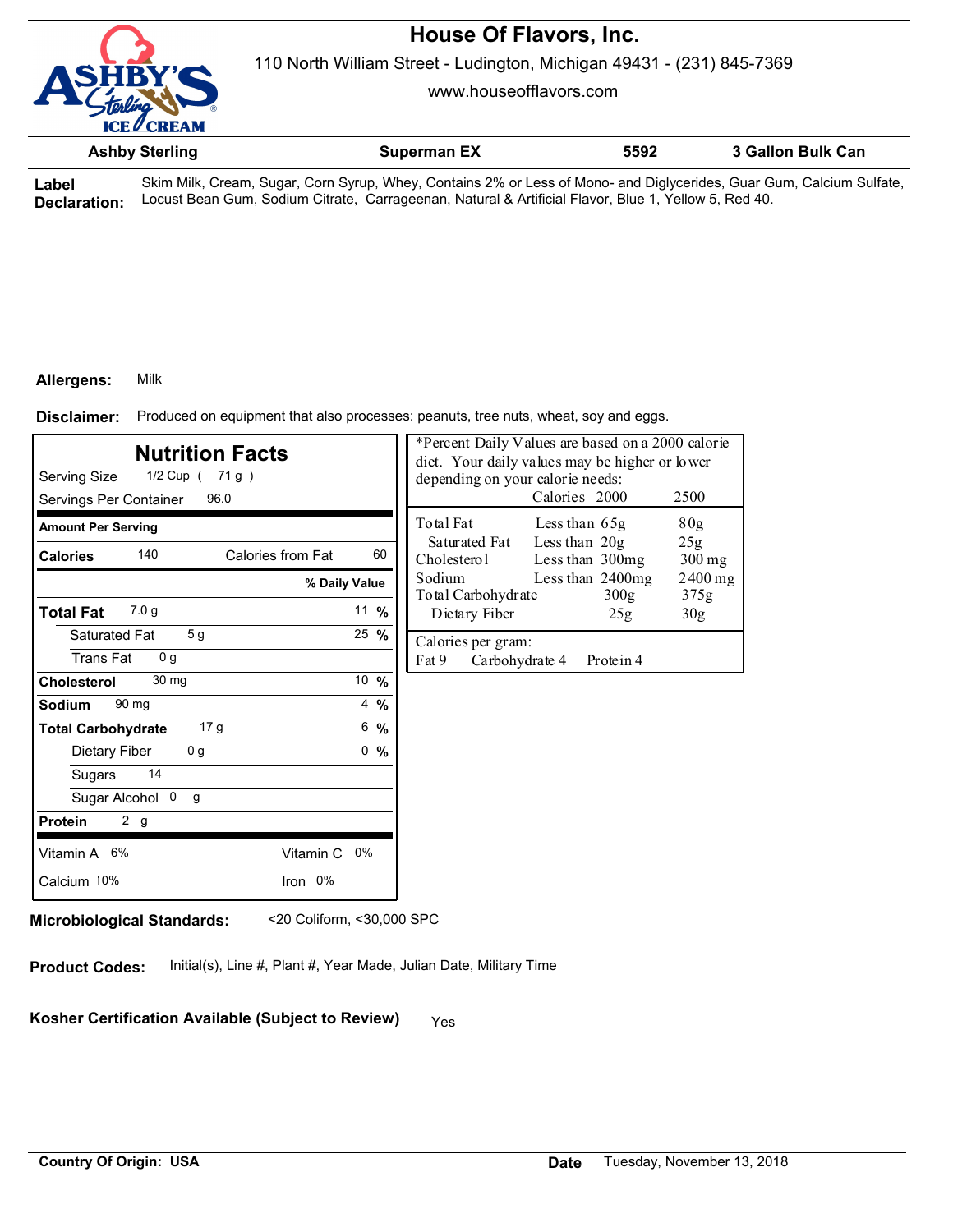110 North William Street - Ludington, Michigan 49431 - (231) 845-7369

www.houseofflavors.com

|                       | <b>Ashby Sterling</b> | <b>Tennessee Toffee EX</b>                                                                                                                                                                                                                                                                                                                                                                                                                                                                                                                                                | 3785 | 3 Gallon Bulk Can |
|-----------------------|-----------------------|---------------------------------------------------------------------------------------------------------------------------------------------------------------------------------------------------------------------------------------------------------------------------------------------------------------------------------------------------------------------------------------------------------------------------------------------------------------------------------------------------------------------------------------------------------------------------|------|-------------------|
| Label<br>Declaration: |                       | Skim Milk, Cream, Whiskey Sauce Ripple (Corn Syrup, Sugar, Sweetened Condensed Skim Milk [Skim Milk, Sugar],<br>Water, Butter [Cream, Salt], Salt, Natural & Artificial Flavors, Carrageenan, Potassium Sorbate), Sugar, English Toffee<br>(Milk Chocolate [Sugar, Cocoa Butter, Chocolate, Nonfat Milk, Milk Fat, Lactose, Salt, Soy Lecithin, Natural Flavor], Sugar,<br>Palm Oil, Sunflower Oil, Milk, Almonds), Corn Syrup, Contains 2% or Less of Mono- and Diglycerides, Guar Gum, Locust<br>Bean Gum, Calcium Sulfate, Carrageenan, Natural and Artificial Flavor. |      |                   |

#### **Allergens:** Milk, Soy, Almonds

Produced on equipment that also processes: peanuts, tree nuts, wheat, soy and eggs. **Disclaimer:**

| Servings Per Container<br><b>Amount Per Serving</b><br>180<br>Calories from Fat<br><b>Calories</b> |                  |                 | Total Fat<br>80 <sub>g</sub><br>Less than $65g$                                     |
|----------------------------------------------------------------------------------------------------|------------------|-----------------|-------------------------------------------------------------------------------------|
|                                                                                                    |                  |                 |                                                                                     |
|                                                                                                    |                  | 80              | Less than 20g<br>Saturated Fat<br>25g<br>Cholesterol<br>Less than 300mg<br>$300$ mg |
|                                                                                                    | % Daily Value    |                 | Sodium<br>Less than 2400mg<br>$2400$ mg<br>Total Carbohydrate<br>300g<br>375g       |
| 9.0 <sub>g</sub><br><b>Total Fat</b>                                                               | 14 %             |                 | Dietary Fiber<br>30 <sub>g</sub><br>25g                                             |
| 6 g<br>Saturated Fat<br><b>Trans Fat</b><br>0 <sub>q</sub>                                         | $30 \frac{9}{6}$ |                 | Calories per gram:<br>Fat 9<br>Carbohydrate 4<br>Protein 4                          |
| 30 mg<br><b>Cholesterol</b>                                                                        | $10 \frac{9}{6}$ |                 |                                                                                     |
| 75 mg<br>Sodium                                                                                    |                  | $3 \frac{9}{6}$ |                                                                                     |
| 23 <sub>g</sub><br><b>Total Carbohydrate</b>                                                       |                  | 8, 9/6          |                                                                                     |
| 0 <sub>g</sub><br>Dietary Fiber                                                                    |                  | 0, 9/6          |                                                                                     |
| 21<br>Sugars                                                                                       |                  |                 |                                                                                     |
| Sugar Alcohol 0<br>g                                                                               |                  |                 |                                                                                     |
| 2 g<br><b>Protein</b>                                                                              |                  |                 |                                                                                     |
| Vitamin A 6%<br>Vitamin C                                                                          | 0%               |                 |                                                                                     |
| Iron 0%<br>Calcium 8%                                                                              |                  |                 |                                                                                     |

**Microbiological Standards:** <20 Coliform, <30,000 SPC

**Product Codes:** Initial(s), Line #, Plant #, Year Made, Julian Date, Military Time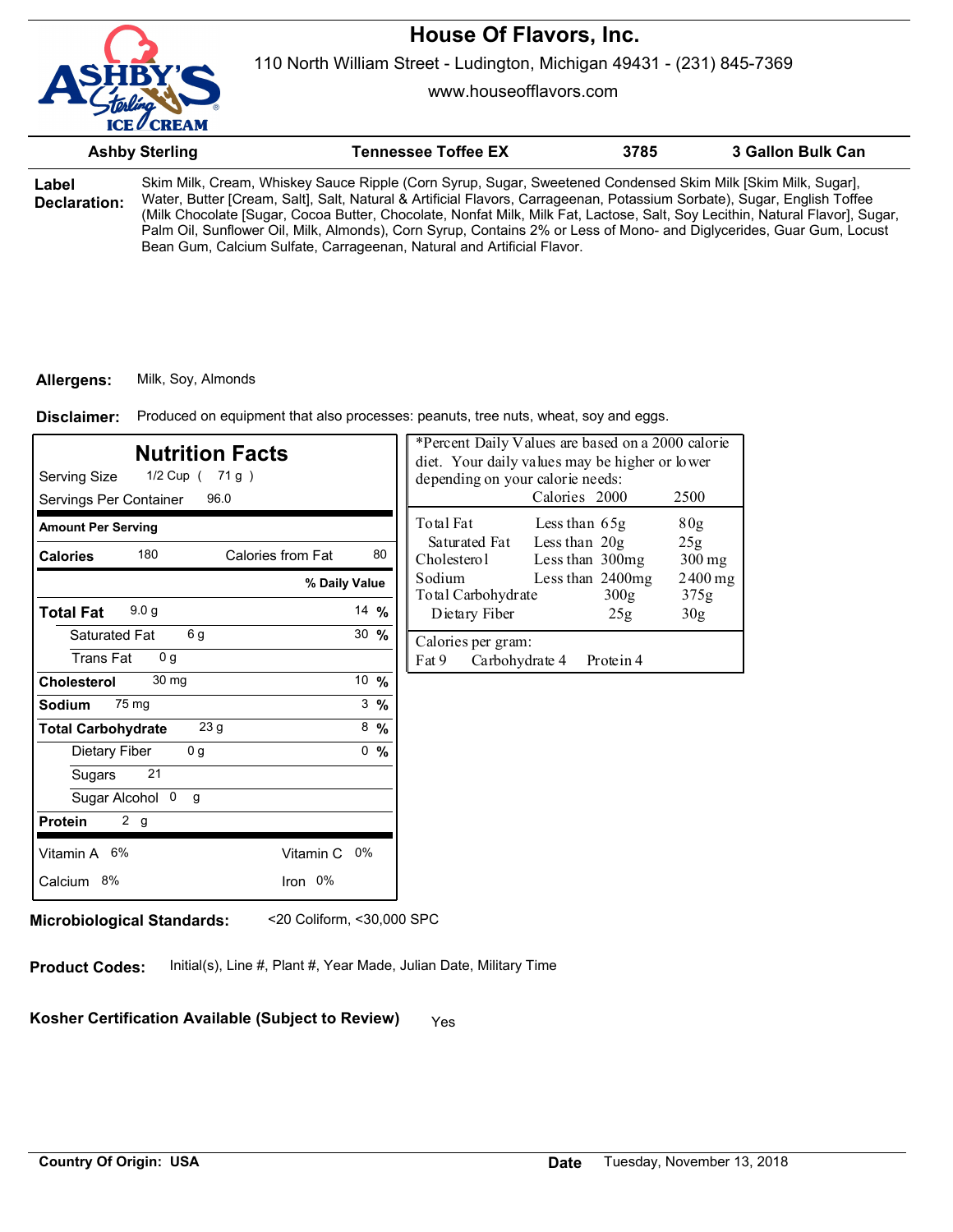

www.houseofflavors.com

|                              | <b>Ashby Sterling</b> | <b>Traffic Cone Blues EX</b>                                                                                                                                                                                                                                                                                                                                                                                                                                                                                                                                                                                                                                                                                                                                                                                                                                                                                                                                                                         | 7799 | 3 Gallon Bulk Can |
|------------------------------|-----------------------|------------------------------------------------------------------------------------------------------------------------------------------------------------------------------------------------------------------------------------------------------------------------------------------------------------------------------------------------------------------------------------------------------------------------------------------------------------------------------------------------------------------------------------------------------------------------------------------------------------------------------------------------------------------------------------------------------------------------------------------------------------------------------------------------------------------------------------------------------------------------------------------------------------------------------------------------------------------------------------------------------|------|-------------------|
| Label<br><b>Declaration:</b> | Carrageenan.          | Skim Milk, Cream, Blueberry Ripple (Corn Syrup, Sugar, Water, Blueberry Puree Concentrate, Modified Cornstarch, Citric<br>Acid, Fruit and Vegetable Juice [for Color], Natural Flavoring, Guar Gum), Sugar, Chocolate Flavored Waffle Cone Pieces<br>(Sugar, Coconut Oil, Waffle Cones [Bleached Enriched Wheat Flour {Wheat Flour, Thiamine Mononitrate, Niacin, Rioflavin,<br>Reduced Iron, Folic Acid}, Sugar, Contains 2% or Less of Vegetable Shortening {Soybean and/or Palm Oils}, Soy Lecithin,<br>Salt], Natural Cocoa, Skim Milk, Whole Milk Powder, Butter Fat, Cocoa Processed With Alkali, Soy Lecithin, Natural<br>Flavor), Mascarpone & Yogurt Base (Sugar, Mascarpone Cheese [Pasteurized Milk, Cream, Citric Acid], Heavy Cream<br>[Cream, Milk], Lowfat Yogurt [Lowfat Cultured Milk], Water, Natural Flavoring, Potassium Sorbate [Preservative], Pectin,<br>Citric Acid), Corn Syrup, Contains 2% or Less of Mono- and Diglycerides, Guar Gum, Locust Bean Gum, Calcium Sulfate, |      |                   |

**Allergens:** Milk, Soy, Wheat

Disclaimer: Produced on equipment that also processes: peanuts, tree nuts, wheat, soy and eggs.

| <b>Nutrition Facts</b>                           |                   | *The % Daily Value (DV) tells you how much a nutrient in a<br>serving of food contributes to a daily diet. 2,000 calories a |
|--------------------------------------------------|-------------------|-----------------------------------------------------------------------------------------------------------------------------|
| 72 servings per container<br><b>Serving Size</b> | $2/3$ Cup $(95g)$ | day is used for general nutrition advice.                                                                                   |
| <b>Amount Per Serving</b>                        |                   |                                                                                                                             |
| <b>Calories</b>                                  | 250               |                                                                                                                             |
|                                                  | % Daily Value     |                                                                                                                             |
| 12.0 <sub>g</sub><br><b>Total Fat</b>            | $15 \frac{9}{6}$  |                                                                                                                             |
| 8g<br><b>Saturated Fat</b>                       | 40 %              |                                                                                                                             |
| <b>Trans Fat</b><br>0 <sub>g</sub>               |                   |                                                                                                                             |
| 40 <sub>mg</sub><br><b>Cholesterol</b>           | 13 %              |                                                                                                                             |
| $45 \,\mathrm{mg}$<br><b>Sodium</b>              | $2\%$             |                                                                                                                             |
| 33 <sub>g</sub><br><b>Total Carbohydrate</b>     | 12 %              |                                                                                                                             |
| Dietary Fiber<br>0 <sub>g</sub>                  | $0\%$             |                                                                                                                             |
| <b>Total Sugars</b><br>27 <sub>g</sub>           |                   |                                                                                                                             |
| Includes 24 g Added Sugars                       | 48 %              |                                                                                                                             |
| 3 <sub>g</sub><br><b>Protein</b>                 | $6\frac{9}{6}$    |                                                                                                                             |
| Vitamin D<br>0 <sub>mcg</sub>                    | 0, 9/6            |                                                                                                                             |
| Calcium<br>$80 \,\mathrm{mg}$                    | $6\,%$            |                                                                                                                             |
| 0 <sub>mg</sub><br><b>Iron</b>                   | 0, 9/6            |                                                                                                                             |
| 135 mg<br>Potassium                              | $2\frac{9}{6}$    |                                                                                                                             |

**Microbiological Standards:** <20 Coliform, <30,000 SPC

Initial(s), Line #, Plant #, Year Made, Julian Date, Military Time **Product Codes:**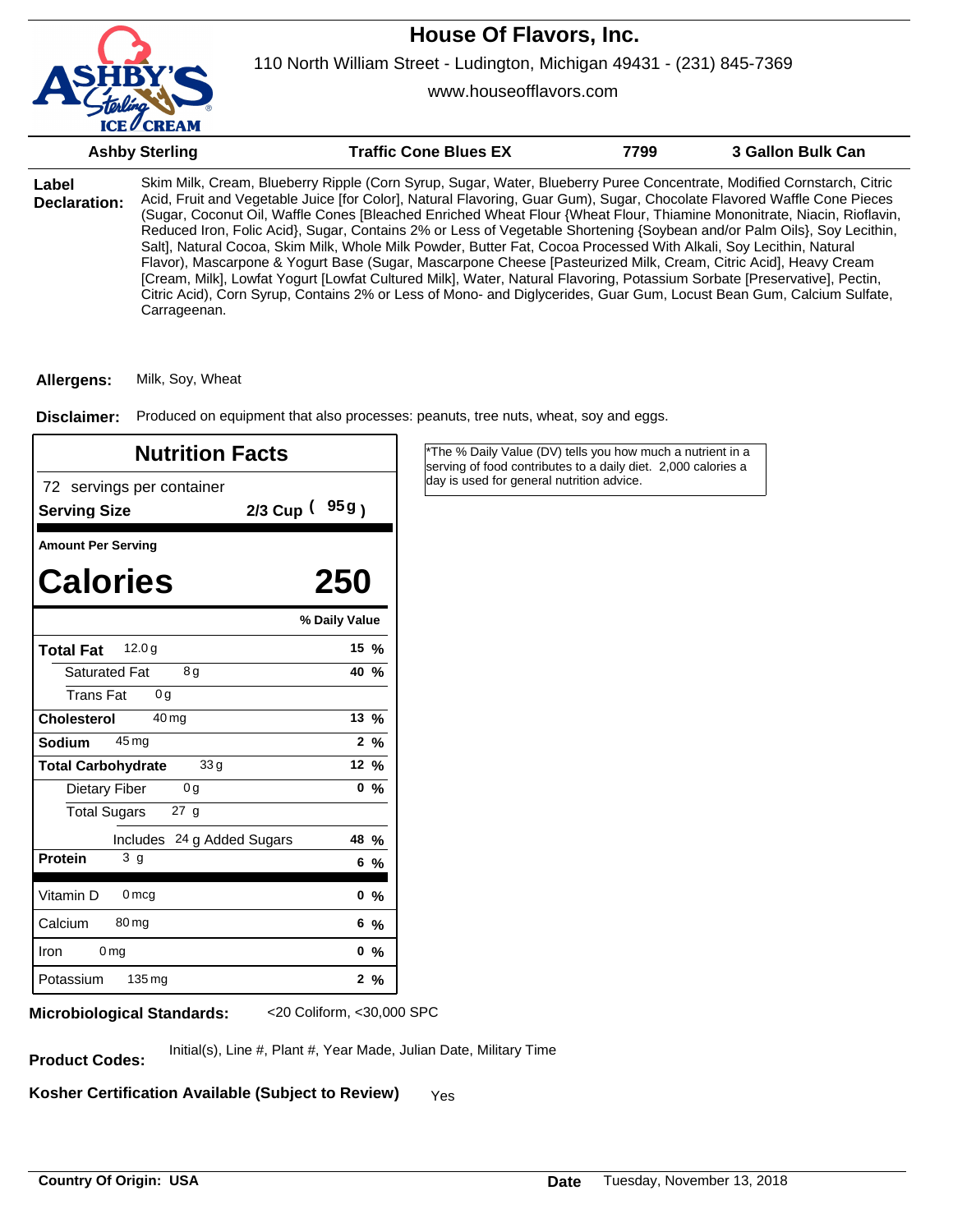

www.houseofflavors.com

|                       | <b>Ashby Sterling</b> | Ultimate Peanut Butter Brownie EX                                                                                                                                                                                                                                                                                                                                                                                                                                                                                                                                                                                                                                | 2235 | 3 Gallon Bulk Can |
|-----------------------|-----------------------|------------------------------------------------------------------------------------------------------------------------------------------------------------------------------------------------------------------------------------------------------------------------------------------------------------------------------------------------------------------------------------------------------------------------------------------------------------------------------------------------------------------------------------------------------------------------------------------------------------------------------------------------------------------|------|-------------------|
| Label<br>Declaration: |                       | Skim Milk, Cream, Caramel Ripple (Corn Syrup, Water, Fructose, Sweetened Condensed Skim Milk [Condensed Skim<br>Milk, Sugar], Butter, Modified Food Starch, Sugar, Salt, Disodium Phosphate, Natural Flavor, Potassium Sorbate<br>[Preservative], Carrageenan), Sugar, Chocolate Truffle (Sugar, Sweetened Condensed Milk [Condensed Milk, Sugar],<br>Natural Cocoa, Water, Coconut Oil, Unenriched Wheat Flour, Butter Fat, Cocoa Processed With Alkali, Natural Flavor),<br>Peanut Butter Flavoring (Peanuts, Sugar, Salt, Peanut Oil), Corn Syrup, Contains 2% or Less of Mono- and Diglycerides,<br>Guar Gum, Locust Bean Gum, Calcium Sulfate, Carrageenan. |      |                   |

#### **Allergens:** Milk, Peanuts, Wheat

Produced on equipment that also processes: peanuts, tree nuts, wheat, soy and eggs. **Disclaimer:**

| <b>Nutrition Facts</b><br>Serving Size<br>1/2 Cup ( 71 g )<br>96.0<br>Servings Per Container | *Percent Daily Values are based on a 2000 calorie<br>diet. Your daily values may be higher or lower<br>depending on your calorie needs:<br>Calories 2000<br>2500 |                                                                                                |
|----------------------------------------------------------------------------------------------|------------------------------------------------------------------------------------------------------------------------------------------------------------------|------------------------------------------------------------------------------------------------|
| <b>Amount Per Serving</b>                                                                    |                                                                                                                                                                  | Total Fat<br>80 <sub>g</sub><br>Less than 65g                                                  |
| 190<br>Calories from Fat<br><b>Calories</b>                                                  | 80                                                                                                                                                               | Less than 20g<br>Saturated Fat<br>25g<br>Cholesterol<br>Less than 300mg<br>$300 \,\mathrm{mg}$ |
| % Daily Value                                                                                |                                                                                                                                                                  | Sodium<br>Less than 2400mg<br>$2400$ mg<br>Total Carbohydrate<br>300g<br>375g                  |
| 10.0 g<br><b>Total Fat</b>                                                                   | 15 $%$                                                                                                                                                           | Dietary Fiber<br>30 <sub>g</sub><br>25g                                                        |
| 6g<br>Saturated Fat                                                                          | $30 \frac{9}{6}$                                                                                                                                                 | Calories per gram:                                                                             |
| <b>Trans Fat</b><br>0 <sub>q</sub>                                                           |                                                                                                                                                                  | Fat 9<br>Carbohydrate 4<br>Protein 4                                                           |
| 30 mg<br>Cholesterol                                                                         | 10 $%$                                                                                                                                                           |                                                                                                |
| 85 mg<br>Sodium                                                                              | $4\frac{9}{6}$                                                                                                                                                   |                                                                                                |
| 22 <sub>g</sub><br><b>Total Carbohydrate</b>                                                 | $7\%$                                                                                                                                                            |                                                                                                |
| 0.5 <sub>g</sub><br>Dietary Fiber                                                            | $2\frac{9}{6}$                                                                                                                                                   |                                                                                                |
| 17<br>Sugars                                                                                 |                                                                                                                                                                  |                                                                                                |
| Sugar Alcohol 0<br>g                                                                         |                                                                                                                                                                  |                                                                                                |
| 3 <sub>g</sub><br><b>Protein</b>                                                             |                                                                                                                                                                  |                                                                                                |
| Vitamin A 6%<br>Vitamin C 0%                                                                 |                                                                                                                                                                  |                                                                                                |
| Iron 2%<br>Calcium 6%                                                                        |                                                                                                                                                                  |                                                                                                |
|                                                                                              |                                                                                                                                                                  |                                                                                                |

**Microbiological Standards:** <20 Coliform, <30,000 SPC

**Product Codes:** Initial(s), Line #, Plant #, Year Made, Julian Date, Military Time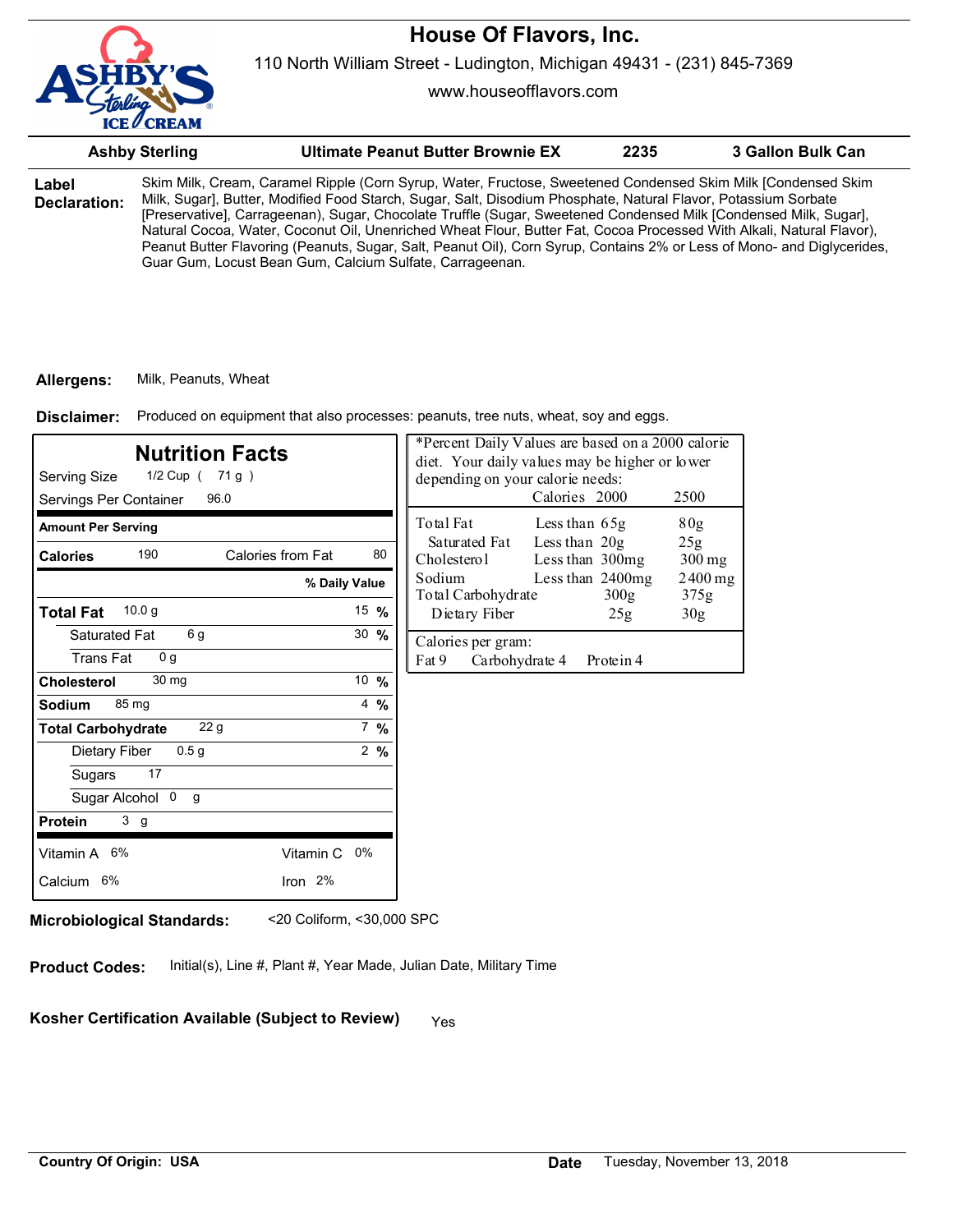

110 North William Street - Ludington, Michigan 49431 - (231) 845-7369

www.houseofflavors.com

| <b>Ashby Sterling</b> | Vanilla Bean EX | 5595 | 3 Gallon Bulk Can |
|-----------------------|-----------------|------|-------------------|
|                       |                 |      |                   |

**Label Declaration:** Skim Milk, Cream, Sugar, Corn Syrup, Contains 2% or Less of Mono- and Diglycerides, Guar Gum, Locust Bean Gum, Calcium Sulfate, Carrageenan, Vanilla Extract with Ground Vanilla Bean.

### **Allergens:** Milk

Produced on equipment that also processes: peanuts, tree nuts, wheat, soy and eggs. **Disclaimer:**

| <b>Nutrition Facts</b><br>Serving Size<br>1/2 Cup ( 71 g )<br>96.0<br>Servings Per Container |                  |                 | *Percent Daily Values are based on a 2000 calorie<br>diet. Your daily values may be higher or lower<br>depending on your calorie needs:<br>Calories 2000<br>2500 |                   |  |
|----------------------------------------------------------------------------------------------|------------------|-----------------|------------------------------------------------------------------------------------------------------------------------------------------------------------------|-------------------|--|
| <b>Amount Per Serving</b>                                                                    |                  |                 | Total Fat<br>Less than 65g                                                                                                                                       | 80 <sub>g</sub>   |  |
| 160<br>Calories from Fat<br><b>Calories</b>                                                  |                  | 90              | Less than 20g<br>Saturated Fat<br>Less than 300mg<br>Cholesterol                                                                                                 | 25g<br>$300$ mg   |  |
| % Daily Value                                                                                |                  |                 | Less than 2400mg<br>Sodium<br>Total Carbohydrate<br>300g                                                                                                         | $2400$ mg<br>375g |  |
| 10.0 g<br><b>Total Fat</b>                                                                   | 15 $%$           |                 | Dietary Fiber<br>25g                                                                                                                                             | 30 <sub>g</sub>   |  |
| 7 g<br>Saturated Fat<br><b>Trans Fat</b><br>0 <sub>q</sub>                                   | $35 \frac{9}{6}$ |                 | Calories per gram:<br>Fat 9<br>Carbohydrate 4<br>Protein 4                                                                                                       |                   |  |
| 40 mg<br>Cholesterol                                                                         | 13 $%$           |                 |                                                                                                                                                                  |                   |  |
| 30 mg<br>Sodium                                                                              |                  | $1 \frac{9}{6}$ |                                                                                                                                                                  |                   |  |
| 16q<br><b>Total Carbohydrate</b>                                                             | $5\frac{9}{6}$   |                 |                                                                                                                                                                  |                   |  |
| 0 <sub>g</sub><br>Dietary Fiber                                                              | 0, 9/6           |                 |                                                                                                                                                                  |                   |  |
| 13<br>Sugars                                                                                 |                  |                 |                                                                                                                                                                  |                   |  |
| Sugar Alcohol 0<br>g                                                                         |                  |                 |                                                                                                                                                                  |                   |  |
| 2 <sub>g</sub><br><b>Protein</b>                                                             |                  |                 |                                                                                                                                                                  |                   |  |
| Vitamin C 0%<br>Vitamin A 8%                                                                 |                  |                 |                                                                                                                                                                  |                   |  |
| Calcium 8%<br>Iron 0%                                                                        |                  |                 |                                                                                                                                                                  |                   |  |

**Microbiological Standards:** <10 Coliform, <30,000 SPC

**Product Codes:** Initial(s), Line #, Plant #, Year Made, Julian Date, Military Time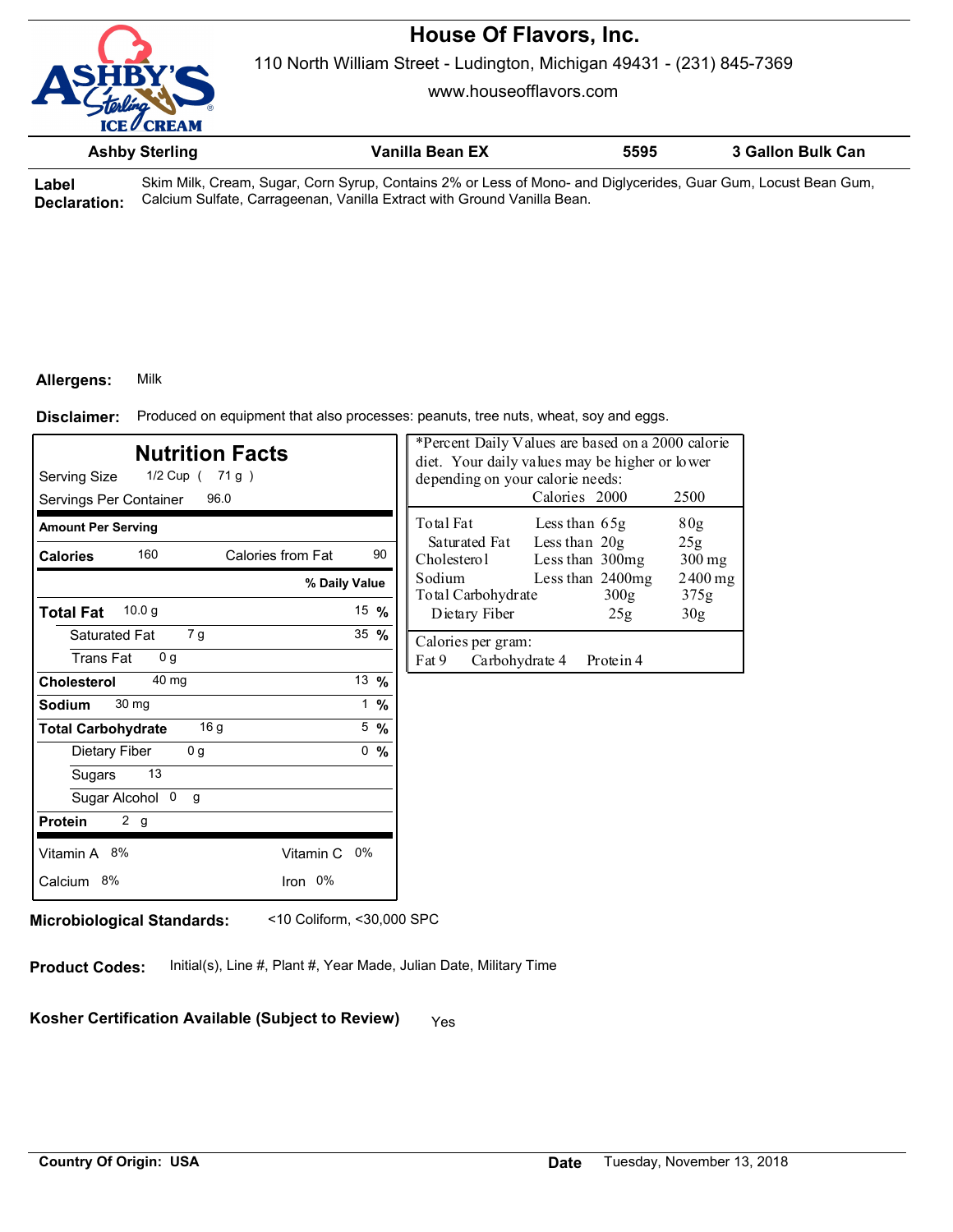

110 North William Street - Ludington, Michigan 49431 - (231) 845-7369

www.houseofflavors.com

|       | <b>Ashby Sterling</b> | Vanilla EX                                                                                                | 5594 | 3 Gallon Bulk Can |  |
|-------|-----------------------|-----------------------------------------------------------------------------------------------------------|------|-------------------|--|
| امطما |                       | Skim Milk Croam Sugar Corp Syrup Contains 2% or Loss of Mone, and Diglycorides, Guar Gum, Locust Boan Gum |      |                   |  |

**Label Declaration:** Skim Milk, Cream, Sugar, Corn Syrup, Contains 2% or Less of Mono- and Diglycerides, Guar Gum, Locust Bean Gum, Calcium Sulfate, Carrageenan, Natural Vanilla Flavor, Annatto (Color).

#### **Allergens:** Milk

Produced on equipment that also processes: peanuts, tree nuts, wheat, soy and eggs. **Disclaimer:**

| <b>Nutrition Facts</b><br>Serving Size<br>$1/2$ Cup (71g)<br>96.0<br>Servings Per Container |                  | *Percent Daily Values are based on a 2000 calorie<br>diet. Your daily values may be higher or lower<br>depending on your calorie needs:<br>Calories 2000<br>2500 |
|---------------------------------------------------------------------------------------------|------------------|------------------------------------------------------------------------------------------------------------------------------------------------------------------|
| <b>Amount Per Serving</b>                                                                   |                  | Total Fat<br>80g<br>Less than $65g$                                                                                                                              |
| 160<br>Calories from Fat<br><b>Calories</b>                                                 | 90               | Less than $20g$<br>Saturated Fat<br>25g<br>Cholesterol<br>Less than 300mg<br>$300$ mg                                                                            |
|                                                                                             | % Daily Value    | Sodium<br>Less than 2400mg<br>$2400$ mg<br>Total Carbohydrate<br>300 <sub>g</sub><br>375g                                                                        |
| 10.0 <sub>g</sub><br><b>Total Fat</b>                                                       | 15 $%$           | Dietary Fiber<br>30 <sub>g</sub><br>25g                                                                                                                          |
| 7 g<br>Saturated Fat                                                                        | $35 \frac{9}{6}$ | Calories per gram:                                                                                                                                               |
| <b>Trans Fat</b><br>0 <sub>q</sub>                                                          |                  | Fat 9<br>Carbohydrate 4<br>Protein 4                                                                                                                             |
| 40 mg<br>Cholesterol                                                                        | 13 $%$           |                                                                                                                                                                  |
| 30 mg<br>Sodium                                                                             | $1 \frac{9}{6}$  |                                                                                                                                                                  |
| 16 <sub>g</sub><br><b>Total Carbohydrate</b>                                                | $5\%$            |                                                                                                                                                                  |
| 0 <sub>g</sub><br>Dietary Fiber                                                             | 0, 9/6           |                                                                                                                                                                  |
| 13<br>Sugars                                                                                |                  |                                                                                                                                                                  |
| Sugar Alcohol 0<br>g                                                                        |                  |                                                                                                                                                                  |
| 2 <sub>g</sub><br><b>Protein</b>                                                            |                  |                                                                                                                                                                  |
| Vitamin A 8%<br>Vitamin C 0%                                                                |                  |                                                                                                                                                                  |
| Iron 0%<br>Calcium 8%                                                                       |                  |                                                                                                                                                                  |
|                                                                                             |                  |                                                                                                                                                                  |

**Microbiological Standards:** <10 Coliform, <30,000 SPC

**Product Codes:** Initial(s), Line #, Plant #, Year Made, Julian Date, Military Time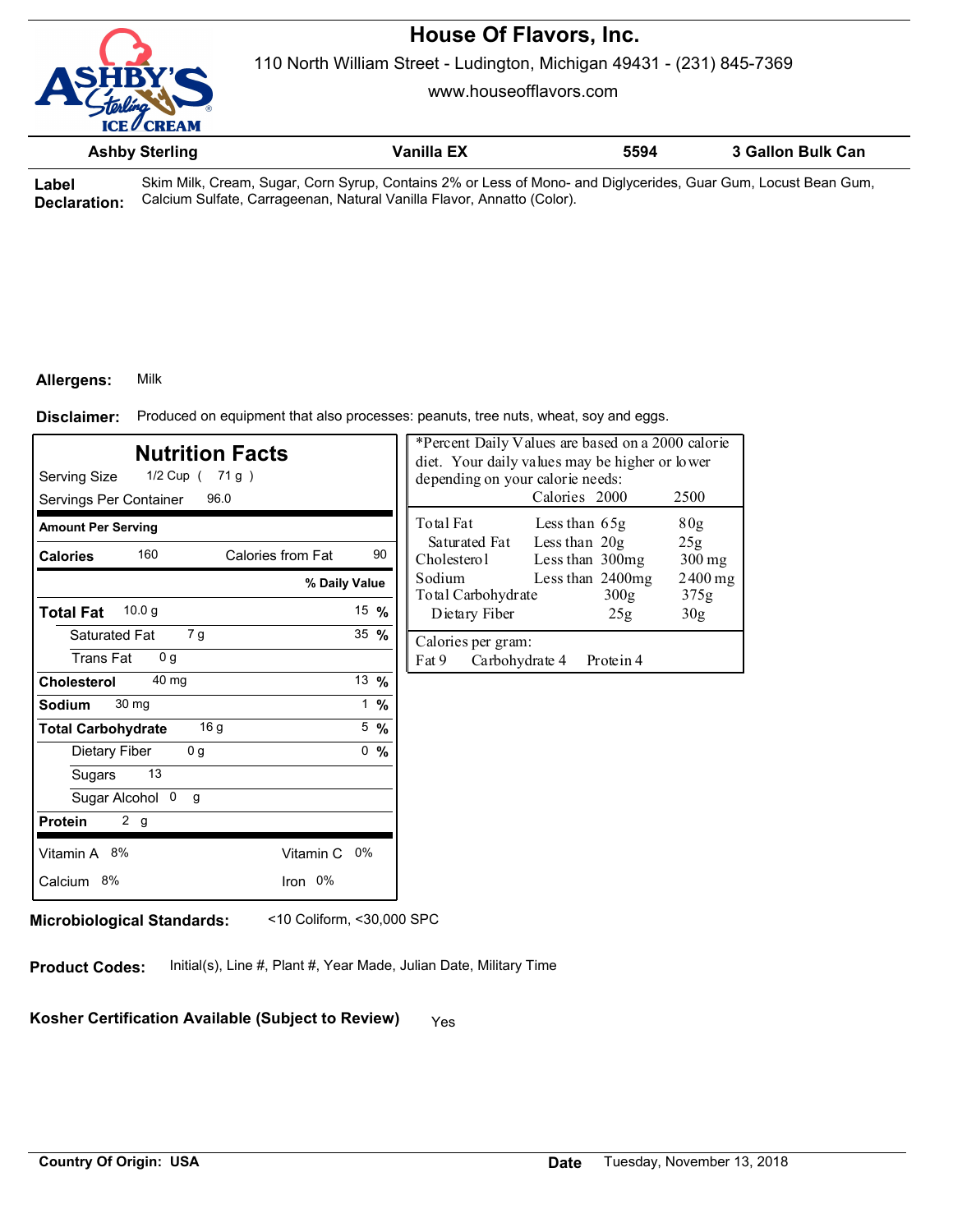

110 North William Street - Ludington, Michigan 49431 - (231) 845-7369

www.houseofflavors.com

| <b>Ashby Sterling</b> |  | <b>Yogurt-Black Cherry EX</b>                                                                                                                                                                                                            | 5601 | <b>3 Gallon Bulk Can</b> |
|-----------------------|--|------------------------------------------------------------------------------------------------------------------------------------------------------------------------------------------------------------------------------------------|------|--------------------------|
| Label<br>Declaration: |  | Skim Milk, Sugar, Cream, Black Cherries (Cherries, Water, Corn Syrup, Sugar, Citric Acid, Sodium Benzoate and<br>Potassium Sorbate [Preservatives], Natural Flavors, Red 40, Blue 1, Sulfites), Corn Syrup, Contains 2% or Less of Whey, |      |                          |

Mono- and Diglycerides, Guar Gum, Calcium Sulfate, Locust Bean Gum, Carrageenan, Natural Flavor, Red 40, Blue 1, Yogurt Culture (L. acidophilus, L. bulgaricus, L. casei, S. thermophilus).

### **Allergens:** Milk

Produced on equipment that also processes: peanuts, tree nuts, wheat, soy and eggs. **Disclaimer:**

| <b>Nutrition Facts</b><br>Serving Size<br>1/2 Cup ( 71 g )<br>96.0<br>Servings Per Container |                 | depending on your calorie needs:              | *Percent Daily Values are based on a 2000 calorie<br>diet. Your daily values may be higher or lower<br>Calories 2000 | 2500                       |
|----------------------------------------------------------------------------------------------|-----------------|-----------------------------------------------|----------------------------------------------------------------------------------------------------------------------|----------------------------|
| <b>Amount Per Serving</b>                                                                    |                 | Total Fat                                     | Less than 65g                                                                                                        | 80 <sub>g</sub>            |
| 120<br>Calories from Fat<br><b>Calories</b>                                                  | 20              | Saturated Fat<br>Cholesterol                  | Less than 20g<br>Less than 300mg                                                                                     | 25g<br>$300 \,\mathrm{mg}$ |
|                                                                                              | % Daily Value   | Sodium<br>Total Carbohydrate                  | Less than 2400mg<br>300g                                                                                             | $2400$ mg<br>375g          |
| 2.5 <sub>g</sub><br><b>Total Fat</b>                                                         | $4\frac{9}{6}$  | Dietary Fiber                                 | 25g                                                                                                                  | 30 <sub>g</sub>            |
| 1.5 <sub>g</sub><br>Saturated Fat<br><b>Trans Fat</b><br>0 <sub>q</sub>                      | $8\frac{9}{6}$  | Calories per gram:<br>Fat 9<br>Carbohydrate 4 | Protein 4                                                                                                            |                            |
| $10 \text{ mg}$<br>Cholesterol                                                               | $3 \frac{9}{6}$ |                                               |                                                                                                                      |                            |
| 75 mg<br>Sodium                                                                              | $3 \frac{9}{6}$ |                                               |                                                                                                                      |                            |
| 20 <sub>g</sub><br><b>Total Carbohydrate</b>                                                 | $7\frac{9}{6}$  |                                               |                                                                                                                      |                            |
| 0 <sub>g</sub><br>Dietary Fiber                                                              | 0, 9/6          |                                               |                                                                                                                      |                            |
| 16<br>Sugars                                                                                 |                 |                                               |                                                                                                                      |                            |
| Sugar Alcohol 0<br>g                                                                         |                 |                                               |                                                                                                                      |                            |
| 3 <sub>g</sub><br><b>Protein</b>                                                             |                 |                                               |                                                                                                                      |                            |
| Vitamin A 0%<br>Vitamin C 0%                                                                 |                 |                                               |                                                                                                                      |                            |
| Calcium 10%<br>Iron 0%                                                                       |                 |                                               |                                                                                                                      |                            |
|                                                                                              |                 |                                               |                                                                                                                      |                            |

**Microbiological Standards:** <20 Coliform, <30,000 SPC

**Product Codes:** Initial(s), Line #, Plant #, Year Made, Julian Date, Military Time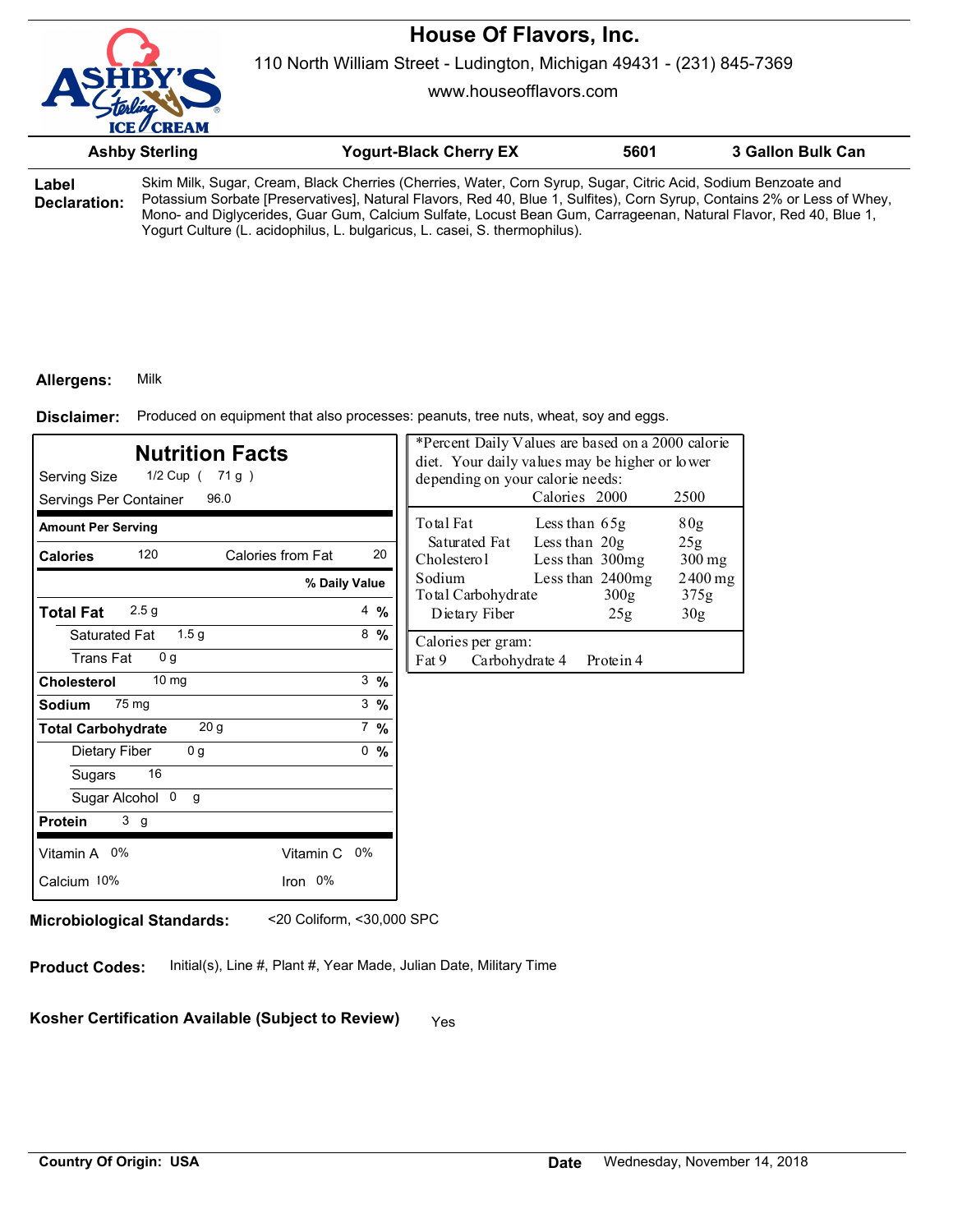

www.houseofflavors.com

|                       | <b>Ashby Sterling</b> | <b>Yogurt-Black Raspberry Chip EX</b>                                                                                                                                                                                                                                                                                                                                                                                                                                                                                                                                                                                                                                                                                                                                                                                                 | 4826 | 3 Gallon Bulk Can |
|-----------------------|-----------------------|---------------------------------------------------------------------------------------------------------------------------------------------------------------------------------------------------------------------------------------------------------------------------------------------------------------------------------------------------------------------------------------------------------------------------------------------------------------------------------------------------------------------------------------------------------------------------------------------------------------------------------------------------------------------------------------------------------------------------------------------------------------------------------------------------------------------------------------|------|-------------------|
| Label<br>Declaration: |                       | Skim Milk, Black Raspberry Ripple (Sugar, Raspberry Puree, Corn Syrup, Water, Cornstarch, Natural Black Raspberry<br>Flavor, Citric Acid, Locust Bean Gum, Sodium Benzoate [Preservative], Red 40, Blue 1), Sugar, Cream, Blackberry Base<br>(Blackberry Puree, Corn Syrup, Sugar, Water, Modified Cornstarch, Food Acids [Phosphoric, Citric, Malic, and Tartaric<br>Acids], Natural Flavor, Potassium Sorbate and Sodium Benzoate [Preservatives]), Corn Syrup, Chocolaty Flakes (Sugar,<br>Coconut Oil, Fully Hydrogenated Coconut Oil, Cocoa [Processed With Alkali], Cocoa, Salt, Soy Lecithin, Natural Flavor),<br>Contains 2% or Less of Whey, Mono- and Diglycerides, Guar Gum, Calcium Sulfate, Locust Bean Gum, Carrageenan,<br>Natural Flavors, Yogurt Culture (L. acidophilus, L. bulgaricus, L. casei, S. thermophilus). |      |                   |

#### **Allergens:** Milk, Soy

Produced on equipment that also processes: peanuts, tree nuts, wheat, soy and eggs. **Disclaimer:**

| <b>Nutrition Facts</b><br>Serving Size<br>1/2 Cup ( 71 g )<br>Servings Per Container<br>96.0 |                   |                 | *Percent Daily Values are based on a 2000 calorie<br>diet. Your daily values may be higher or lower<br>depending on your calorie needs:<br>Calories 2000 |                                    |                          | 2500              |
|----------------------------------------------------------------------------------------------|-------------------|-----------------|----------------------------------------------------------------------------------------------------------------------------------------------------------|------------------------------------|--------------------------|-------------------|
| <b>Amount Per Serving</b>                                                                    |                   |                 | Total Fat                                                                                                                                                | Less than $65g$                    |                          | 80g               |
| 140<br><b>Calories</b>                                                                       | Calories from Fat | 30              | Saturated Fat<br>Cholesterol                                                                                                                             | Less than $20g$<br>Less than 300mg |                          | 25g<br>$300$ mg   |
|                                                                                              | % Daily Value     |                 | Sodium<br>Total Carbohydrate                                                                                                                             |                                    | Less than 2400mg<br>300g | $2400$ mg<br>375g |
| 3.5 <sub>g</sub><br><b>Total Fat</b>                                                         |                   | $5 \frac{9}{6}$ | Dietary Fiber                                                                                                                                            |                                    | 25g                      | 30 <sub>g</sub>   |
| 2.5 <sub>g</sub><br>Saturated Fat<br><b>Trans Fat</b><br>0 <sub>q</sub>                      |                   | 13 $%$          | Calories per gram:<br>Fat 9                                                                                                                              | Carbohydrate 4                     | Protein 4                |                   |
| 10 <sub>mg</sub><br>Cholesterol                                                              |                   | $3 \frac{9}{6}$ |                                                                                                                                                          |                                    |                          |                   |
| 70 mg<br>Sodium                                                                              |                   | $3 \frac{9}{6}$ |                                                                                                                                                          |                                    |                          |                   |
| 25 <sub>g</sub><br><b>Total Carbohydrate</b>                                                 |                   | $8\frac{9}{6}$  |                                                                                                                                                          |                                    |                          |                   |
| 0 <sub>g</sub><br>Dietary Fiber                                                              |                   | 0, 9/6          |                                                                                                                                                          |                                    |                          |                   |
| 20<br>Sugars                                                                                 |                   |                 |                                                                                                                                                          |                                    |                          |                   |
| Sugar Alcohol 0<br>g                                                                         |                   |                 |                                                                                                                                                          |                                    |                          |                   |
| 2 g<br><b>Protein</b>                                                                        |                   |                 |                                                                                                                                                          |                                    |                          |                   |
| Vitamin A 0%                                                                                 | Vitamin C 0%      |                 |                                                                                                                                                          |                                    |                          |                   |
| Calcium 10%                                                                                  | Iron 2%           |                 |                                                                                                                                                          |                                    |                          |                   |
|                                                                                              |                   |                 |                                                                                                                                                          |                                    |                          |                   |

**Microbiological Standards:** <20 Coliform, <30,000 SPC

**Product Codes:** Initial(s), Line #, Plant #, Year Made, Julian Date, Military Time